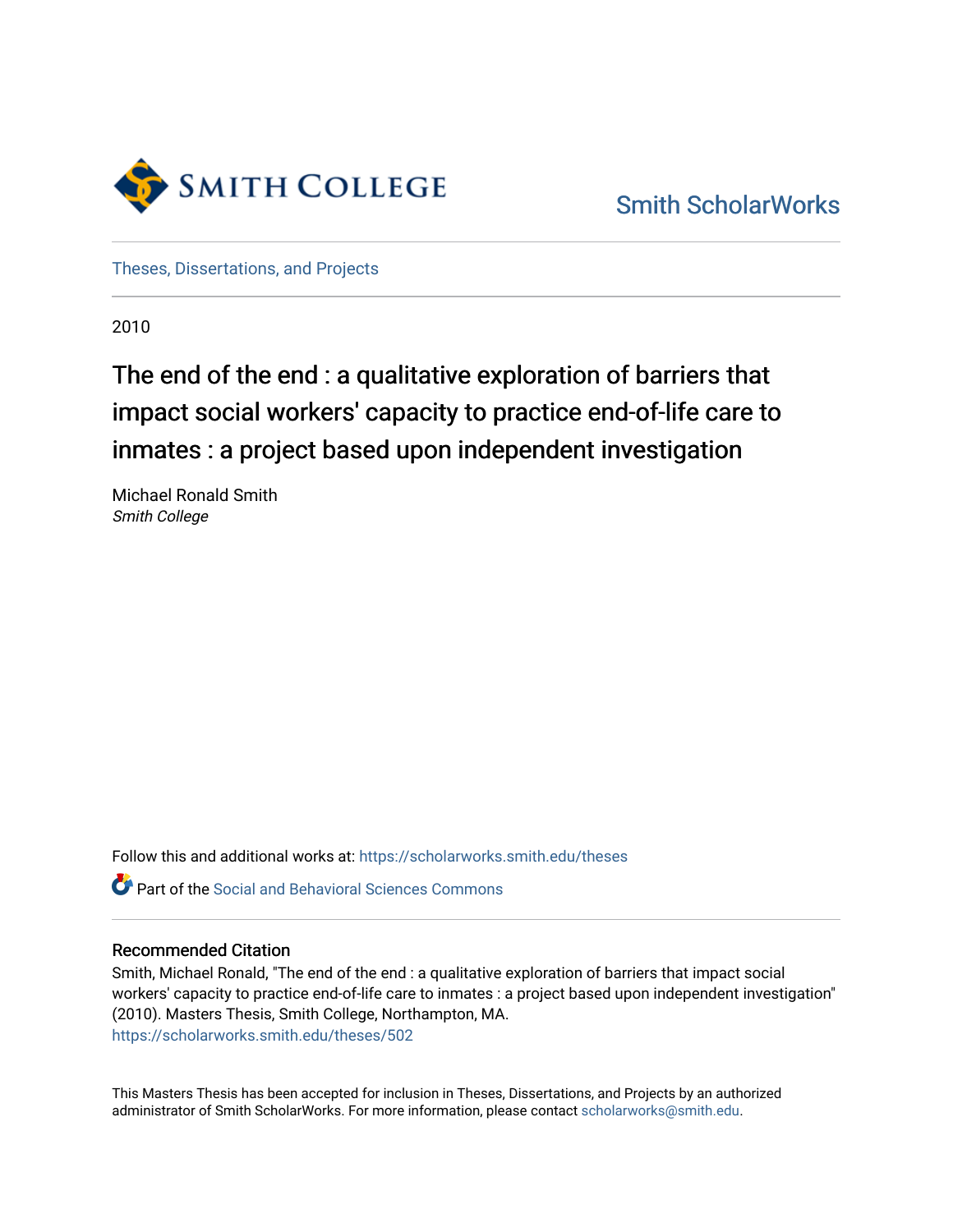Michael Ronald Smith The End of the End: A Qualitative Exploration of Barriers that Impact Social Workers' Capacity to Provide End-of-Life Care to Inmates

## **ABSTRACT**

The purpose of this qualitative, exploratory study was to identify and examine barriers that impact social workers' capacity to provide end-of-life care to biopsychosocially, spiritually vulnerable inmates. The study was guided by the research question, *What barriers impact social workers' capacity to provide end-of-life care to inmates?*

A sample of 12 master's-level social workers was recruited and interviewed. The sample consisted of ten women, two men, and one person of color. Participants in the sample worked in seven correctional institutions, in seven states, at the federal, state and county level. The study's findings indicate that at each of these levels, the correctional institution's environment, staff, and policies presented participants with the most substantial and entrenched barriers to their provision of end-of-life care to inmates. Participants also reported that their personal characteristics as well as those of their inmate patients negatively impacted their capacity to provide end-of-life care.

Implications for social work research, practice, and education as well as social welfare policy in this specialty are discussed. The urgency to reduce and mitigate the negative impact correctional institutions have on social workers' capacity to provide endof-life care to biopsychosocially, spiritually oppressed and vulnerable inmates is underscored.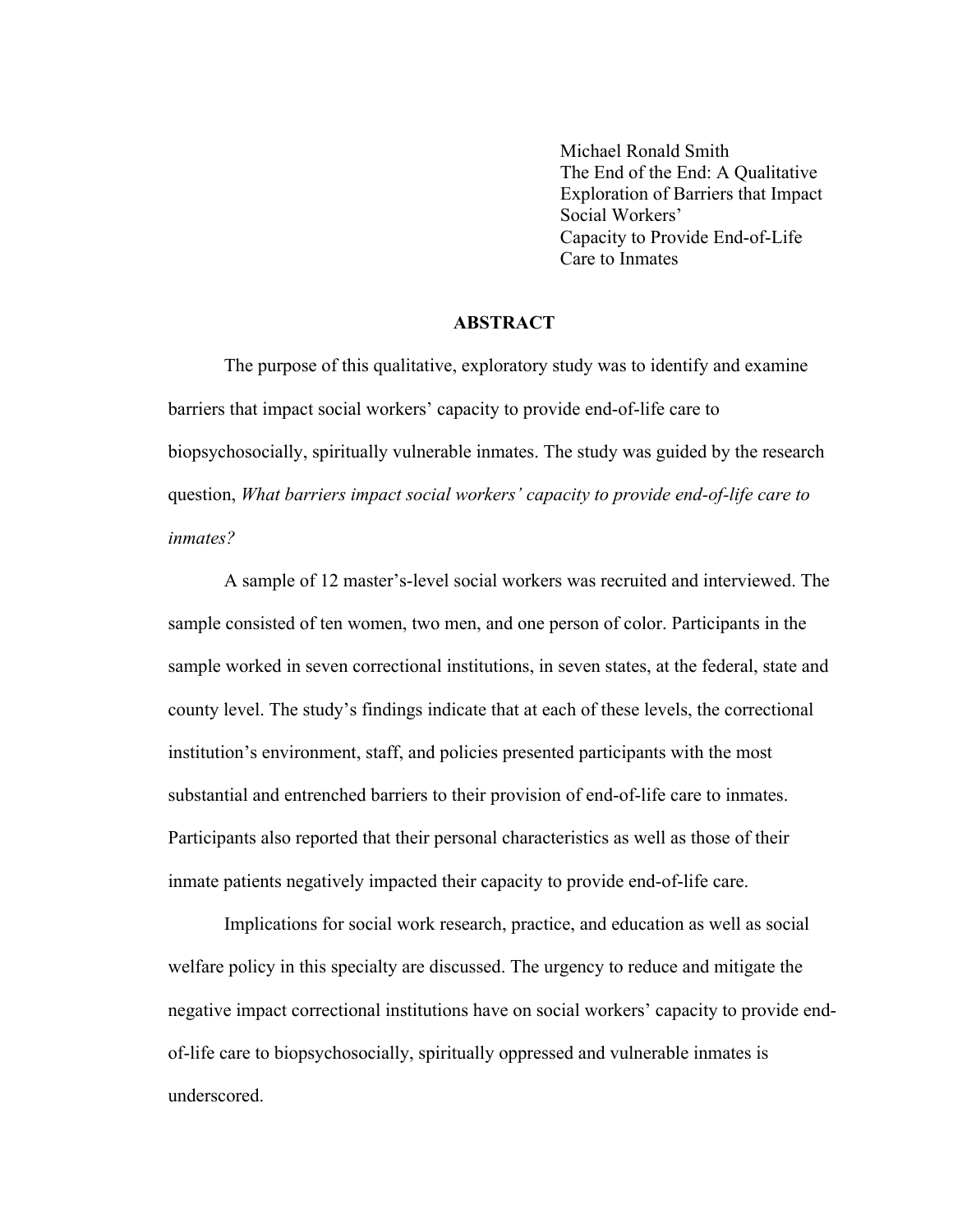# THE END OF THE END: A QUALITATIVE EXPLORATION OF BARRIERS THAT IMPACT SOCIAL WORKERS' CAPACITY TO PROVIDE END-OF-LIFE CARE TO INMATES

An project based upon independent investigation, submitted in partial fulfillment of the requirements for the degree of Master of Social Work.

Michael Ronald Smith

Smith College School for Social Work Northampton, Massachusetts 01063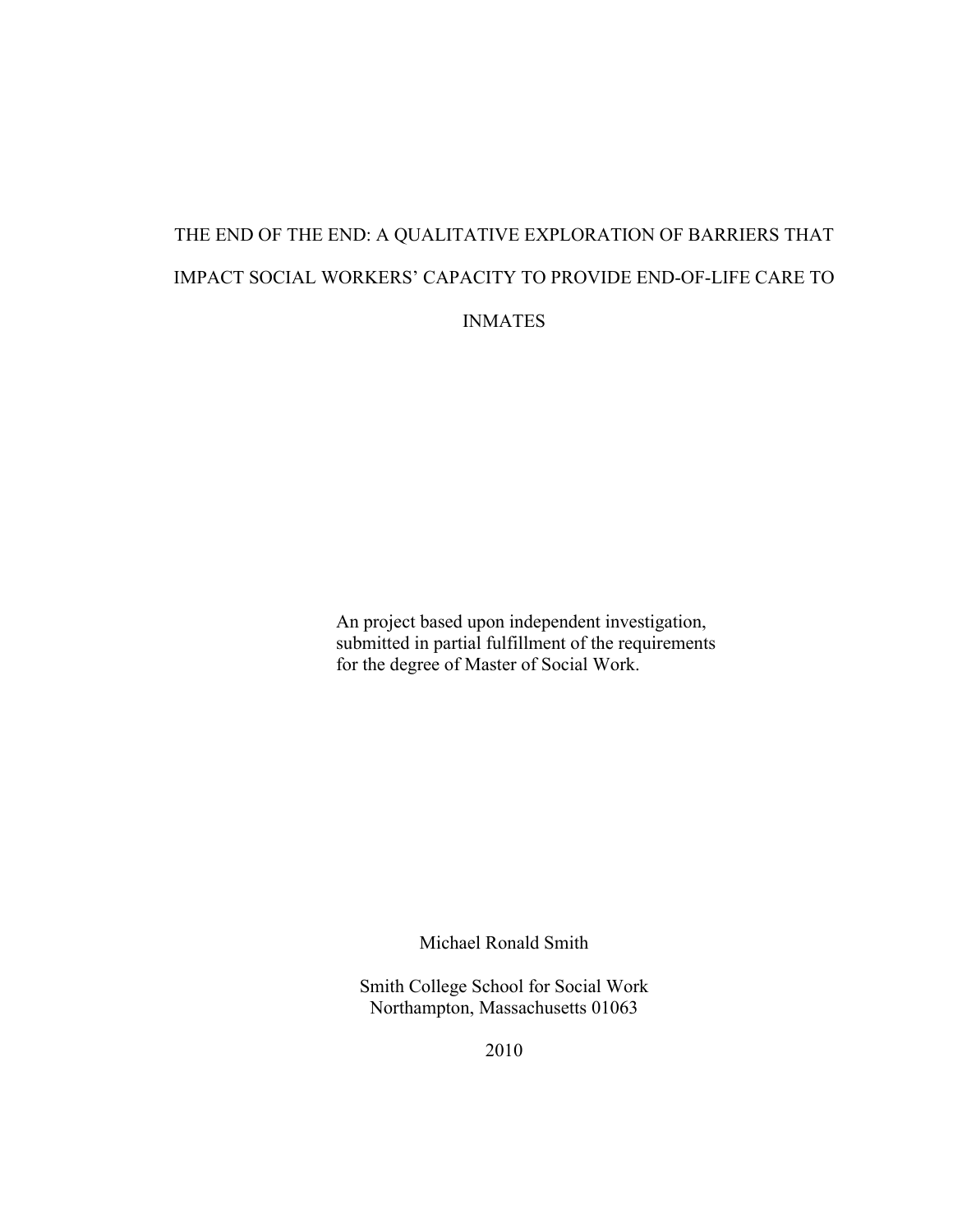## ACKNOWLEDGEMENTS

This thesis was accomplished with the support of many people whose contributions are gratefully acknowledged.

I would like to thank Beth Lewis for her tireless dedication and encouragement as my advisor for this project; this study's participants for their insight, bravery, and dedication; Carol McAdoo, Margaret Ratcliff and Phyllis Taylor for their assistance in indentifying participants for this study's sample; staff at Drexel University College of Medicine Outpatient Psychiatry and Substance Abuse Treatment Service for their support; and my mother, for her on-going, empathic sighs of recognition.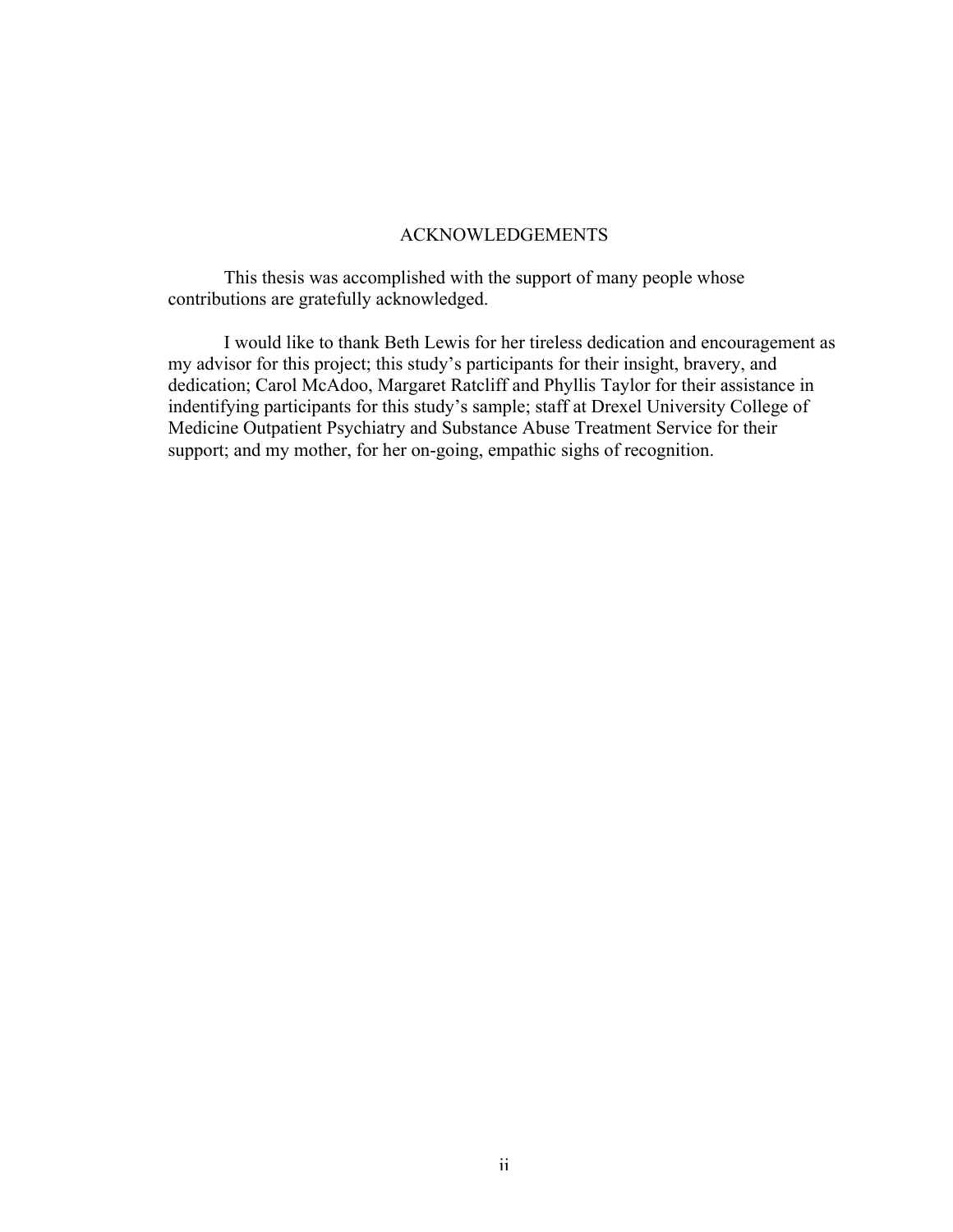## TABLE OF CONTENTS

| <b>CHAPTER</b>                                                                                                                                                                                                                                                                                                                     |  |  |  |
|------------------------------------------------------------------------------------------------------------------------------------------------------------------------------------------------------------------------------------------------------------------------------------------------------------------------------------|--|--|--|
|                                                                                                                                                                                                                                                                                                                                    |  |  |  |
|                                                                                                                                                                                                                                                                                                                                    |  |  |  |
|                                                                                                                                                                                                                                                                                                                                    |  |  |  |
|                                                                                                                                                                                                                                                                                                                                    |  |  |  |
|                                                                                                                                                                                                                                                                                                                                    |  |  |  |
|                                                                                                                                                                                                                                                                                                                                    |  |  |  |
| <b>APPENDICES</b>                                                                                                                                                                                                                                                                                                                  |  |  |  |
| $\mathbf{1}$ $\mathbf{1}$ $\mathbf{1}$ $\mathbf{1}$ $\mathbf{1}$ $\mathbf{1}$ $\mathbf{1}$ $\mathbf{1}$ $\mathbf{1}$ $\mathbf{1}$ $\mathbf{1}$ $\mathbf{1}$ $\mathbf{1}$ $\mathbf{1}$ $\mathbf{1}$ $\mathbf{1}$ $\mathbf{1}$ $\mathbf{1}$ $\mathbf{1}$ $\mathbf{1}$ $\mathbf{1}$ $\mathbf{1}$ $\mathbf{1}$ $\mathbf{1}$ $\mathbf{$ |  |  |  |

| Appendix D: Letter for Direct and Snowball Recruitment of Study Participants 126 |  |
|----------------------------------------------------------------------------------|--|
|                                                                                  |  |
|                                                                                  |  |
|                                                                                  |  |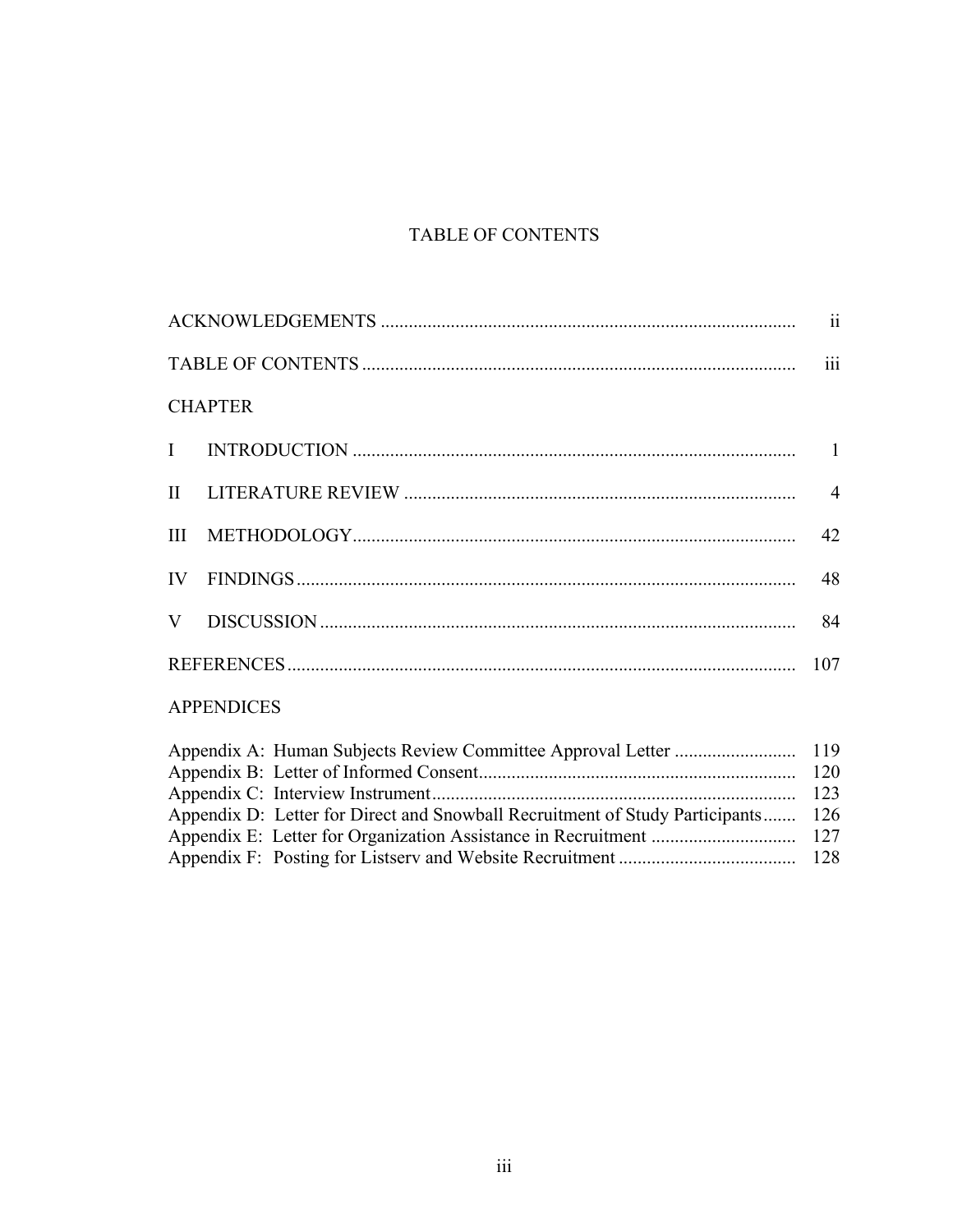## **Chapter I**

#### **Introduction**

An alarming and steadily increasing number of inmates are serving life sentences and growing old in U.S. prisons. Solomon (2009, July 22) reports that 140,610 inmates approximately 10% of the total prisoner population in the U.S.—are serving life sentences as of 2009, compared to 34,000 inmates serving similar sentences in 1984. Leland (2009, October 17) notes, "American prisons are home to a growing geriatric population, with one-third of all inmates expected to be over 50 by next year." Temporini (2010) attributes this increase to "transinstitutionalization (transferring individuals with mental illness from hospitals to correctional institutions), the criminalization of substance abuse, and the use of mandatory minimum sentences" (p. 119). A logical consequence of the increase in the number of inmates serving life sentences is an increase in the number of inmates dying in prison, which they do, by the thousands, each year (Mumola, 2007).

Like most other inmates, those who die in prison, are disproportionately poor, under-educated, physically ill, people of color (Sexton, 2007; Temporini, 2010). In addition to having experienced considerable trauma -- often untreated and resulting from exposures occurring prior to and during incarceration -- the majority of these inmates have experienced socioeconomic, cultural and spiritual oppression both prior to and throughout incarceration, and guilt, shame and loss associated with crimes they might have perpetrated or witnessed. In addition, they have lived a significant span of their lives in a socially stigmatized institution, often away from family and friends (Dubler &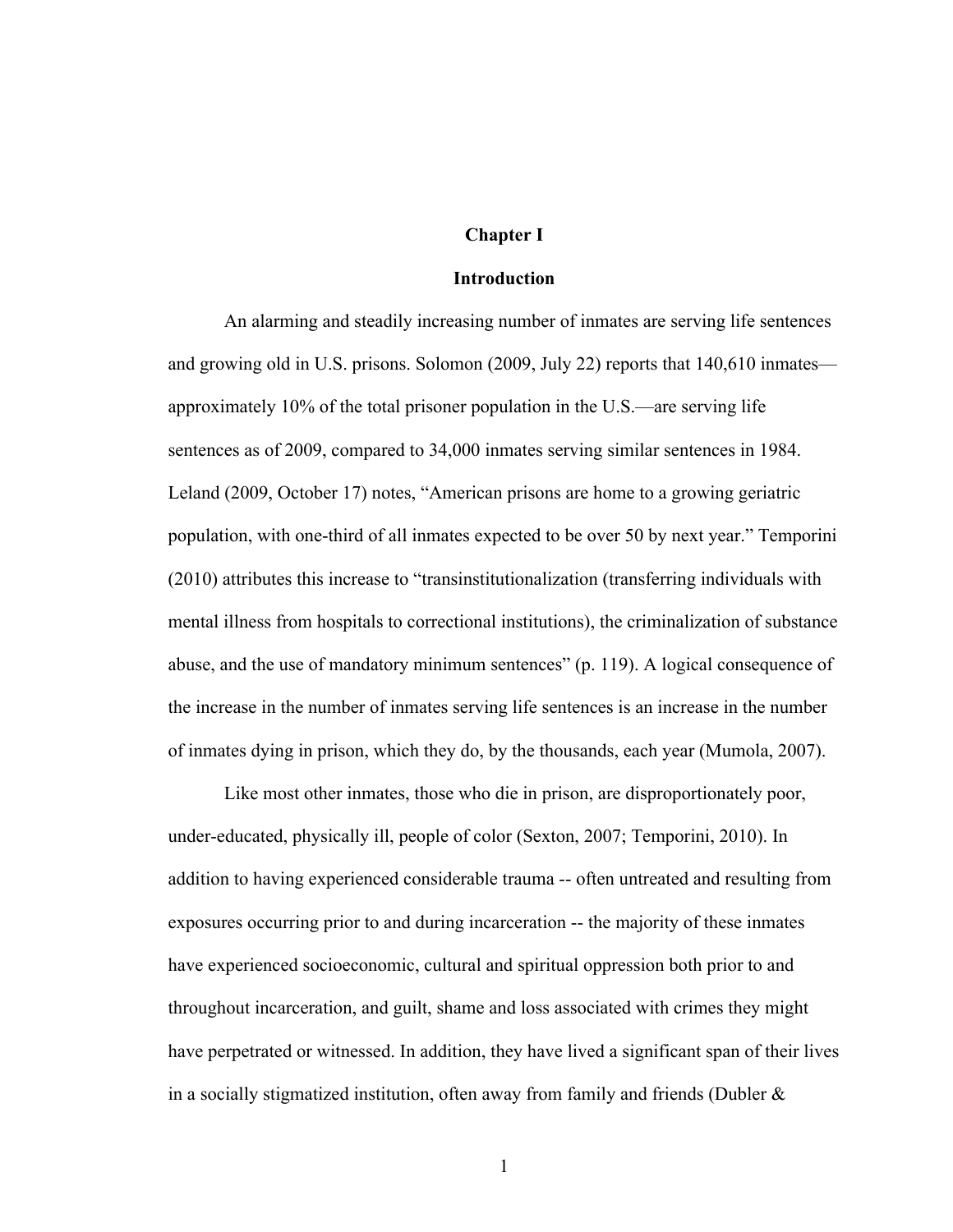Heyman, 1998). As Dubler and Heyman (1998) note, "Dying alone, in pain, without social, familial, and spiritual supports is the terrifying end that many prisoners and, indeed, most people fear. Unfortunately, it is too often the reality they experience"(p. 355).

The original intent of this study was to interview dying inmates to learn more about this reality in hopes of improving it. This author also hoped to provide voice and visibility to a very small fraction of those who die behind bars, hidden away and silenced. However, it was pragmatically untenable to obtain a sample of dying inmates in the time period allotted for the completion of this study. Therefore this author chose to talk with social workers providing end-of-life care to this population to gain a more comprehensive, if removed, understanding of the physical, mental, emotional and spiritual conditions under which inmates die in prison and the nature of end-of-life care provided by professionals in correctional settings: Were dying inmates alone? If not, who was there? What services did they receive? What could be made better?

The available literature on the provision of end-of-life care for inmates focused largely on the macro- and mezzo-level components of such care. For example, there is a literature describing the programming and staffing structure of prison hospice programs and examining staff challenges associated with integrating hospice programs into correctional settings. This author found minimal research discussing the micro-level practice of providing end-of-life care to inmates, particularly by social workers, and no research that asks social workers to describe the composition, strengths and challenges of their practice with dying inmates.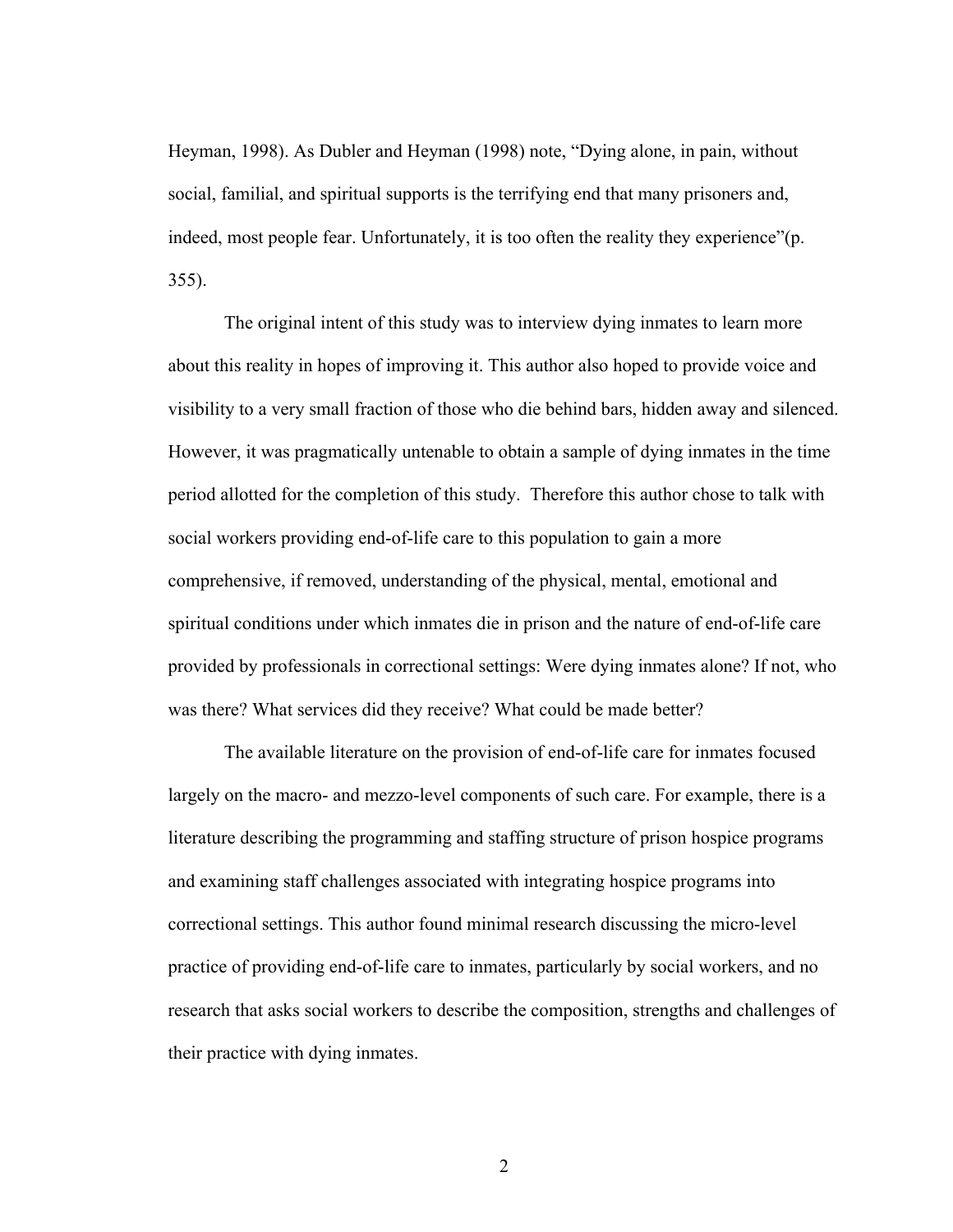The paucity of literature on this topic reinforced this author's sense of urgency to conduct research that contributes to a theoretical and practice-based discussion on how to best meet the end-of-life care needs of this highly marginalized, vulnerable and rapidly growing inmate population. Therefore, in an effort to further define social work practice is this area, foster corrective a dialogue among providers, administrators, advocates and policy makers, and bring additional awareness and visibility to this much-needed area of practice, a study was conceived involving in-depth interviews with social workers currently providing end-of-life care in correctional institutional settings, and asking the following question: *What are the barriers impacting social workers' capacity to provide end-of-life care to inmates?*

Chapter II of this study will provide a review of the literature, through which this study was conceptualized. Chapter III will describe the methodology used to recruit and interview the study's participants and analyze their responses. The major findings of this study will be presented in Chapter IV and discussed in Chapter V. Chapter V will also discuss the strengths and limitations of this study as well as the implications of the findings for social work research, practice, education and social welfare policy.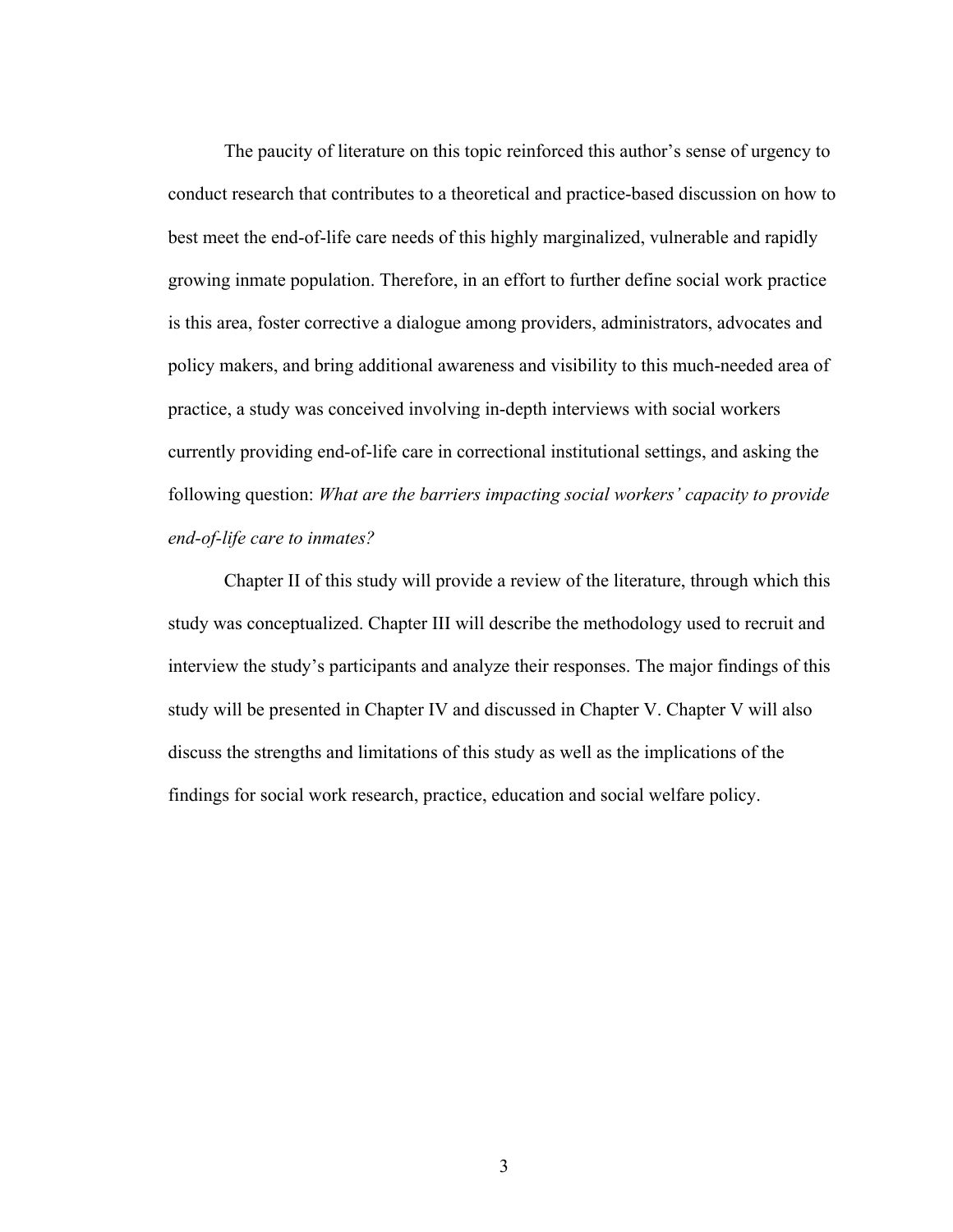## **Chapter II**

#### **Literature Review**

Given the steadily increasing number of biopsychosocially, spiritually vulnerable and oppressed inmates, dying in prisons within the United States, one might hypothesize that providing end-of-life services to this population represents a significant opportunity for theory development and innovation in social work practice and research (Leland, 2009, October 17; Linder and Meyers, 2009; Solomon, 2009, July 22; Temporini, 2010). Indeed, social workers have demonstrated considerable investment and influence in ensuring that more and more inmates receive a "good-death" (Dubler, 1998, p. 151). The literature well documents the role social workers have played in advocating for, implementing, and evaluating new programs in this arena. The literature is also replete with descriptions and analyses of the macro and mezzo (middle) level practice components necessary for providing compassionate end-of-life services in decidedly uncompassionate correctional settings. It further describes both staffing composition and systems-level interventions needed to integrate disparate practices and values, represented in hospice and correctional programs, in the effective delivery of end-of-life care to inmates.

However, limited literature exists regarding the micro-level practice components of end-of-life care in prison hospice programs or in prisons, in general. These practice components include the personal and professional identity development of the helping professional providing end-of-life care to inmates and the impact of this development on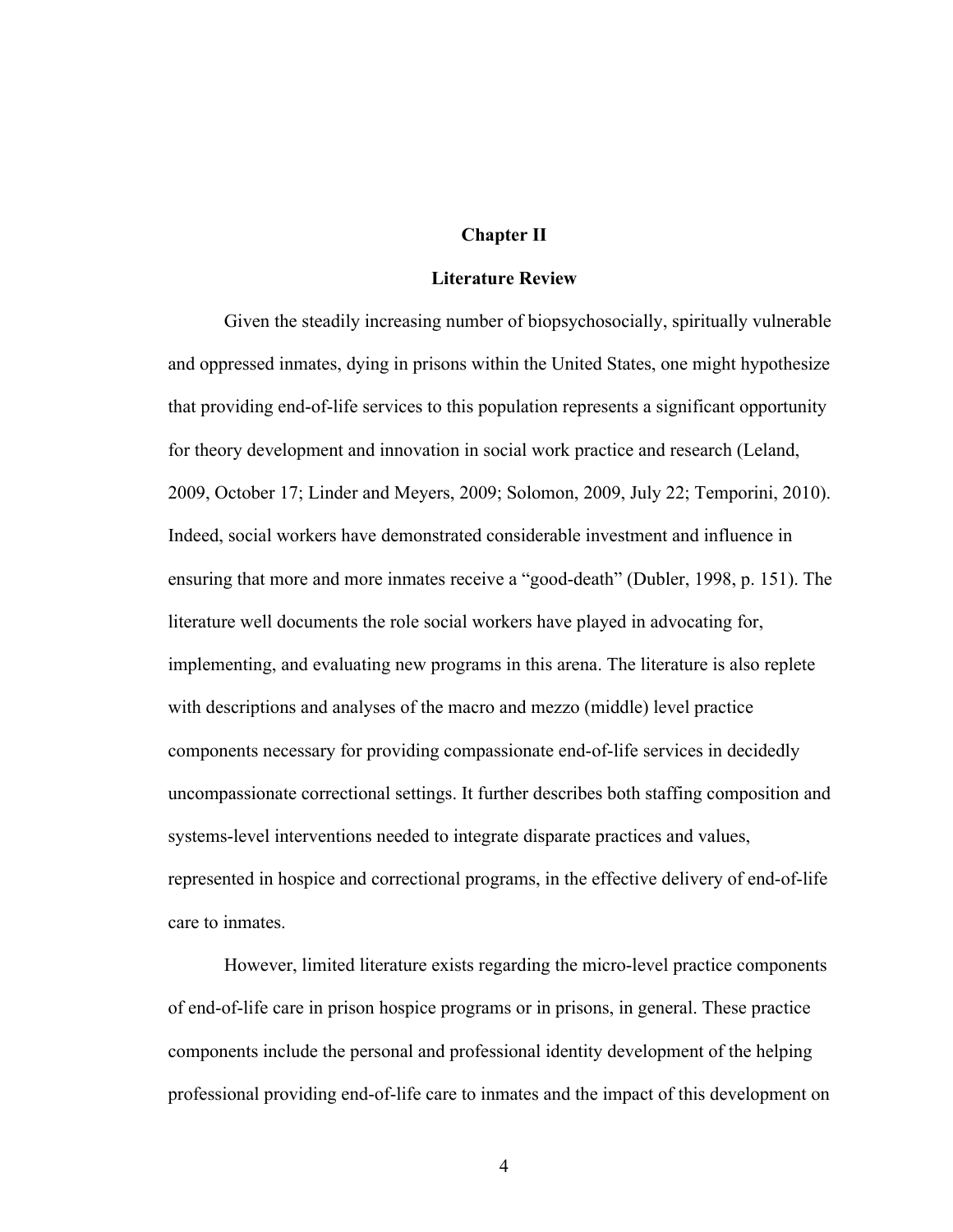practice; the attitudes of professionals toward their work environment and service population; and the training, philosophy, ethics, and policy that guide/influence social work practice. This author is interested in investigating the barriers these components might pose for social workers providing end-of-life care to inmates. As little literature exists that describes the influence of these components on social work practice with dying inmates, this review will identify related literary themes in the closely affiliated fields of end-of-life care to non-incarcerated patients and services to inmates.

Also lacking in the literary discussion is a robust examination of the theoretical base informing social work practice with dying inmates. Given the combination of intrapsychic distress and injury, isolation and dehumanizing interpersonal interactions exacted upon inmates as a condition of incarceration—Kupers (2009) considers these equivalent to psychological torture—the prospect of an inmate dying in relationship only to him or herself has been described as "the antithesis to good end-of-life care" (Dawes & Dawes, 2003, p. 782). Therefore, this review will conclude with an explication of relational theory and its impact on the delivery of end-of-life care, with a specific focus on such care provided to inmates.

In summary, this review will begin with an overview of the history of end-of-life care to inmates and social work's role in program development, including the GRACE Project. An examination of the impact of program structure and organization on social work services to incarcerated and non-incarcerated individuals at the end-of-life will follow. It will then examine themes that emerge in the literature related to the delivery of end-of-life care to non-incarcerated patients including sub-sections related to the micropractice domains of professional and personal identity; education and training; and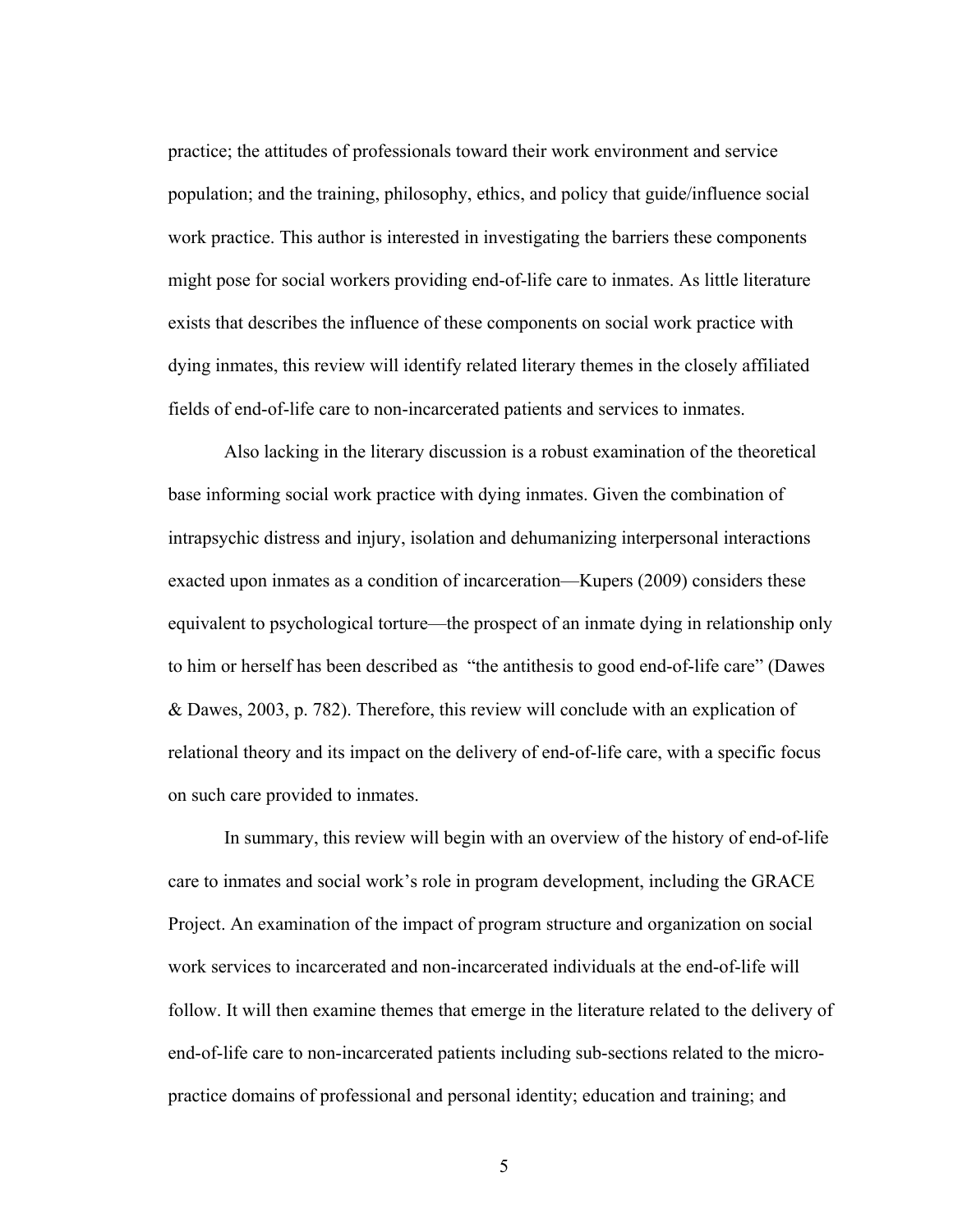philosophy, ethics and policy. From there, the review will examine factors influencing non-end-of-life social work practice correctional settings and, lastly, briefly explicate relational theory and its potential role in the social workers' provision of end-of-life care to inmates.

#### **History of End-of-Life Care to Inmates**

This section will review the chronology and major developments in the provision of end-of-life care to inmates. Included in this review will be a specific discussion of the GRACE Project as a pioneering effort to research, standardize, innovate and advocate for prison hospice programs.

## **Chronology of major developments in end-of-life care for inmates.**

Ratcliff and Cohn (2000) explain that prior to the early to mid-1980's correctional institutions had not developed sophisticated approaches to working with dying inmates. These authors attribute the advent of such services to the sense of urgency to address the health care needs of dying prisoners accompanying the rapid influx of inmates with HIV/AIDS and the increase in the length of prison sentences in the early 1980's (Ratcliff & Cohn, 2000). This sense of urgency was also fueled by two landmark Federal Court rulings: *Estelle v. Gamble* (429 US 97 [1976]), which established '"the government's obligation to provide medical care for those whom it is punishing by incarceration . . .'" (Linder et al., 2002, p. 550); and *Wellman v. Faulkner* (715 F.2d at 271 [7th Cir. 1983]), which concluded that "a prison or jail must provide 'a medical care system that meets minimal standards of adequacy''' (Linder et al., 2002, p. 551).

 Linder et al. (2002) note that prior to these two rulings, prisons were guilty of "deliberate indifference to serious medical needs of prisoners [which] constitutes the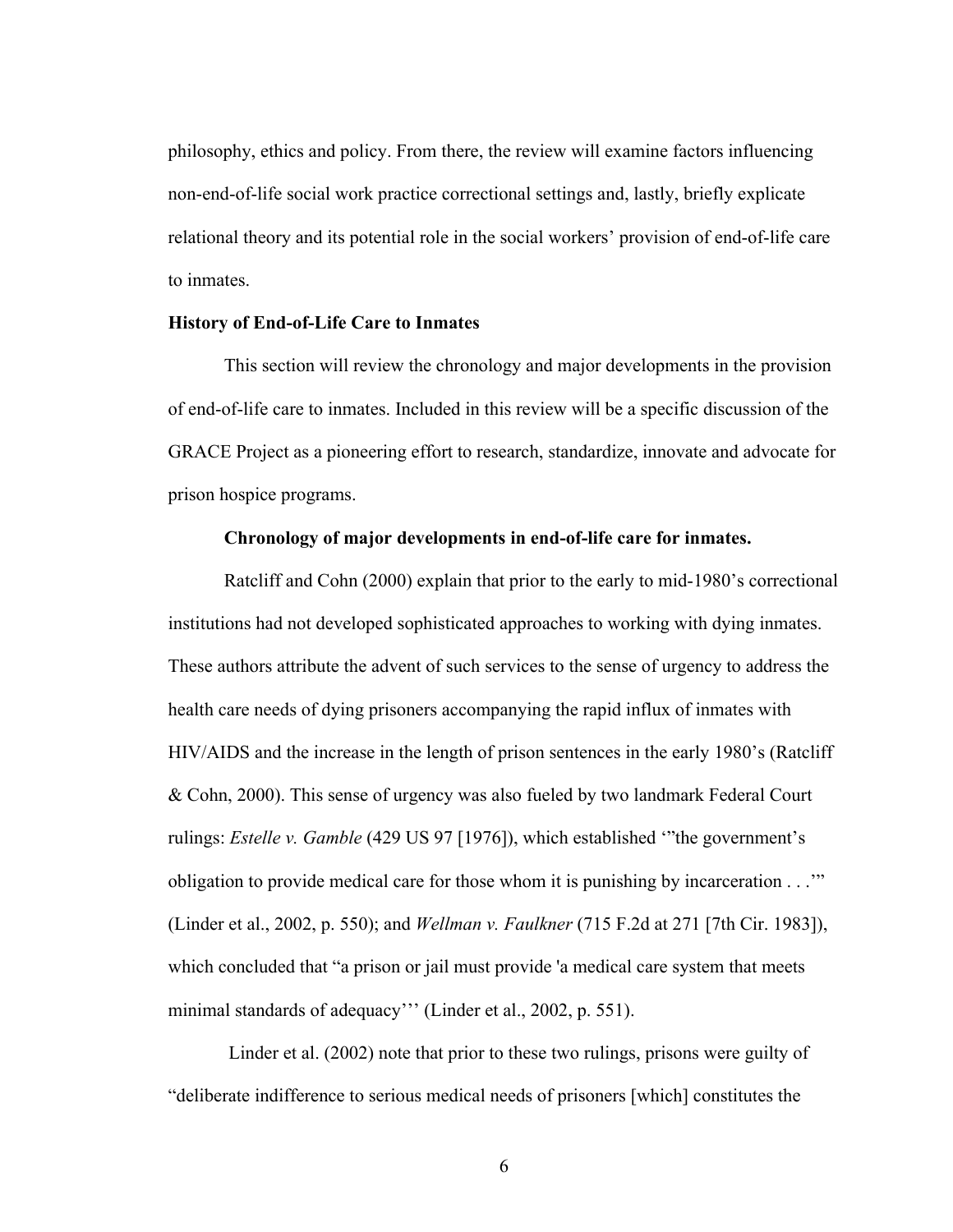'unnecessary and wanton infliction of pain' . . . proscribed by the Eighth Amendment (p. 550)." Following both an increase in need and newly established legal precedent, some correctional institutions began looking to community hospice models as a means of meeting the end-of-life care needs of dying inmates (Linder et al., 2002; National Hospice and Palliative Care Organization, 2007; & Boyle, 2002).

Levine (2005) notes:

Many of the psychological and social issues surrounding death are likely quite different in the prison population. Prisoner patients are often isolated and have no say in the choice of health care provider. Prisoners may fear abuse from the health care staff, and traditional support systems including family and friends are often lacking (Maull, 1991a). It is likely, therefore, that a successful approach to delivering quality end-of-life care in this population will need to be quite different. Toward that end, several states…have developed inmate-cooperative hospice programs. (Levine, 2005, p. 319)

Ratcliff (2000), Taylor (2002), Wright and Bronstein (2007) briefly chronicle the prison hospice movement and associated research, from the first two programs beginning in 1987 in Vacaville, California and in the 1990's in Springfield, Missouri. Maull (1991a, 1991b, 1998a, 1998b), a former inmate, then prison hospice worker, examined the attitudes of prison hospice workers at the newly established Springfield, Missouri prison hospice program. This work constituted the literary and advocacy base for the development of end-of-life programs for inmates. Currently, there are approximately 75 prison hospice programs in the U.S (C. McAdoo, personal communication, January 20, 2010).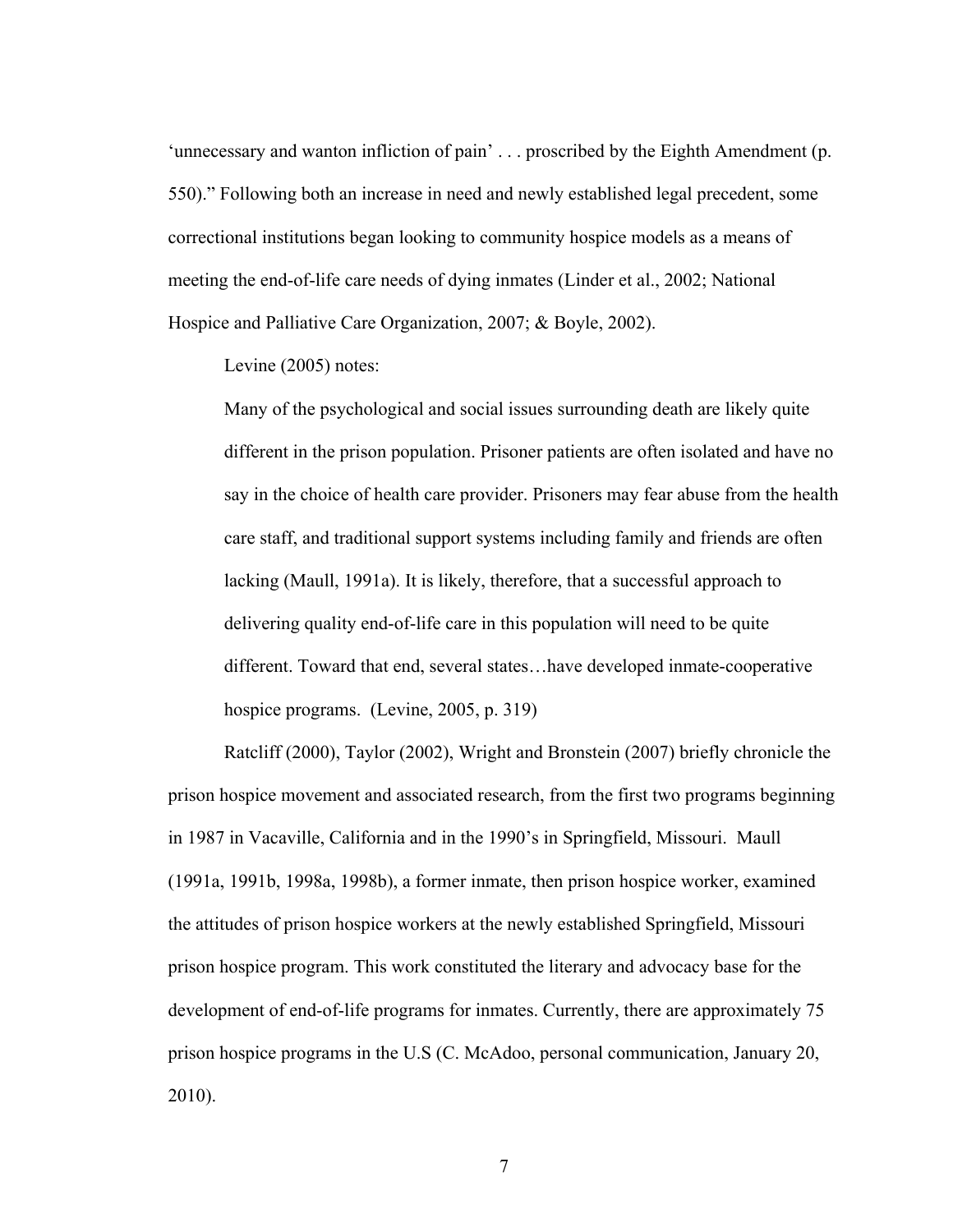#### **The GRACE project.**

The scope of Guiding Responsive Actions for Corrections at End-of-Life (GRACE) Project represents a significant development in the field of end-of-life care for inmates, by bringing visibility to the specials needs of this population. The GRACE Project was funded between 1998-2001, through the Robert Wood Johnson Foundation's Promoting Excellence in End-of-Life Care grant (Byock, Twohig, Merriman, & Collins, 2006). Staffed through Volunteers for America (Volunteers for America, 2001), it represented the first national effort to inventory and standardize end-of-life practices at the federal and state jurisdictional level.

A considerable focus of the GRACE Project was to evaluate and address the structural and systemic barriers that impede the development and provision of quality end-of-life care services for inmates. These barriers include: prisons promoting conformity rather than individual preference; prison over-crowding and diminishing opportunities for correctional and health care staff to treat inmates as individuals; concerns about drug abuse restraining efforts to provide state-of-the-art pain management; concerns about liability and litigation creating pressure to use aggressive treatment when a patient does not elect it; difficulties involved in reconciling the security and institutional efficiency emphases of correctional personnel with the service and communication requirements of end-of-life care; and treatment planning being frustrated by crowding and inmate classification (Ratcliff & Cohn, 2000; Ratcliff & Craig, 2004).

## **The Structural and Organizational Context of Social Work End-of-Life Care**

The following discussion begins with an examination of the literature dealing with the impact of organizational structure on social work end-of-life practice in prison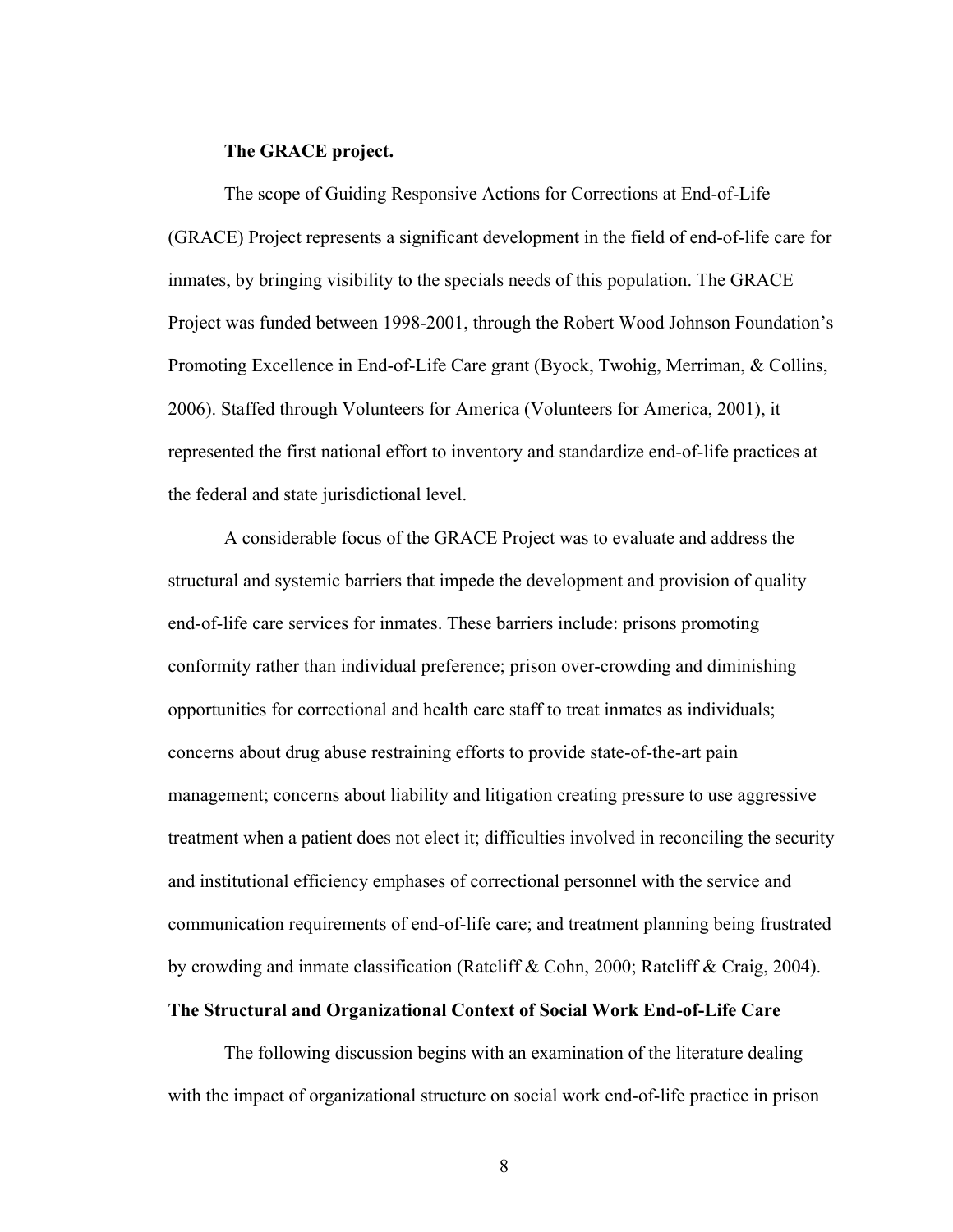and non-prison settings. It then reviews the literature on program development and staff, volunteer, and patient attitudes and perceptions on prison hospice programs.

#### **Integration of prison hospice programs within a correctional setting.**

Correctional institutions and hospice programs operate under disparate, oftconflicting philosophies of justice and compassion. The discussion of challenges involved in integrating these philosophies and programs emerges as a considerable theme in several descriptive studies (Boyle, 2002; Evans, Herzog & Tillman, 2002; Bauersmith & Gent, 2002; & Linder, Knauf, Enders & Meyers, 2002). Although this integration was, for the most part, successfully achieved, Boyle's (2002) descriptive study of prison hospice programs within the Maryland Division of Corrections notes, ".…This program has not been seen as an institutional or system priority. Thus, requests for construction and maintenance, special dietary needs, and equipment purchases take a long time to resolve. No special funds have been allotted for this program…" (p. 676).

In an effort to better understand the integration difficulties noted by Boyle (2002), Wright and Bronstein (2007) carried out a qualitative study, interviewing 14 prison hospice program coordinators, across the country, regarding the nature of the staff and the environment in which they provide, develop, and administer end-of-life programs for inmates. The authors found that the coordinators, who might feel responsible for putting the best face of their program forward, each noted that they felt as though they had successfully integrated their hospice program within the prison, although differences in personal and professional philosophies, attitudes, and job description caused challenges for integration between hospice staff and correctional staff. The authors concluded that successful integration of hospice programs within a correctional environment requires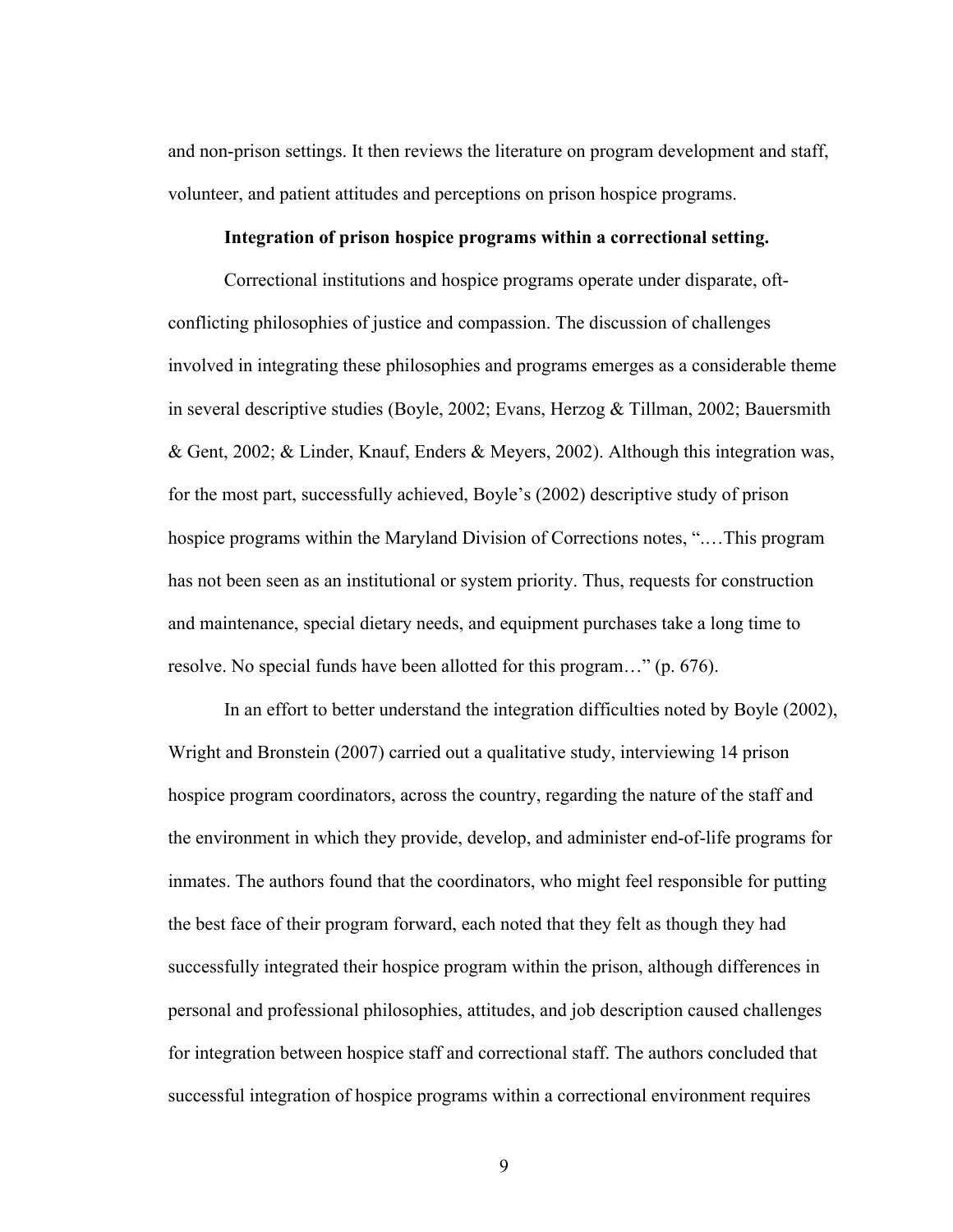careful organizational planning, administrative support, correctional staff investment, and interdisciplinary composition and involvement among the hospice staff.

Differences in programming and end-of-life care between prison and jail hospice programs have been noted in the literature. Several studies have examined staffing, use of volunteers, training, and facility capacity issues at large, maximum-security prisons (Linder et al, 2002; Boyle, 2002; Evans et al, 2002). One of these studies was carried out at the Louisiana State Penitentiary at Angola, which is the largest maximum-security prison in the country, with 5108 inmates, 82% of whom are serving sentences in excess of 20 years (Evans et al., 2002, p. 553). Because dying inmates in these correctional institutions will spend the remainder of their lives incarcerated, hospice programs in these institutions attempt to provide on-site end-of-life care, which Boyle (2002) notes is not always successful.

Through their descriptive analysis of the Broward County jail hospice program, Bauersmith and Gent (2002) present a useful distinction between jail and prison hospice programs. The authors note that because jail stays are typically less than a year, compared with prison stays, which tend to be much longer, fewer inmates will actually die in jail. The authors explain that community hospice programs are regularly accessed by the social work staff at the Broward County jail as a less costly alternative to developing onsite hospice care at the jail.

Johnson-Swagerty (2008) provides a case example of one inmate to illustrate the unique partnership that developed between Winnebago County Jail, in Rockford, Illinois and Hospice Care for America, a community hospice program. Through this case example, the author reinforces the contention in Bauersmith and Gent (2002) that end-of-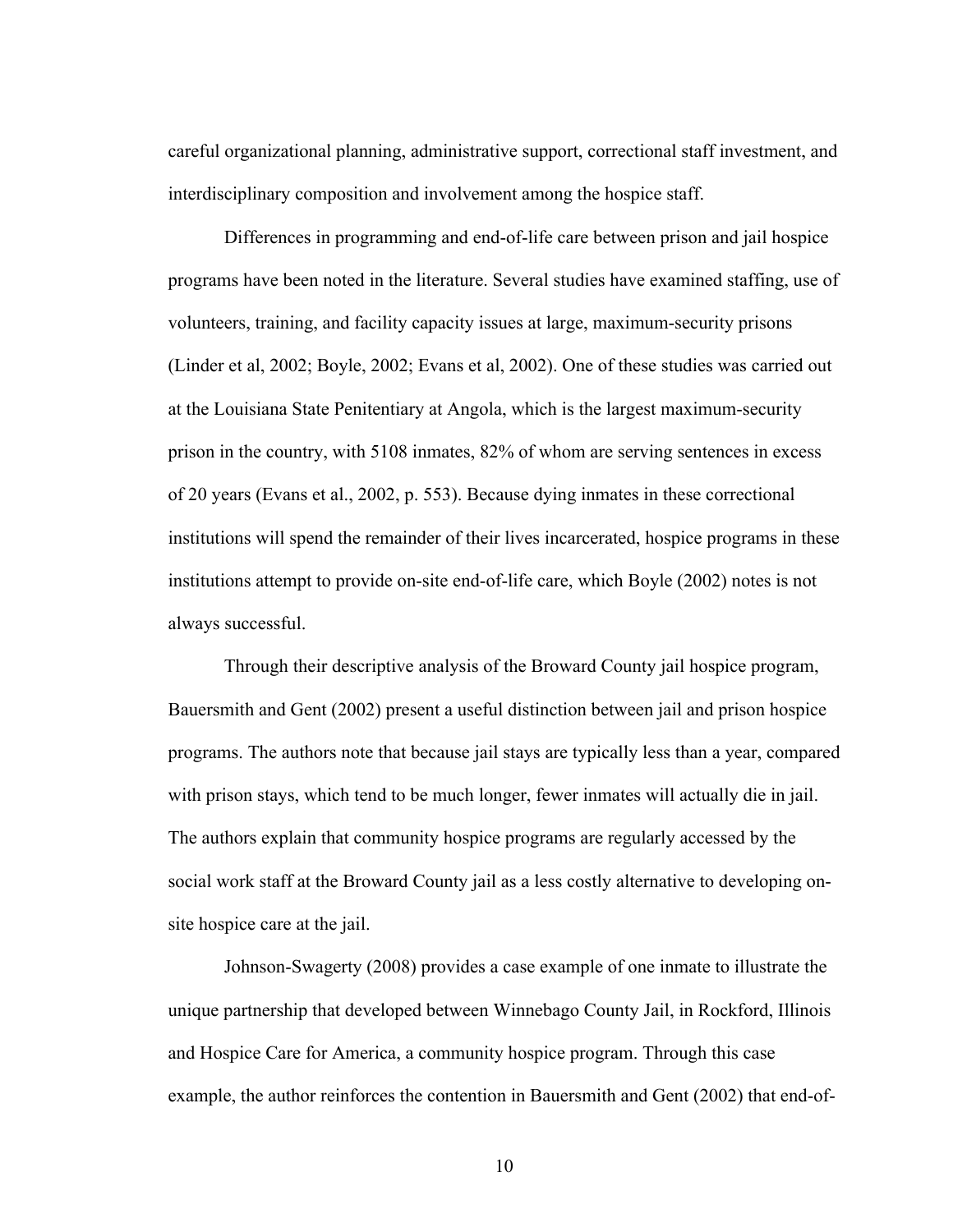life care for inmates can be modified to meet the needs of the dying inmate, while negotiating the complex structural and organizational barriers posed by correctional institutions. The following quote from the Nurse Practitioner at the Winnebago County Jail makes salient this point:

We worked together to provide a solution in an environment that is not conducive to exceptions. It was truly one of those amazing accomplishments in that we were able to give him [the inmate focused on in the case example] a good death. That was always our focus…(Johnson-Swagerty, 2008, p. 26)

## **Staff, volunteer, and patient attitudes and perspectives on prison hospice programs.**

Given the lack of concordance between prison and hospice care philosophies, the study of differing staff, volunteer and patient attitudes and perceptions on hospice and end-of-life care have received the interest of several researchers in this field. Maull (1991b) conducted a study of the attitudes of correctional staff, volunteers and patients toward end-of-life care at the Federal Medical Center at Springfield, Missouri. Patients and volunteers reported having positive attitudes toward the program, with volunteers reporting that it provided them with life enrichment, growth, and an opportunity to come to terms with their own mortality. Patients reported that the program helped them out of states of depression associated with dying alone, isolated, and incarcerated. The study found that most correctional expressed favorable attitudes toward the program, 10% reported negative attitudes. In their findings on prison hospice integration, Wright and Bronstein (2007) discuss the possibility that prison hospice programs themselves might be able to counteract the negative attitudes of correctional staff. Specifically, the authors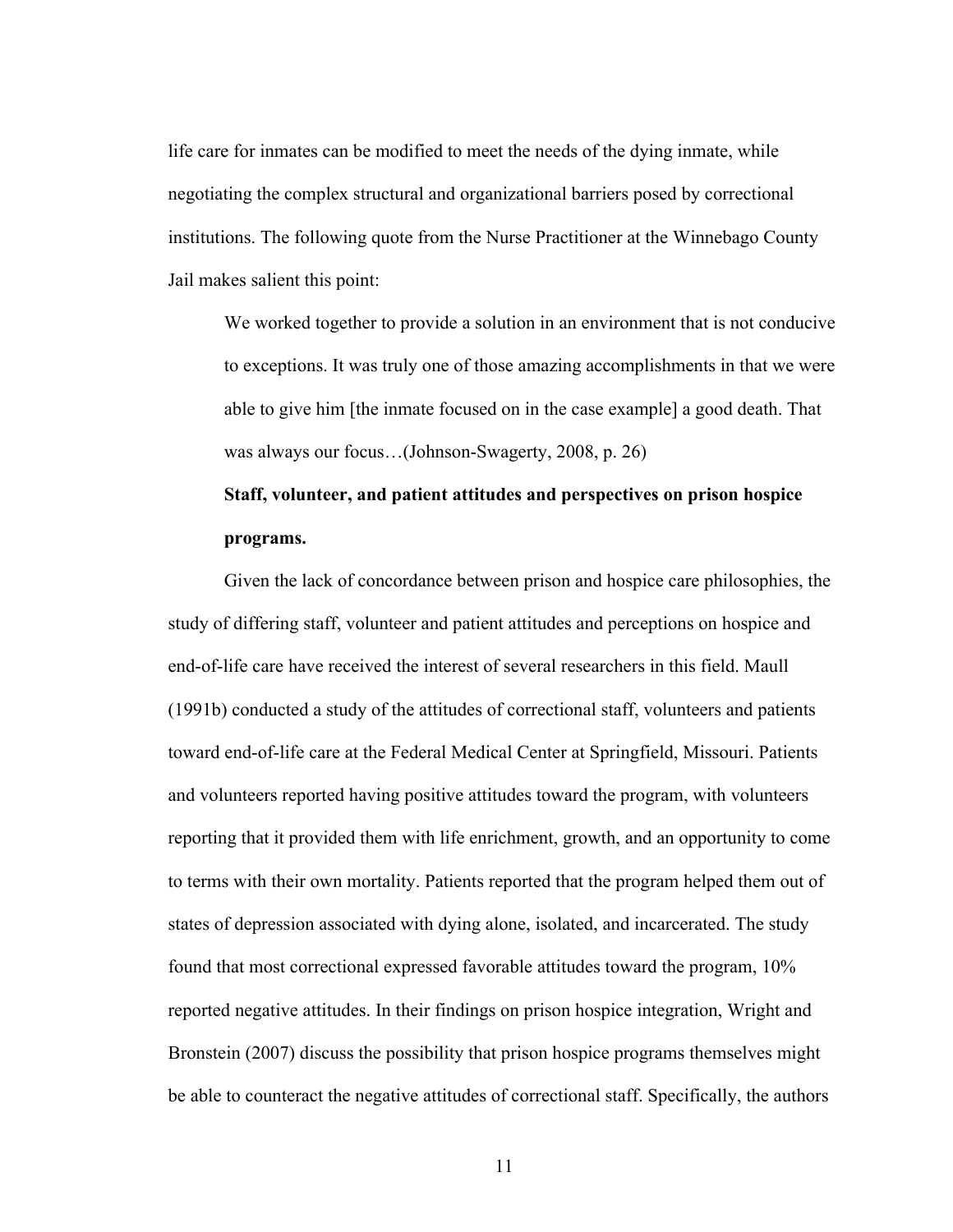include the finding that their study participants believed the hospice program had a positive, "compassionate" (Wright & Bronstein, 2007, p. 402) impact on the greater correctional environment.

In an article published in the *New York Times,* Leland (2009) provides visibility and reinforcement to the work of Maull (1991b) and Wright and Bronstein (2007). Leland (2009) agrees with these authors regarding the disparity between correctional staff and inmate volunteer attitudes and the positive impact prison hospice programming can have on the perspectives of both groups:

…the hospice program here [Coxsackie Correctional Facility, Coxsackie, NY] initially met with resistance from prison guards. 'They were very resentful about people in prison for horrendous crimes getting better medical care than their families,' including round-the-clock companionship in their final days.…The guards have come to accept the program.…But still there are challenges unique to the prison setting.…But…the inmate volunteers bond with the patients in a way that staff members cannot, taking on 'the touchy-feely thing' that may be inappropriate between inmates and prison workers. (Leland, 2009, para. 8) Leland (2009) also quotes an inmate volunteer, who might represent the feelings

of the volunteer participants in Maull (1991b):

I was just thinking about why I'm in here and the person's life that I took… sitting with this person for the first time and actually seeing death firsthand, being right there, my hand in his hand, watching him take his last breath, just caused me to say, 'Wow, who the hell are you?...' (Maull, 1991b, para. 20)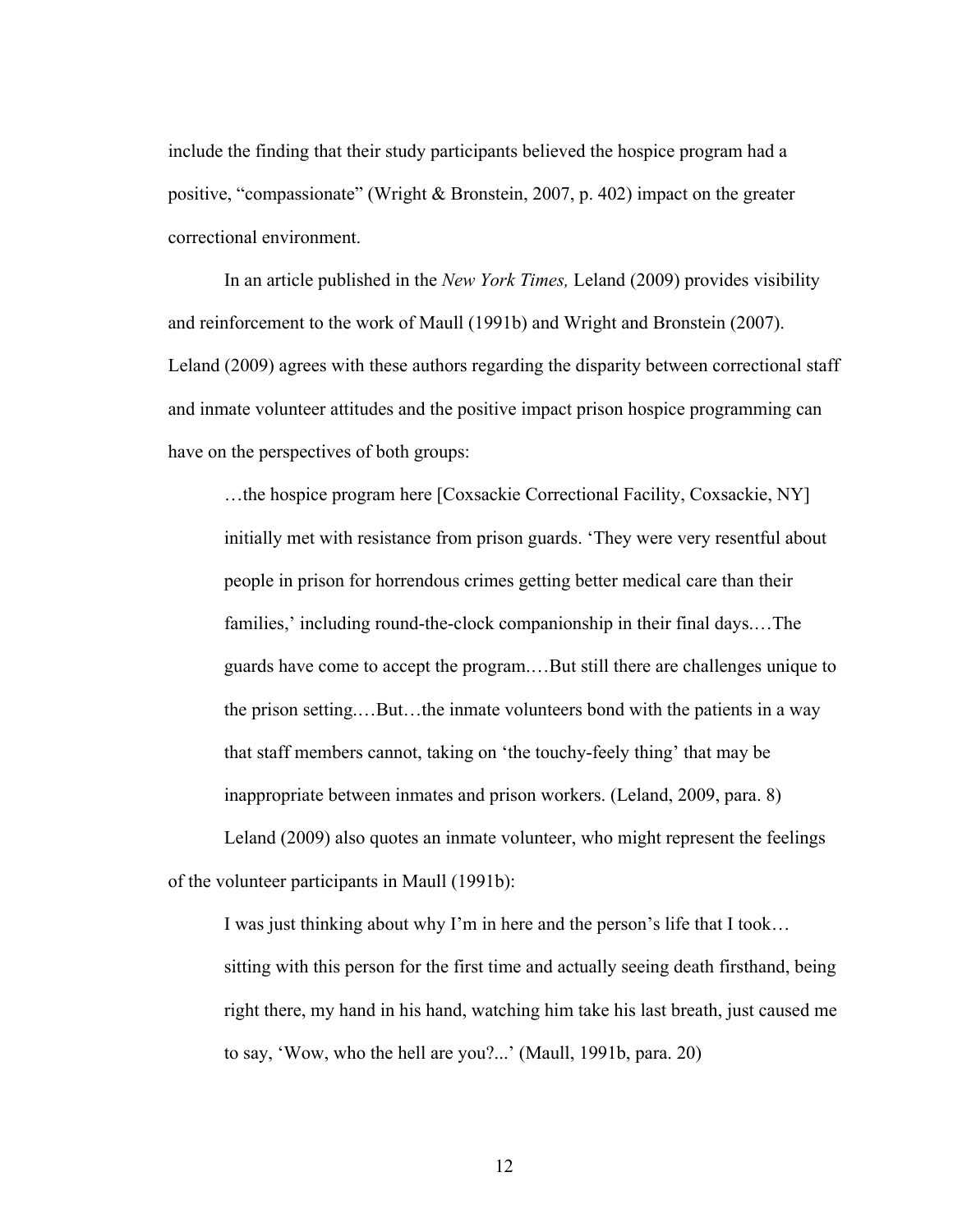#### **Social Work and End-of-Life Care Practice in Non-Prison Settings**

Emerging within prison hospice program literature, as well as in literature on endof-life care in other settings, is the theme of interdisciplinary collaboration in relation to program structure and social work practice. Wright and Bronstein (2006) conducted a qualitative study to determine the effect of interdisciplinary collaboration on the quality of care provided to dying inmates. Their study found that interdisciplinary collaboration with those outside prison hospice was critical, that collaboration through prison hospice has a positive impact on dying prisoners, that collaboration through prison hospice has a positive impact on prisoner volunteers, and that collaboration through prison hospice has a positive impact on the culture of the prison.

Specific focus has been given to the role of the social worker on the interdisciplinary palliative care team. Using post-modern and social construction theories as a lens through which to examine the impact of interdisciplinary collaboration on social work identity development, and ultimately practice, in a variety of end-of-life care settings, Payne (2006) argues:

The example of palliative care social work shows us that social work in specialist settings defines its identity in relation to its specialist community of practice in a multi-professional team, negotiating the role of its specialist knowledge, rather than seeking to establish a defined professional role. (Payne, 2006, p. 149)

Oliver and Peck (2006) carried out a qualitative study, exploring the strengths and challenges hospice social workers experienced as members of an interdisciplinary team. The researchers conducted 23 phone interviews with such social workers and asked them two questions: "What do social workers perceive as the strengths of interdisciplinary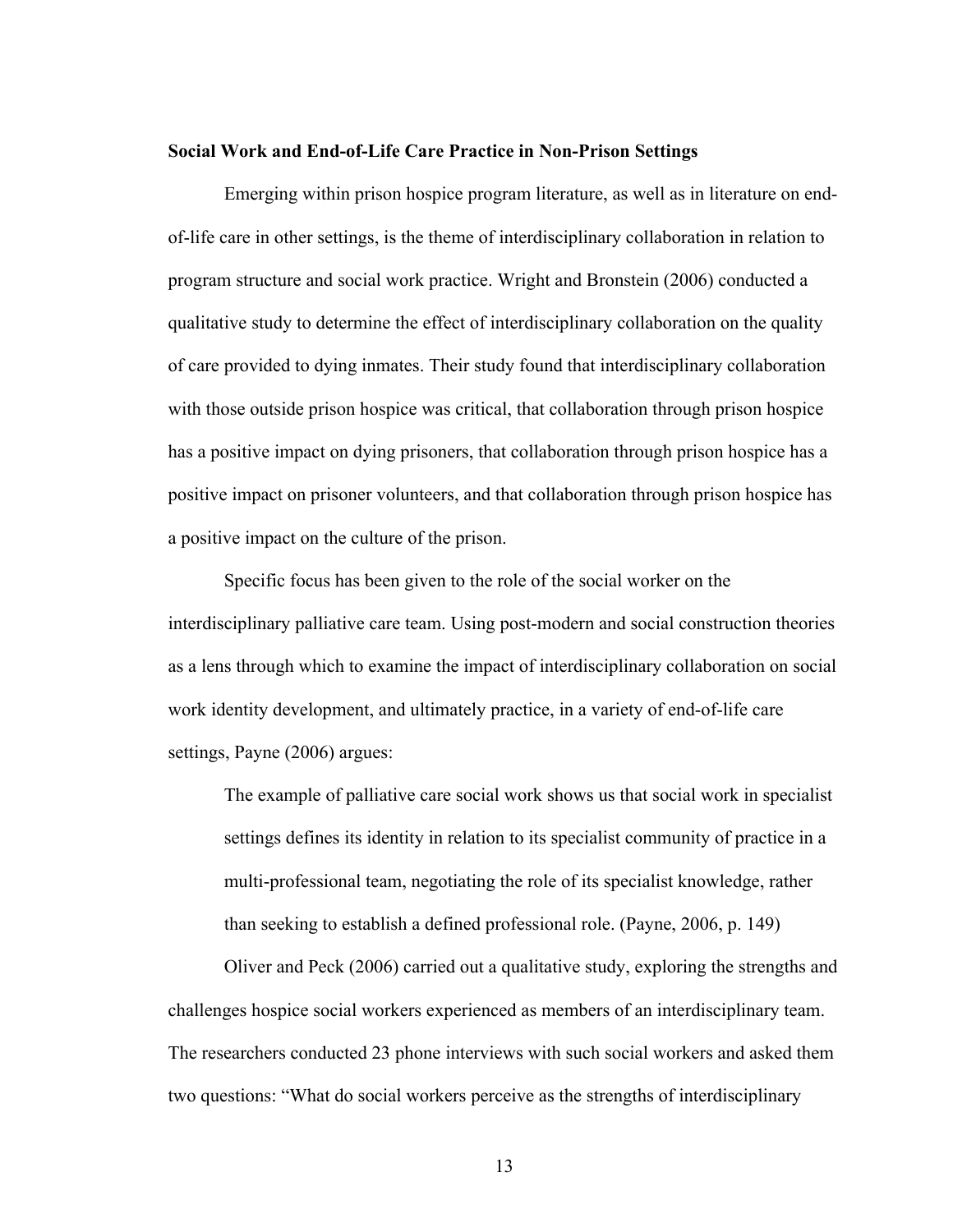collaboration?" and "What are the challenges for social workers on interdisciplinary hospice teams?" (Oliver & Peck, 2006, p. 7). The authors reported the following findings:

Participants identified issues related to team process, administrative processes, and barriers to effective team collaboration. Collaboration was fostered by good communication, trust, roles, joint visitation, respect, team building activities, and administrative interest and support. Challenges to collaboration included large caseloads, a focus on the medical model, limited visits, personality and team conflict. (Oliver  $& Peck, 2006, p. 7$ )

Reese and Sontag (2001) explored barriers to effective utilization of each discipline represented on the hospice care team, with a central focus on social work. The authors describe the professional competition that may arise between social workers, nurses, and chaplains as rising health care costs create pressures to streamline the team composition. The authors outline 13 barriers to effective use of the disciplines including the view of social workers as ancillary, less clinically relevant, misunderstood, and perhaps even competitive providers by other team members and some clients. The authors then provide solutions for each barrier, focusing on how social workers can reduce their perception by others as ancillary and increase their effectiveness as team members.

## **Professional identity and the social work role on the palliative care team.**

Professional identity and the social work role on the palliative care team have also received much attention in the literature. Considerable literature exists regarding the historic challenges the field of social work has faced developing a robust professional identity (Abbott, 1995; Abramovitz, 1998; Flexner, 1915; Hopps, 2000; Shoemaker,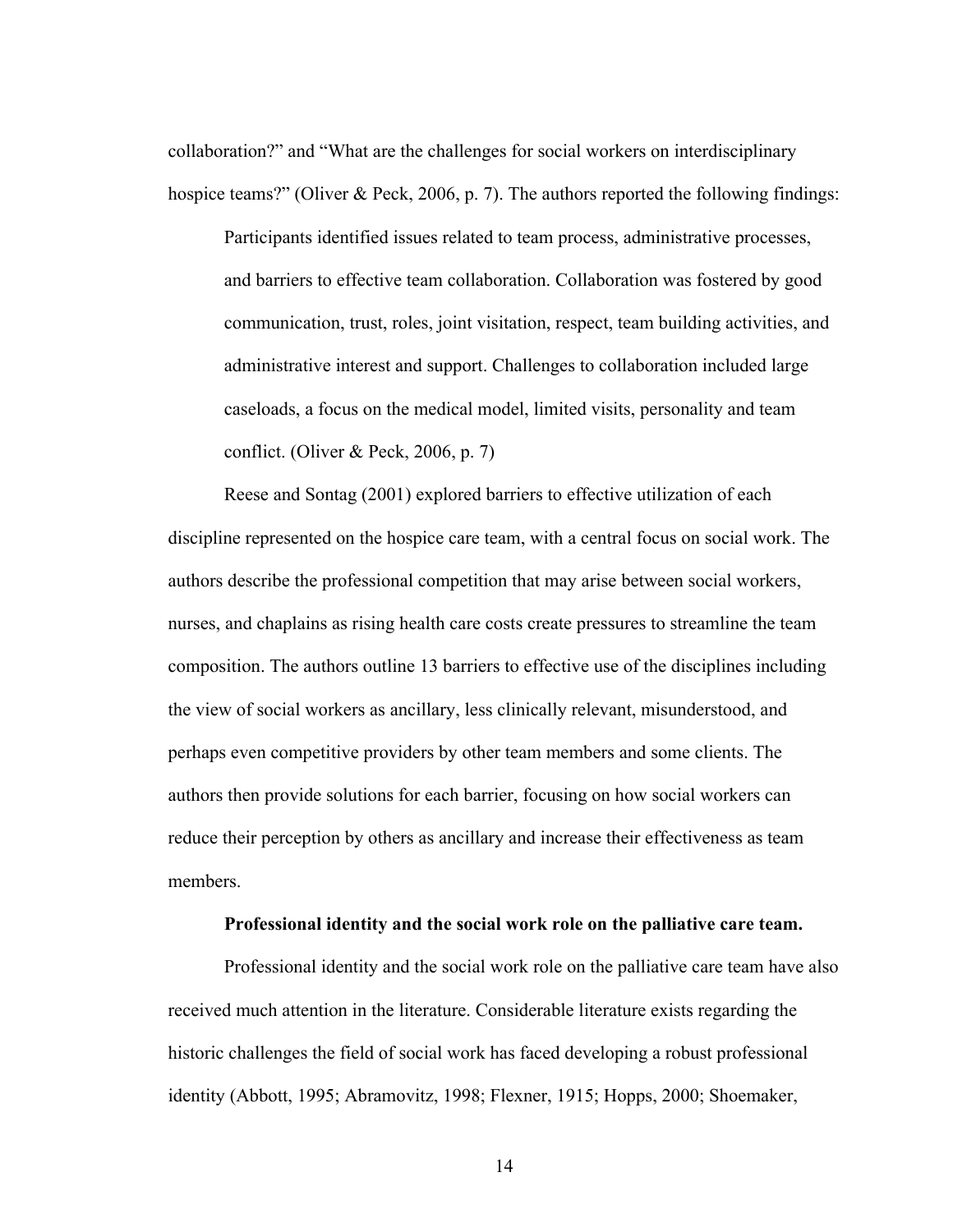1998.), and the following section explicates this theme, further. Much of the latter part of this section will examine issues of role ambiguity and confusion highlighted in studies of interdisciplinary collaboration.

Rusnack, Schaefer, and Moxley (1998) endeavor to provide a clear delineation of the roles and functions of palliative care social workers. They note that "social work is a discipline within hospice which serves an ecological function: It seeks to integrate care within hospice by bringing together the self-care of patients with the caring functions of family, other hospice disciplines and the service network" (p. 5). Using tables, the authors attempt to provide what is essentially a job description for social workers engaged in hospice care.

Where Rusnack et al. (1998) provide a clear, concrete description of social workers' role in providing hospice care, several authors conclude that considerable ambiguity and confusion pervade social work end-of-life practice, as a function of professional identity (Altilio, Gardia & Otis-Green, 2007; Black, 2006; Clark, 2004; Kulys & Davis, 1986; MacDonald, 1991; Munn & Adorno, 2008; Payne, 2006; Reese & Brown, 1997; Reese & Sontag, 2001).

At the behest of the National Association of Social Workers (NASW), Kuyls and Davis (1986) inventoried all social service duties performed in 34 hospices, defining each of the activities as typically performed by social workers, and surveyed the nursing, social work, and volunteer staff regarding which of these activities they performed most frequently. Findings indicated a lack of clarity regarding the social work role based on the frequency with which other disciplines reported carrying out traditional social work practices. Notably, the survey found that nurses were as likely as social workers to report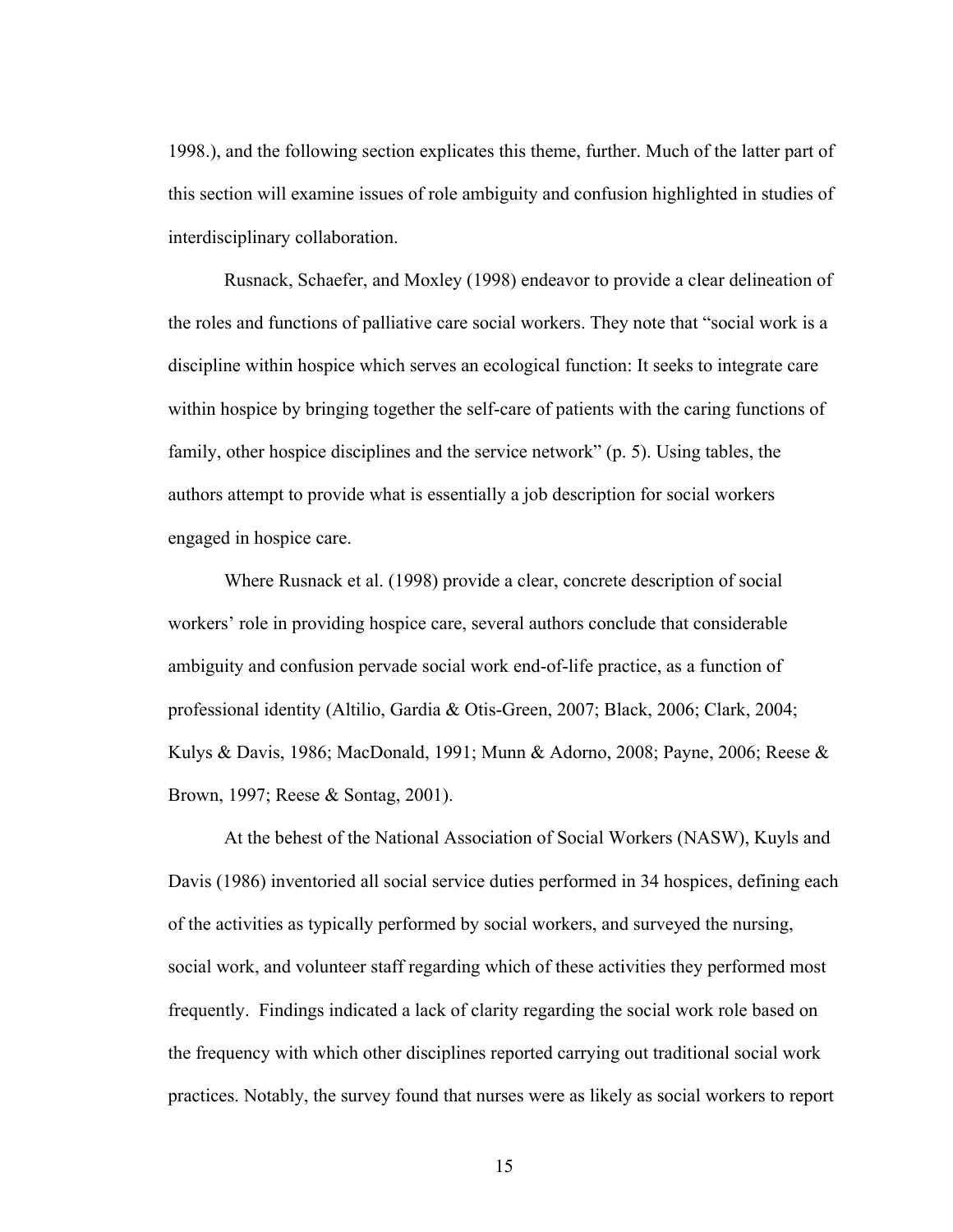providing crisis intervention and more likely than social workers to report providing counseling – both tasks typically associated with the social work function.

Altilio et al. (2007) used meta-analysis to determine the extent to which palliative and end-of-life care standards, as provided the National Consensus Project's Clinical Guidelines for Quality Palliative Care, are aligned with social work values and perspectives (Altilio et al., 2006). They conclude:

In fact, social workers might have written the definition of 'quality palliative care,' as evidenced by the amount of concordance between the documents reviewed and the… National Consensus Project's Clinical Guidelines for Quality Palliative Care. Yet in many ways our profession is playing 'catch-up' and chasing opportunities to collaborate, lead and enrich both the care and the literature emerging in this field of practice…(Altilio et al., 2006, p. 83)

Earlier, MacDonald (1991) had explored the "lack of unique social work role" (p. 275) in hospice care. He noted that despite the considerable influence of social work in the field of hospice care, and the value placed on its contribution in the literature, the professional functions of hospice social workers are performed by many members of the interdisciplinary team, creating blurring of boundaries and a reduction of a clearly identifiable need for social workers on hospice teams. He notes:

The basic affinity between hospice and social work is illuminated by Specht and Craig's (1982) definition of social work as a 'profession with a dual purpose: to assist individuals and groups whose needs are not adequately met and to help change institutions so that they are more responsive to individual and group needs' (p. 11). This definition applies equally to the mission of hospice, in which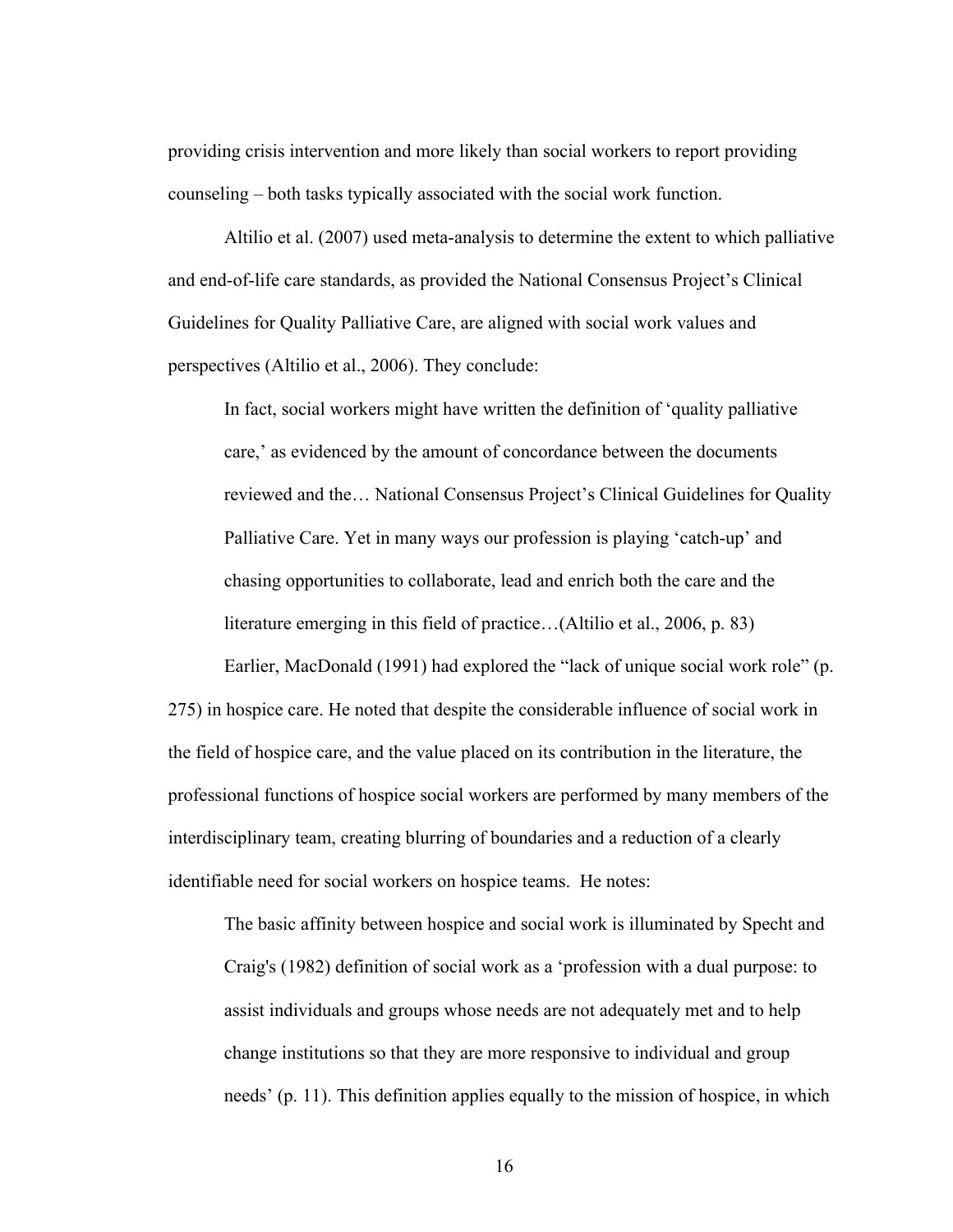the individuals and groups in question are terminally ill patients and their families, and the institution in need of change is traditional medicine. (MacDonald, 1991, p. 275)

MacDonald (1991) hypothesizes that social workers are "victims of their own success" (276)—because other fields have adopted and adapted so much of social work's professional identity and philosophy for their own use in hospice care—and suggests a focus on field-specific interventions and research designed to explicate further the unique contribution of social work in hospice care.

Additional studies of interdisciplinary collaboration in hospice and end-of-life care have highlighted similar issues related to ambiguity in role definition and social work identity on the team (Reese & Sontag, 2001; Payne, 2006). As above, Payne (2006) discusses the relativist, ultimately inconsistent nature of social work roles within interdisciplinary palliative care teams, while Reese and Sontag (2001) conclude that social workers should focus on reducing their ancillary roles on interdisciplinary teams to increase their effectiveness as providers on hospice care teams.

Where Payne (2006) and Reese and Sontag (2001) use the mezzo-level practice component of interdisciplinary teams to contextualize social work identity development in end-of-life care, Clark (2004) examines social work identity development from a macro or systems-level perspective. The author states, "the role of social work is still being defined within modern health care, and specifically with regard to facing advanced illness and end of life" (p. 838) and describes four future opportunities and challenges that might shape social worker's role in delivering end-of-life care including, the aging of the population, managed health care, disparities in health care, and building cultural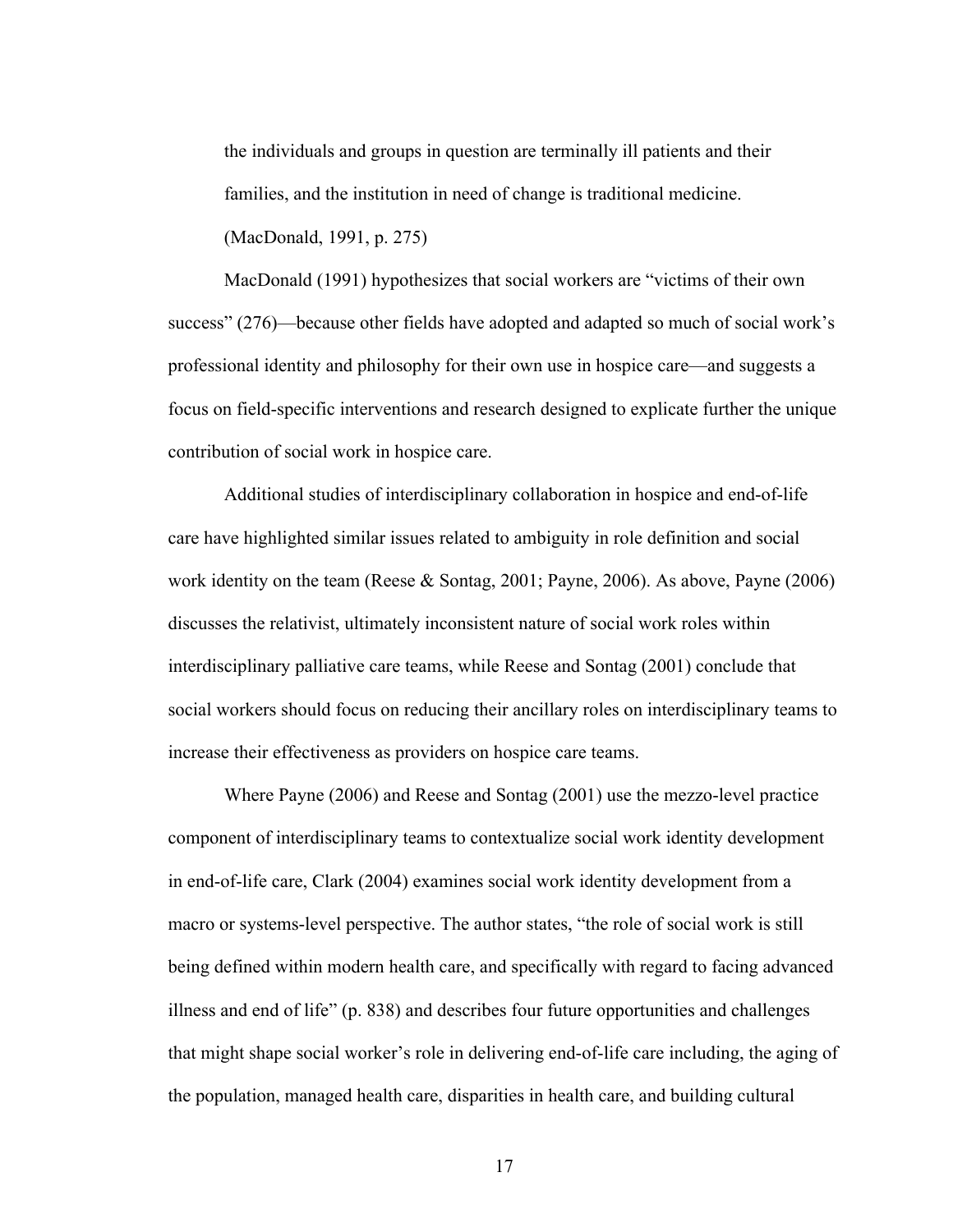competency to reduce disparities in access to quality end-of-life care for socially oppressed populations. The author notes that the field of social work currently lacks "a high level of self-awareness, professionalism, and knowledge" (Clark, 2004, p. 841) and encourages the field to continue to recruit diverse social workers "not simply for the delivery of social services, but also to increase avenues for acquisition of culturally competent skills by all social workers" (p. 842).

Several authors (Altilio et al, 2007; Clark, 2004; MacDonald, 1991; Payne, 2006; Reese & Sontag, 2001; & Rusnack et al., 1998) offer useful descriptive studies of the role of social work in end-of-life practice. Others (Reese & Raymer, 2004; Munn & Adorno, 2008; Black, 2006; Reese & Brown, 1997) recognize this theme and attempt to measure and address it through empirical research.

A study by Munn and Adorno (2008) yielded findings consistent with those of the studies discussed above. The authors examined the views of long-term care social workers regarding professional roles at the end of life and barriers to fulfilling those roles. Findings indicate that study participants could not and/or did not describe a consistent social work role at the end of life. The authors conclude that social work must develop a more articulate description of its role in end-of-life care, particularly in longterm care settings, through increased presence of end-of-life curricula in social work education programs and increased research on social work roles at the end of life (Munn & Adorno, 2008, p. 353).

Black (2006) performed interdisciplinary research and examined how nurses and social workers perceived their roles in the areas of advanced care planning and advance directive communication with dying patients. Using two focus groups to collect data, the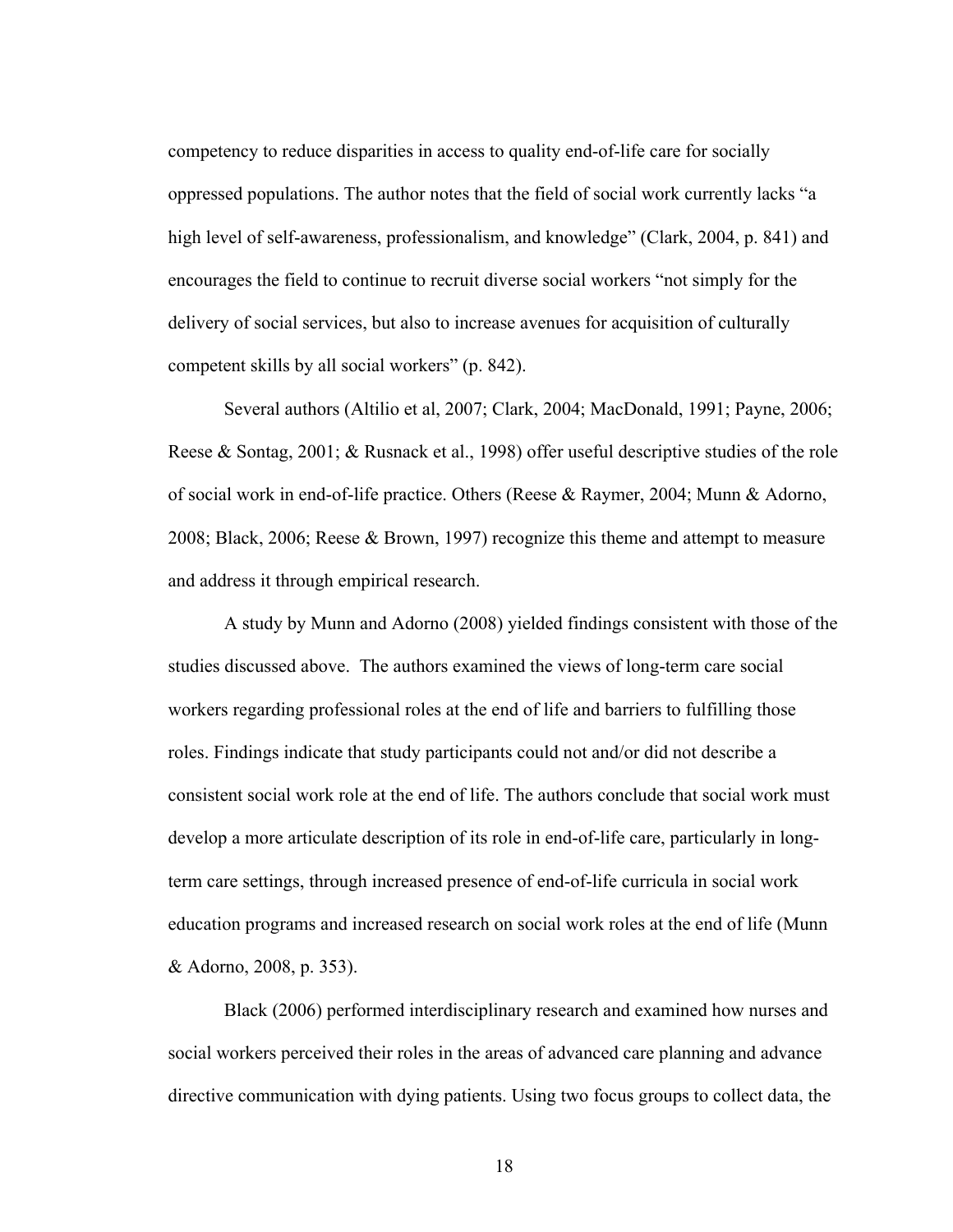author notes the social workers and nurses seem to have clear understanding of each others roles in advanced care planning and advance directive communication with dying patients. However, the author also notes that the roles of both professions seem interchangeable in this area and recommends that additional research is needed to enhance understanding of the unique attributes each profession brings to this area of endof-life care.

Similarly to Black (2006), Reese and Brown (1997) conducted interdisciplinary research to study the difference between clergy, social workers and nurses in their delivery of psychosocial and spiritual care. The authors note that 35 of the 37 charts indicated that patients had received such care, with spirituality and death anxiety being the two most frequent areas of concerns for the patients. Clergy were found to provide more spiritual support than social workers and nurses, while social workers addressed more psychosocial concerns than clergy and nurses. The article then addresses the need for all hospice staff, particularly clergy, social workers and nurses, to receive additional training and education around the spiritual and psychosocial needs of hospice patients.

Through descriptive and empirical analysis, the above articles demonstrate areas of greater or lesser clarity among social workers and other disciplines regarding the social work role. This literature review will now examine themes that emerge from the literature related to the impact that personal identity has on social work end-of-life practice.

## **Personal identity.**

Having examined the literary themes related to the micro-level practice domain, professional identity, and its impact on social work practice with dying inmates, this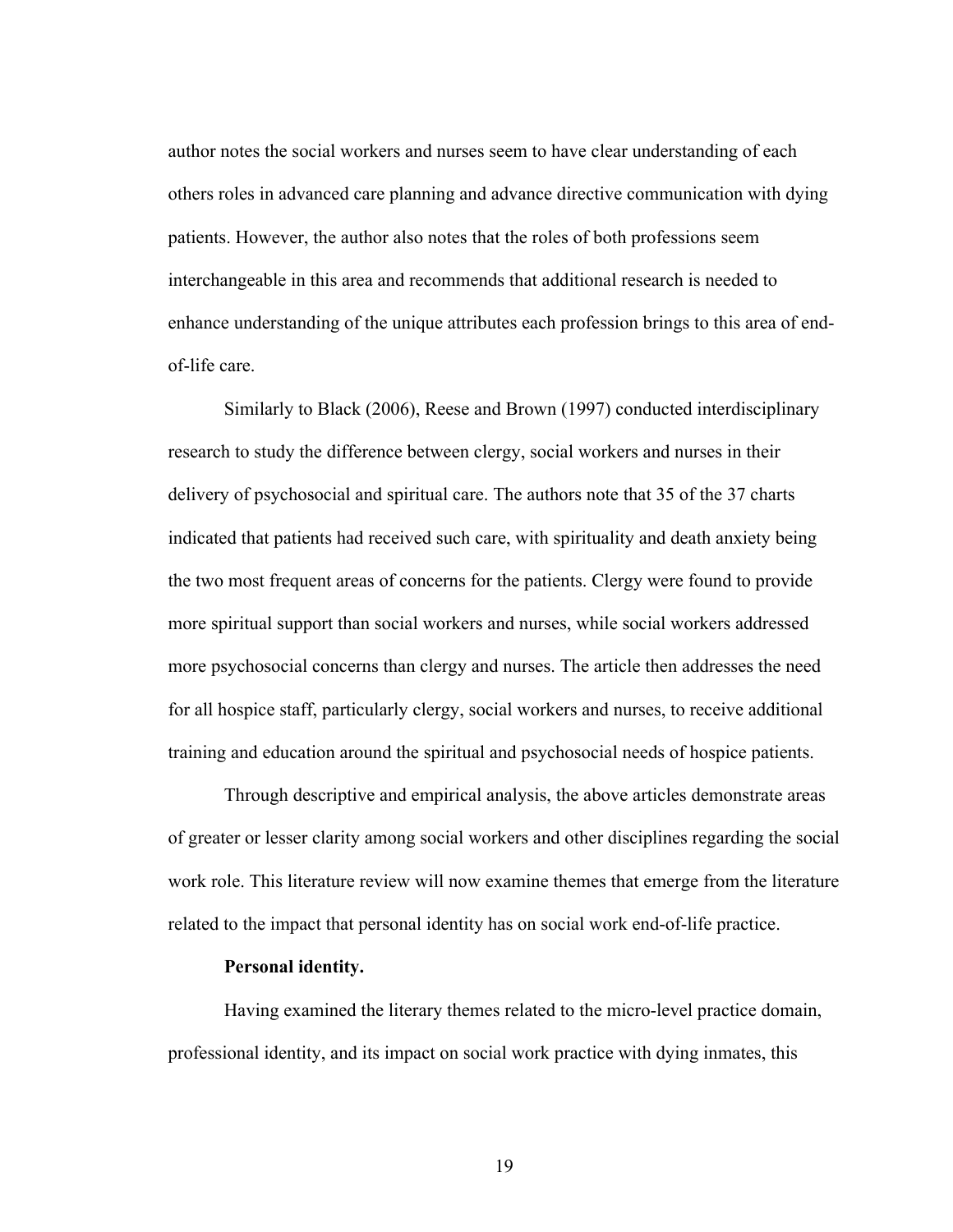review will now examine literary themes related to how social workers' personal identity and use of self might influence their work with dying patients.

Post-modern theory of relational therapy makes clear that a clinician's selfperception (sense of self) cannot be divorced from their sense of their clients, i.e. the development of the self in relation to others, as noted in the above section (Greenberg  $\&$ Mitchell, 1983; Mitchell, 1988; Katz & Johnson, 2006). Payne (2006) offers the following examination of personal identity development as it relates to social work as a field and, specifically, the specialty of end-of-life care:

Personal identity comprising a continuous sense of self, interacting with responses to others' perceptions, leads to two different sorts of social interactions. People become part of collective interests, and also carry out social roles. The roles are molded by both the personal identity and the collective interests….People have a stake in their collectivities and their collectivities have a stake in both the personal identity and the social roles that their stakeholders carry out. Thus, a social worker acquires a personal identity as a social worker that affects their general and professional behavior and attitudes, and this identity is created through the social processes that create the professional group. The personal identities of social workers contribute to the social construction of the social identity of the professional group. Thus, a palliative care social worker gains an identity in this particular social work specialism, and the special meaning of social work that emerges for them, through what their specialist practice contributes to the emergence of social work in general. (Payne, 2006, p. 140) Berzoff and Silverman (2004) begin by noting: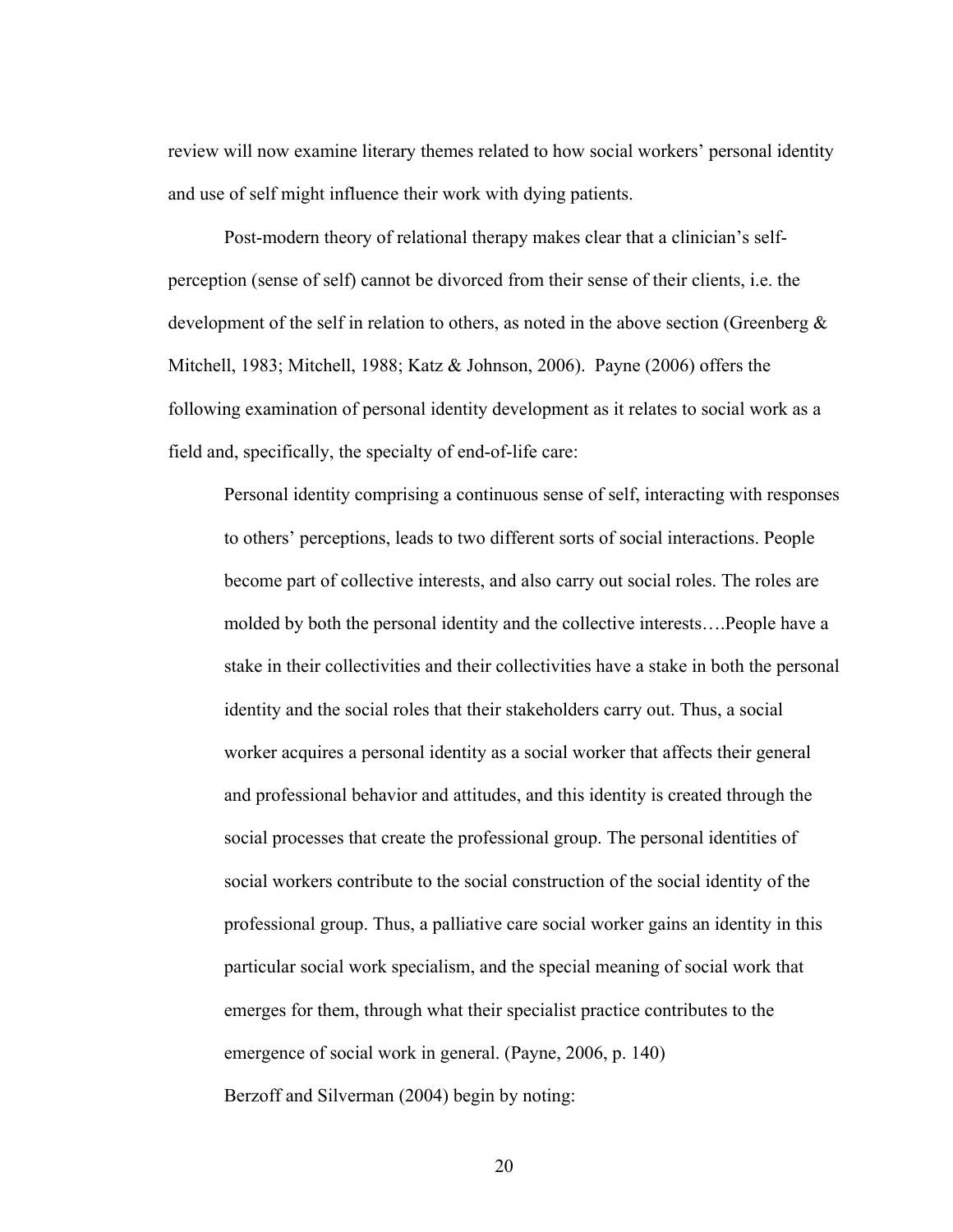Palliative-care social workers must…possess the values and attitudes that allow them to engage therapeutically with those experiencing loss, death, and suffering without rushing to fix problems or eventually burning out.…Indeed, social workers experienced in end-of-life care must examine their own values regarding end-of-life issues….Such insight is important to assure that the starting point for services is defined by the dying person and the family, and not by the professional or cultural, religious and spiritual beliefs of the social worker….The personal assessment and clarification of boundaries that accompanies work in palliative care should be on-going…inasmuch as numerous ethical dilemmas concerning self-determination, access barriers for services, advance directives and issues of mental competence arise in home care settings. (Berzoff & Silverman, 2004, *Forward* xxv-xxvi)

These authors make clear that social workers must endeavor to examine, and bring into alignment with NASW Code of Ethics, their personal attitudes, values, and perspectives toward end-life-care. The following section will examine perspectives toward difference and attitudes toward death that might impact social workers' capacity to provide end-of-life care to inmates.

#### *Cultural differences between the social worker and the patient.*

Lopez (2006) discusses the potential challenges that difference related to culture and ethnicity might pose for clinicians working with dying clients. Specifically, the author indentifies four defensive dynamics common in end-of-life care practice, including "color blindness, cultural transference, cultural countertransference, and overidentification" (Lopez, 2006, pp. 98-98). The author then presents steps for reducing the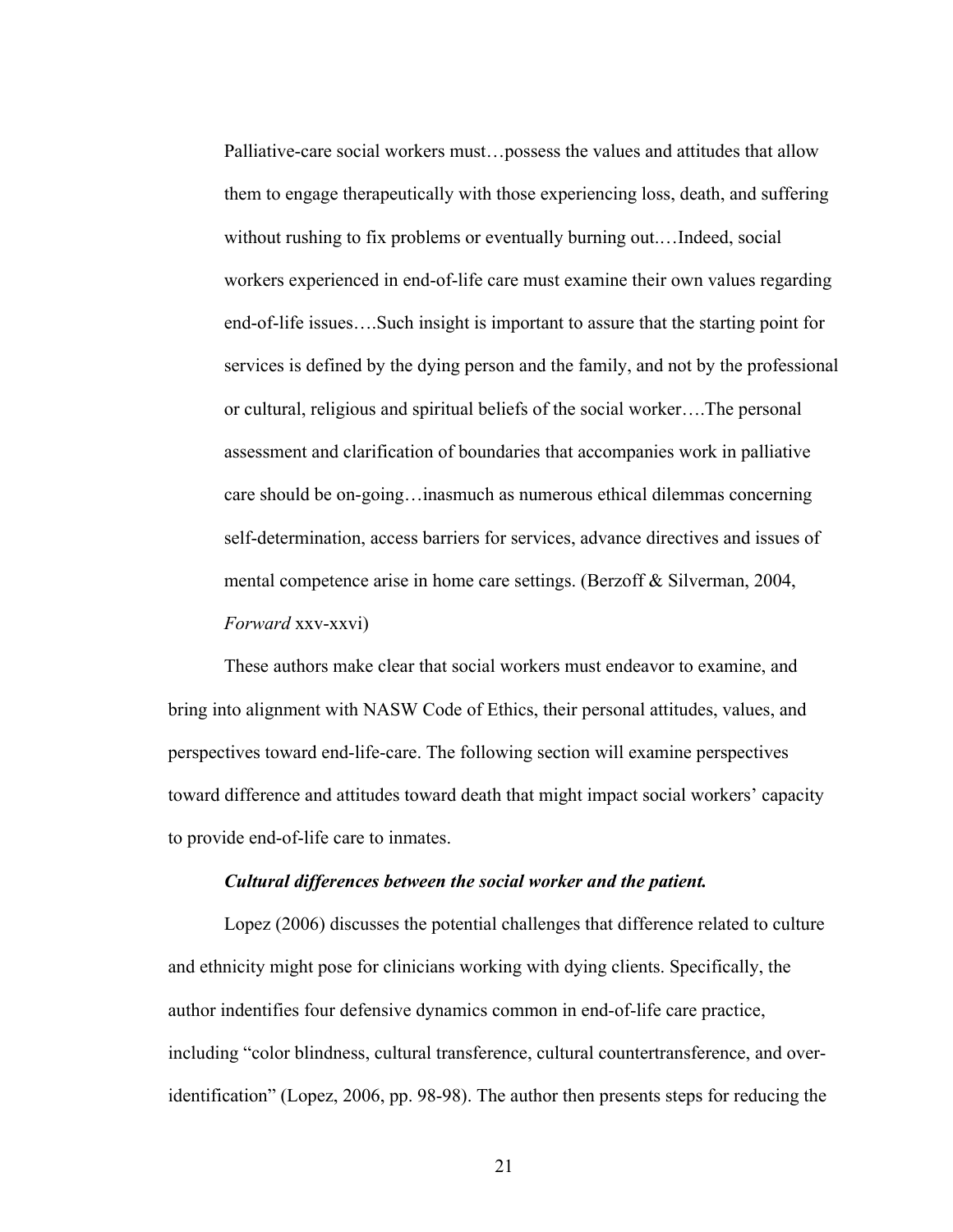impact of cultural countertransference in end-of-life care practice. She notes that first, clinicians must examine their own attitudes, beliefs, and issues related to death and dying. Next, the author advocates for practitioners to develop a continued sense of their cultural identity through examination. She then encourages practitioners to examine their culture's attitudes and beliefs around death and dying. Lastly, the author stresses the importance of on-going supervision and sharing with colleagues around such aspects of identity (Lopez, 2006, pp. 99-101).

#### *Factors associated with worker attitudes toward death and end-of-life practice.*

Black (2005) examined the relationship of social workers' personal attitudes towards and experiences with death and their behavior regarding communication information of advanced directives with dying patients. Her findings suggested that practitioners' death attitudes and experiences influenced social workers' advance directive communication with their patients. For, she notes, "Practitioners' behavior was found to differ by fear of death or death avoidant attitudes and recent personal experiences with a terminal diagnosis. Thus, social workers' personal death attitudes and experiences may pose serious implications for advance directive communication practice" (Black, 2005, p. 30).

Heyman's (2008) study of the factors influencing health care professionals' attitudes toward the health care proxy found that participants had a generally positive attitude toward the health care proxy, with prior professional and training experience having the greatest positive influence on the participants' attitudes toward the health care proxy.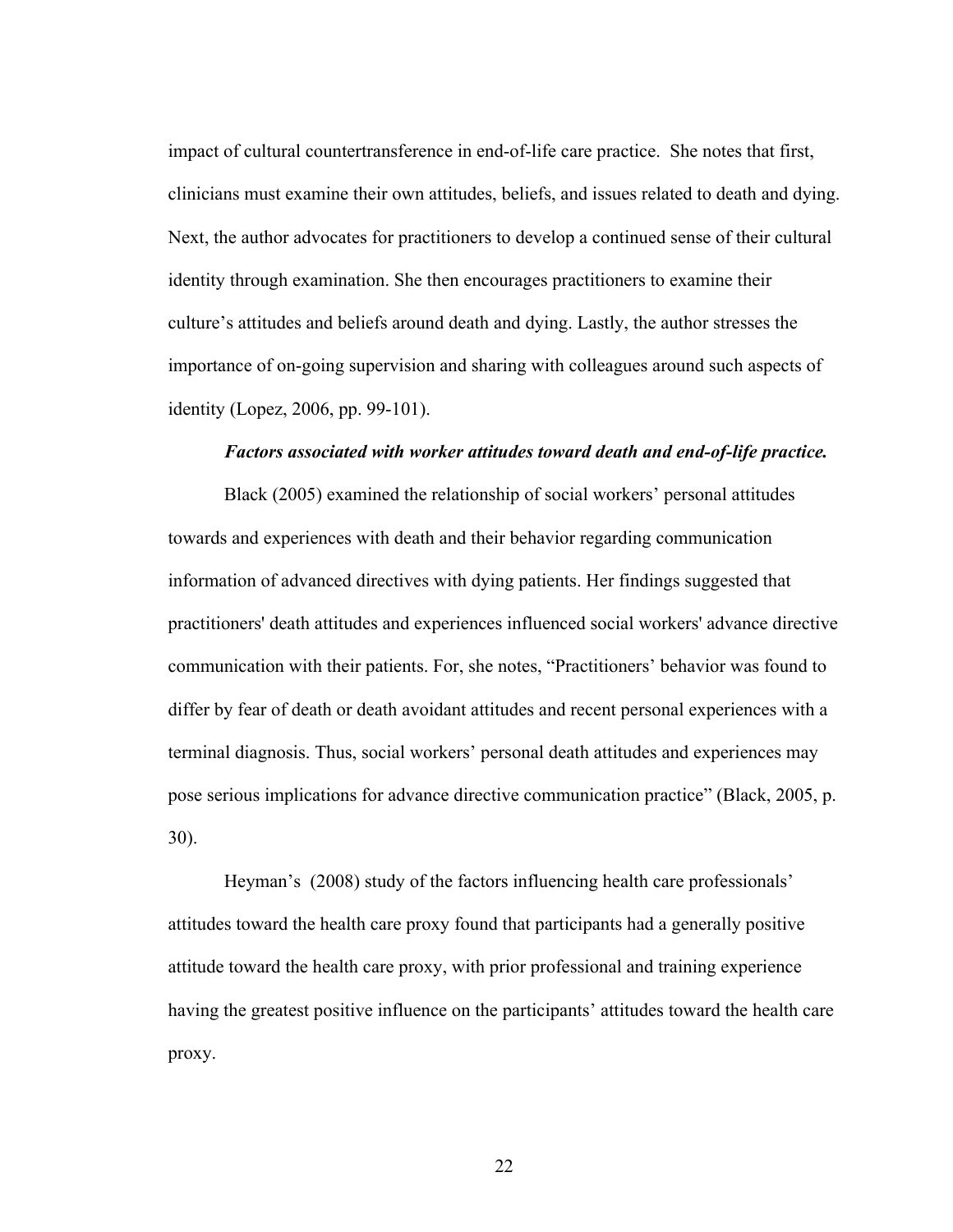Sanders and Swails (2009) examined attitudes and beliefs of hospice social workers providing care to end-stage dementia patients and found a range of factors (lack of education, patient discharge, and late referral) that negatively impacted participants' capacity to deliver end-of-life care to this population.

#### **Education and training.**

In a review of the literature, incomplete education and training emerged as the most salient theme related to social workers' feeling of preparedness in the provision of end-of-life care. Works by Christ and Sormanti (1999) and Walsh and Csikai (2005) broadly examine the inadequacies in social work education and training related to end-oflife care and the barriers these pose to social work practice in this field.

Christ and Sormanti (1999) begin by noting:

Insufficient training of health professionals has often been cited as a major barrier to improving the system of care for dying patients and for the bereaved. Although specific problems have been identified for physicians and nurses, the problems of social work in this substantive area have only recently been explored. (Christ & Sormanti, 1999, p. 81)

Most germane to the proposed study is authors Christ and Sormanti's (1999) examination of the following questions in their study: "In the current clinical environment, what barriers, both within and beyond your agencies, impede your efforts to carry out these roles and responsibilities and participate in these programs?", "How well were you prepared by your MSW program for this work?" and " How adequate is your continuing education in this area?" (Christ & Sormanti, 1999, pp. 86-87). Findings indicated a lack of access among participants to information, opportunities for continuing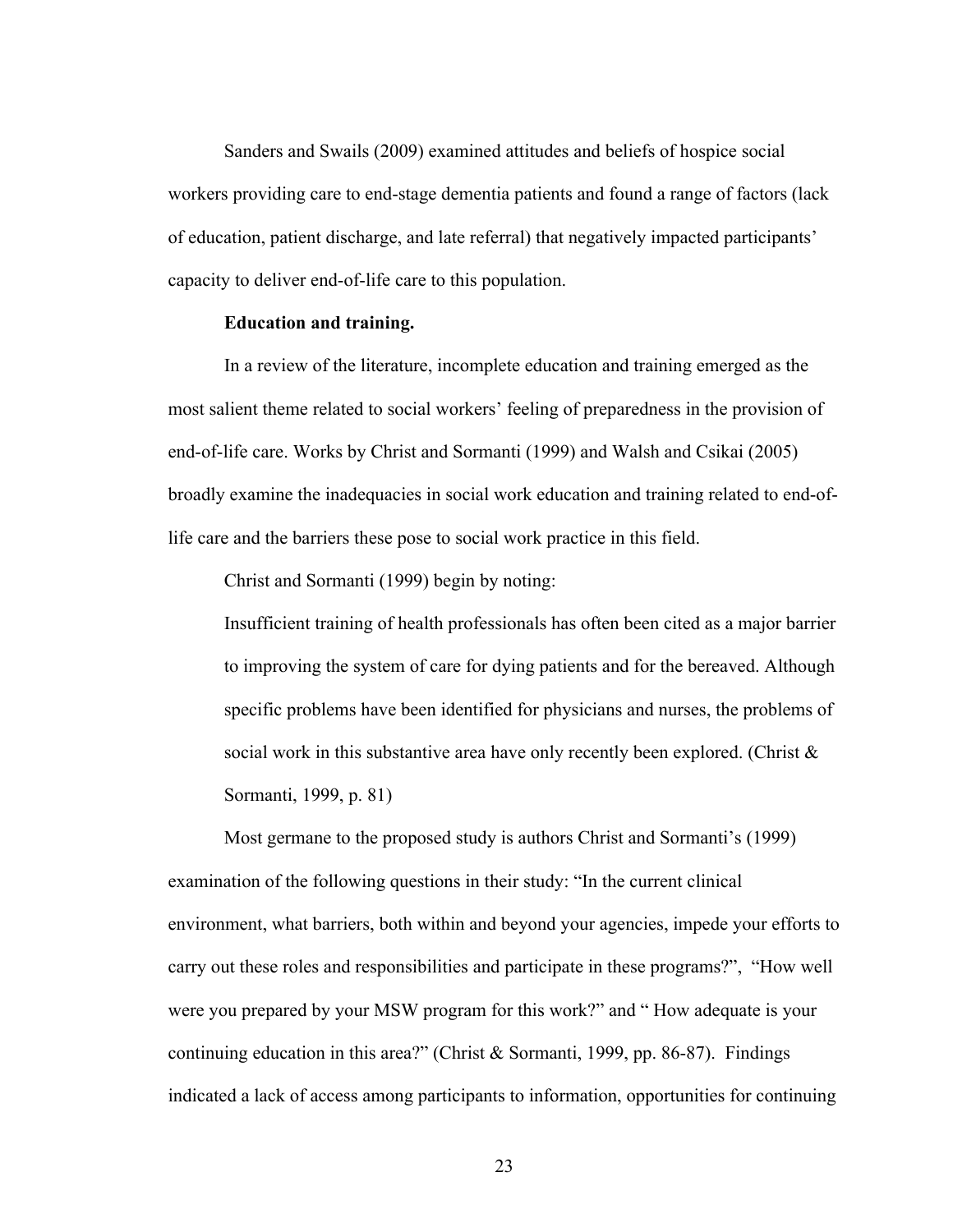education and training, and advocacy (for social workers and their patients). Participants also noted that some other health care professionals lacked the adequate skills and training required to provide quality end-of-life care for patients. Regarding participant responses, the Christ and Sormanti (1999) note:

These workers did not adequately recognize the high level of their own knowledge and skills. Preoccupied with their own specific service dilemmas, they failed to identify ways they could help other agencies to solve interdisciplinary problems. For example, they underestimated how other professionals' lack of knowledge about how to tell a denying or unaware patient about his or her impending death in an acute-care hospital might prevent a timely referral to a hospice. This lack of appreciation of their potential contribution led to frustrating struggles with other disciplines rather than to creative compromises. (Christ  $\&$ Sormanti, 1999, p. 93)

Supporting these findings is Walsh and Csikai's (2005) presentation and review of the end-of-life program developed through the Project on Death in America, Social Work Leadership Development Awards initiative. The authors note that despite the fact that vast numbers of social workers are confronted daily with end-of-life experiences, social work education and training programs (BSW, MSW and continuing education) are "missing vital content about end-of-life care, palliative care, and bereavement" (Walsh  $\&$ Csikai, 2005, p. 11).

Wesley, Tunney, and Duncan (2004); Csikai and Bass (2000); and Crunkilton and Rubins (2009) examined social work education and training inadequacies as they relate to specific areas of micro-practice. Wesley et al. (2004) examined the educational needs of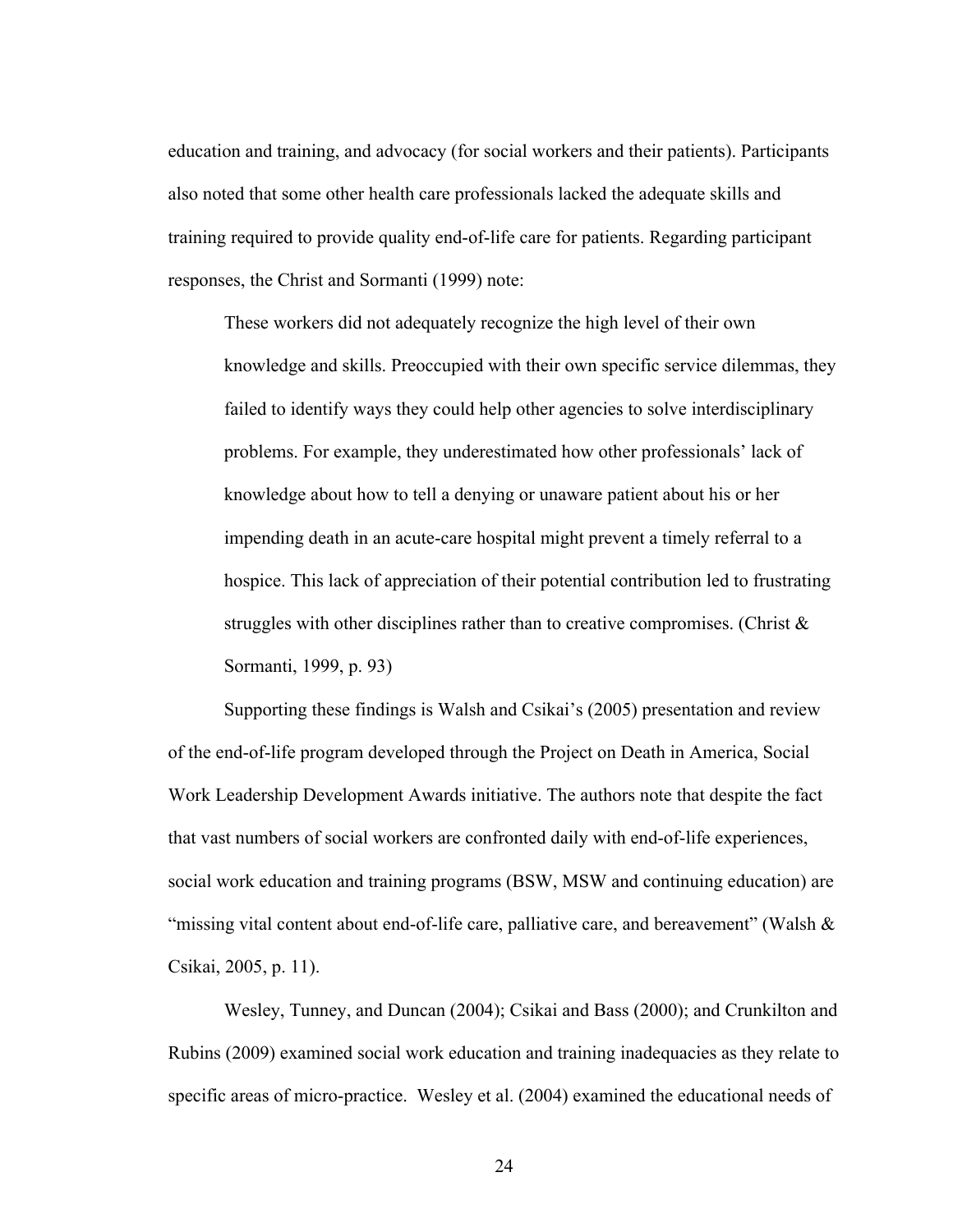hospice social workers to address the spiritual needs of diverse clients through assessment and intervention and found participants lacking and requesting greater training in this area. The authors note:

Increasingly, social workers find themselves serving culturally diverse patients from different religious and spiritual backgrounds. However, poor understanding of cultural variables related to death and dying among predominantly white, middle-class hospice staff often leads to barriers to hospice access by minorities. (Wesley et al., 2004, p. 41)

The authors conclude that education and training programs should assist social workers to "see themselves as learners when confronted with unfamiliar spiritual traditions can improve their cultural competence for work with diverse populations social work a joy and a challenge" (Wesley et al., 2004, p. 46) and that hospice organizations should provide more thorough, in-house training materials and opportunities for social workers.

Csikai and Bass (2000) note that, "end-of-life care decision making is perhaps the most difficult practice situation faced by health care social workers" (Csikai & Bass, 2000, p. 1). To better understand the difficulty in this decision-making process, the authors surveyed 63 social workers regarding their experience with end-of-life decision making, their knowledge of the National Association of Social Worker's policy document, "Client Self-Determination in End-of-Life Decisions" (National Association of Social Workers, 1996), and their feelings of preparedness to participate in and assist clients with end-of-life decision making. Participants reported the most significant ethical challenge as conflict and confusion (among other providers and family members)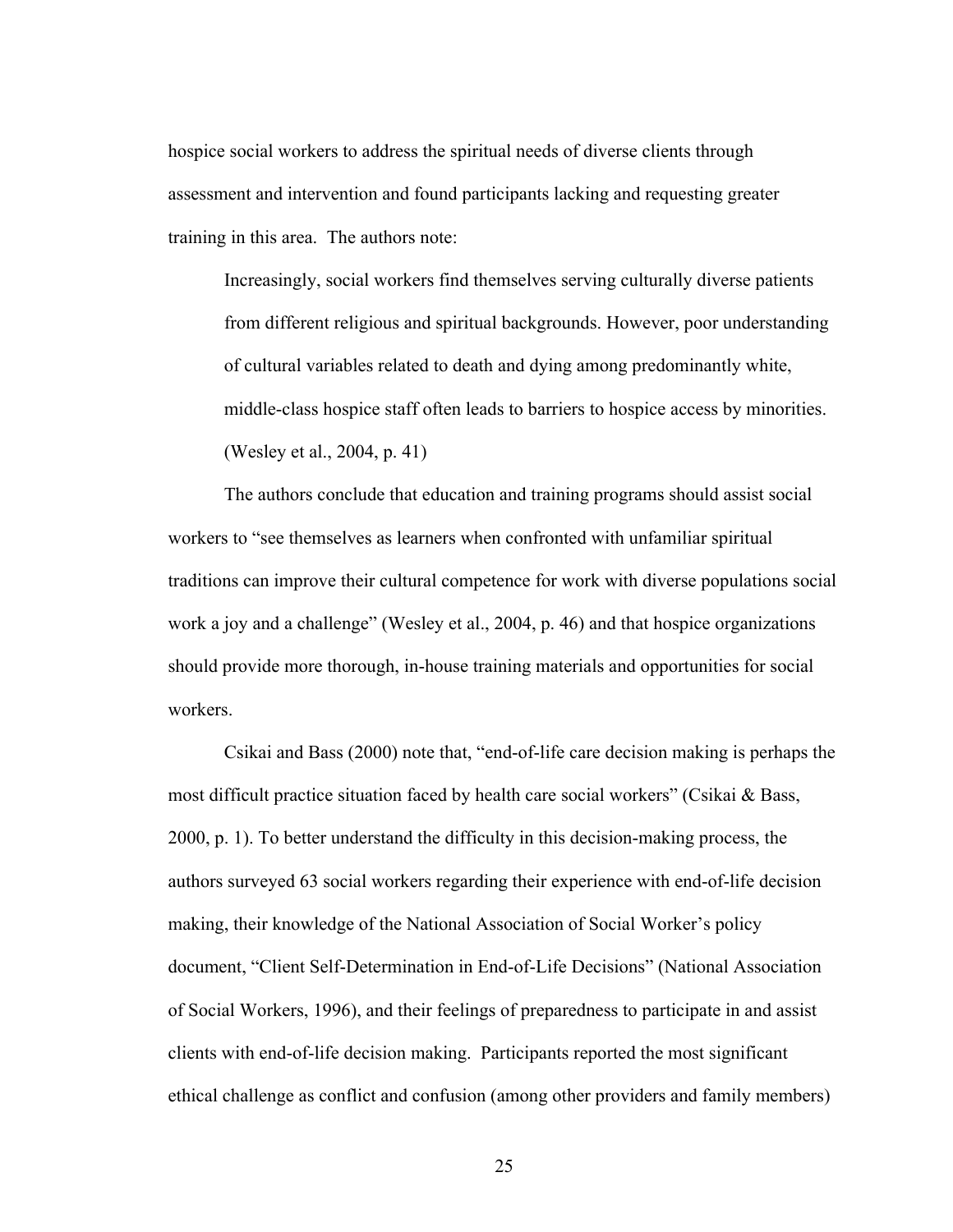caused by patients' lack of an advanced directive, particularly in situations in which their competency in making end-of-life care choices was questioned (Csikai & Bass, 2000). Participants called for comprehensive education and training on "end-of-life issues and ethical decision-making practices" (Csikai & Bass, 2000, p. 20).

Crunkilton and Rubins (2009) discuss medical social work and other medical professional assessment and intervention with patients experiencing psychosocial distress at the end of life. The authors describe the reasons why the DSM IV-TR and the medicalization of psychosocial distress is insufficient to "describe the dying patient's experience" (Crunkilton & Rubins, 2009, p. 75), and encourage social work education programs to teach comprehensive skills in meeting the psychosocial needs of dying patients.

As noted in the foregoing discussion, social workers in end-of-life practice settings might approach their work with educational and training deficits and therefore limited capacity for intervening to support specific areas of identity and distress experienced by their dying patients.

### **Philosophy, ethics, and policy.**

This section examines emergent literary themes related to the impact of philosophy, ethics and national policy on the delivery of end-of-life care to inmates and social workers' capacity to provide end-of-life care to non-incarcerated patients.

When reviewing the extant literature related to the impact of philosophy, ethics and policy on the delivery of end-of-life care to inmates, three themes emerge most prominently: the challenge of reconciling the disparate values/philosophies of hospice programs with those of correctional institutions; the ethical imperative to provide inmates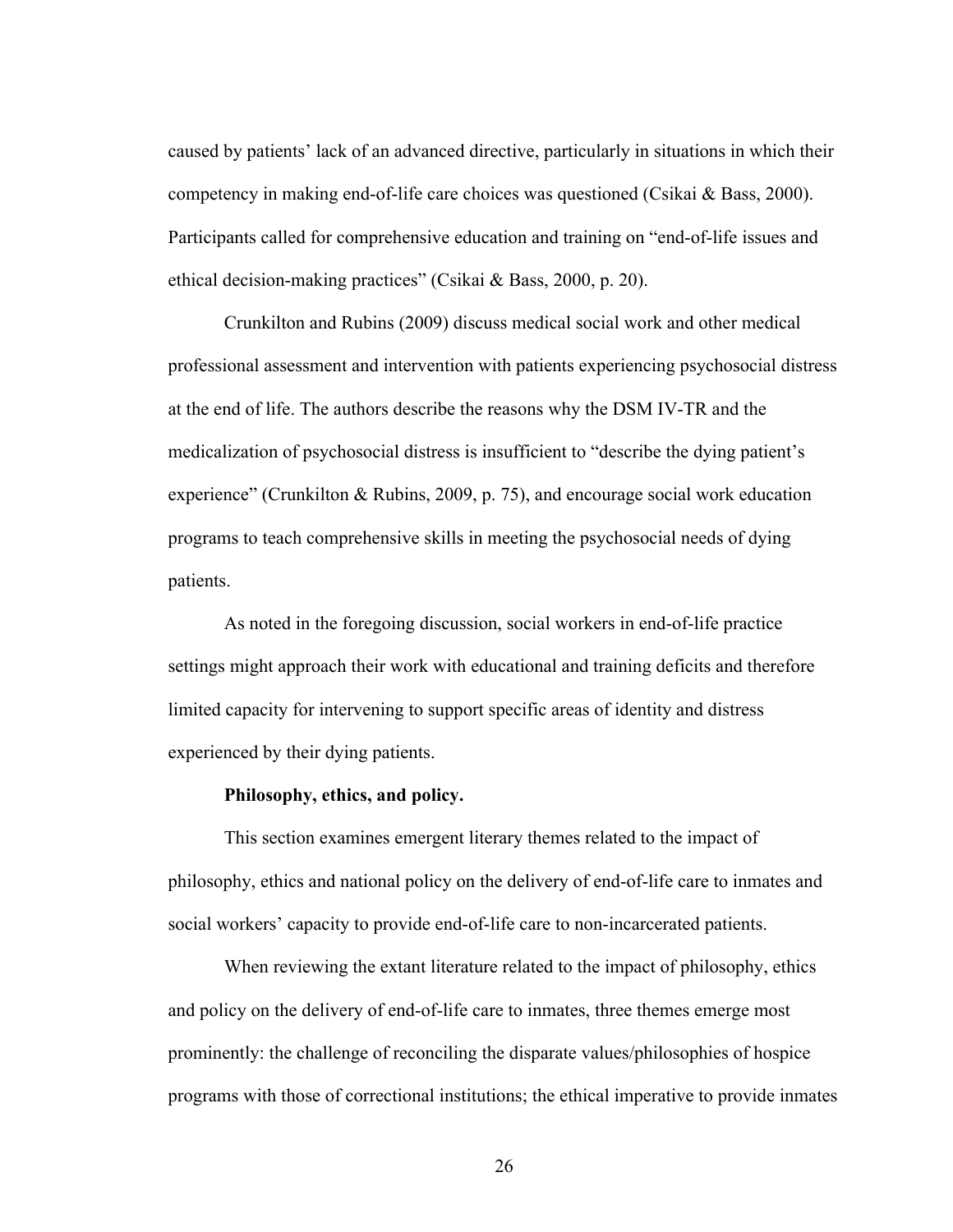with a good death; and the lack of standardized policies, at the national level, for providing end-of-life care to inmates. As Wright and Bronstein (2007) and Boyle (2002) have noted, integrating hospice programs within correctional settings is a challenging endeavor that requires skilled, intentional planning and staff investment from both institutions. Mahon's (1999) report from the conference "Death and Dying in Prisons and Jails: Caring for Prisoners, Families and Caregivers" (Mahon, 1999, p. 213), highlights the programming and policy imperatives necessary to improve the public perception of end-of-life care needs among inmates and to legislate funding for quality medical care, compassionate release and discharge planning.

Dubler (1998) and Cohn (1999) relate ethical and just governance with the delivery of end-of-life care to inmates. Dubler (1998) notes the presence of a growing inmate population that might be in need of end-of-life care, laments this population's absence of the "good death" (Dubler, 1998, p. 151), and discusses how "compassionate release" (p. 153) for dying inmates is politically and structurally challenging for correctional institutions, but potentially necessary to manage the increasing need for treating dying inmates. Dubler (1998) concludes by arguing for an increase in the standards of care, systemic resources, and political will necessary to provide dying inmates with a decent environment and medical care.

Cohn (1999) elaborates on Dubler's (1998) appraisal of the current lack of oversight of the biopsychosocial, emotional and spiritual care provided to inmates. Through an historical analysis of the concepts of "Value of persons, Social contract theory, Justice, Just desserts and Utilitarian calculus" (Cohn, 1999, pp. 252-257), seeming to echo the themes in Mahon (1999), notes that our justice system, along with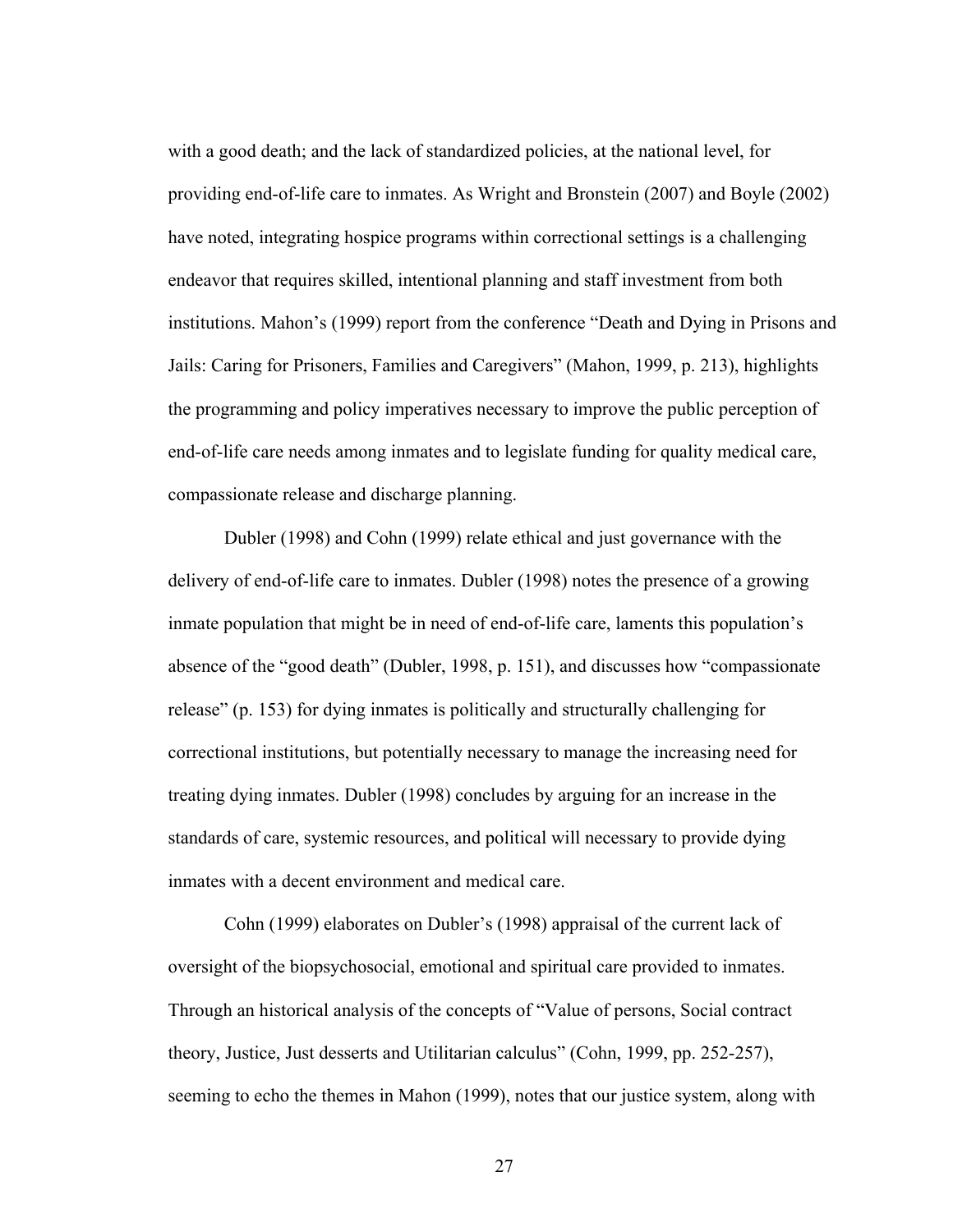society as a whole, has misinterpreted the original meanings of these concepts. According to Cohn (1999), this has resulted in denying prisoners adequate health care, especially at the end of their lives; a mistake, the author argues, that will lessen our moral and ethical composition as a society. That having been stated, the author concludes with the following passage:

.…If we can learn to take care for what is arguably one of the least valued populations in our society, then we certainly can provide care for others population groups. Our society should not have to rely on the courts, as it has in the past, to serve as its moral conscience. (Cohn, 1999, p. 258.)

Griffin and Rohrer (1994) and Mahon (1999) address the lack of national standards for delivering end-of-life care to inmates. Griffin and Rohrer (1994) conducted a descriptive study of the end-of-life health care options available for terminally ill inmates in the United States. Specifically, the authors were interested in examining whether states in which terminally ill inmates received end-of-life care had policies or laws regarding living wills and do not resuscitate orders, and the measures state correctional facilities employed in the provision of end-of-life care for their inmates. The study demonstrated that while the majority of states provide either community or correctional institution-based end-of-life care for inmates, polices detailing the manner and quality of this care were inconsistent or non-existent. Included in Mahon's (1999) report are recommendations for policy development in the following areas: equal quality in end-of-life care in prisons and the community; up-to-date education on the delivery of end-of-life services for correctional health care staff; national criteria for compassionate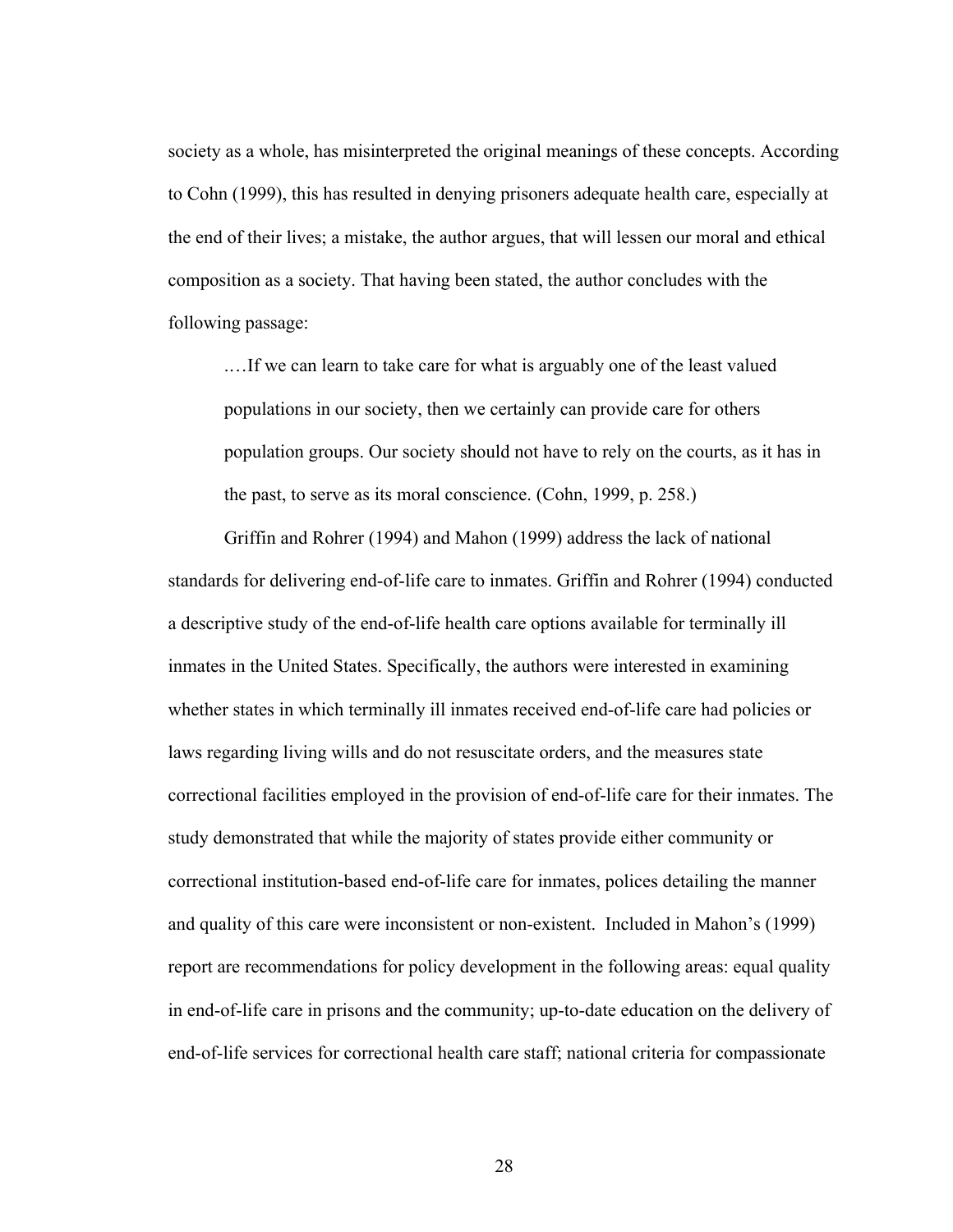release; improved informed consent standards regarding prisoner's refusal of end-of-life; and appropriate discharge planning for inmates who receive compassionate release.

## *Philosophy, ethics and policy related to social workers capacity to provide endof-life care to inmates.*

Two themes emerge from the literature related to the impact of philosophy, ethics and policy on social workers' capacity to provide end-of-life care to non-incarcerated patients: social workers' involvement in end-of-life care policy development and review—particularly as these policies relate to disenfranchised populations and health disparities—and social workers' role in developing and ensuring ethical end-of-life care practices, particularly as they relate to client self-determination.

*Social workers' involvement in end-of-life care policy development and review.*

Roff (2001) and Stein and Sherman (2005) address the limited and often unsophisticated manner in which conversations about death and dying in the United States shape end-of-life care policy. Roff (2001) notes:

Discussions about death, dying and end-of-life preferences remain one of the last communication taboos left in American society. As a nation, we are mired in controversy over physician-assisted suicide, euthanasia and effective pain management for those facing end-of-life" (Roff, 2001, p. 52).

Roff (2001) and Stein and Sherman (2005) then position and encourage social workers to be leaders in developing more humane end-of-life care policies in this country.

Stein and Sherman (2005) then note:

Social workers…must be leaders in advocating for changes in policy to improve the delivery of palliative and end-of-life care services. Policy developments—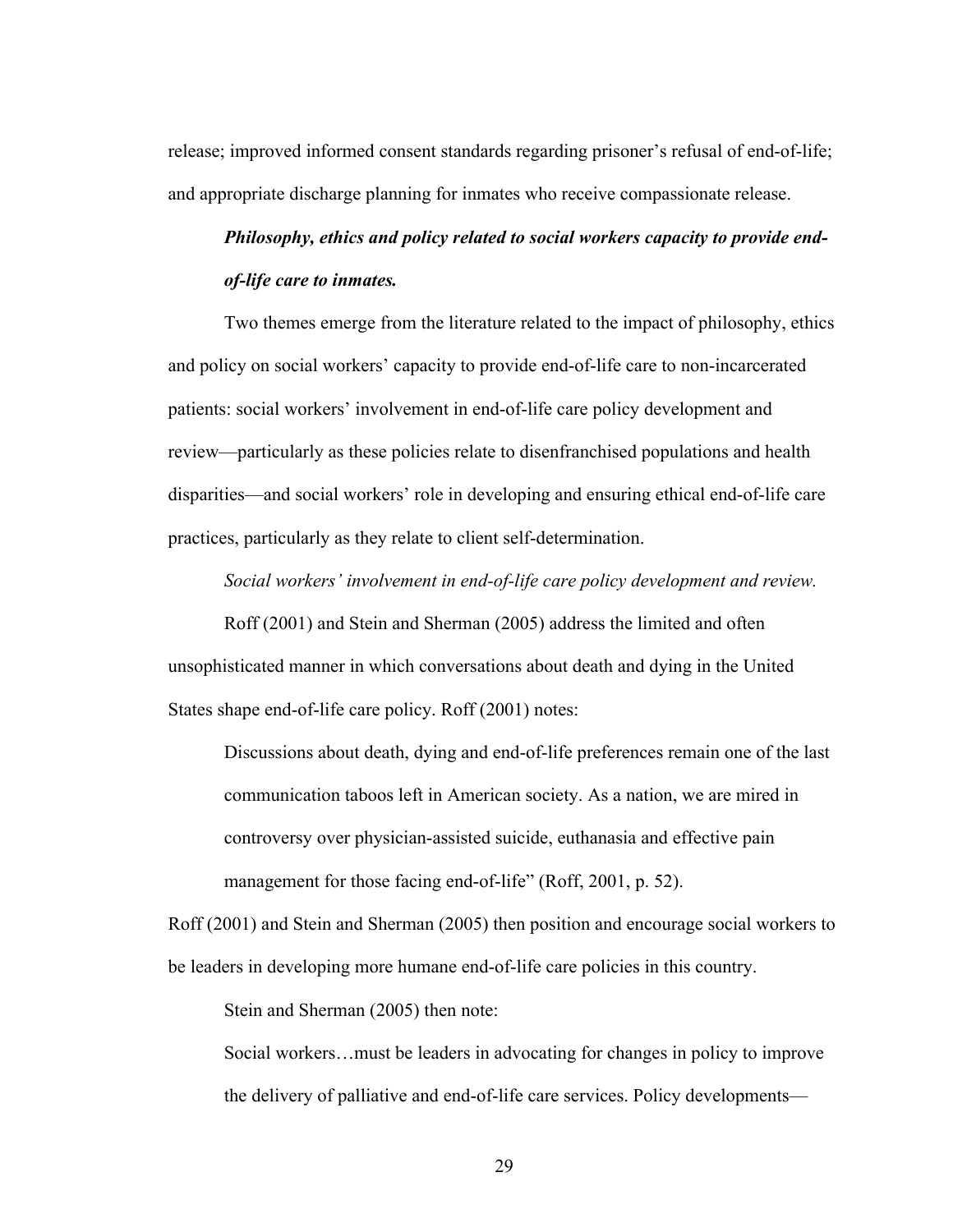whether through legislation, administrative regulations, or judicial case law have a strong impact on the delivery of hospice and palliative care and the specific roles of all health care providers…because social workers are excellent case advocates and clinical practitioners, we must expand our horizons and actively use our skills to influence legislators, administrators, and organizations, to have an effective impact on public policy, and to infuse palliative care into the entire health care system. (Stein & Sherman, 2005, p. 1271)

Specifically, Stein and Sherman (2005) address the role social workers can play in reducing access barriers for disenfranchised populations in need of end-of-life services. They note:

Although social work has done an excellent job of educating its own students about cultural issues, it has not taken a leadership role in educating those outside the profession. With their knowledge of human nature and their solid grounding in activism and community organization, they should be in the vanguard of health care workers designing comprehensive, equitable programs to eliminate health care disparities and to ensure that currently disenfranchised populations receive proper care.

NASW's standards for palliative and end-of-life care state the following: [Social workers should] identify barriers to effective palliative and end of life care at the macro level by addressing issues of financial inequities, lack of culturally competent services, and other access issues and to address those barriers so that individuals experience the highest quality of life possible to the end of life. (Stein & Sherman, 2005, p. 1279)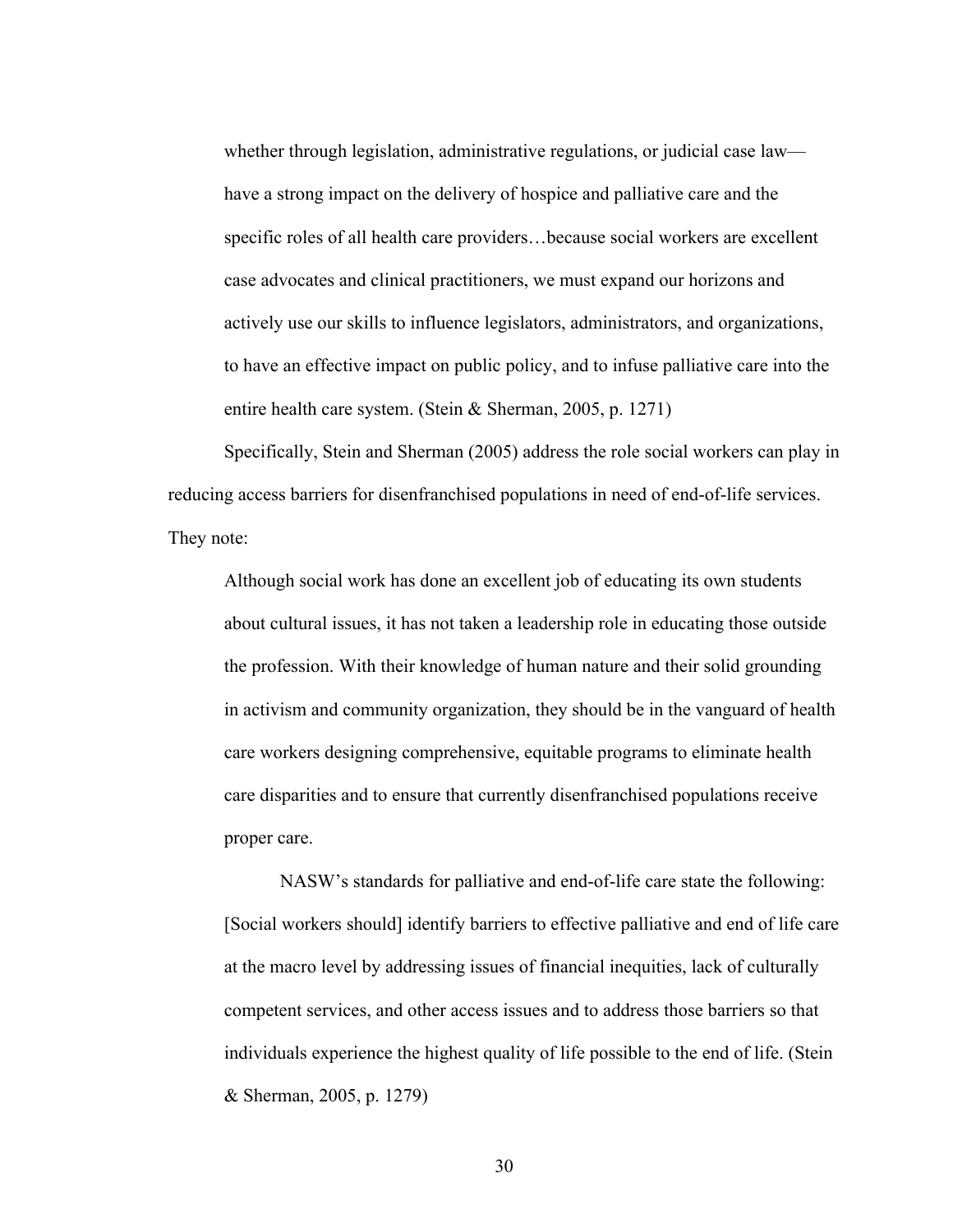Roff (2001) agrees that social workers should be more active in developing policies to meet the end-of-life care needs of all patients, including the most vulnerable. As a social worker, the author analyzes, critiques, and suggests alterations to three spotlight pieces of federal end-of-life care legislation (the Pain Relief Promotion Act, the Conquering Pain Act, and Advance Planning and Compassionate Care Act), concluding by encouraging social workers to "position themselves as leaders of the cultural and political changes, ensuring that quality of life includes quality of death" (Roff, 2001, p. 66).

## *Social workers' role in developing and ensuring ethical end-of-life care practices.*

Csikai and Bass (2000), Csikai (2004), Csikai and Sales (1998), and Stein and Sherman (2005) all address the impact of ethics in social work end-of-life care practice and the greater role social workers might play in resolving ethical dilemmas in such practice. Csikai and Bass (2000) found that many social workers were unaware of the National Association of Social Worker's policy document, "Client Self-Determination in End-of-Life Decisions" (National Association of Social Workers, 1996), designed to help resolve ethical dilemmas in end-of-life care practices. These authors call for greater education regarding the availability of this resource. Csikai (2004) reports on a survey of 120 hospice social workers regarding, "ethical issues in hospice care, how the issues were managed, and the extent to which social workers participated in the resolution of ethical dilemmas" (Csikai, 2004, p. 67). The author found medical condition (pain management) and family involvement in the end-of-life care to be the most frequent type of ethical issues to arise in the study. Social workers most often addressed these issues in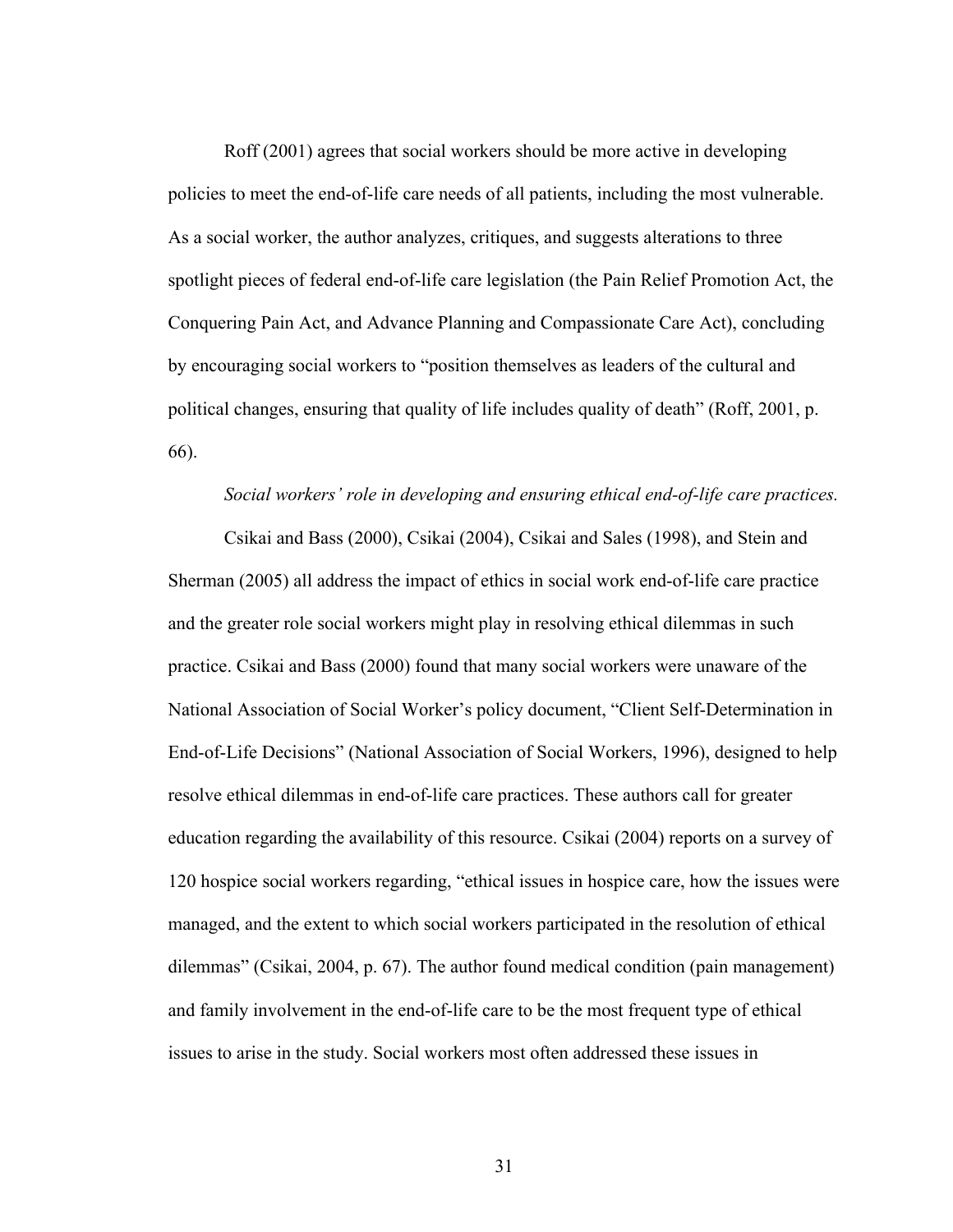interdisciplinary team meetings and would have liked greater access to and participation on ethical committees for the resolution of such issues.

Csikai (2002) and Csikai and Sales (1998) examined social workers' participation on hospice ethics committees and the expectation that committee chairs had for social work participation. Both studies recognized the invaluable role that social workers play in interdisciplinary teams and lament the limited participation of social workers on hospice ethics committees. The authors note the study findings suggest that, "…both groups [social workers and committee chairs] viewed that social workers were important contributors and expected higher participation in the three main activity areas case consultation, policy, and education than currently took place" (Csikai, 2002, p. 261).

Stein and Sherman (2005) note that recent, high profile cases related to end-of-life care provision, like the Terri Shiavo case, have changed the political landscape and made more confusing the once clear and firm ethical ideas of self-determination. Such confusion, they continue to note, has created ethical dilemmas for social workers related to patient self-determination in a variety of end-of-life care settings. In the following passage, the authors then provide the NASW's response to such developing confusion: "A policy statement of the National Association of Social Workers…(2003) states that the social work profession is committed to, 'the right of the individual to determine the level of his or her care…and make informed choices'" (Stein & Sherman, 2005, p. 1272).

As noted above, the field of social work has pioneered several macro-level aspects of end-of-life care in correctional settings over the past ten years including, research and program development. This author is curious to examine the current role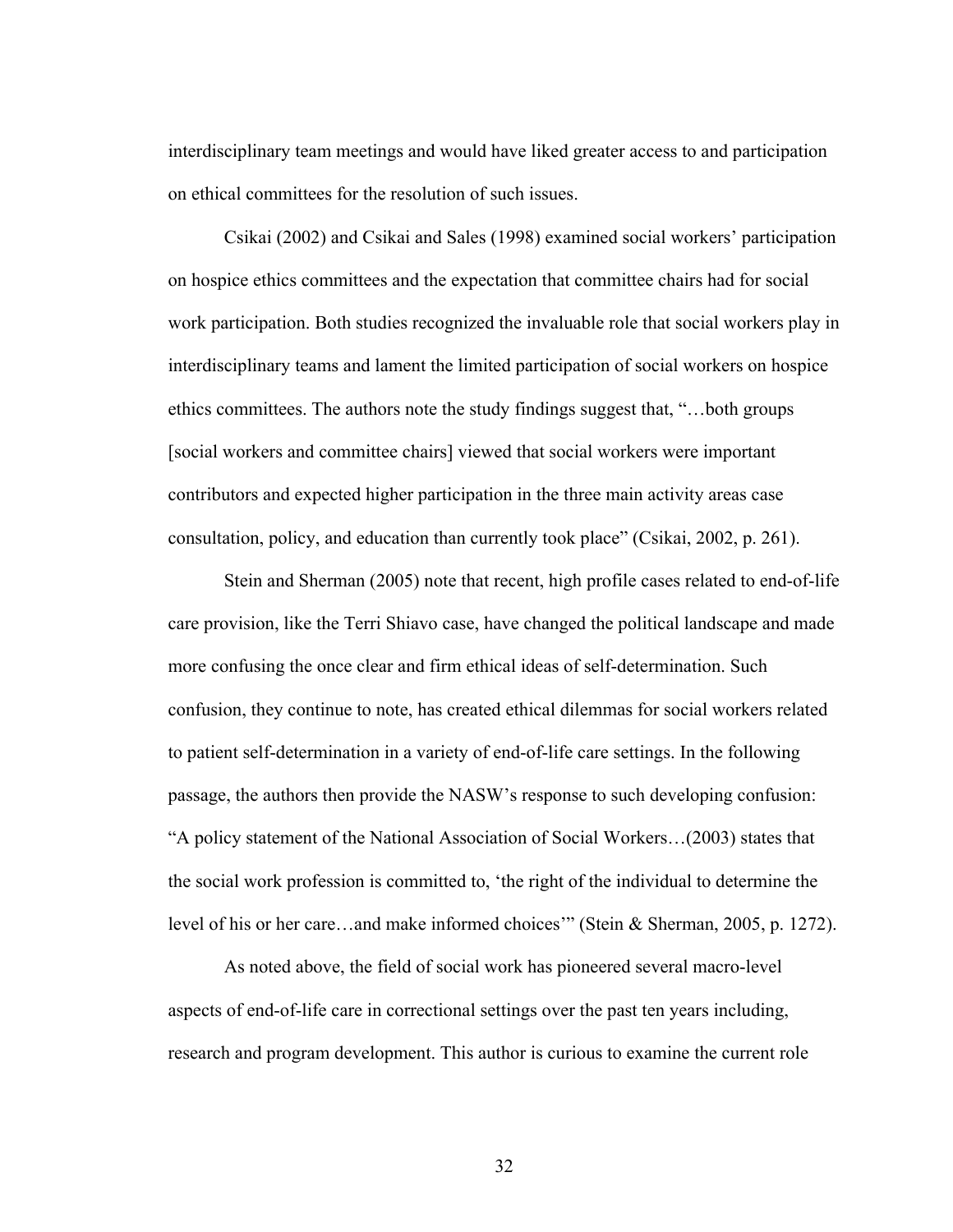social workers might be playing in developing and advocating for policies that shape endof-life care for this inmates.

#### **Factors Influencing Social Work Practice in Correctional Settings**

Social work practice within prisons is a complex, multi-disciplinary endeavor in which the professional identity of corrections staff and the institutional philosophy of correctional systems are often at direct odds with the professional identity of social workers as individuals and as a field. The literature on this topic encourages the field of social work to negotiate these complexities and hostilities in a manner that continues to benefit care to the vulnerable populations incarcerated in U.S. prisons, including those populations that will die while incarcerated (Granse, 2003; Linder & Meyers, 2009).

Two primary themes emerge from the literature this area, including conflicts experienced in the integration of social work professional identity in correctional settings, and the training and education necessary for social workers to better integrate and provide care in correctional settings.

# **Conflict integrating social work professional identity into correctional settings.**

Davis (1978) and Gumz (2004) provide descriptive, historical studies of social work practice in correctional settings. Davis's (1978) dissertation provides a metaanalysis of social work's historical views and roles in corrections settings. The author describes the major trends spanning social work's 100-year relationship with correctional settings, including the period from 1878-90, which introduced social work to correctional settings. This was followed by the professionalization of social work in the early  $20<sup>th</sup>$ Century, providing the field credibility and momentum to develop specific roles in the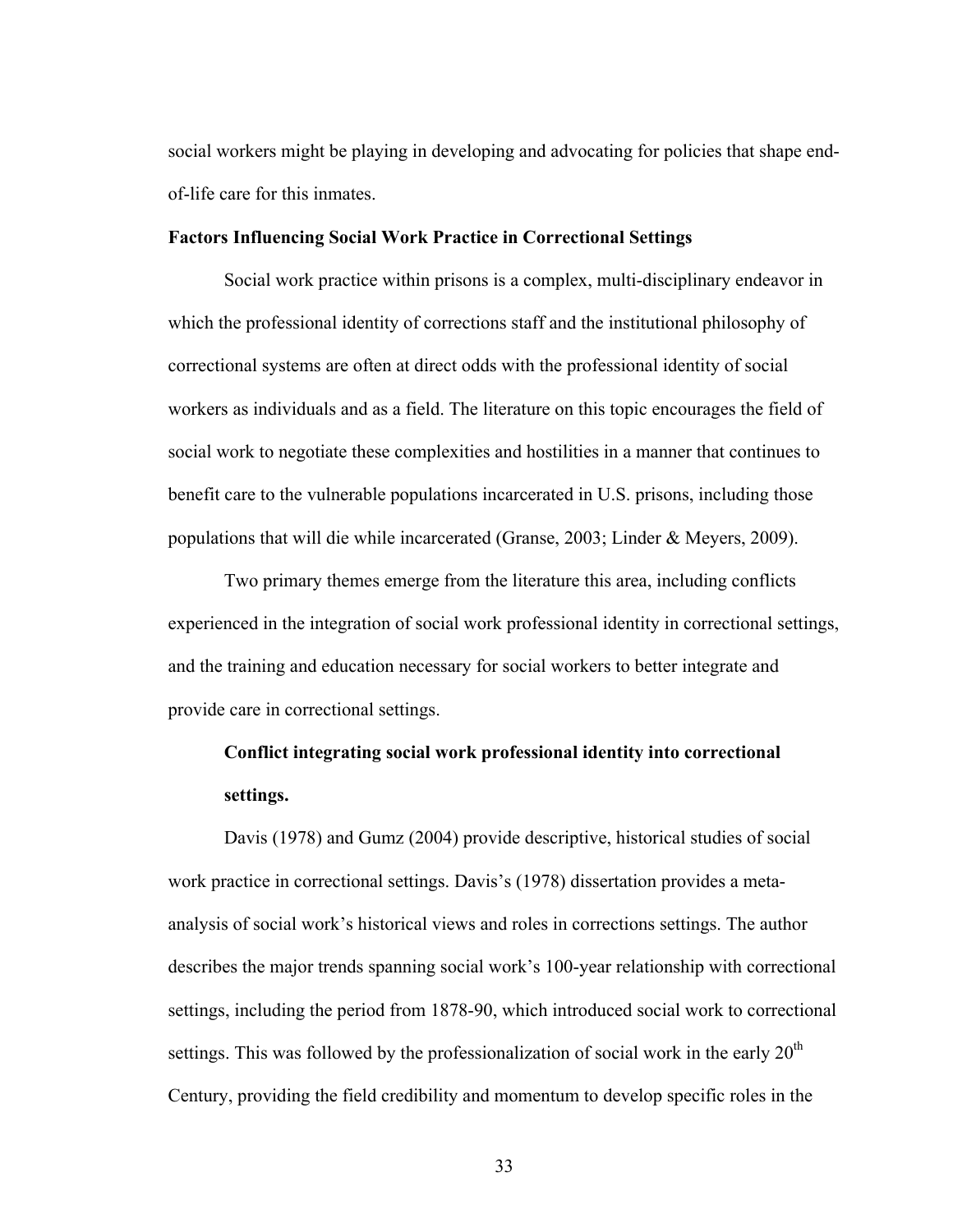correctional settings in the mid-twentieth Century, almost entirely abdicated by the late-Twentieth Century (Davis, 1978).

Gumz (2004) echoes Davis (1978) and notes that a marked decrease occurred in the profession's engagement in corrections, beginning in the mid-70s. The author posits that the punitive philosophy and nature of these institutions may conflict with social workers' professional identity, presenting political and ethical barriers that negatively impact their capacity to deliver care to inmates.

Mazza (2008) provides a specific context to the sentiments of Davis (1978) and Gumz (2004) by describing the successes and challenges of practicing social work in a prison setting with groups of fathers. The author outlines the challenging environment created by prison administrators and correctional officers, as well as the physically oppressive nature of the institution in which social workers must assist inmates in developing interpersonal and self-respect and dignity.

Following the theme of historical conflict integrating and reconciling the philosophies and practice of social work and correctional institutions is the call for social work to renew its investment in corrections work. Higgins and Severson (2009) describe the need for social work to redefine itself to address the needs of the older inmates reentering to and reintegrating in their communities after incarceration. The authors lament the lack of literature related to social work and gerontological offenders and provide best practices from social work with elderly non-offenders as a partial model for work with this increasingly marginalized population. Higgins and Severson (2009) echo MacDonald (1991) by noting the role challenges—limited field-specific interventions and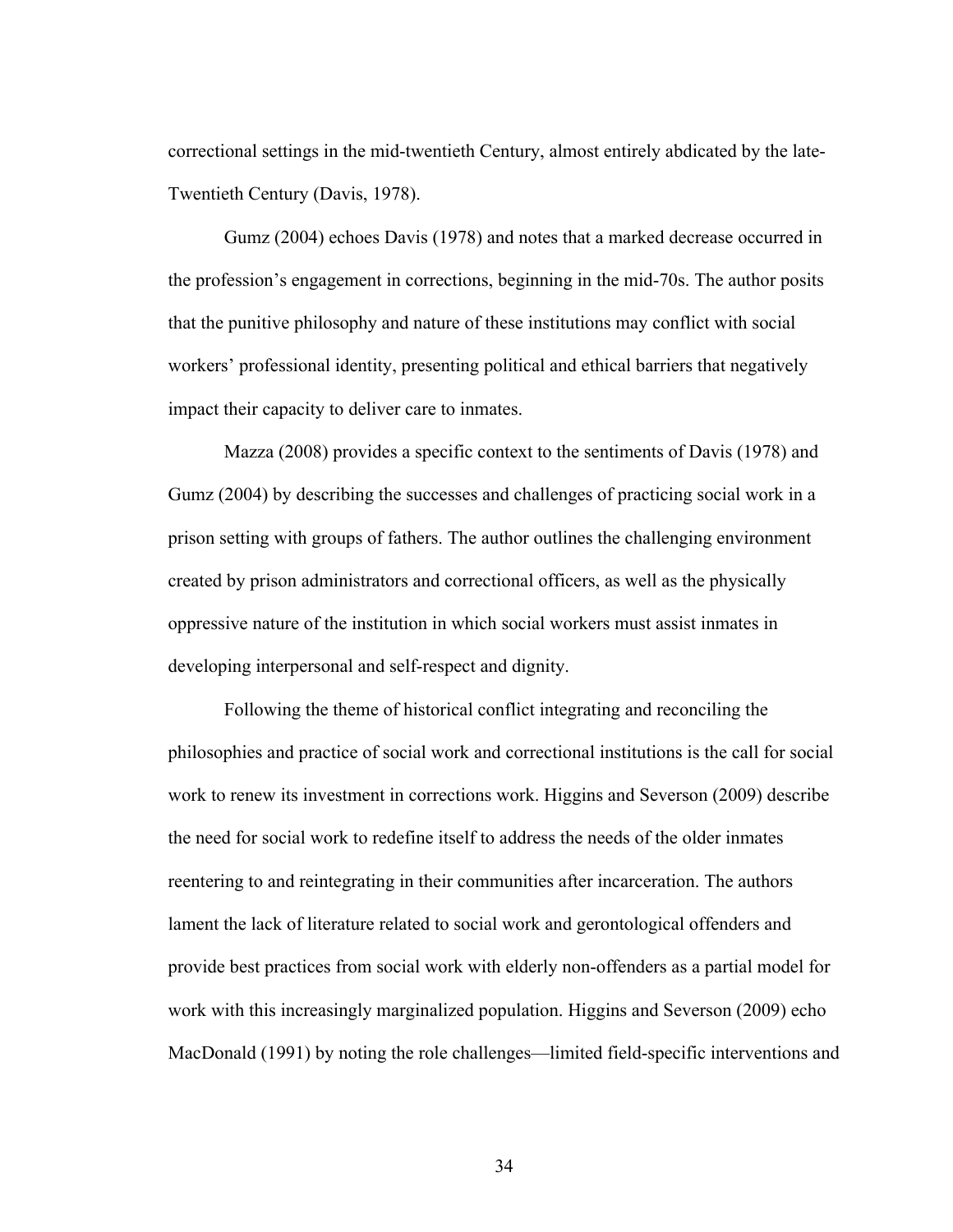research—that social work might experience in supporting new service populations, specifically older inmates returning to their communities.

Dawes and Dawes (2004) explicate the role of social workers in the dehumanization of inmates. They note that this has been done through social workers' use of the medical model to describe inmates' problems, locating the problems internally, as inherent to the inmate and not as related to their environment. The authors support the use of an ecological framework as an alternative model for guiding social work practice in prison. They describe how this model is more consistent with current social work theory and values, encouraging greater appreciation of the biopsychosocial stressors resulting from inmates' relationship to their environment and promoting interventions aimed at mitigating these stressors. The authors acknowledge the challenges of social work practice in prisons, and, like Mazza (2008), are encouraged by the possibilities of such practice, particularly as it relates to empowering vulnerable populations within correctional facilities.

Reamer (2004) agrees with Dawes and Dawes (2004) in advocating for an ecological lens through which to deliver social work interventions to inmates. However he argues that while this fundamental value of social work is still very much a part of the juvenile justice system, it is largely missing from the field of criminal justice as a whole. In response, the author advocates for improved leadership in the field (Reamer, 2004).

## **Training and educational needs of social workers in correctional settings.**

Included in the call for invigorating social work involvement in corrections is an emphasis on curriculum required to prepare social workers to meet the needs of the growing inmate population (Ivanoff, Smyth & Finnegan, 1993; Severson, 1999; Lowe &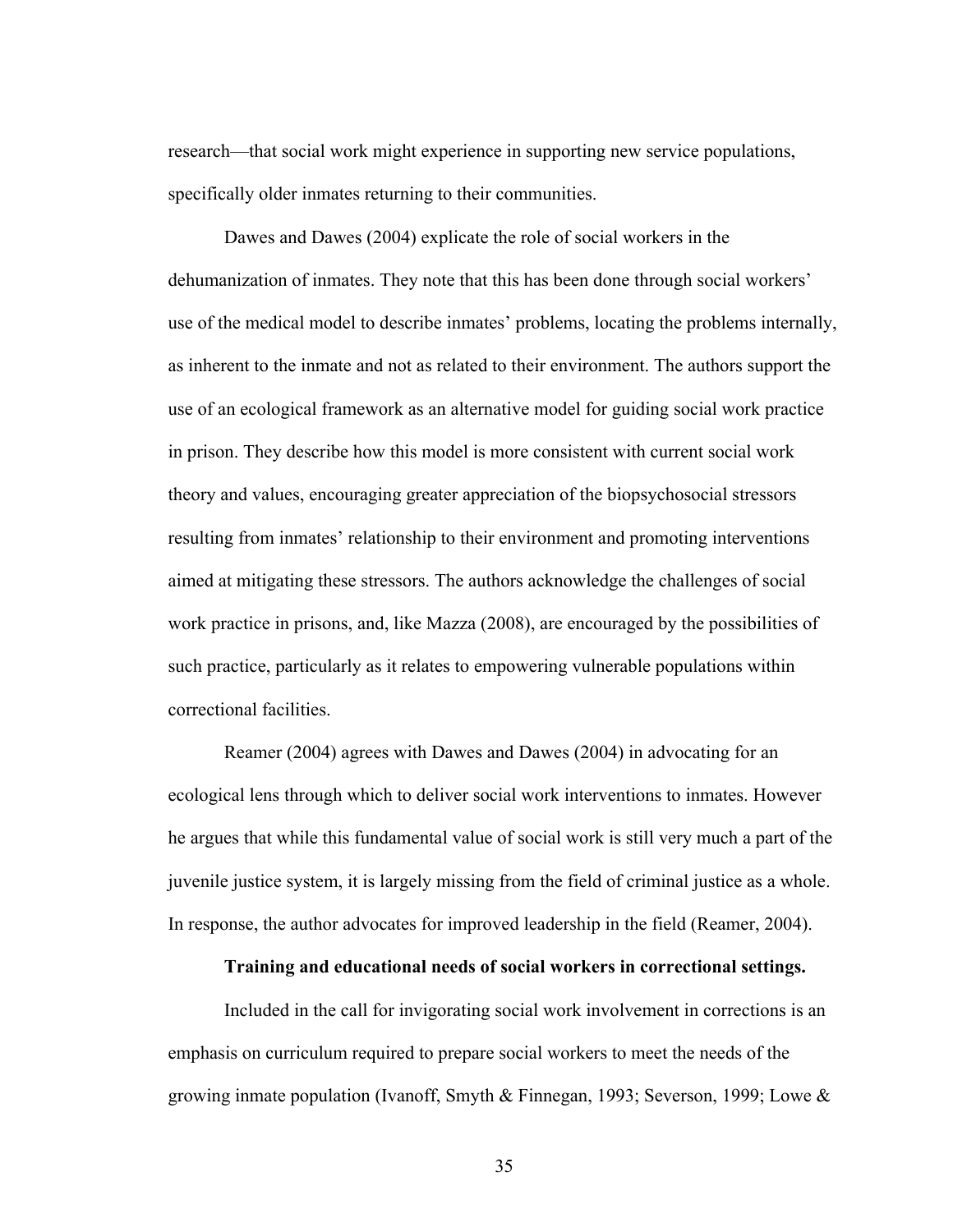Bohon, 2008; Church, Baldwin, Brannen, & Clements, 2009). Ivanoff et al. (1993) point out that social work's participation in correctional work has never been more necessary, even though, "social work has largely abdicated its historical role in the field of corrections" (Ivanoff et al., 1993, p. 137). These authors describe the limitations of social work course and fieldwork curriculum in the area of correctional systems and institutional settings. They conclude by advocating for an increased "information and procedural knowledge base useful in preparing students for fieldwork in correctional institutions" (p. 137).

Severson (1999) explores and describes the several components of social work education programs that must be innovated and adapted to increase social workers' capacity to work with the growing numbers of persons with serious and persistent mental illnesses, overworked and underappreciated detention personnel, and an often tedious and impersonal judicial processes involved in modern jail systems (Severson, 1999, p. 53). The author then describes the academic opportunity jails represent for social work education, by providing students, and the field of social work in general, with avenues to increase capacity in skills-set areas already included in the curriculum, such as cultural competency in work with diverse population, coordination with social service and criminal justice agencies, policy and planning, advocacy and research:

…the knowledge and skills needed to effectively address inmates' problems are the same as are already taught within social work educational curricula. This point cannot be underemphasized: inmates experience the same mental illnesses, the same types of stresses, the same interpersonal disruptions and systemic barriers as clients served in community mental health centers and hospitals. Human behavior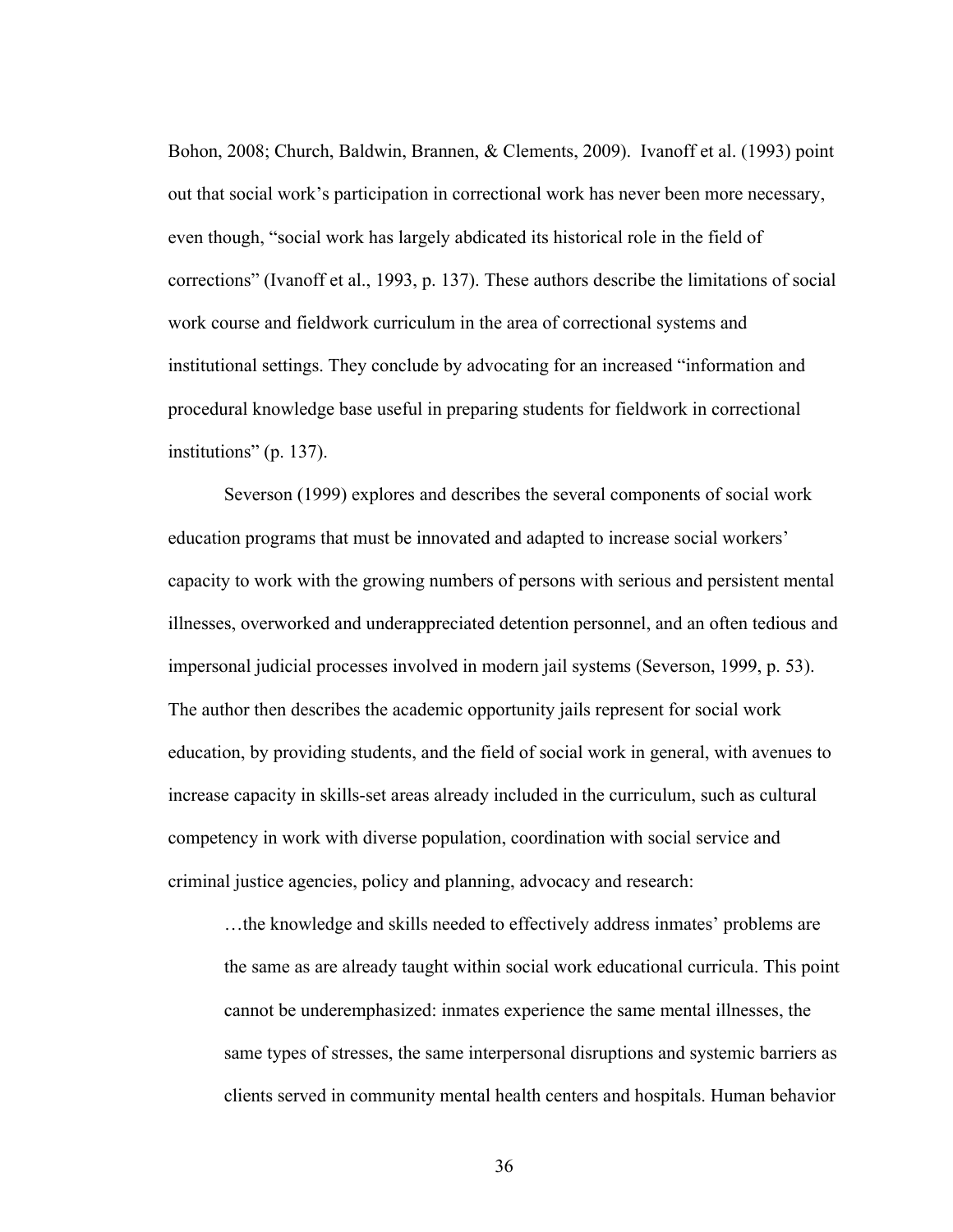and individual, group, and community practice courses are as germane to the corrections environment as they are in any other social work setting. (Severson, 1999, p. 66.)

Lowe and Bohon's (2008) study represents the lone empirical study in the literature related to education, training and social workers in correctional settings. The authors note the limited exposure to content on inmates and correctional settings provided to social work students and conclude that there is a need for social work education programs to add this curricular focus. The work of Church et al.'s (2009) concludes that increased education might reduce attitudinal barriers to social workers' (MSW and BSW) interest in working with this population.

### **Relational Theory and Social Work End-of-Life Care Practice with Inmates**

As noted in the Introduction, the literature contains little explication or examination of the theoretical base(s) that informs social workers' practice with dying inmates. Therefore, this section will review relational theory and its possible contribution to end-of-life care practice in correctional settings. In particular it will consider how this system of thought may inform professional practice in the areas of reducing dying inmates' sense of isolation and increasing their capacity for a nurturing psychosocial, emotional and spiritual connectedness at the time of their death.

Hadley (2008) provides historical context for the emergence of the relational theory and notes that during the mid-to-late 1980's, clinicians and theorists began deconstructing and re-examining the foundation of psychoanalytic/psychodynamic thinking. The author then outlines the key issues in the deconstruction of the foundations of psychoanalytic/psychodynamic thought, which include considering the context,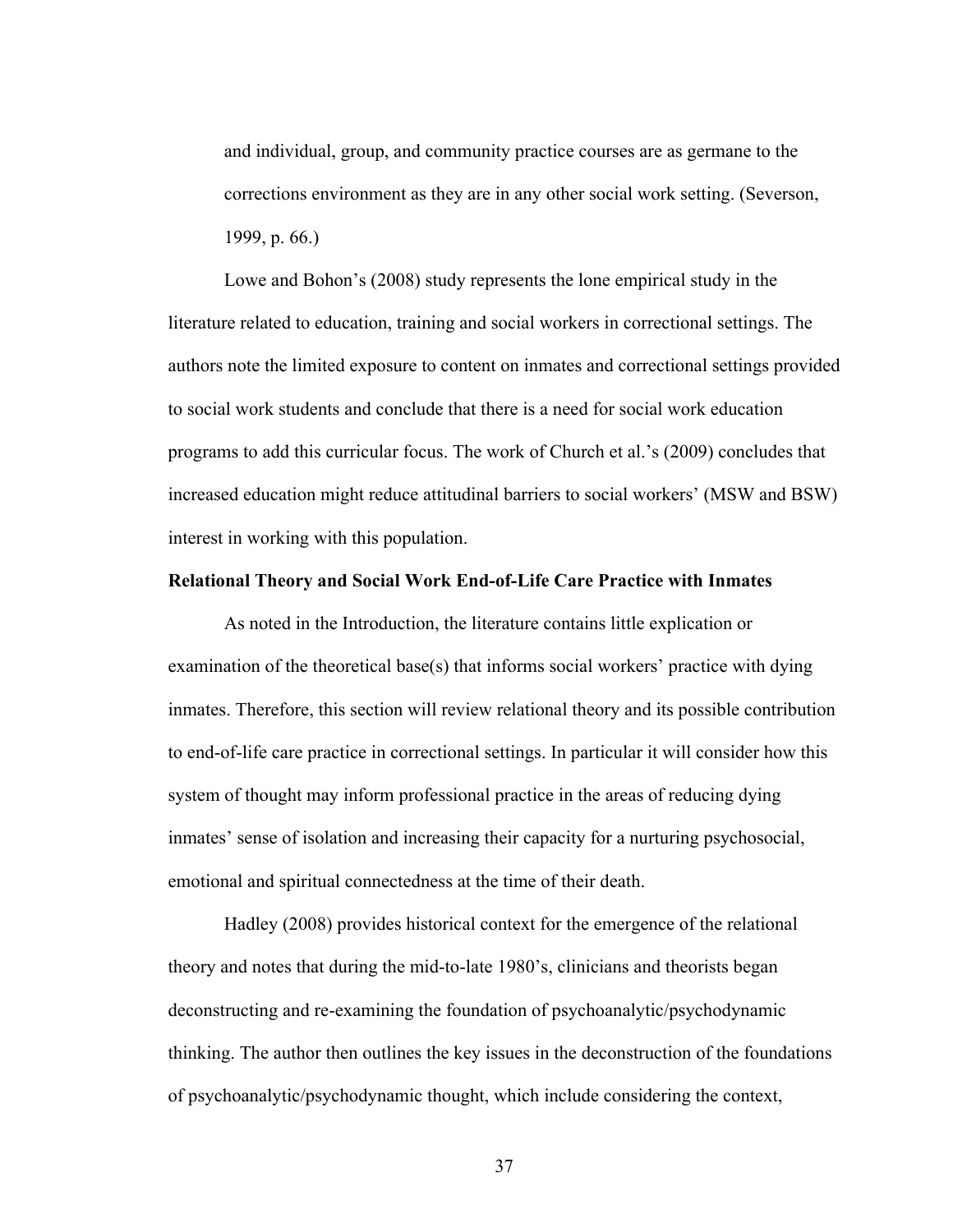culture, race, gender, relationships, class and experiences of both the patient and the therapist as they influence each other and the interpersonal field between them. Included in the consideration of the experience of the clinician and the patient is how they can coconstruct experiences together that can be reflected upon in order to further understanding and growth. Hadley (2008) follows this by noting that from this deconstruction of psychoanalytic/psychodynamic thought, "a self and other," or "relational turn" occurred in psychodynamic thinking, which led to the development of a relational theory (Hadley, 2008, p. 208).

Relational theory largely dismisses the "classical," one-person psychologies that locate the motivation for human behavior in biology and instinct. It evolved from a base in two-person psychologies, such Object-Relations Theory and later Self Psychology (Miller and Greenberg, 1983; Miller, 1988; 1997, 1998) to suggest "the socially constructed nature of human reality…recognizing the therapists' as well as the members' irreducible individuality and initiative taking, and toward therapy as about meaningmaking rather than scientific discovery of The Truth (Rubenfield, 2007, p. 115)."

Hadley (2008) describes how relational theory shapes clinical practice: In a practice setting, a relational perspective, or 'two-person' model, focuses on the subjectivities of both the therapist and the patient, becoming embedded in a complex, rich dynamic. They construct this dynamic together, influenced by what each one brings to the dyad, including the influences of their experiences in the contexts in which each has lived. Whereas other psychodynamic approaches to practice tend to focus on the client's feelings, behaviors, and mind—delineating countertransference as the aspect of the therapist's experience of the client that is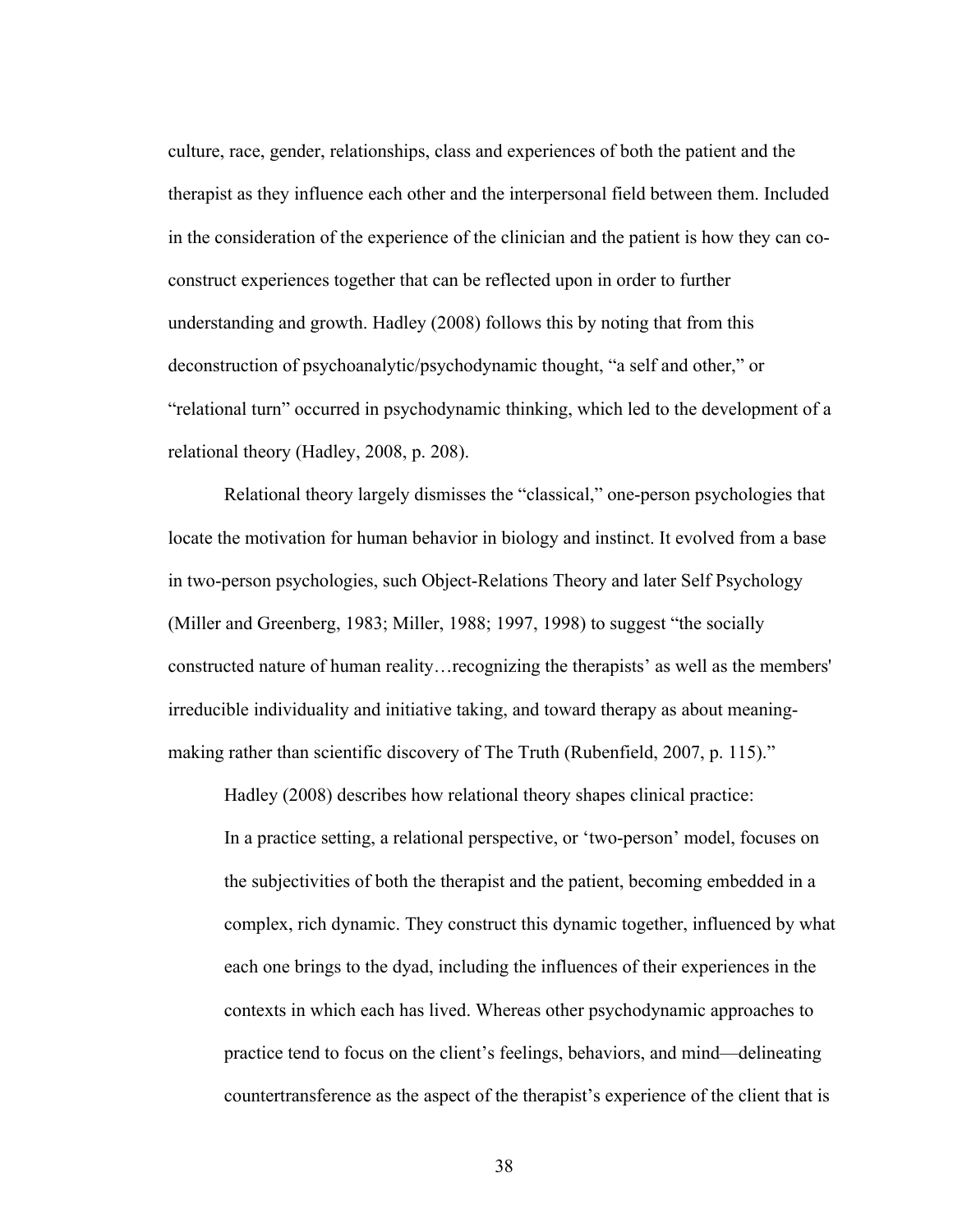relevant to the work—a relational approach includes the mutually influential subjectivities of both participants, conscious and unconscious, in social context. (Hadley, 2008, p. 211)

This description of relational theory in practice might lead one to question the clinical or pragmatic value of engaging in what is a necessarily time and energy (psychic, emotional, spiritual) intensive process of co-creating an intersubjective, therapeutic space with a dying inmate patient, whose history and social context is almost certainly quite different from that of the clinician's. Hadley (2008) addresses this question (not specifically to dying inmates, but toward oppressed, marginalized populations more generally) and discusses the unique opportunity and clinical value relational therapy represents for oppressed populations, by noting that relational theory has 1) created a framework and impetus for clinicians to recognize the "inevitability of race, class and culture entering the therapeutic situation" (Hadley, 2008, p. 214) and 2) invited and encouraged clinicians to gain a better understanding of their biases toward diverse, oppressed, and marginalized populations (p. 214). This echoes the thinking of Berzoff and Silverman (2004) and Lopez (2006), previously discussed in the *Attitudes Toward End-of-Life Care for Inmates and Associated Barriers* section of this literature review.

In this author's opinion, a relational approach can help social workers and dying inmates in co-creating an external reality, where the patient's biopsychosocial and spiritual needs and vulnerabilities are acknowledged, held, re-authored, and honored in partnership with trusted and caring person (Granse, 2003).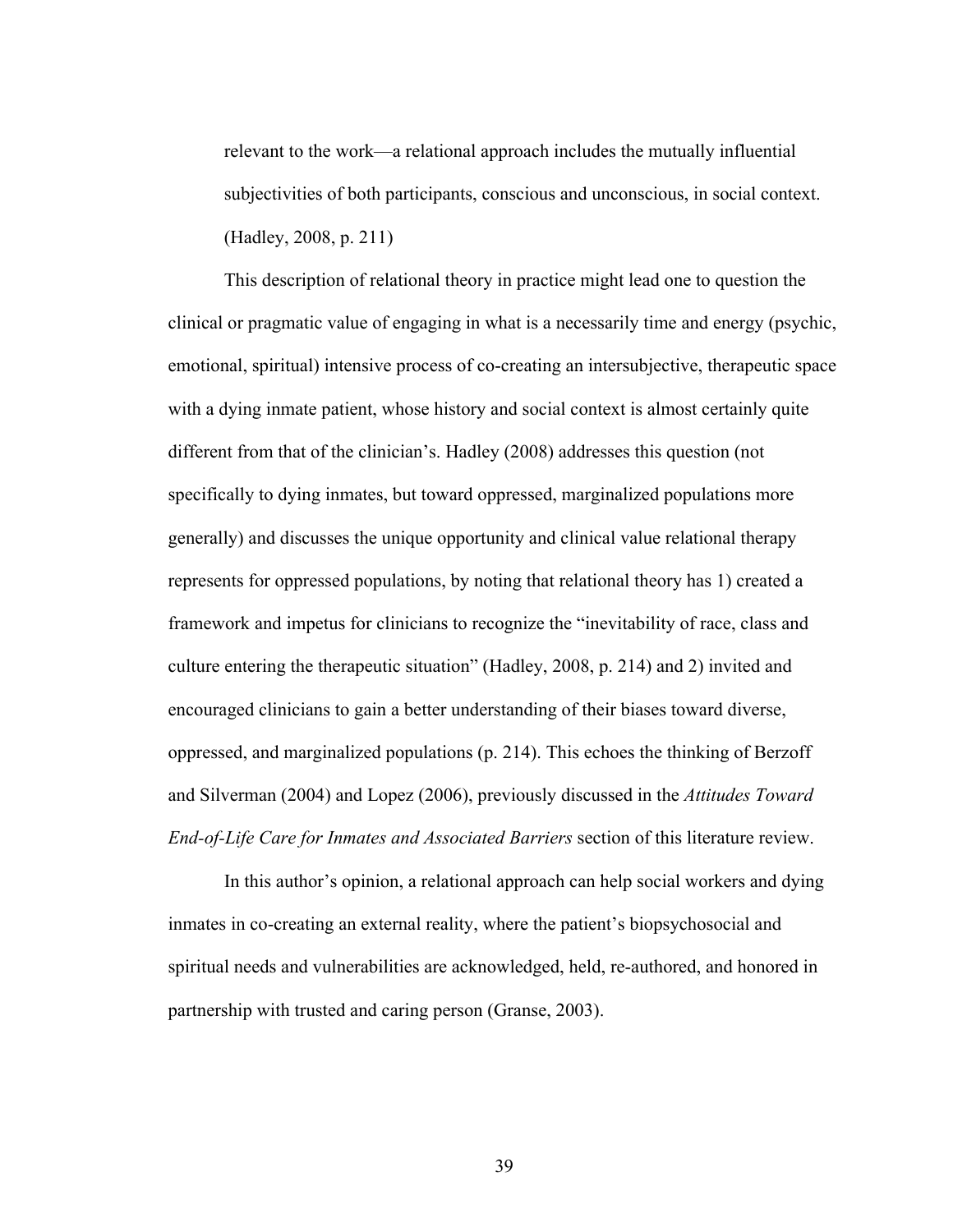## **Conclusion**

In the service of gaining a better understanding of what barriers might impact social workers' capacity to provide end-of-life care to inmates, this review yielded four overall themes. The first theme recognizes social workers have played a significant role in advocating for, researching and designing end-of-life care programs in correctional settings; however, very little information exists regarding their micro-level practices in these settings. The second theme relates to the historical ambiguity and confusion social workers have experienced in their roles as end-of-life care providers, and this study hopes to gain a better understanding if such ambiguity and confusion exist in correctional settings, and if they create barriers to social workers' capacity to provide end-of-life care to inmates. The third theme relates to very limited information that exists, regarding the impact of personal identity (specifically that of cultural difference) on social workers' end-of-life care practice. Given what might be considerable cultural differences between social workers providing end-of-life care to inmates and the population with whom they work, this study aims to collect such data for further analysis. The final theme relates to what the literature describes as the limited preparation end-of-life care social workers receive, prior to, and during, their tenure in this field. This study aims to examine the extent to which social workers working in purposefully restrictive correctional environments felt prepared to provide services to an incredibly vulnerable population, deprived population.

This study's interview instrument was developed by synthesizing the emergent literary themes related to the micro-level practice barriers experienced by social workers providing end-of-life to non-incarcerated patients as well as those barriers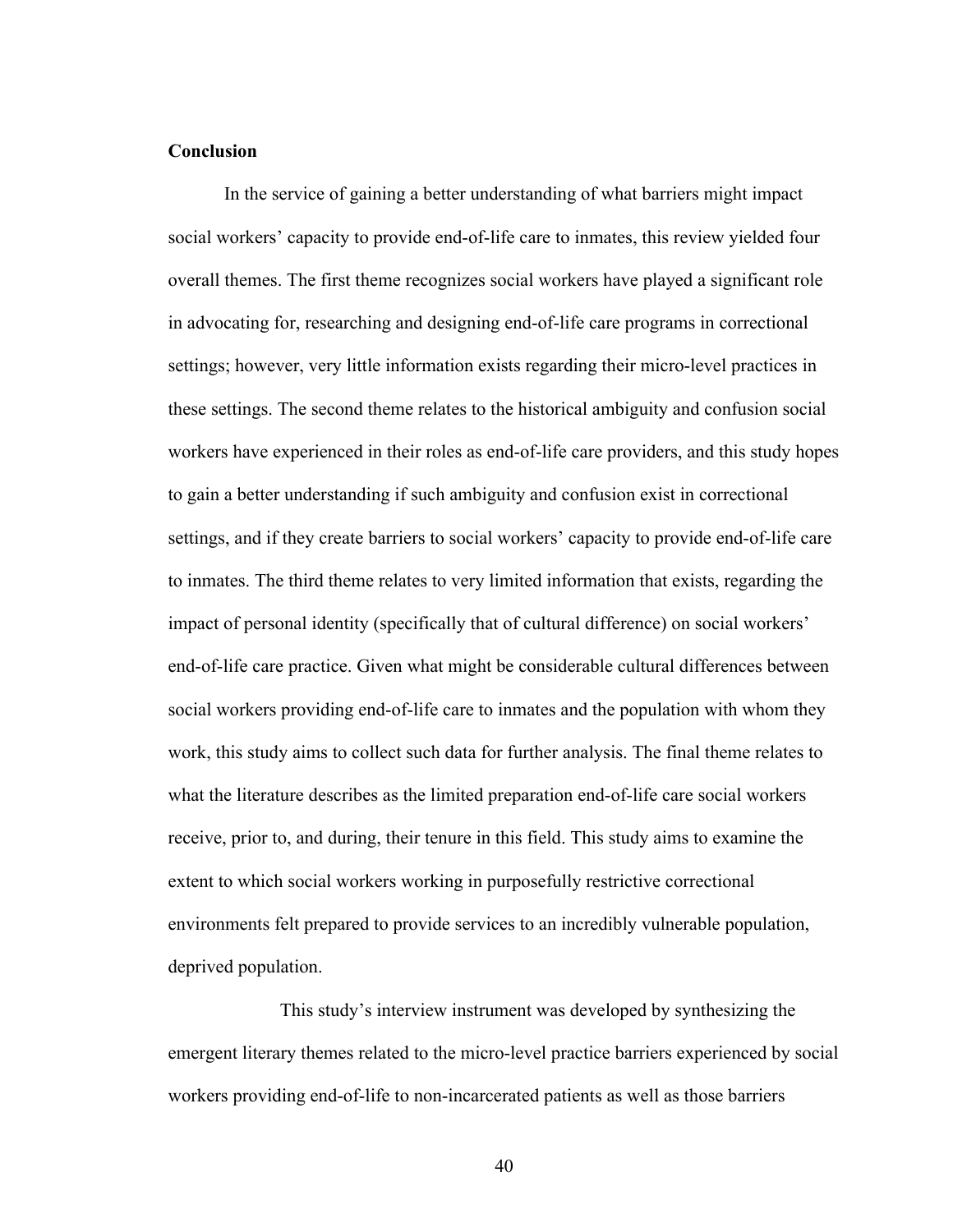experienced by social workers, providing non-end-of-life care to inmates. The following chapter will now provide the methodology used to identify and recruit participants and gather and analyze the data collected in service to investigating the research question, *What barriers impact social workers' capacity to provide end-of-life care to inmates?*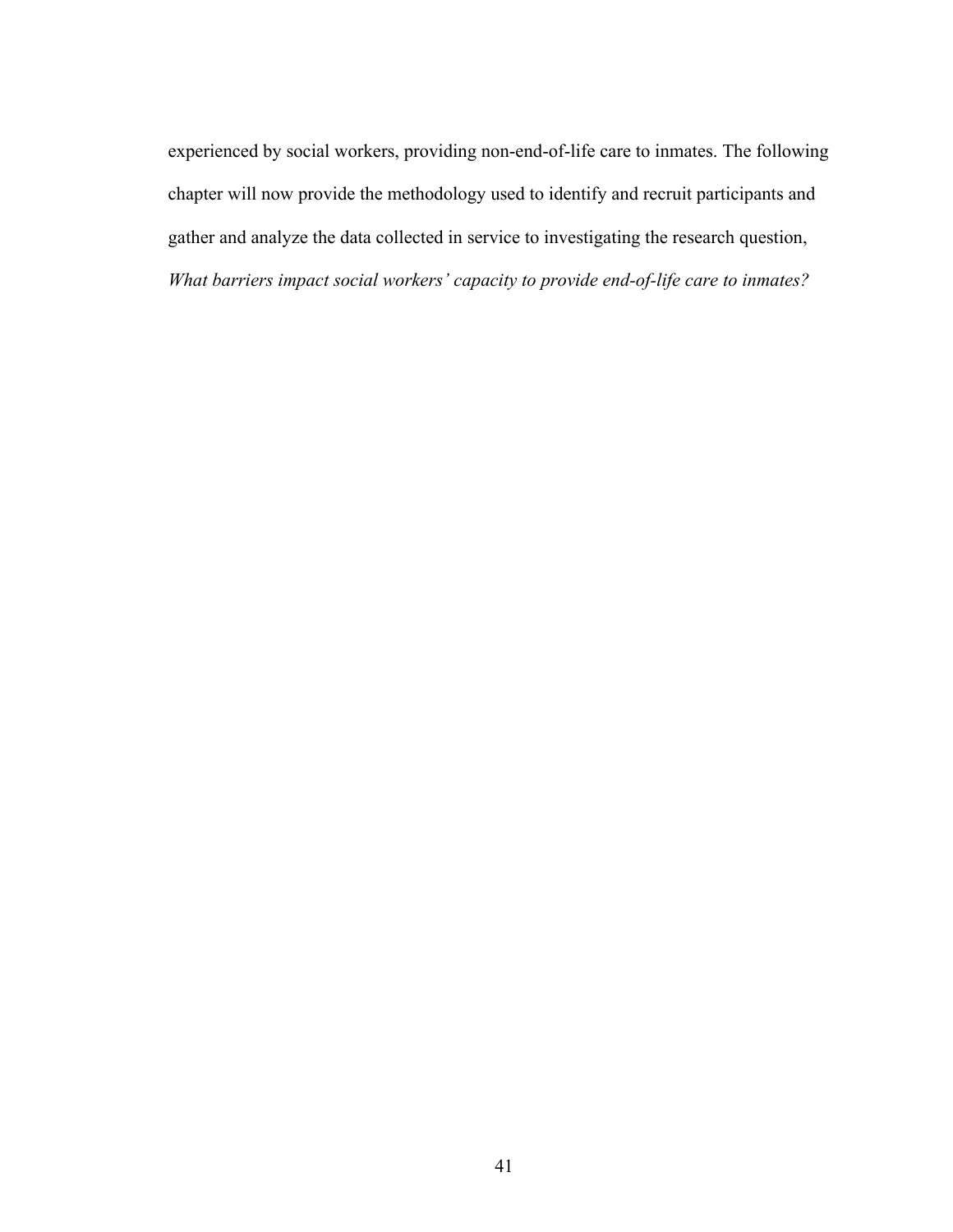## **Chapter III**

#### **Methodology**

## **Study Purpose**

The purpose of this qualitative study was to gain a deep, rich understanding of what social workers consider to be the barriers associated with providing quality end-oflife care for inmates. This study was guided by the research question, *What barriers impact social workers' capacity to provide quality end-of-life care to inmates?*  "Barriers" in this study were defined as objective, subjective and intersubjective elements that impede the capacity of social workers to provide what they believed to be quality end-of-life care to inmates.

#### **Study Design and Sampling**

This exploratory study used interviews with a non-random purposive sample of 12 social workers to gather qualitative data related to the above research question. The inclusion criteria required participants possess a master's and/or doctoral level degree in social work and be providers of, or have provided, end-of-life care for inmates in the United States. Participants must also have been able to converse in English.

Participants were recruited using a combination of snowball methods and direct outreach to end-of life programs affiliated with correctional facilities as described below.

Initial recruitment efforts included e-mailing six individuals who had published literary articles regarding the provision of end-of-life care to inmates and requesting their participation in the study (see Appendix D: Letter for Direct and Snowball Recruitment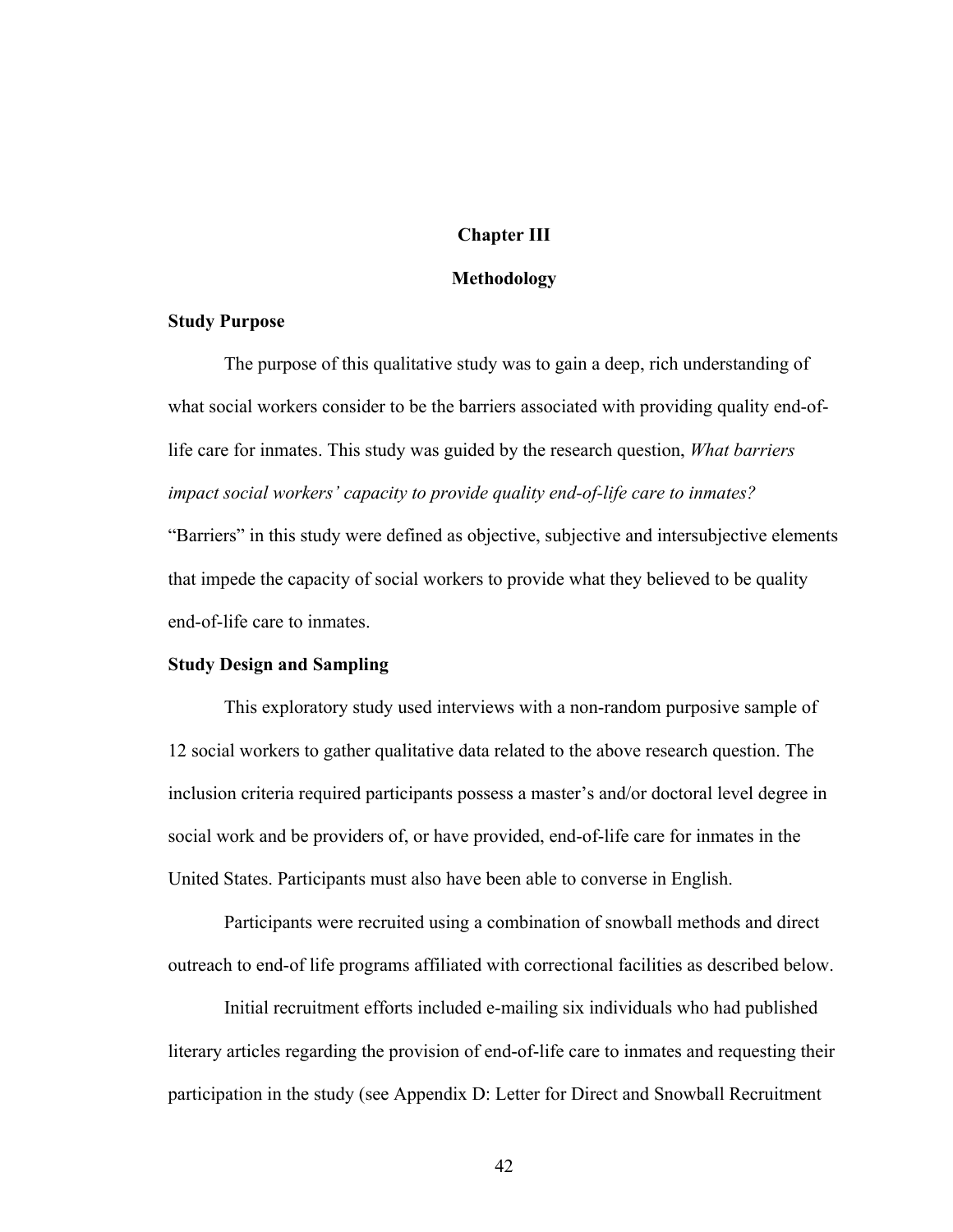of Study Participants). Of these, five agreed to participate in the study and were asked to provide their mailing address for the purpose of receiving the Letter of Informed Consent (see Appendix B: Letter of Informed Consent). Following receipt of their signed consent form, an interview was scheduled. Of these five, only one actually met the inclusion criteria and completed the interview; the other four informed the researcher at the start of the interview that they did not and had not provided end-of-life services to inmates, but rather had trained staff and inmate volunteers to provide such services, and thus did not meet the inclusion criteria. Therefore, they were not interviewed.

One of the initial group of six authors contacted, who did not meet the study's inclusion - the principal investigator of the GRACE Project - offered to share her general expertise on the study topic area via telephone. In addition, she provided the researcher with a contact at the National Hospice and Palliative Care Organization (NHPCO) tasked with maintaining an inventory of the correctional institutions providing end-of-life services in the country as a possible means of furthering recruitment.

The NHPCO contact then provided the researcher with contact information for five social workers who met the study's inclusion criteria, as well as the names of six correctional institutions where she knew such social workers practiced.

Of the five social workers whose names and phone numbers had been provided by the NHPCO contact, three responded positively to the researcher's recruitment request and became participants in the study. One of these three participants provided contact information for an additional individual who responded positively to the researcher's recruitment request and also became a participant in the study.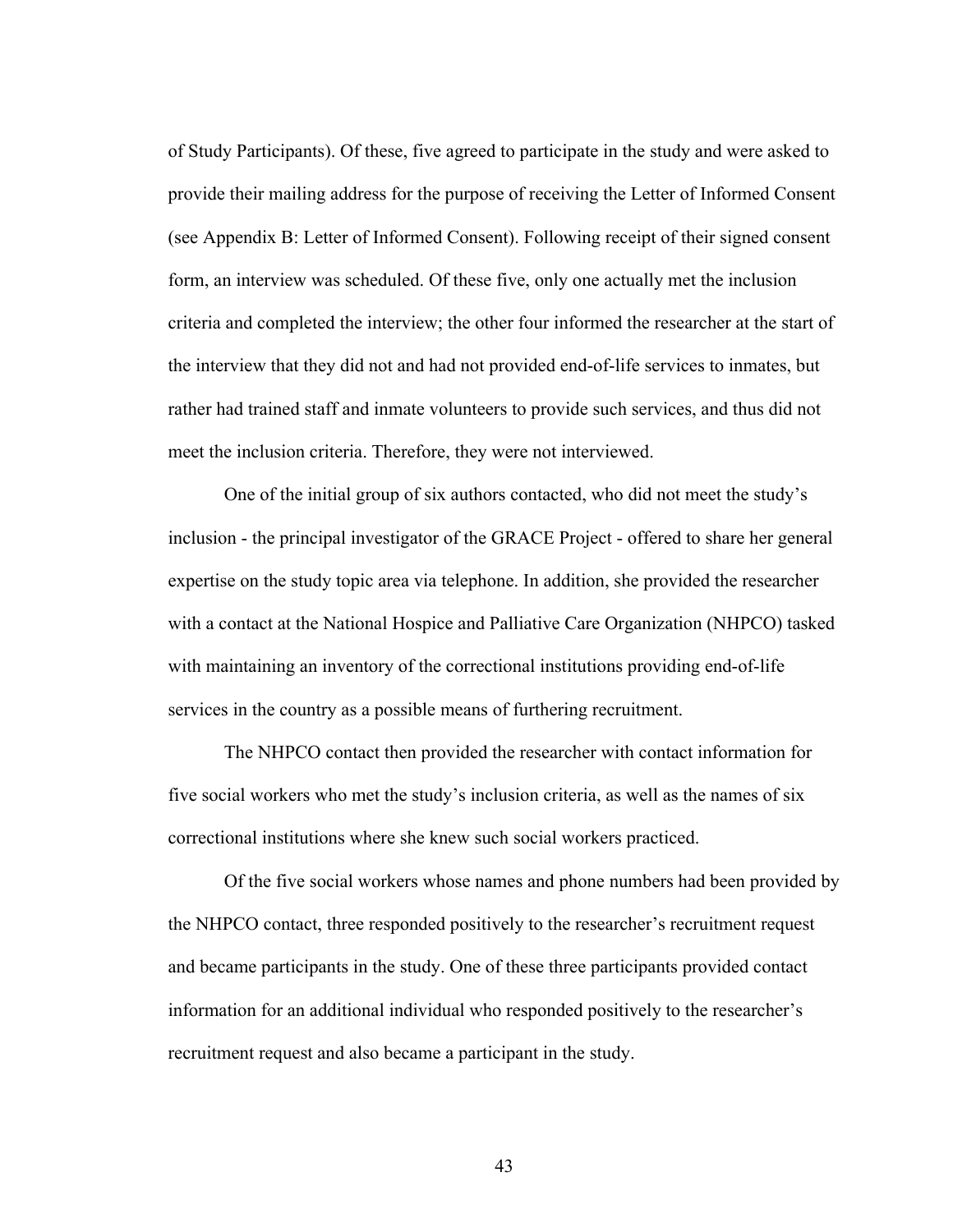The researcher called the general number of one of the correctional institutions provided by the NHPCO and was transferred to the social worker who practiced in the area of end-of-life care. This social worker also became a study participant and provided the researcher with the names and telephone numbers of the social workers at the remaining five sites. This resulted in four additional participants.

Two additional participants were recruited by contacting the state and county correctional departments that were noted in the literature as providing end-of-life care to inmates. The researcher was provided direct access to two social work staff who met the study criteria at two of the programs. These staff responded positively to the researcher's request and became study participants.

In an attempt to broaden the scope of recruitment efforts the researcher had also posted the recruitment plea on the online listservs of two organizations - the Social Work Hospice and Palliative Care Network and the National Association of Social Workers (NASW) - in which the researcher had membership. (see Appendix F: Posting for Listserv and Website Recruitment). The program directors at these organizations as well as the National Prison Hospice Association and the National Organization of Forensic Social Work, were also e-mailed regarding the study and recruitment needs (see Appendix E: Letter for Organization Assistance in Recruitment ). This approach, however, yielded no participants.

## **Data Collection**

Data was gathered by audio-recorded telephone interview lasting no more than one hour, with the mean interview time being 49 minutes. The instrument (Appendix C: Interview Instrument) used to gather the data included demographic questions (related to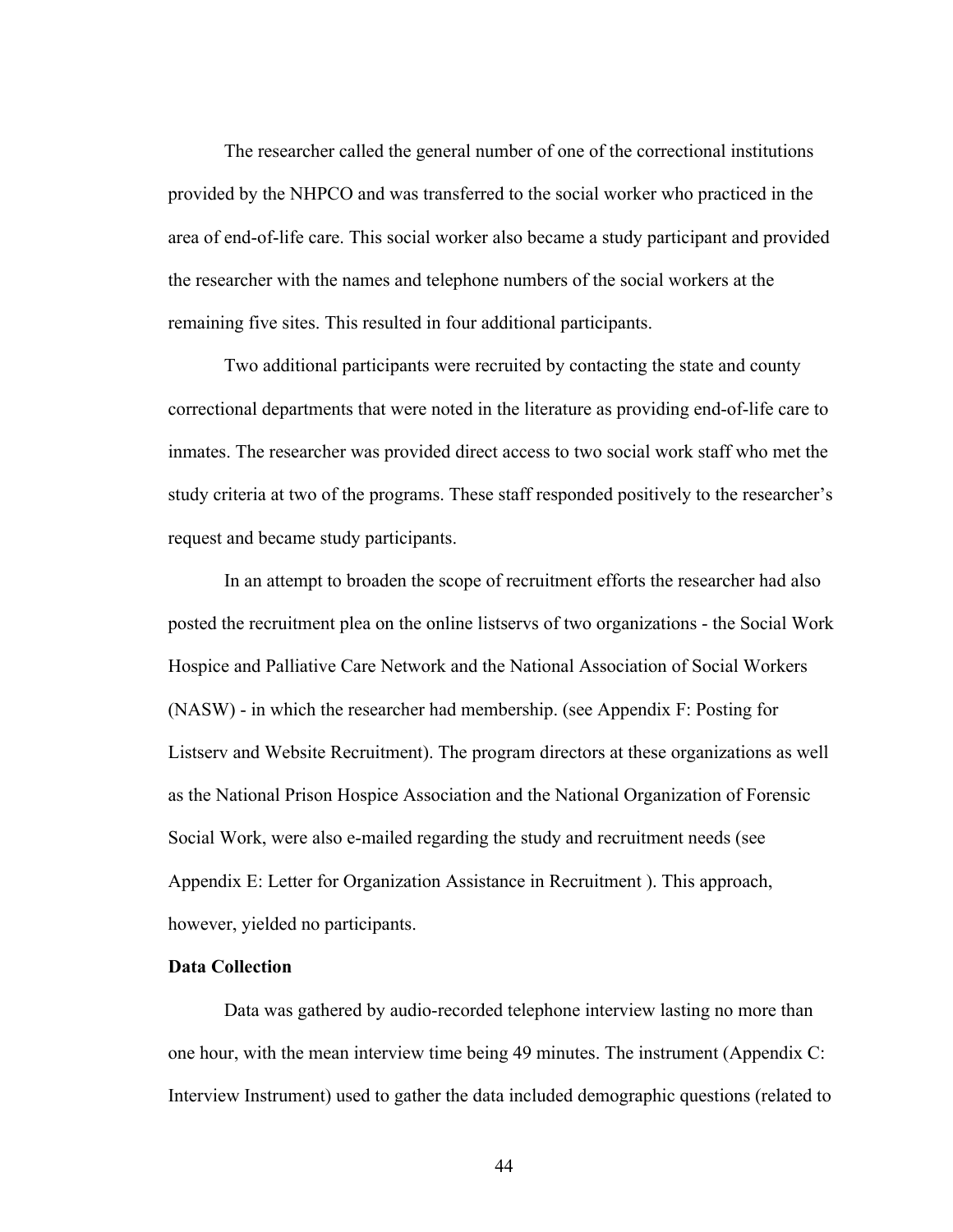the social workers and the inmates with whom they work) and open-ended questions structured under the following domains: Professional Identity, Personal Identity, Background and Training, Philosophy on Providing End-of-Life Care to Inmates, Attitudes Toward Work in Prisons and with Inmates, and Practice.

Probing techniques and clarifying questions were used to gather additional information, when the interviewer thought it necessary. At the close of the interview, participants were asked if they had any additional comments for the researcher.

#### **Sample Characteristics**

This study's sample included 12 master's level social workers, who provided endof-life care to inmates in county, state or federal correctional institutions. The sample was composed of 10 females and two males; their ages ranged from 34 to 62. Eleven of the participants identified as Caucasian and one of the two males identified as Hispanic. All of participants identified their socioeconomic status as middle-class, and they all identified as being spiritual, and their spiritual practices varied. Participants' experience providing end-of-life care to inmates ranged from 2 to 30 years.

#### **Data Analysis**

Interviews were recorded using a digital audio recorder; transferred to MP3 files; and transcribed, using software that allowed this researcher to adjust (slow) the playback speed of the original recording. After each interview was transcribed, this researcher analyzed the data through two methods.

In the first method each transcription was read multiple times and coded, using highlights, in the text of the transcriptions. Memos were created to augment these codes and included code notes, theoretical notes, and operational notes. These notes assisted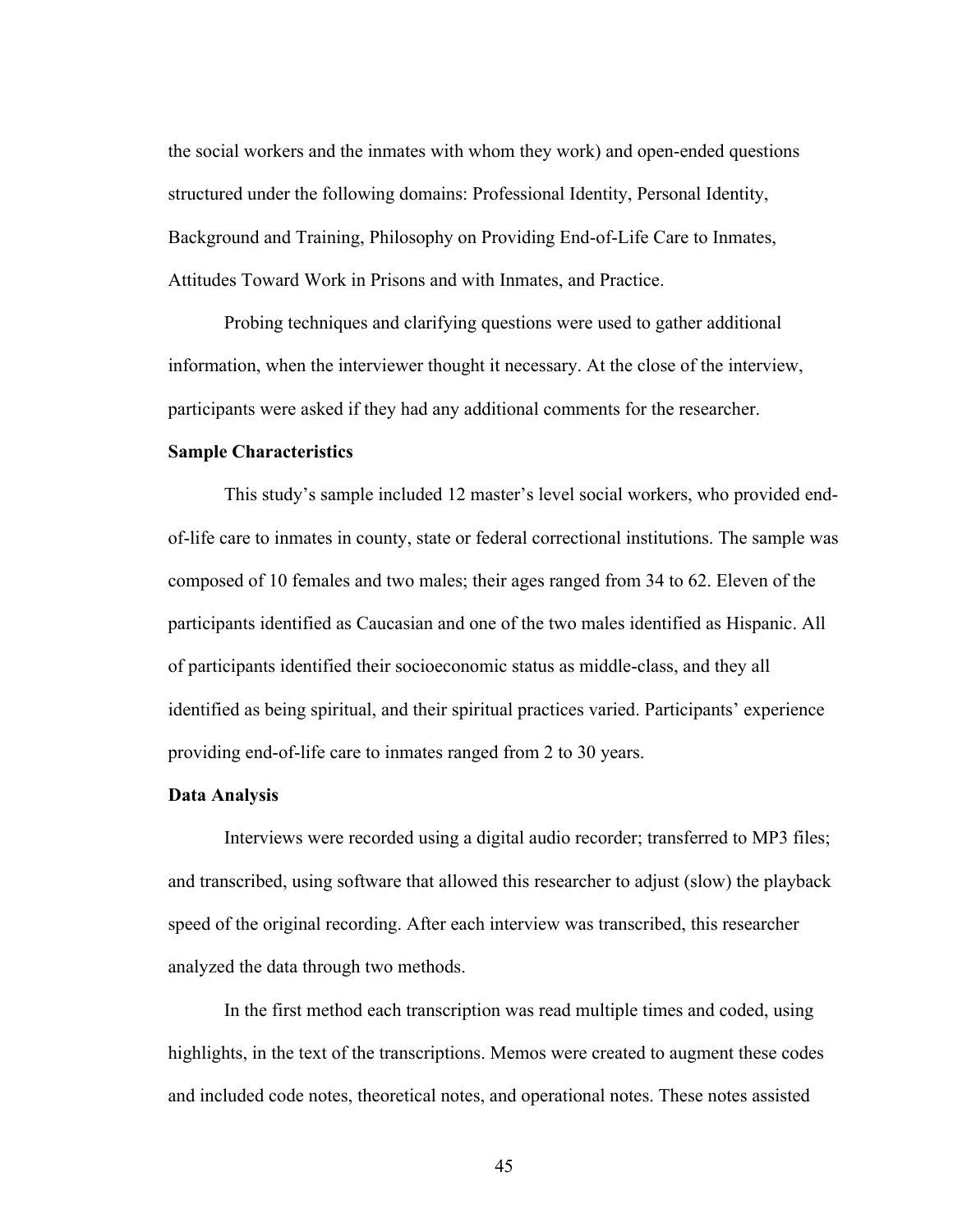this researcher's process of identifying and describing codes, recording emergent themes and analyzing their relationships. Quotes and their origin in the data were captured using operational notes. Memos were drafted in either the margins of the transcriptions next to the highlighted code and/or in a separate document that mapped the memo to its location in the transcription; for example, "Code note: transcription title, page, line; note."

The memos were then read multiple times to identify categories of themes, and new documents were created, titled by these categories (for example, "Integration of Social Work and Corrections Philosophy"), and corresponding memos were cut and pasted into each document. The documents were then organized in subcategories: for example, "Integration of Hospice and Corrections: Environmental." or "Integration of Hospice and Corrections: Personal." The final product for this method was a series of documents that were organized by theme category; theme; and then augmented with corresponding code, theory and operational notes.

The second method involved creating separate documents titled with a different domain from the Interview Instrument (for example, "Personal Identity"); these documents contained the instrument's questions for each domain and the responses from the 12 participants for each question. In this way, the data were reorganized by domain and sub-organized by question. Each document was read multiple times and coded, using highlights, in the text of the transcriptions. A similar approach to that of the first method was used for developing codes and memos for the data therein.

In the first method, themes were identified, categorized, and analyzed as they organically arose from the original transcriptions; however, the second method artificially grouped data - and subsequently themes - into categories that matched the domains in the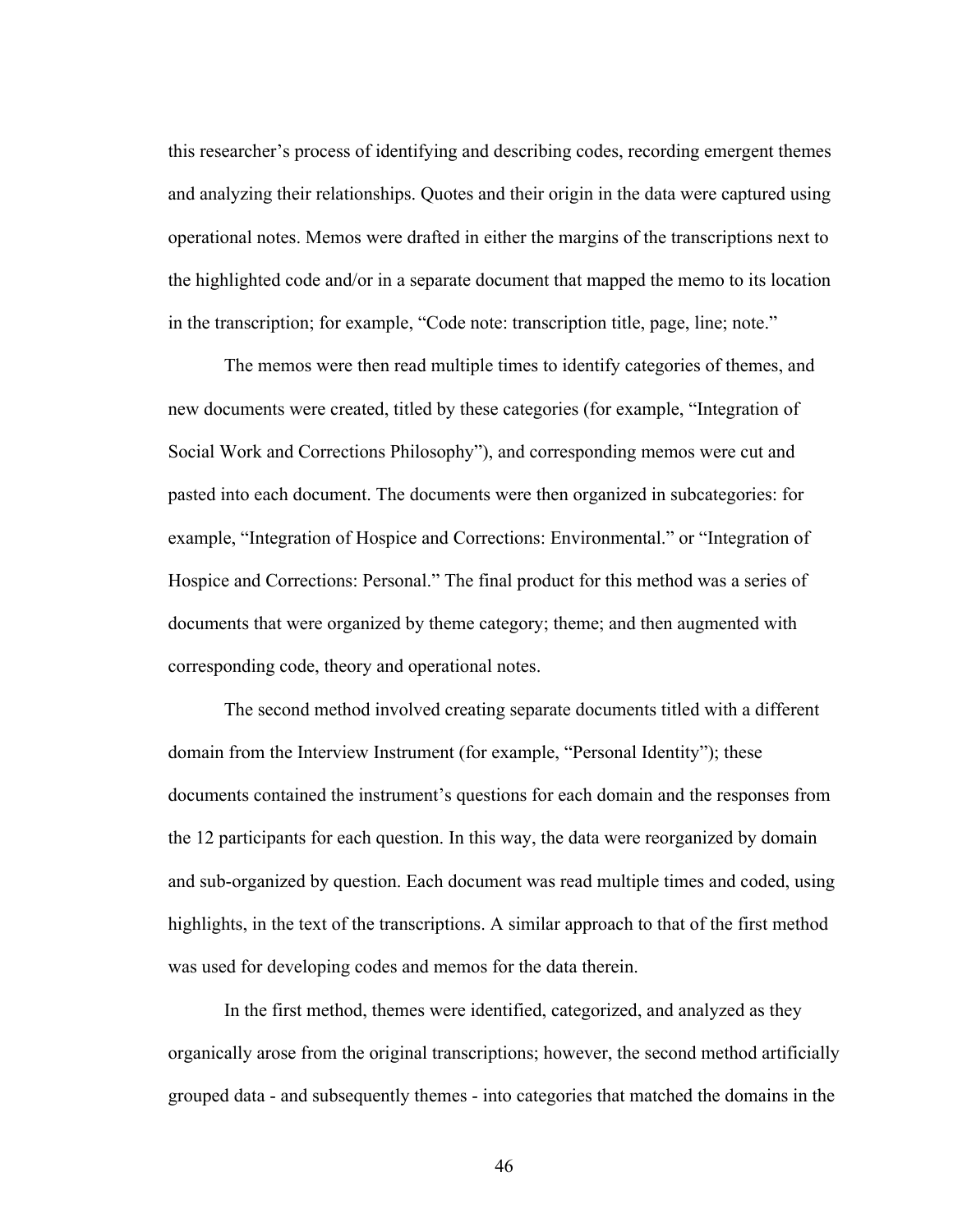Interview Instrument. The final product for the second method was a series of documents, organized by domain; corresponding theme; and augmented with code, theoretical and operational notes. The final products of both methods were then compared and additional memos were created regarding this comparative process.

Chapter IV will provide further, more comprehensive description of the sample characteristics and a summary of the findings, including a summary of codes and themes emerging from the data.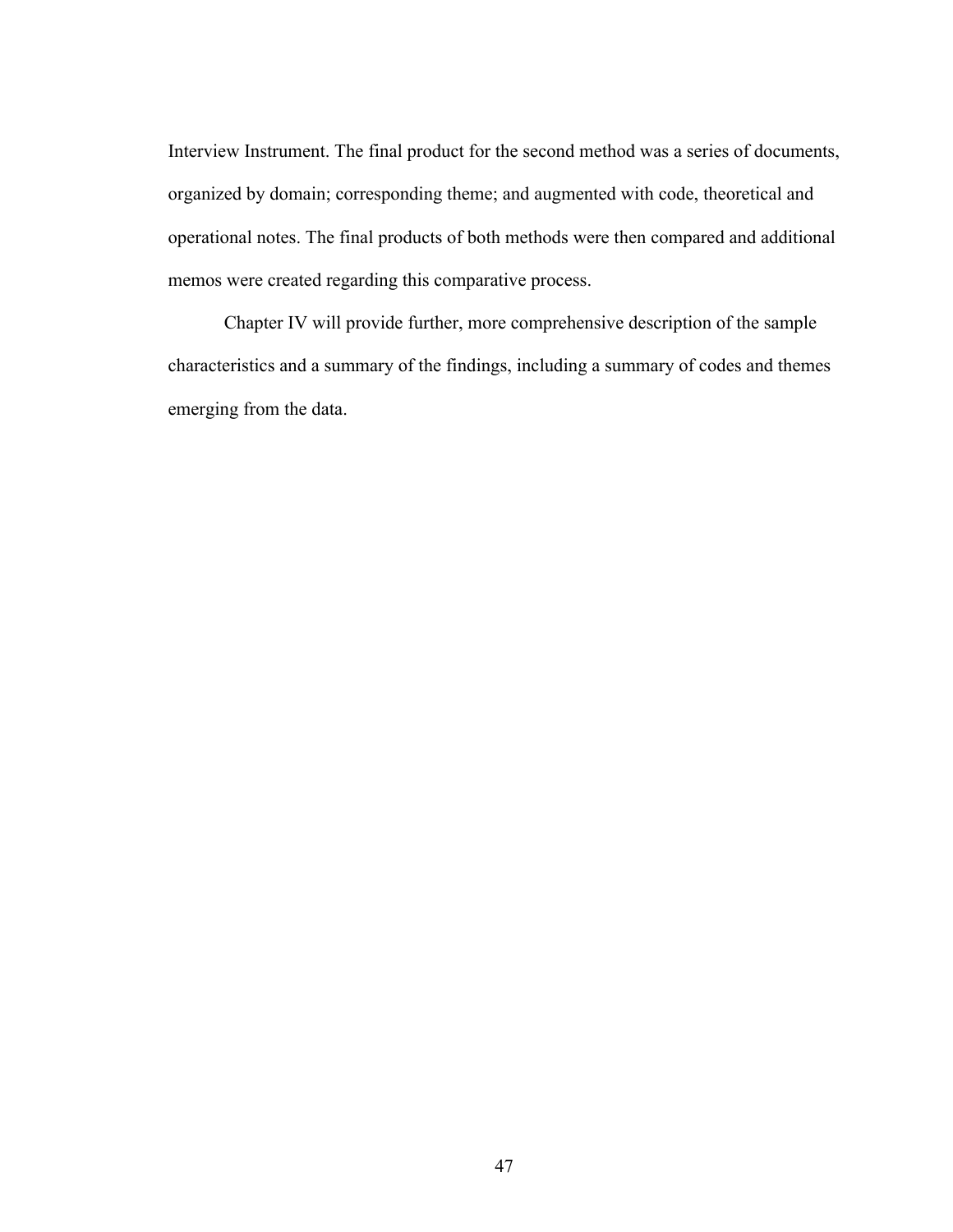## **Chapter IV**

### **Findings**

The purpose of this qualitative study was to gain a deep, rich understanding of what social workers consider to be the barriers associated with providing quality end-oflife care for inmates. This study was guided by the research question, *What barriers impact social workers' capacity to provide quality end-of-life care to inmates?* "Barriers" in this study is defined as objective, subjective and intersubjective elements that impede the capacity of social workers to provide what they believed to be quality end-of-life care to inmates.

This chapter will present a detailed description of the sample characteristics, including gender, age, religion/spirituality, race/ethnicity, and experience and training. Demographic characteristics of the inmate population served, as reported by study participants, will follow. Descriptive data will be followed by a presentation of study findings which emerged in a qualitative analysis of participant responses to questions regarding their perceptions of barriers in the areas of social work professional identity, the structure and ideology of correctional institutions, inmate and participant characteristics and experiences, and community attitudes.

#### **Sample Characteristics**

The sample included 12 master's level social workers who provide some aspect of end-of-life care to inmates in county, state or federal correctional institutions, whether through direct practice, training of other staff and volunteers, or supervision. The 12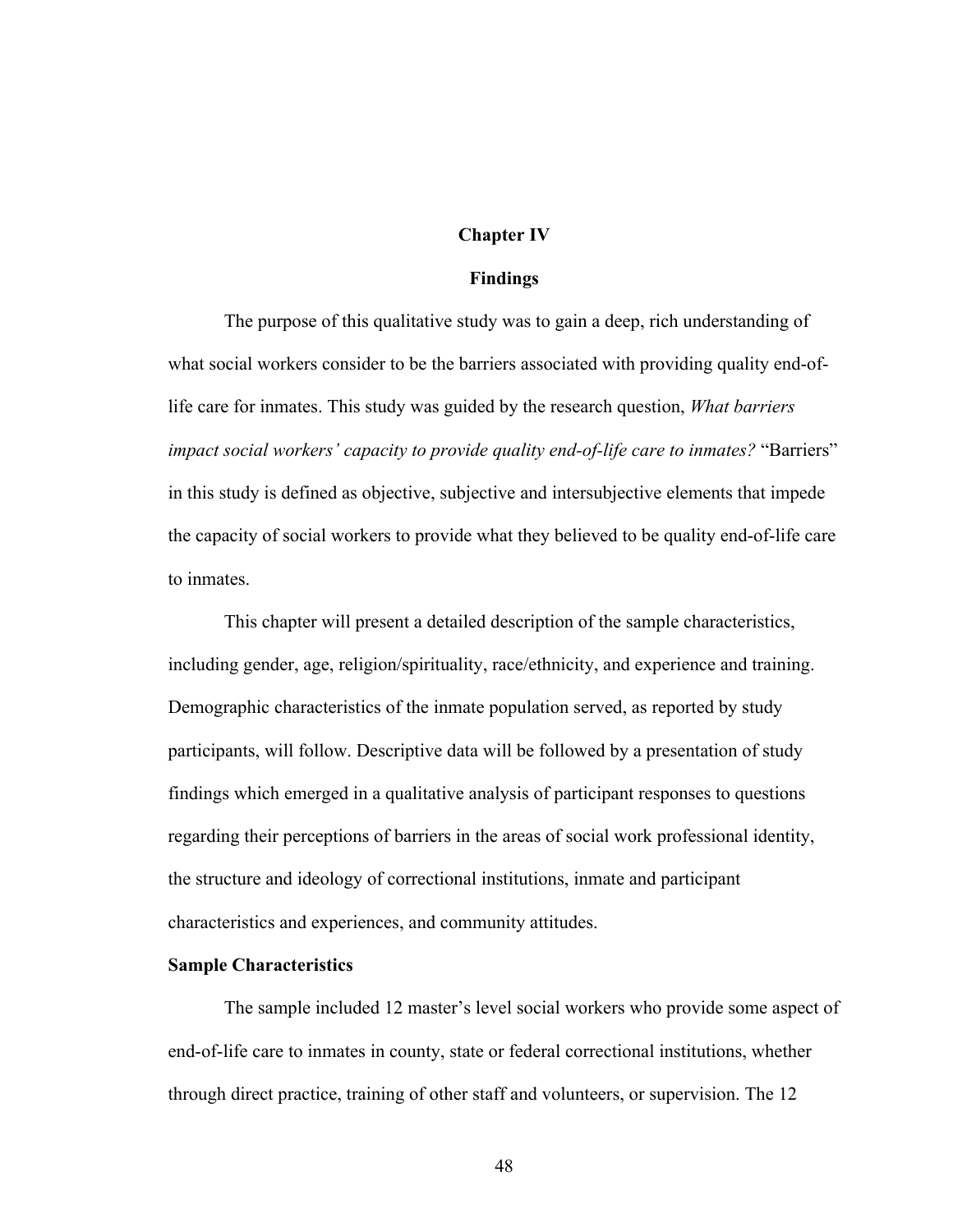participants were recruited from a total of seven states: four mid-western states, two northeastern states, and one southern state.

The sample was composed of 10 females and two males. Eleven of the participants identified as Caucasian and one of the participants identified as Hispanic. One participant declined to answer the question, *How old are you?* The age range of the remaining 11 participants was 34 to 62 years; the mean age was 45 years old, and the mode and median age was 41.

 All participants identified their socioeconomic status as middle-class. All identified as being spiritual and their spiritual practices varied. Three participants identified as having been raised to practice some form of organized Judeo-Christian religion; two of these stated that they now have spiritual practices that differ from those with which they were raised, while the other stated that they no longer practice any organized form of spirituality. Three participants did not indicate the spiritual practices with which they were raised, but identified as currently practicing some form of organized Judeo-Christian religion. The remaining three participants did not indicate the spiritual practices with which they were raised and identified as practicing a form of personalized, non-organized spirituality, broadly defined. For example, one such participant identified her spiritual practice as volunteering at a community hospice program in the area, where she lives.

Participants' experience in the area of end-of-life care with inmates ranged from 2 to 30 years. One participant had professional hospice experience prior to providing endof-life care to inmates. Three participants had had some level of formal hospice or endof-life care training either prior to, or immediately after their assignment in end-of-life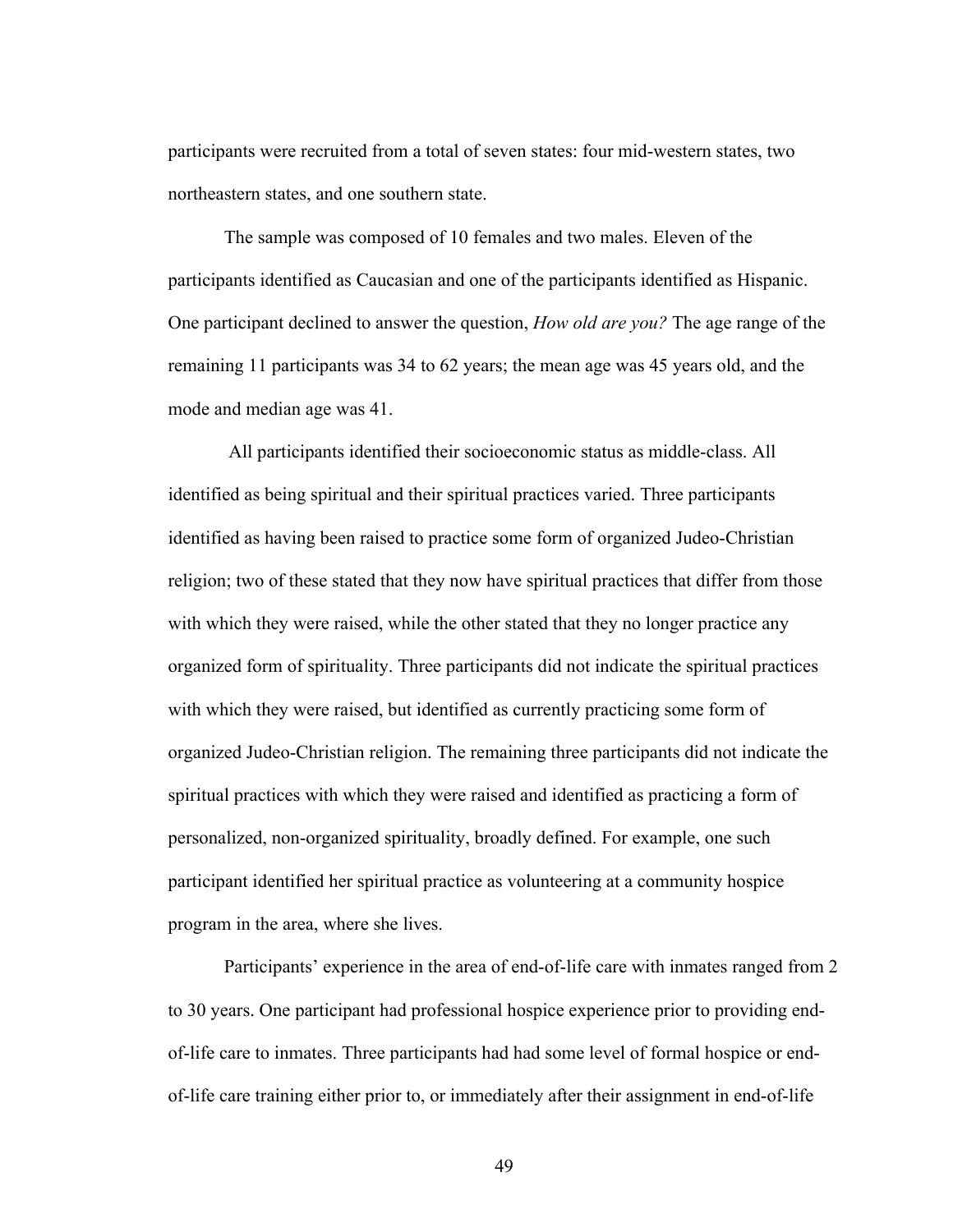care to inmates. The remaining nine participants received relevant training at some point during their tenure as end-of-life providers, whether immediately following their new assignment, or intermittently, throughout this tenure.

Ten of the twelve participants had no prior professional experience working in correctional institutions and no prior formal training in correctional institution settings at the time of accepting assignments as end-of-life care providers to inmates.

### **Characteristics of Participants' Patients**

In an effort to learn about whether, or in what way, differences or similarities between practitioners' and inmates' demographic characteristics were perceived by participants as barriers to the provision of quality care, participants were asked to describe the general ethnicity/race, gender, age, socioeconomic status, and religious/spiritual characteristics of the inmates to whom they provided end-of-life care. Three of the participants noted that the majority of their inmate patients were Black, with Caucasian being the next most represented group, followed by Asian, Latino, and Native American. Two of the participants noted that the majority of their inmate patients were Caucasian, with Blacks being the next most represented group, followed by Asians, Latinos, and Native Americans. Two of the participants noted that the majority of their inmate patients were equally split between Blacks and Caucasians, followed by Asians, Latinos, and Native Americans. The remaining five participants did not indicate any racial or ethnic group as being in the majority and described them as Black, Caucasian, Asian, Latino, and/or Native American.

The reported overall inmate patient age ranged from 22 to 93 years old. Four participants indicated that the majority of their inmate patients were middle-aged to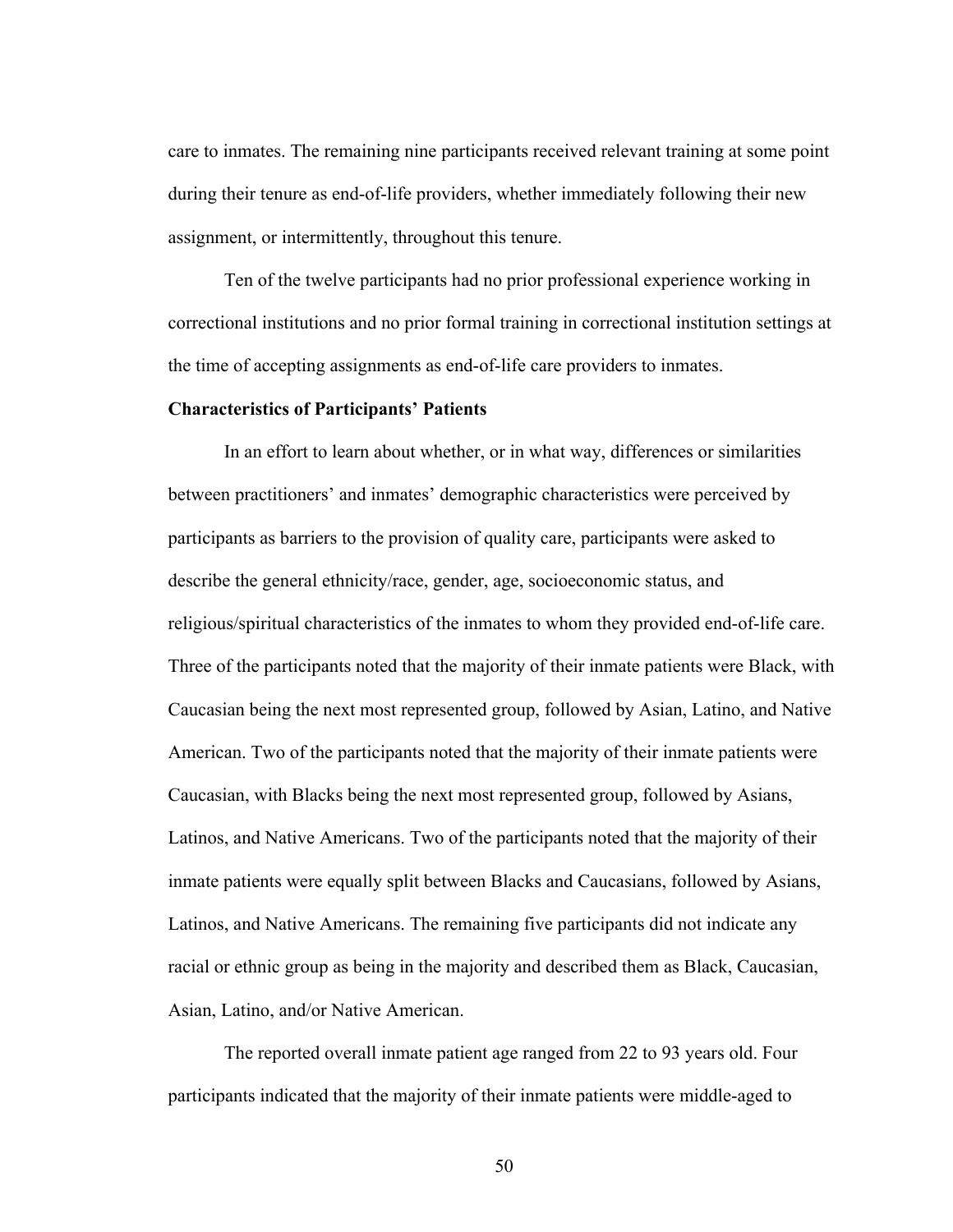elderly. The remaining eight participants did not indicate the majority age range of their inmate patients, but rather provided the overall age range of the population with which they worked.

The majority of participants reported that their inmate patients practiced some type of spirituality or organized religion, mostly Judeo-Christian or Islam.

All of the participants reported that the majority of their inmate patient population was of lower socioeconomic status; however, three participants also noted that their inmate patients' socioeconomic status ranged from lower to middle to affluent. Socioeconomic status of patients was reported to vary by the type of correctional institution in which they were being held, with the majority of affluent inmate patients being held in federal institutes of corrections.

Eight of the 12 participants worked in correctional institutions that housed only male inmates; one participant worked in a correctional institution that housed only female inmates; and three participants worked in correctional institutions that held both male and female inmates, but worked with primarily male inmates.

### **Barriers in the Provision of Quality End-of-Life Care to Inmates: Findings**

The following section will provide a detailed summary of the findings and subsequent themes and sub-themes identified through qualitative analysis of participant responses to the study question, *What barriers impact social workers' capacity to provide quality end-of-life care to inmates?*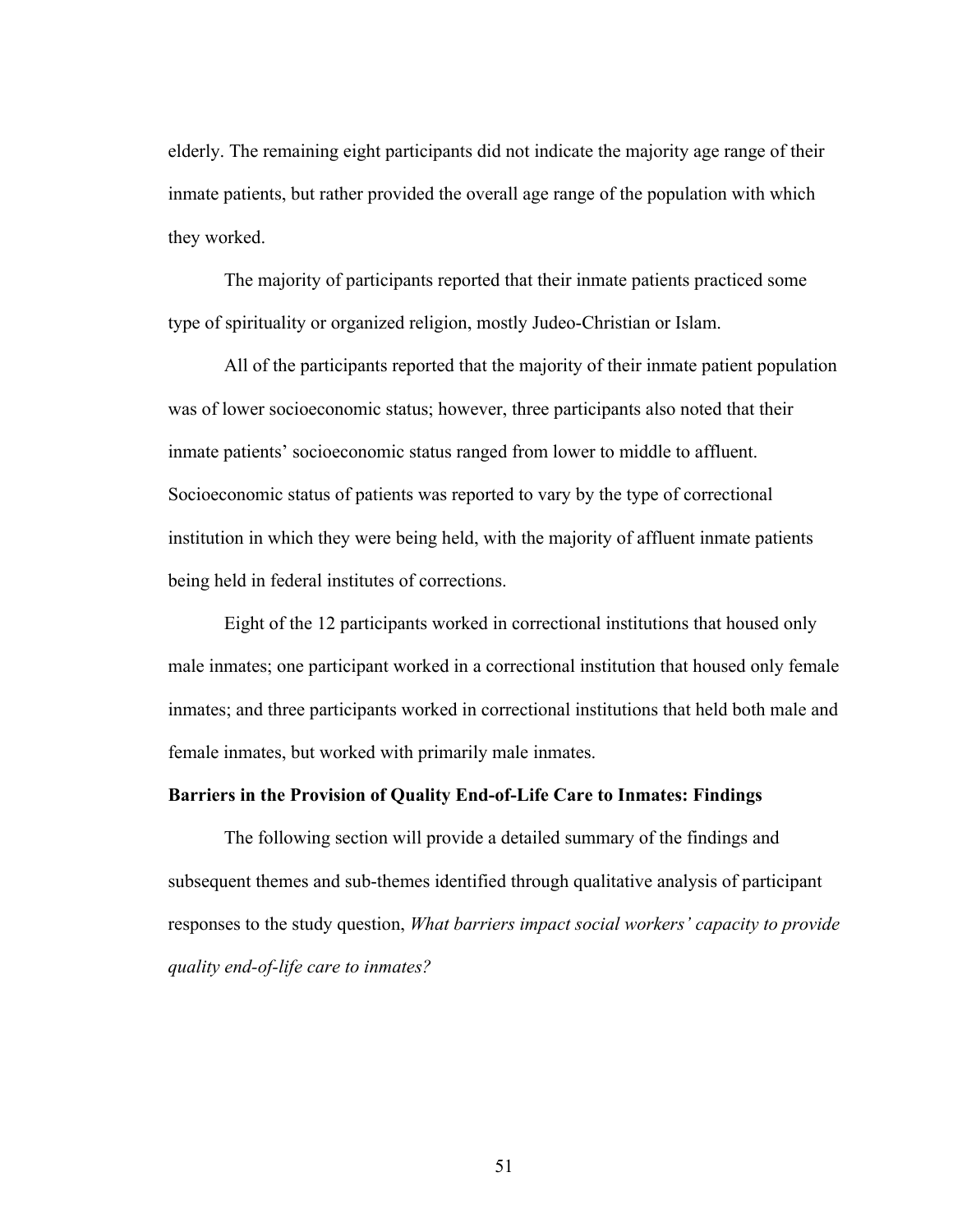# **The professional identity of medical social workers in correctional institutions as barriers.**

Responses regarding the manner in which participants' professional identity as medical social workers in correctional institutions impacted their capacity to provide endof-life care to inmates included several components. Specifically, these components included: the number of duties the participants were asked to perform; the size of their caseloads; the perception of their roles by others in the organization/institutional setting and by the participants themselves; and the nature of the training and/or prior professional experience to which they had access. Each of these components and what the participants believed to be their associated barriers will now be explicated, separately.

### *Participants' duties and caseloads as barriers.*

In response to the question, *What is your title and what are your duties?,* the majority, or ten of the twelve participants, described themselves as either "medical social workers" or social workers performing medically related duties. Each of these participants described being either the only medical social worker in their institution or one of two such social workers. They described having multiple duties and large caseloads. For example, one participant responded to the above question, with the following:

I'm a medical social worker, I'm licensed clinical social worker in the state of…. My duties here, include working with our hospital inpatient population, we have about 40 bed hospital unit, I'm on the hospice committee; I'm not the chairperson, but I do a lot with them, assigning inmates, doing training. I work with all the medical inmates at our facility, we have about 2000 inmates, not all of which are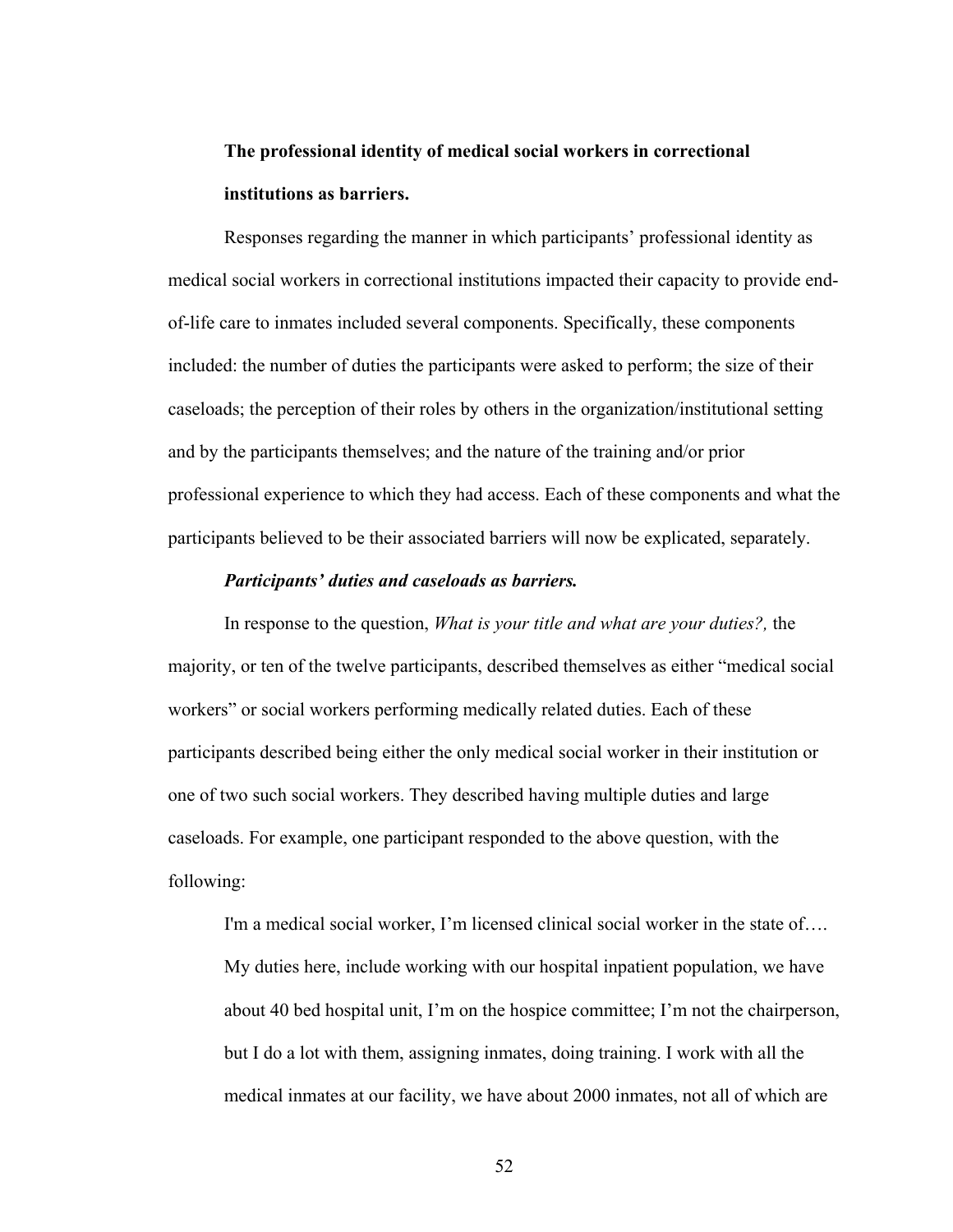medical problems, but I'm the only social worker in our facility. So I see a lot of inmates. I help with discharge planning, setting up social security…when they have questions about anything and everything, I work with the hospital...I'm the chairperson of the bioethics committee at our facility…and any inmate that wants to be considered for compassionate release, early release from prison, if they're terminally ill…I do the background for that, hold the meetings, do the minutes, inform the inmates. If the inmate is considered for that program, there is a specific packet of information that has to go forward, I do that. We do all the bone marrow transplants in the bureau of prisons in our facility, I do that, not the transplant, obviously, but I do the paperwork that the central office reviews to make a decision. I do orientation every week for new inmates, take care of advance directives for our hospital population, deal with families...a little bit of everything.

Participants were not asked specifically if the number of duties they were asked to perform or size of their caseloads presented barriers to their capacity to provide end-oflife care to inmates; however, two participants provided the following responses to the question, *What changes (environmental, political, personal, professional, etc.) would improve your work with dying inmates?*:

I guess just more time to spend on it. Working with the dying patients is only a portion of my job, it's small portion of my job. I'm still responsible for all the other medical patients, 300 hundred other medical patients, so time is a big factor; it's the one thing I wish I had more of…

More time designated for the program, so for example, like I said, everyone has other duties, so everyone's pulled in a thousand different directions, so it would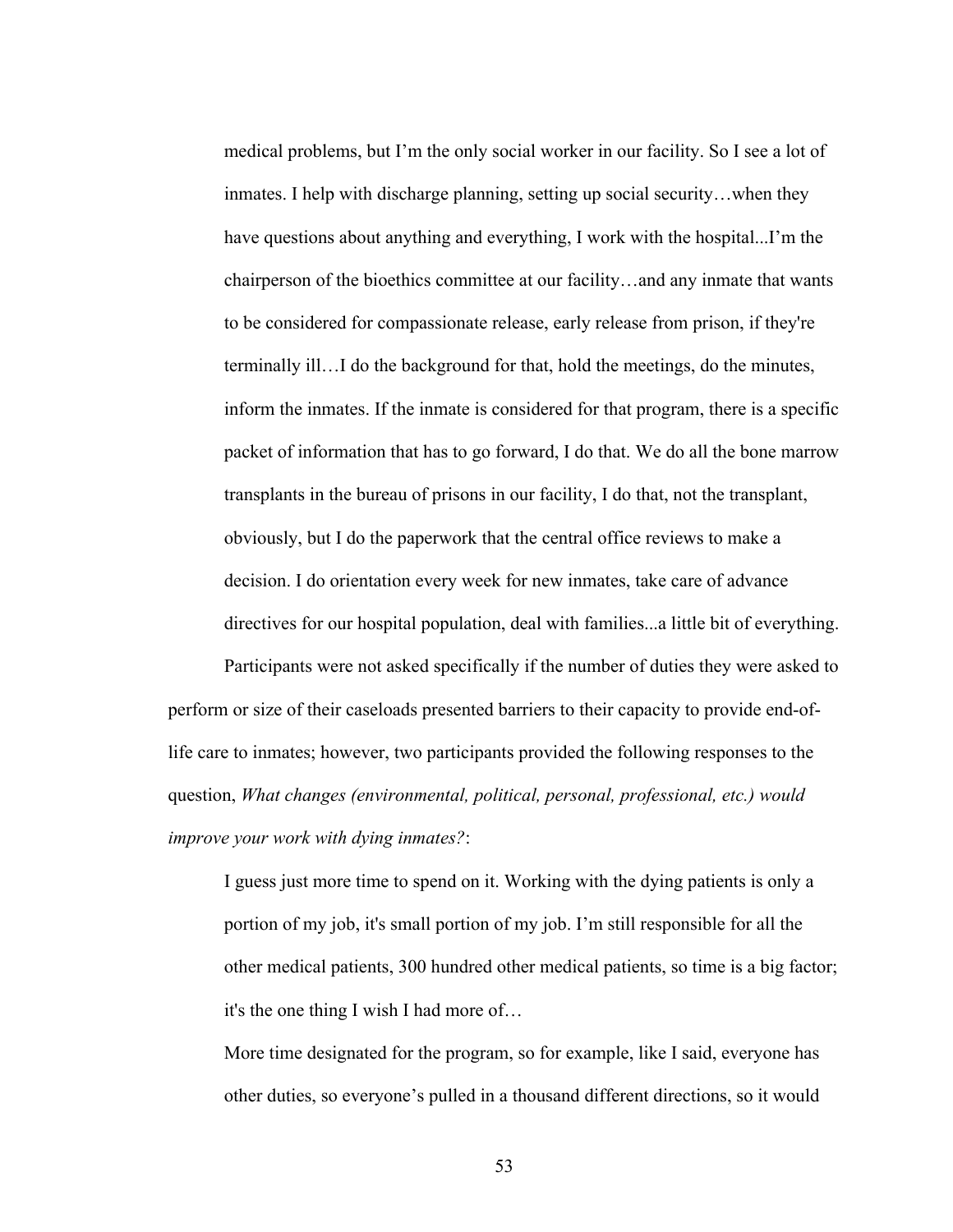be nice to have a team that more specifically had this as their job assignment….When you look at it right now, we're the size of any small community of 2,200, so at any given time…there's not of us to support an entirely different type of people, people have to share jobs, but that would be ideal if that could be changed.

The remaining two participants, who did not identify as medical social workers, identified as "clinical social workers."

Lastly, one participant described the loneliness she experienced in her role as a medical social worker as a challenge to her work, noting the following in response to the question, *What changes (environmental, political, personal, professional, etc.) would improve your work with dying inmates?*:

…the one thing that I struggle with…working in a medical model, is that I'm the only social worker. And there are other master's-level social workers, but it's in an entirely different area, and they don't do the work I do; it's more clinical. And it gets lonely sometimes, being the only social worker. So I look for meetings to go to, and just doing this interview helps. I think that's a challenge is being all alone.

While not a barrier, six participants described the unique role inmate volunteers played in mitigating the impact of their over-burdened caseloads had on their patients, by providing these dying patients with an on-going, vigilant relationship at the end of life. For example, as part of her response to the question, *Are you part of a team that provides end-of-life care to inmates? If so, how is the role of the social worker defined - by you? By others on the team? Please explain/describe any practice challenges or benefits you may experience as a member of a team.,* one participant noted: ".…We have three trained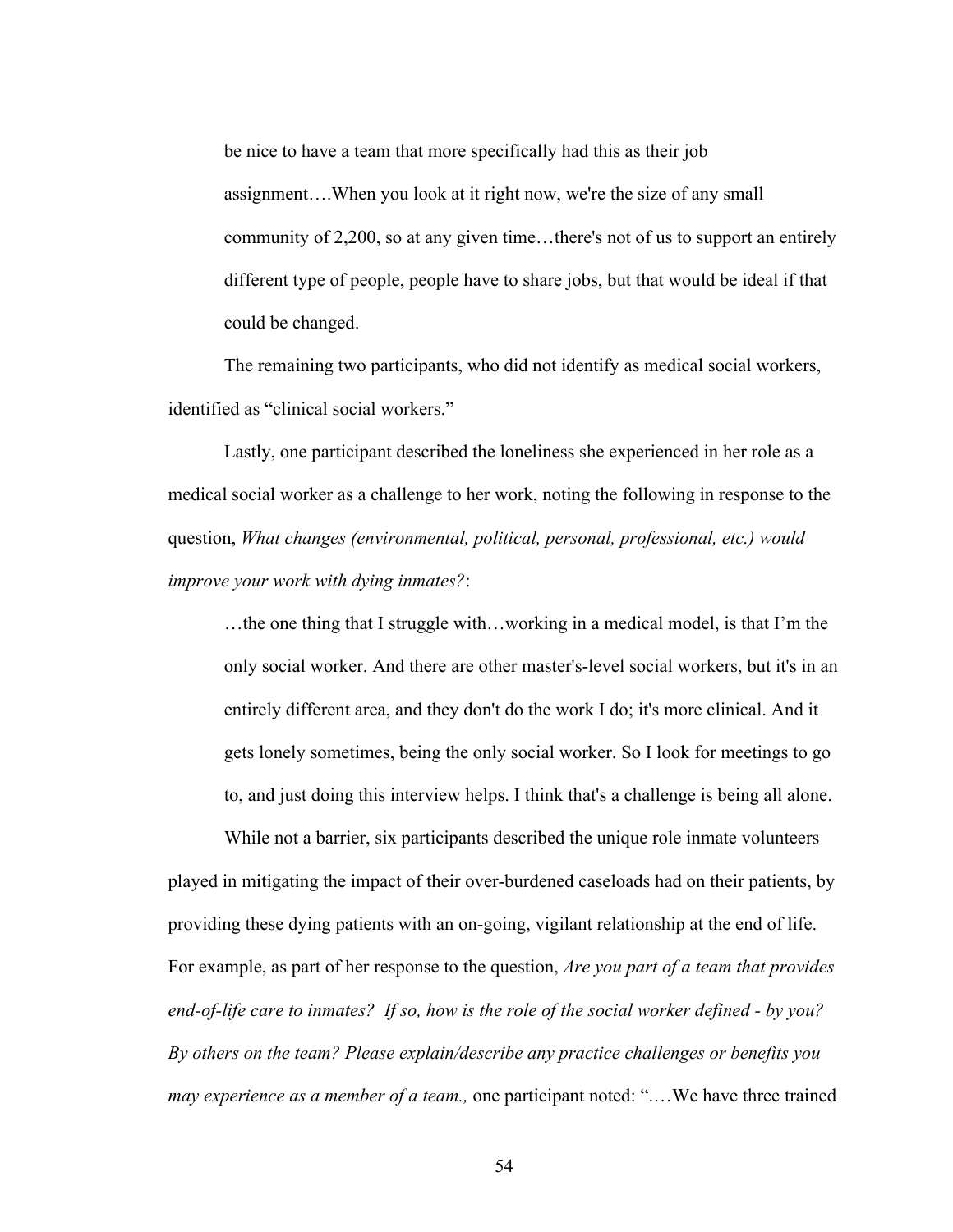volunteers, most important inmate companions, who are inmates, who are trained and are the ones who do most of the legwork with the dying inmates."

As part of her response to the same question, a separate inmate noted:

…if we get word from a physician that someone is imminently dying and we expect them to die in the next two or three days, we'll round up the troops [inmate volunteers] and assign 24-hour coverage. And I've gone to these volunteers, walked out to their work places and said, 'I need somebody tonight, to stay all night,' and they'll say, 'put me down.' And they work all day at their job, and then they'll take a nap, and then they'll stay with someone all night long, someone who's dying, all night long. And on no sleep they'll go to their job the next morning and they'll say, 'put me down, I'll do it again tonight'….They will come through in a pinch, when we need them.

#### *The perception of participant roles as a barrier.*

The manner in which participants believed their colleagues on interdisciplinary care teams perceived their role as a social worker in the correctional institution also emerged as a potential barrier to their capacity to provide end-of-life care to inmates. For example, four of the 12 participants noted some level of role ambiguity or confusion in response to the questions, *Are you part of a team that provides end-of-life care to inmates? If so, how is the role of the social worker defined - by you? By others on the team? Please explain/describe any practice challenges or benefits you may experience as a member of a team.* The participant that did identify role ambiguity or confusion as a barrier to end-of-life care provision responded in the following manner to the above question and subsequent probing: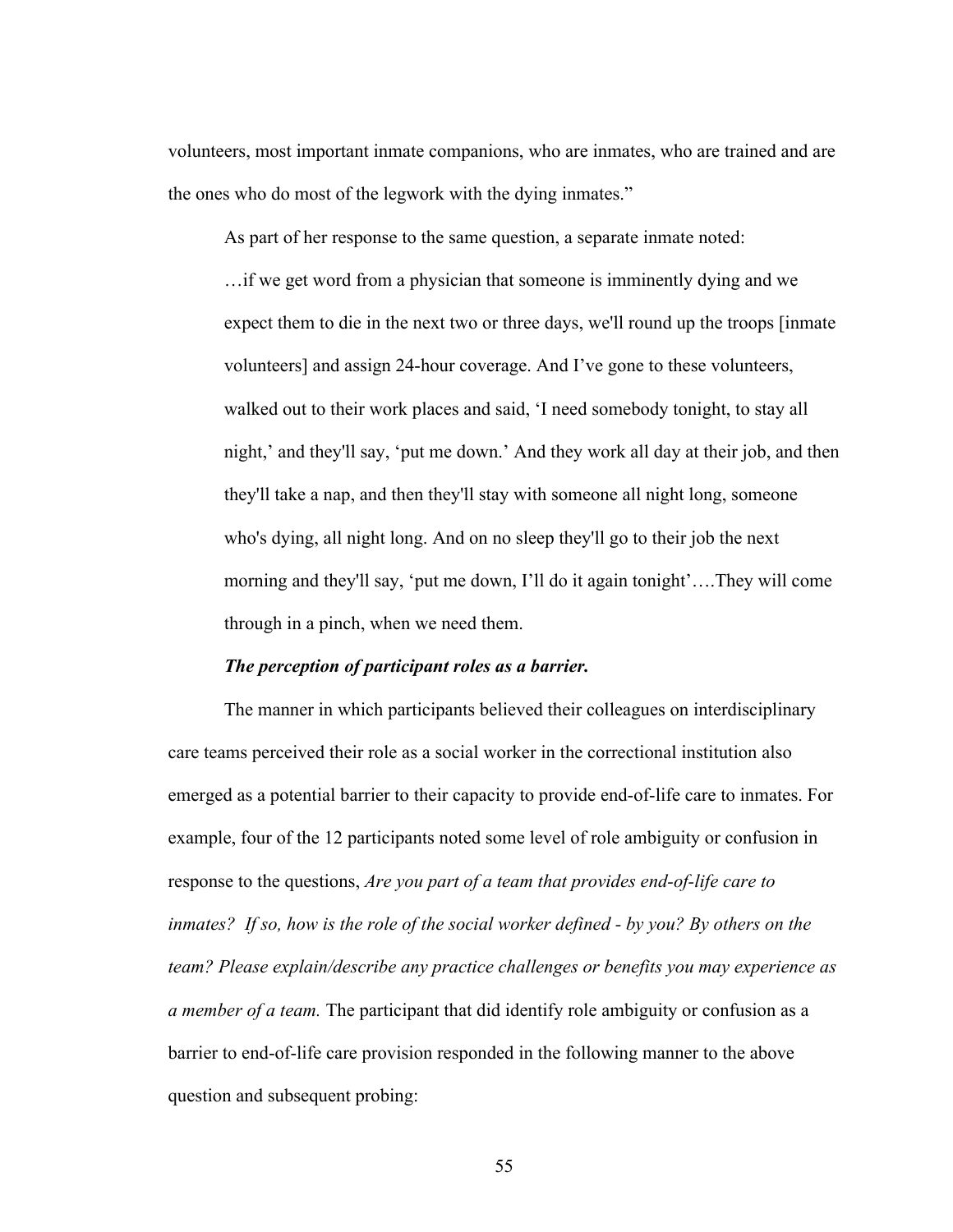…federal prison social workers are few and far between, there're only about 35 of us and there're 110 institutions, and they basically don't know what to do with us…I'm not custody; I'm kind of in the middle. I get lumped into medical mostly, and then custody...so I've been there for three years, so I look at every moment as a teaching moment. Like, 'ok, no, no, no, this is what social workers do'…[correctional or medical staff] that have had exposure to social workers before kind of get that [the organization structure and the role of social workers], but then they don't, and the ones who don't, don't have any clue, are like, 'what are you supposed to be doing? What do you do?'…[and] I do feel pulled to do things that aren't really in my scope, sometimes, but I try to be very rigid, because there's only two of us, and, my federal caseload is like 400, and not everyone's leaving and not everyone's terminal or not everyone needs additional support, but that's a lot of guys, I'm juggling.

The same participant provided this response to the following probe, *Are there any barriers that come up for you in terms of this challenge of how people see you and your ability to provide care to inmates?*:

That's actually an excellent question. Yes, there are lots of barriers, believe it or not, some of them we put in place ourselves, because we have to be pretty rigid with how we practice. And again the lack of education the lack of understanding of what social workers do is a huge barrier…

## *Participant training/professional experience as barriers.*

The final component of the participants' professional identity that arose as a barrier to their capacity to provide end-of-life care to inmates was the level of training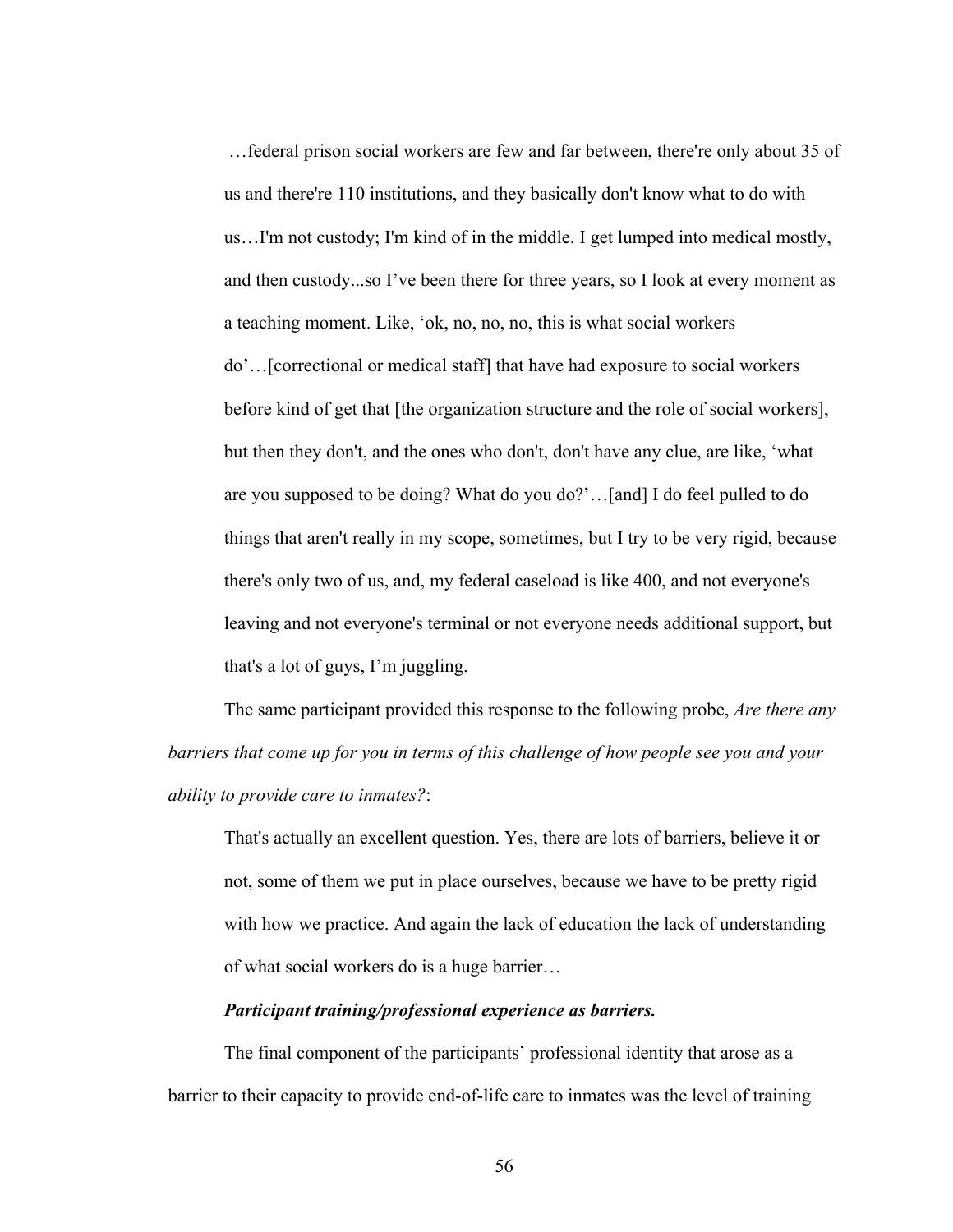and professional experience they had providing such care before they entered the field, as well as their on-going access to continuing education and training in their current roles as providers of end-of-life care to inmates. Regarding the training and professional education of participants prior to entering the field, three out of twelve participants responded that they felt that more such training or experience would have better prepared them for their current roles. Expression of this barrier arose most frequently in response to the question, *What limited you from feeling more prepared to begin this work?* The following responses to this question, from this group of three participants, are illustrative of this finding:

…pretty much my lack of experience working in the medical field, that was the biggest thing; I didn't really have that much experience, I worked with little kids. Thankfully, I didn't have that much experience with death and dying…

…it's hard to say; I guess if I'd worked at a hospice, community hospice, I would feel more prepared. I've dealt with hospice in my life, with my grandmother, things like that, but the way it is on the outside, when I say outside I mean if you had hospice for your parent, it's a lot different than inside a prison setting...

Regarding access to continuing education and training, an additional two participants responded they felt that more access to such resources would improve their capacity to provide end-of-life care to inmates. One of those participants provided the following response to the questions, *What skills do you believe are required for providing quality end-of-life care to inmate?* and *How are these skills acquired?*: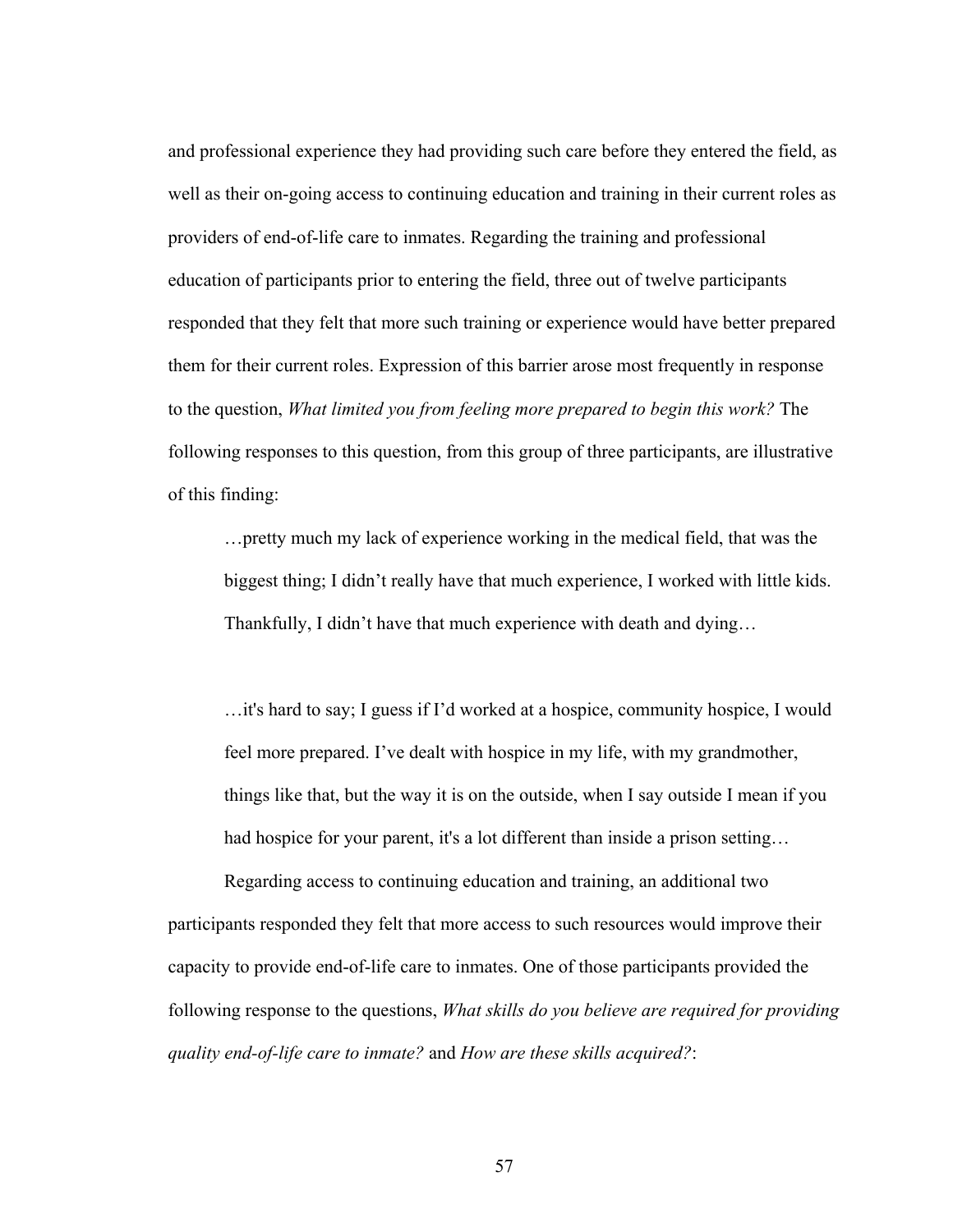.…I think that piece of the practice is continuing education, being on top of medical practices, even though I'm not medical, medical…I'd like to say I was taught them in my master's-level program, but I don't think so. I'd say these skills are acquired just by constantly being on the lookout for continuing education classes, or being vigilant about growing in your profession, rather than just sitting there and not doing anything, but growing in your profession. Taking advantage of teaching programs, or continuing education, social work meetings. It's very important…I think it's hard to get medical continuing education classes for a social worker, that's a barrier. They have to trainings for physicians and nurses, so I try to go to those. Of course, I do dialysis, so I'm constantly in the medical field that way, and I got to nephrology social workers meetings. But I think a barrier is...I would have liked to have had more medical training to do what I do. I would like there to be medical social work training. Pure medical social work training is not there.

# **The correctional institution as a barrier to social work practice: Environment, staff education and attitudes, and policies and practices.**

This finding relates to how participants viewed components of the correctional institution as preventing or inhibiting them from delivering quality end-of-life care. Specifically, these components related to the correctional institution environment as a practice setting; the education and attitudes of institutional staff; and institutional policies, practices, and philosophies. The identification of these institutional-related barriers arose in response to range of interview questions, but most frequently to questions regarding attitudes (of participants, other staff, and community) toward work in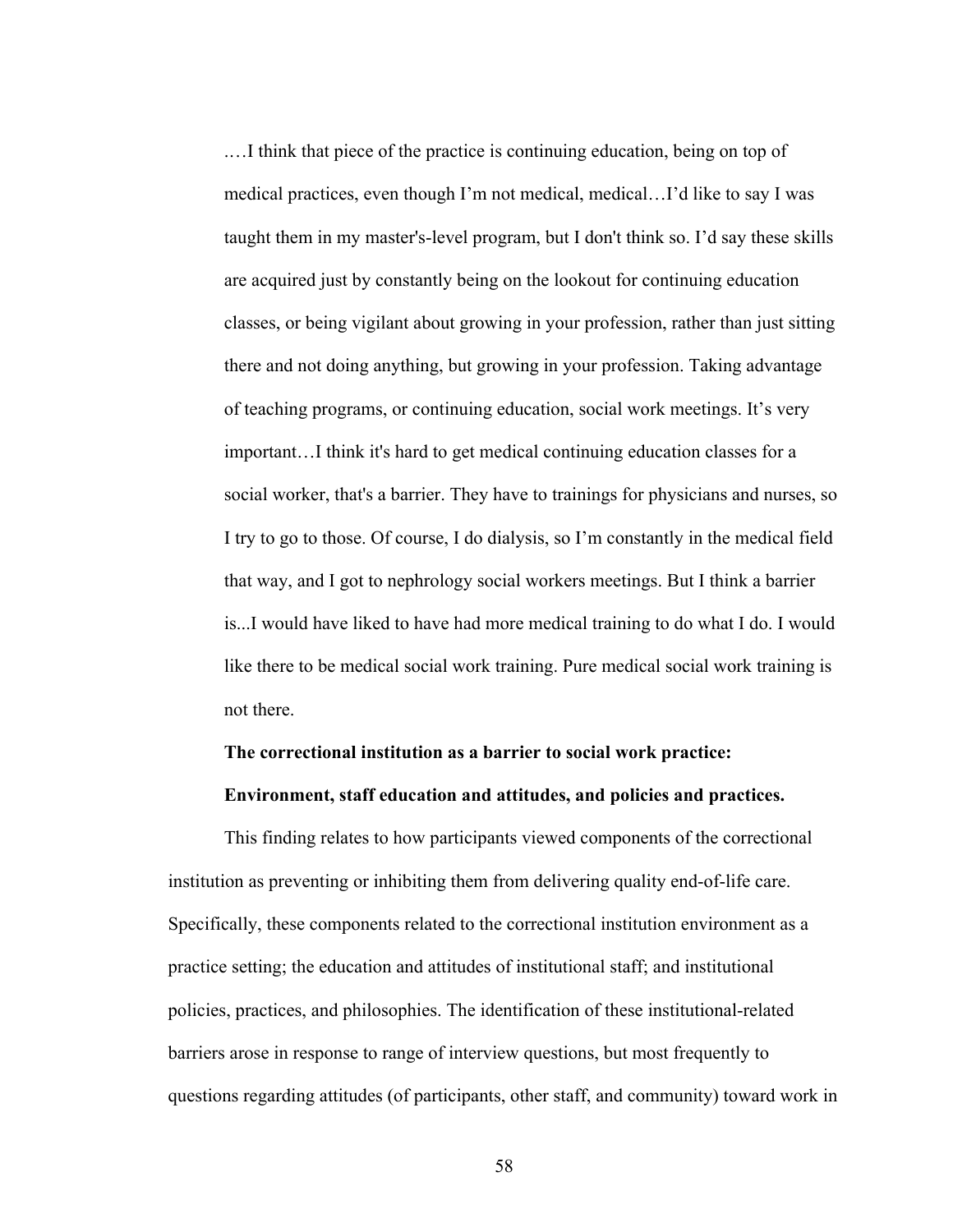prisons and with inmates. Further explication of the three components of institutionallyrelated barriers, along with illustrative examples of each, is provided below.

#### *The correctional environment or setting as a barrier.*

 The first component of the institutional setting as a barrier relates to the overall environment of the correctional setting. This component was discussed most frequently in participants' responses to the question, *What feelings do you associate with the environment in which you practice?* Of the ten participants to whom this question was posed, one participant described having positive feelings toward the environment; four participants described negative feelings toward the environment; and five participants described having ambivalent or "mixed" feelings. The participant that described having positive feelings toward the environment noted having worked in what she considered a more challenging environment prior to working in the correctional institution, specifically child protective services. Of the remaining nine participants, those that expressed negative feelings toward the environment were more likely to describe these feelings as a barrier. For example, one participant noted:

 …well, it's a very stressful and high-pressure environment. Everybody's locked up in a cage, and if you're locked in cage, you want to get out. So everybody's focused on getting out...either getting out of the health center and into a G.P. [general population]-type situation, or getting out of prison and getting home. So...people don't want to...are less able to accept the fact that they're terminally ill, and what's happening to them, than if they were in the community, even though I'm sure it happens in the community. It's just a high-pressure environment, lots of rules; everybody's on edge. You screw up and you can get fired pretty easily.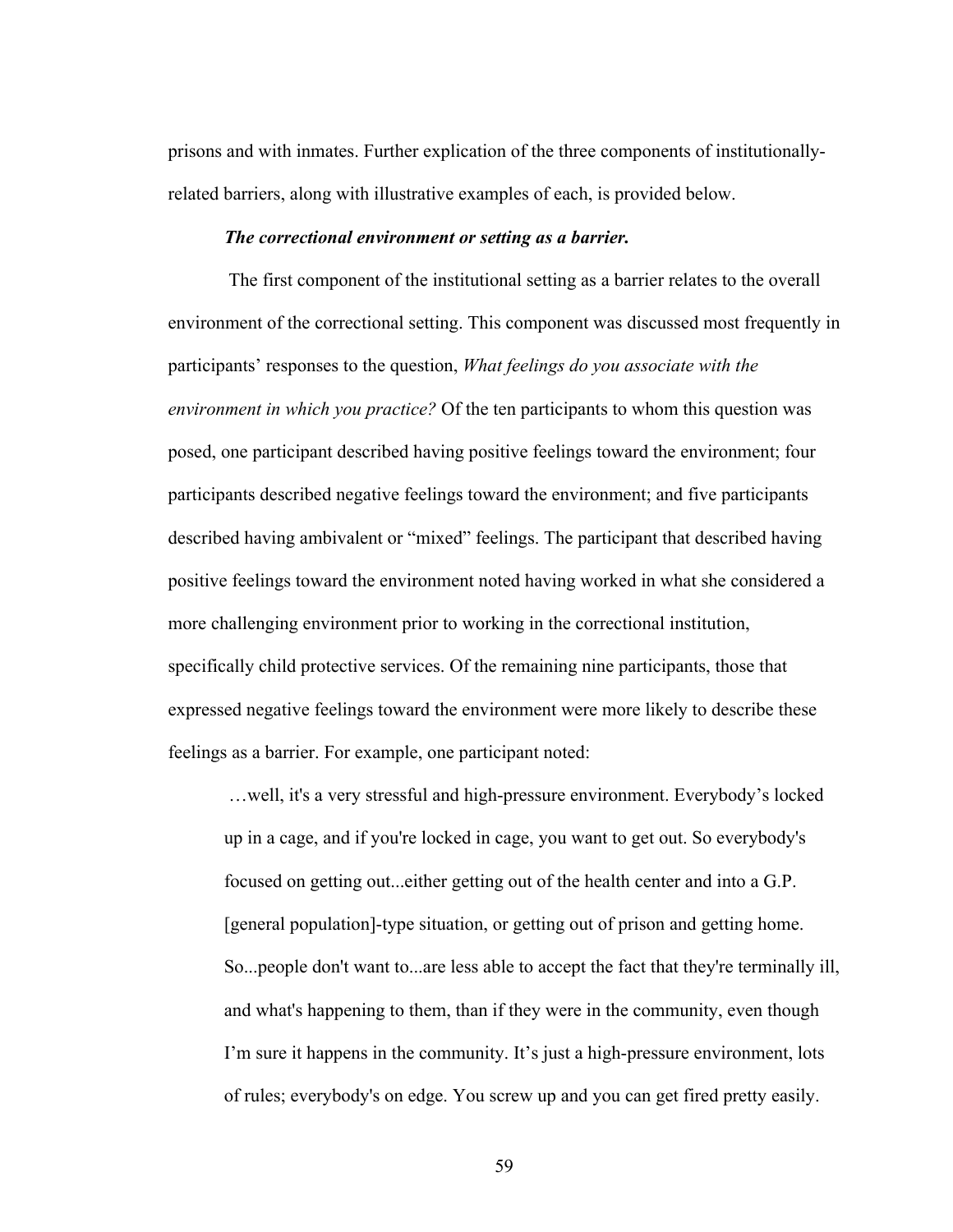You say the wrong thing, or you ventilate your feelings in the wrong set of ears...whew, oh, boy. So those are the kind of things. It's a kind of tense and uptight and uptight kind of atmosphere.

In response to a question asking whether the stressful nature of this environment ever gets in the way of his practice, this participant stated:

Sometimes…that goes along with practice in the correctional environment…I'm a person that has too much to do, and [I'm] covering two jobs right now…and it's like, 'ok, I'm going to see Mr. so and so in such a type of room;' and [then] it's like, 'oh crap, I got to walk by so and so's room, who will see me, who will beat on the door and holler to talk to me, and I don't really have time to talk to him, I don't want to talk to him, so what do I do? Do I stop and talk to him, and then maybe relate to him in a way I don't want to relate to him and wouldn't want to be related in, if was the offender?' But I really don't have the time to listen to this guy go on and on about something that I can't help him with, when there are things that I can help people with. Those are the kind of things that I run into.

Another participant's response to the question, *How long do you think you will continue to work with dying inmates?*, further highlights the stressful nature of the environment and its perceived impact on practice:

That is a good question. I'm not sure...probably not very long… because...oh gosh...the sadness of it all…I find that it's a sad process. It's more so sad in this environment than anything else. I truly feel…I think I could probably work hospice, with people dying in general, terminal patients. [Working with] dying inmates is a very, very heart-wrenching process.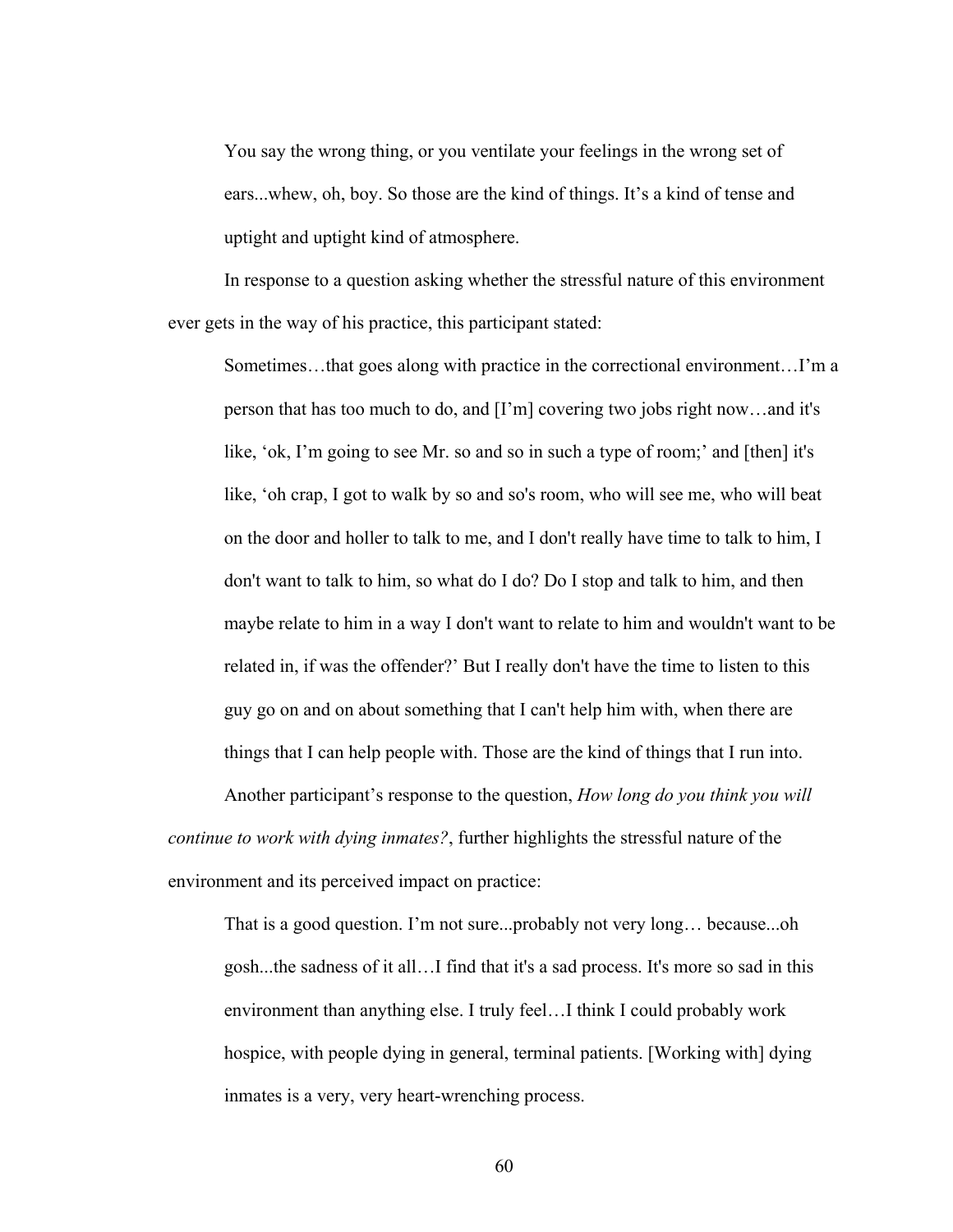#### *The education and attitudes of correctional institution staff as barriers.*

Participants described how the attitudes of correctional staff (including, correctional officers, case managers, counselors, and nurses) negatively impacted both their own, as well as inmate volunteers' (under their supervision) capacity to provide quality end-of-life care. Most participants attributed these attitudes to limited education, including: a lack of higher education in the case of correctional staff; a lack of education regarding specific facets of end-of-life care in the case of multiple types of staff; and/or a perceived lack of education among these staff regarding the role of inmate volunteers as end-of-life care service providers - specifically in the case of nursing staff. Discussion of this component arose in response to several questions throughout the interview, examples of which are presented below.

In the case of correctional officers' lack of higher education fostering attitudes that resulted in barriers to care, one participant provided the following in response to the question, *What feelings do you associate with the environment in which you work?*:

The barrier is [related to the prison environment], and I can't emphasize this enough, the mentality of a lot of the [correctional] staff I work with. And I think it's directly attributed to their low education, their lack of being able to be promoted anywhere. They have a sense of authority they don't really have…that's the main barrier: not really the institution, the locked gates, everything you have to do just to into the prison, or the potential for violence; for me, it's the staff I work with…it makes it really hard. It took me…a year and a half to be accepted at this institution…and I would be trying to get information…keep being stonewalled.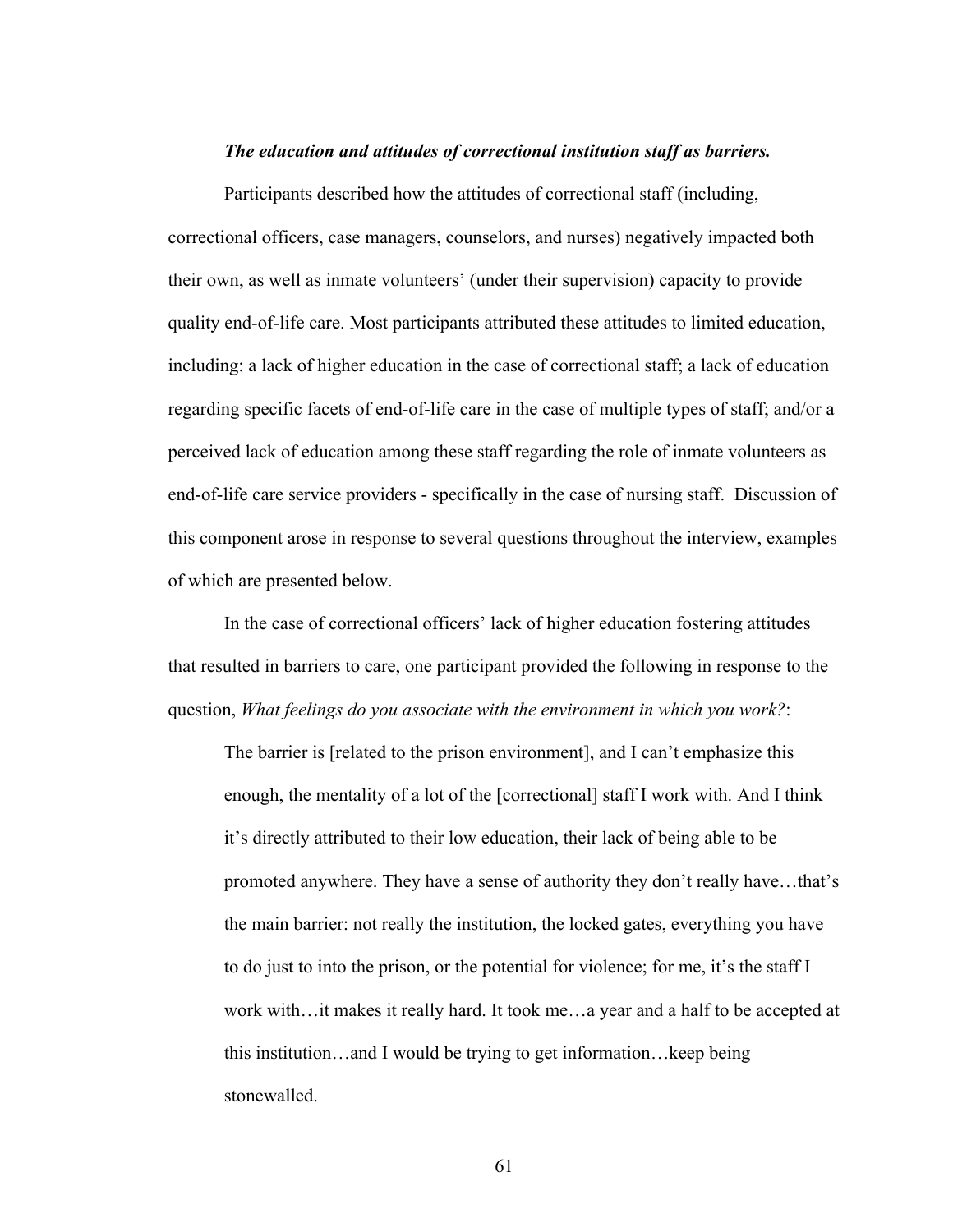Two participants discussed what they perceived as the limited education of some correctional staff, regarding different facets of end-of-life care, and how that limited education resulted in such staff having attitudes that might present barriers to their capacity to provide end-of-life to inmates. In response to the question, *What influences and/or experiences challenged your development of your philosophy on providing end-oflife care to inmates?,* one participant noted:

Barrier comes, when other people think they don't deserve it. The correctional staff or other staff here say, 'why do they get to watch TV, or why do they get to...the shouldn't'…[then I say] 'Well, we discussed the benefits of that.' I've had that argument with a counselor here, a case manager here...'why should they be able to watch TV?' 'Well, the fact is, this person is in and out of consciousness. It reduces their agitation; it brings normalcy to their end of life, to just lay there and pass the time.' So I mean, whereas one person [might say], 'well, they don't deserve it; they're lying in bed'…[then I say], 'well, they can't participate in general activities, and this...reduces their need for staff services, by allowing them to watch some movies, and it's so simple, and it doesn't interfere with security of the facility.' And so once I find I have a dialogue with someone like that, and we start to understand each other...they're usually like, 'oh, I get it.'

Another participant provided the following in response to the question, *What changes (environmental, political, personal, professional, etc.) would improve your work with dying inmates?*:

…I think with ours…and it's huge and will be on going…is education. The value of education, and when I'm talking about education, I'm talking more about staff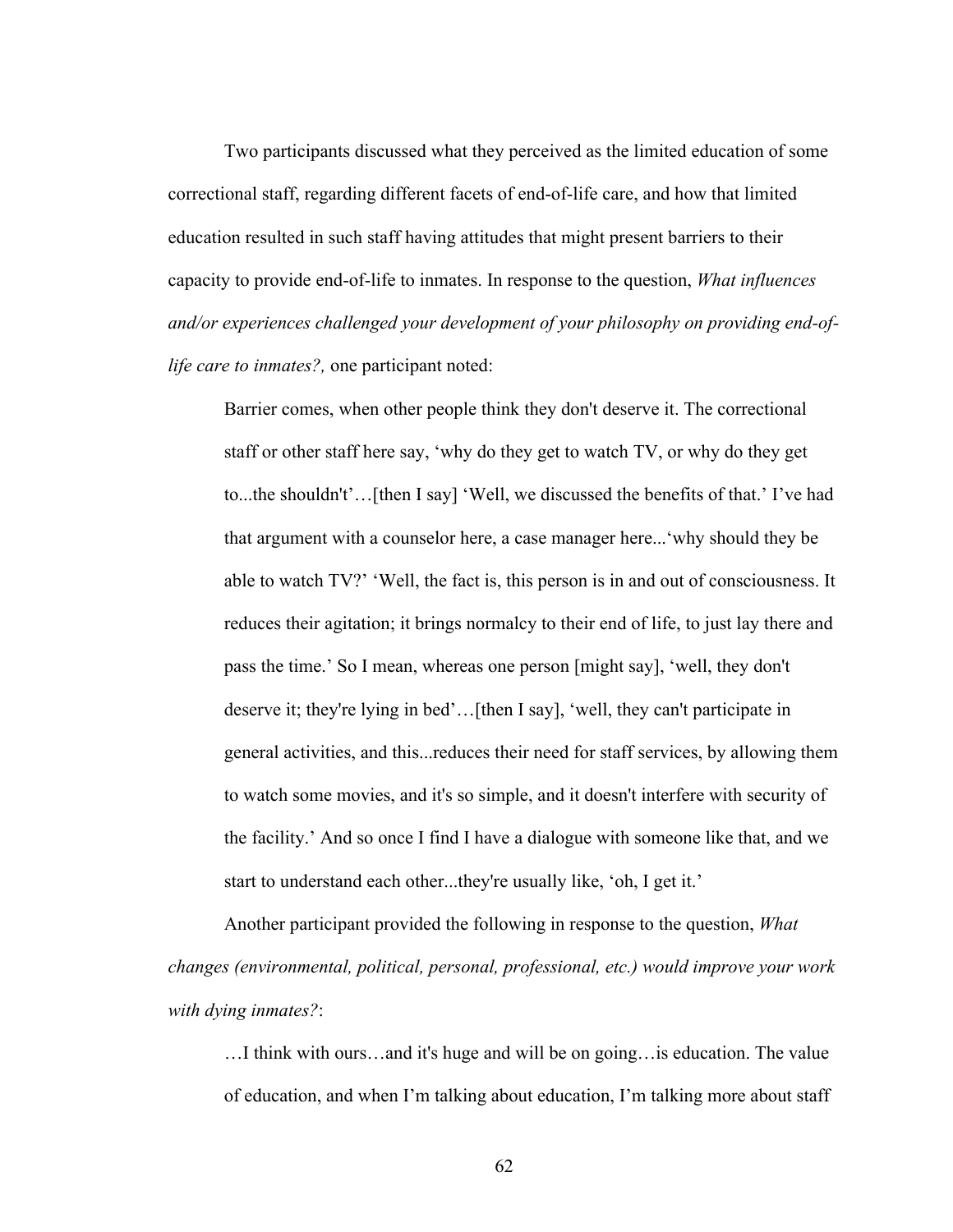than offenders [inmate volunteers], offenders are always there on Thursdays for education and knowledge about how to care for other people; they are grateful, when there's an in-service. It's educating the staff, that have been around along time, that are the [type of people, who think of things as being] black and white...and encouraging them to see the value of it...

One participant described, with vigor, the negative impact that attitudes of nursing staff had on her own as well as inmate volunteers' capacity to provide end-of-life care to inmates. The participant was not asked and did not describe what might have fostered these attitudes within the nursing staff, but did add that education was recommended by others, specifically the nursing director, as a strategy to improve such attitudes; however, the participant did not believe that education had been or would be a successful strategy to improve such attitudes. This participant added the following in response to the questions, *Are you part of a team that provides end-of-life care to inmates? If so, how is the role of the social worker defined - by you? By others on the team? Please explain/describe any practice challenges or benefits you may experience as a member of a team.*:

Well our biggest struggle comes from people outside of our committee, other staff members, who don't, or won't understand what it is we do. And specifically, I'm talking about our nurses. And being a hospital unit, we have a lot of nurses. We have a 40-bed inpatient hospital unit, which is fully staffed by nurses. And so we invite them to our meetings, we try to encourage them to be involved, so they have a better understanding and they basically ignore us…sometimes it feels like we're beating our head against the wall. We invite the nurses, we invite other staff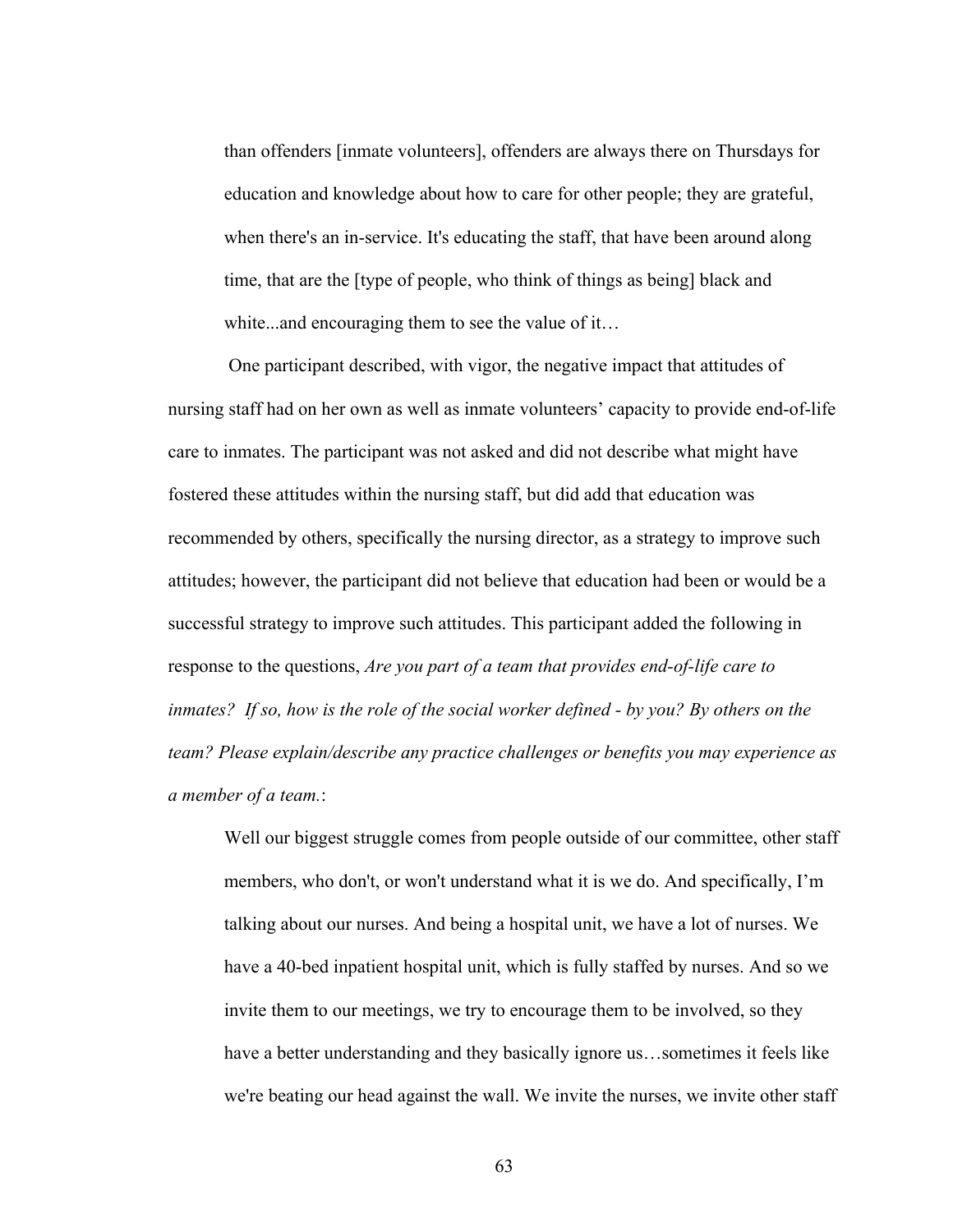to our meetings so they can understand what's going on, but nobody comes, nobody attends, nobody wants to be involved. But they want to complain. We try to educate the nurses and the staff, and we are sort of stymied in that, because you have three shifts worth of people, who are busy taking care of their patients, so it's hard to do things, so it's kind of tricky to educate them without stepping on toes, without trying to make people feel defensive. So a lot of times, we'll go through our director of nursing and reach out to her and say, 'Look we're having these issues,' and try to follow a chain of command, basically. And I'm not sure how much she follows up them; usually her reaction is, 'ok, well we need to do education,' and then that falls to the wayside.

The same participant provided the following in response to the question, *What changes (environmental, political, personal, professional, etc.) would improve your work with dying inmates?*: "just more education within our facility, within our staff population, probably…the nursing staff. Top choice." However, this participant also believed that, while she would also recommend educational efforts as a strategy to improving nursing attitudes, the institution and its staff would continue to inhibit, even thwart such efforts.

Four participants discussed neither the impact of education on the correctional staff attitudes nor what they felt to be the derivation of such attitudes, but rather only the challenges such attitudes presented for them in their work. These participants described feeling that their desire to provide what they believed to be quality care to dying inmates was ridiculed and/or viewed by other staff (mainly correctional officers) as evidence of weakness or as being "out of place" in the correctional facility. One of these participants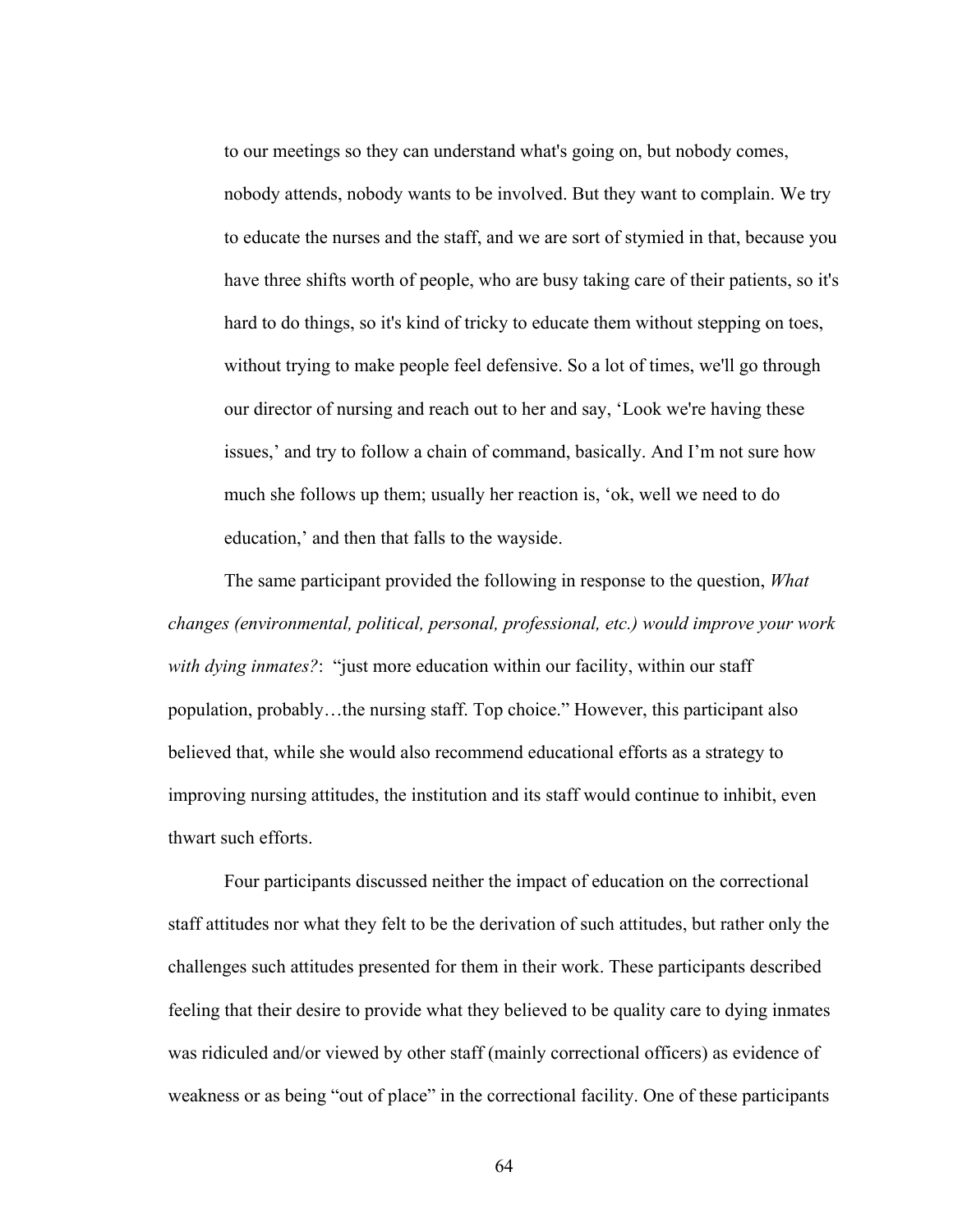provided the following response to the question, *What feelings do you associate with the environment in which you practice? Do these feelings pose a barrier your practice?*:

…we're in a correctional setting. These are inmates; they have broken the law. This is their punishment…to serve whatever amount of time the judge feels is appropriate for them to serve. So we have some [correctional] staff…that look at it like, 'they're thugs; they ain't got nothing coming.' That's what you hear, 'they ain't got nothing coming'…[and] they call me a 'thug-hugger,' if I'm too nice…we're often called 'thug-huggers,' and it makes it hard for me for other staff to view me like that.

### *The policies, practices and philosophies of correctional institutions as barriers.*

The third and final component of this finding relates to the challenges that participants experienced as they attempted to learn the policies and practices of the correctional institution, reconcile their social worker values and philosophies with those of the correctional institution, and negotiate the quality and quantity of end-of-life care they were able provide in what they perceived as the "restrictive" environment of the correctional setting. Each of these challenges will now be presented and summarized as separate sub-themes; the manner in which participants struggled to create more opportunities for families of dying inmates to visit these inmates will be presented as a specific example of the third sub-theme.

The first sub-theme relates to the challenges participants experienced as they attempted to learn the policies and practices of the correctional institution. Of the 11 participants who were asked the question, *Did you feel prepared to provide end-of-life care to inmates, when you began this work? What limited you from feeling more*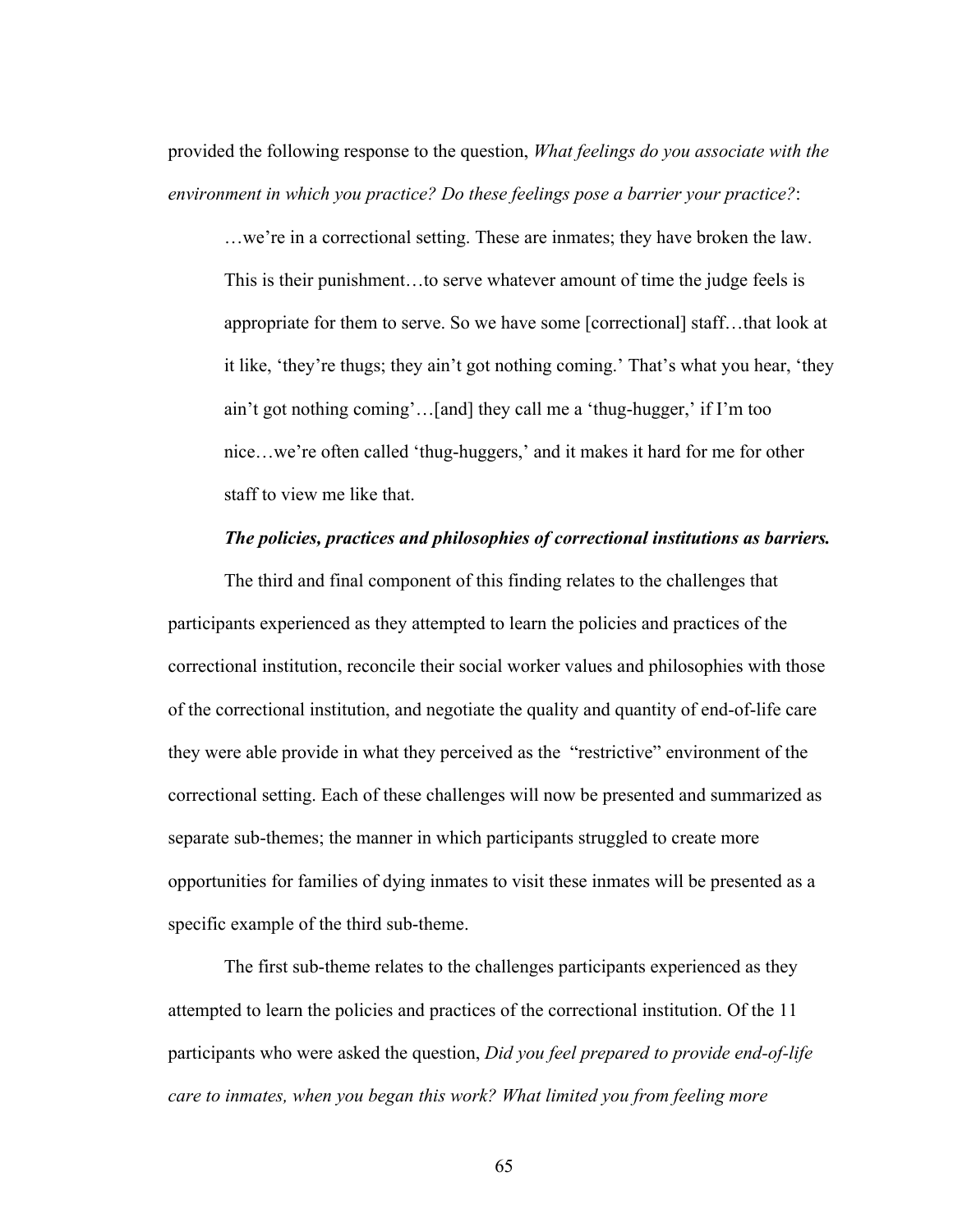*prepared to begin this work?,* four reported that they did not feel prepared, because they had not previously worked in a correctional institutions. They reported finding learning the "ins and outs" of the institutional setting to be a barrier to their capacity to perform their duties over all, and specifically to their capacity to provide end-of-life care to inmates. In response to the above question, one participant noted the following:

It's a very difficult setting. I think it's really hard to describe to anyone who doesn't work in corrections. When I first started, I described it as beating your head against walls. And you have to find out, which is not on paper, 'who gets things done, who can you got to for this issue that it'll get done?', and it's not always on the organization chart. You have to learn all the rules and tiptoe; one of the things that's been hardest for me in terms of advocacy for the patients…there's a constant assessment of which person will do what for you, how far you can go with that person, when to push, when not to push. That's the most difficult part of working in the correctional setting.

Another participant provided the following response to the same question:

I felt prepared on the dying part of it… But the correctional, yes, that was a barrier, because I did not come from a corrections background, and I'm still learning that. There's so many ins and outs and things that you have to do, and steps that you have to take, and people that have to be notified. So I...not knowing the correctional, that was a barrier, because basically, I had to say, 'Wait, you need to stop and learn the corrections piece, before you can do the hospice piece.'

The second sub-theme relates to the challenge participants experienced, reconciling their social work values and philosophies with those of the correctional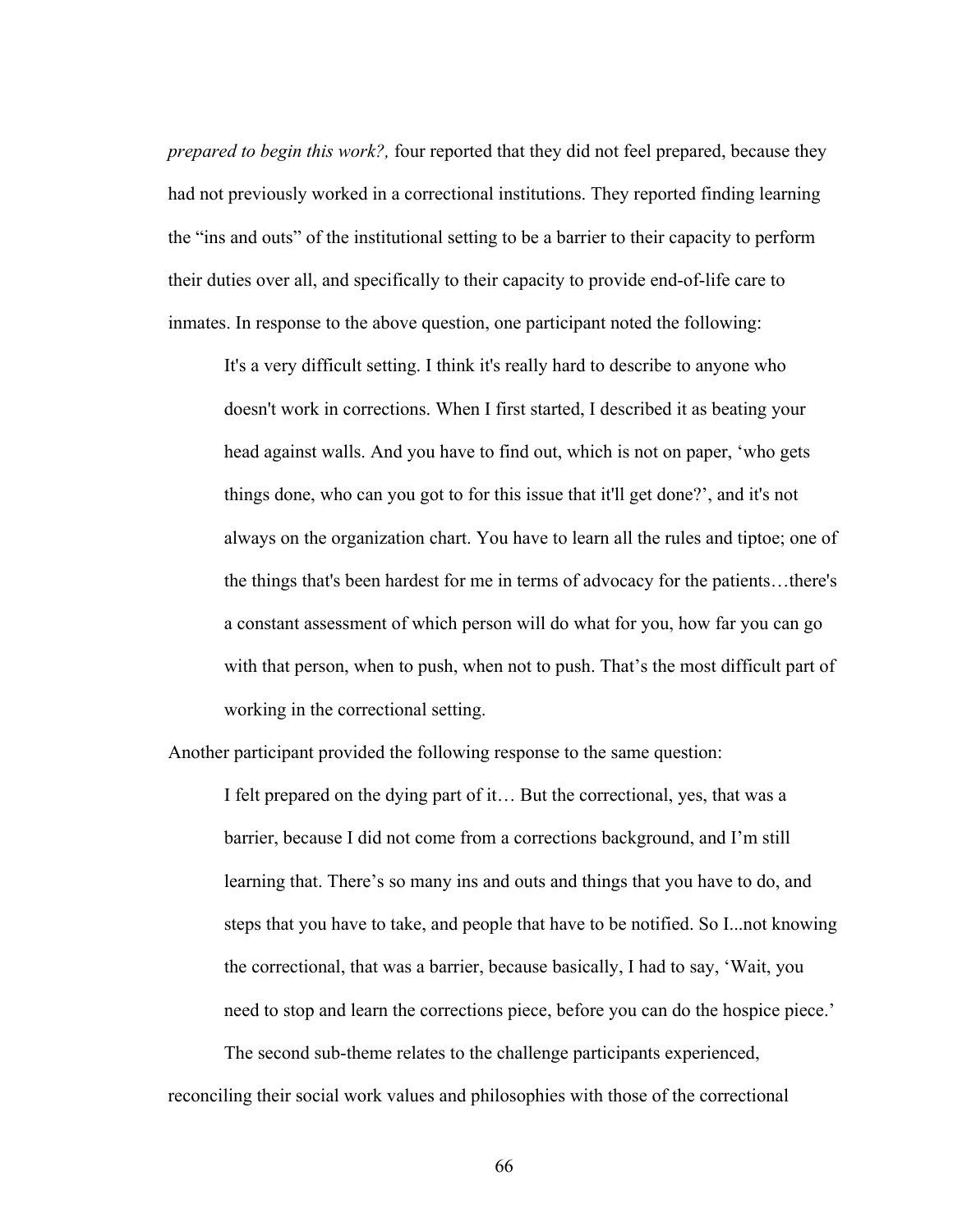institution. Eleven of the 12 participants described experiencing some level of challenge related to being social workers in the "restrictive" or "domineering" correctional environment described above. One participant described the social work profession as being "more liberal" than other professions represented in her correctional institution. These participants reported on-going struggles to do what they believed professional (social work) ethics and values required of them in a setting that was perceived as fostering a set of values prohibitive of the delivery of services based in social work values and ethics. Three of these participants also expressed the challenge of being, what one participant termed, "[a] corrections officer first, and social worker second." One participant provided the following response to the question, *Is there anything else that you'd like to add about professional identity, who in you are in your role that might make it challenging?*:

…sure, yeah, if you're going to be a social worker, who…works in a prison, you are definitely...going to experience some role confusion, because in a prison…you are all considered correctional workers first. So what that means, regardless of my title, or what I feel my code of ethics are, if there is a custody issue that occurs, my very first responsibility is as a custody worker. So for example, if there was a fight right now, and I should say this too, if I have to hang up the phone very quickly, for example there could be a fight that happens right now, I need to respond to that fight. If I see an inmate assaulting a staff person, I have to take that inmate down; I have to do, physically, whatever I have to do to ensure the safety of that staff person. So, that's not typically a social worker…there is some role ambiguity in that sense.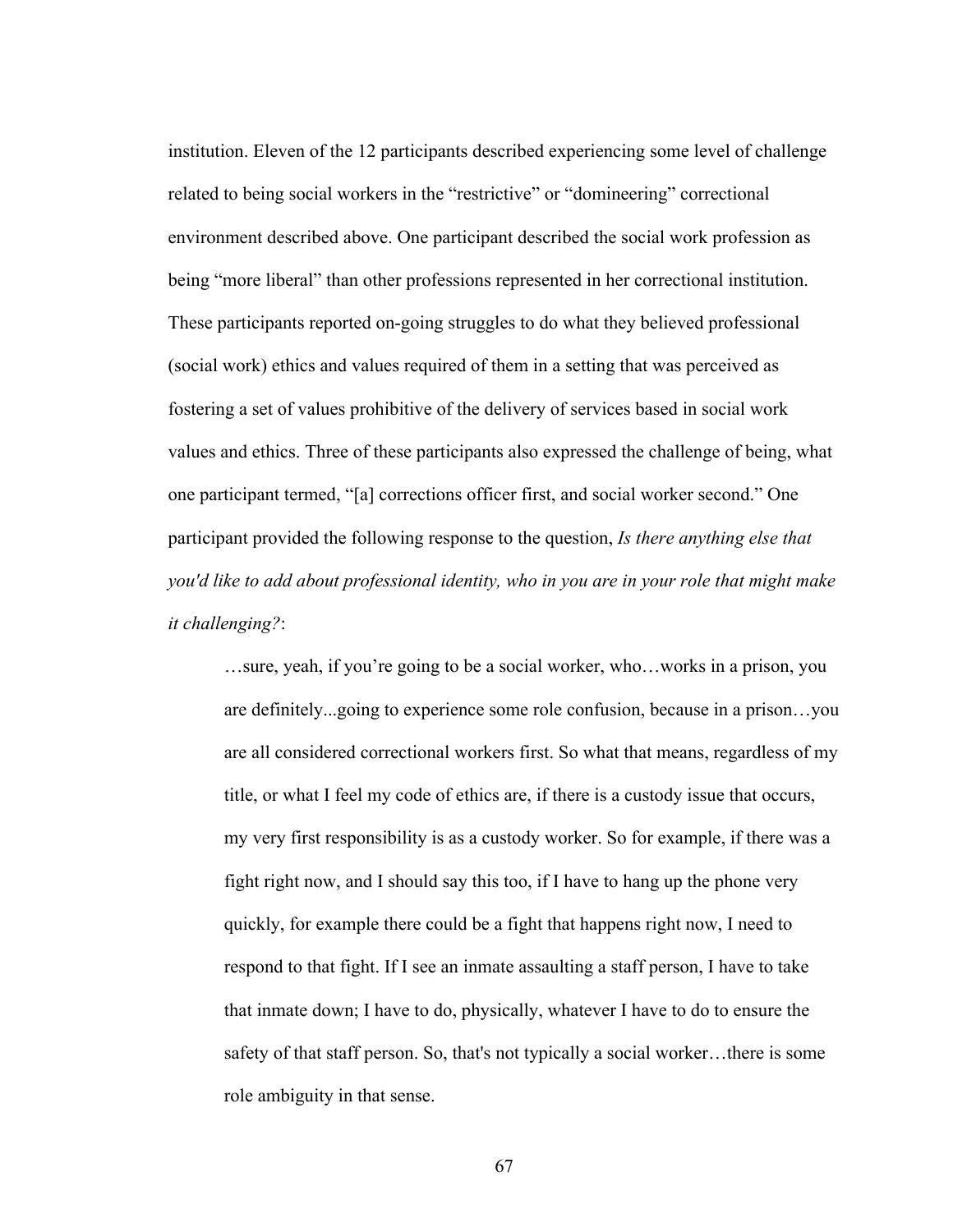In response to the question, *Do your feelings toward the environment in which you work present barriers to your practice?,* one participant stated:

You realize in this setting, that you are not all always achieving the social work ideal or ethics to whatever. It's a very imperfect world; you do the best you can. The way I cope is in several ways, and one way, I also come back to myself and say, 'what would they have if we weren't here?' it may not be perfect, but it's better than whatever it would be if we were not involved.

The third sub-theme relates to the challenges participants experienced negotiating the quality and quantity of end-of-life care they were able provide in the "restrictive" correctional environment or setting. Under this sub-theme, the example of advocating for family visitation of dying inmates was frequently noted as an area of practice in which participants felt most challenged, yet diligent in providing. Five participants referred to the importance and/or need for family visitation in their responses the question, *Please provide your personal philosophy on what it means to provide end-of-life care to inmates,* and four participants included it in their responses to the question, *What do you consider to be quality end-of-life care for inmates?*. However, in response to the question, *What changes (environmental, political, personal, professional, etc.) would improve your work with dying inmates?,* one participant noted the challenges they perceived to its implementation:

I would like to change, that would be almost impossible to implement, would be to provide the inmate with more time with their relatives on the last months that they will be here on the hospice program, because I believe that they can benefit and also the family from sharing time with them. But because of our certain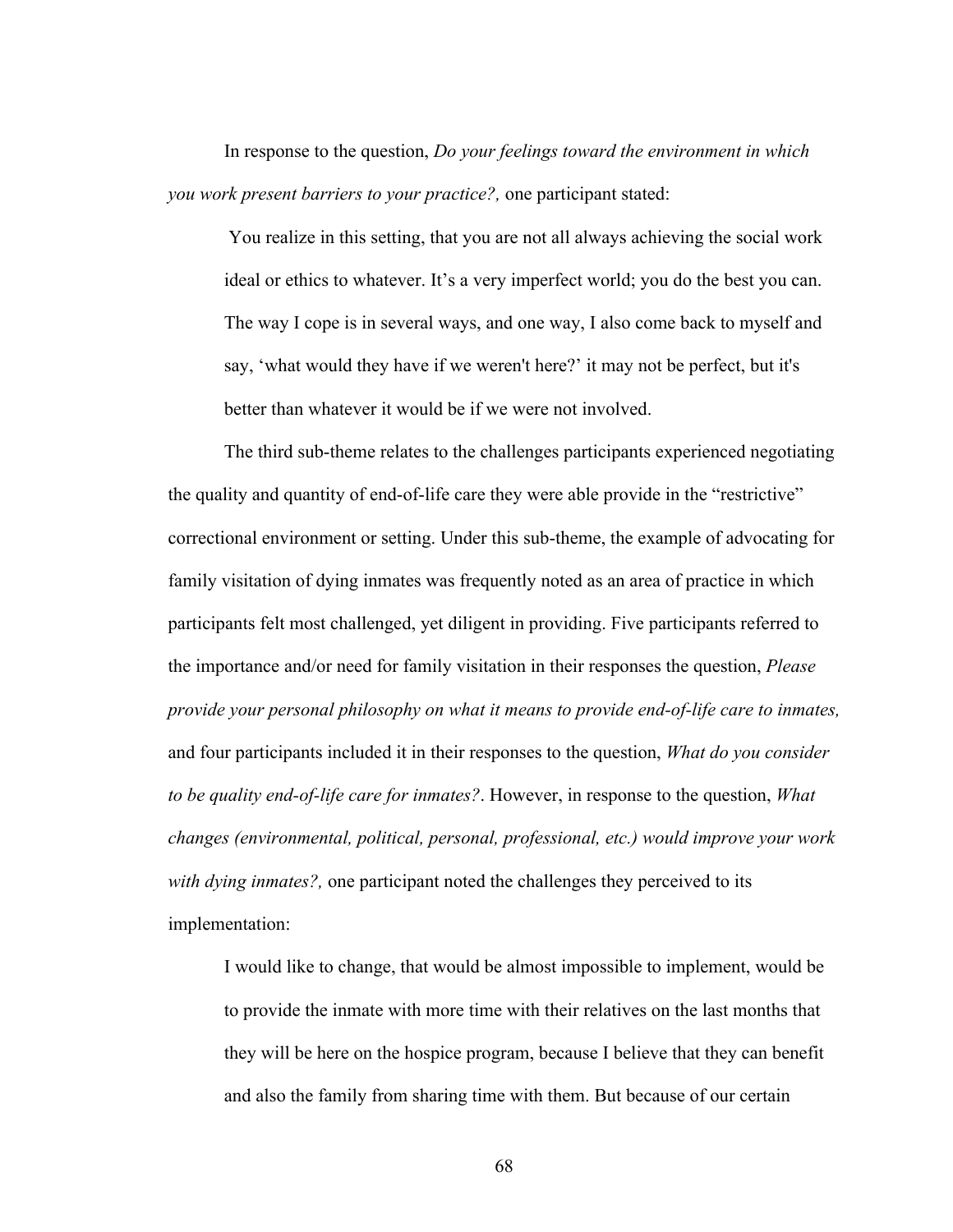scenario on the correctional setting, it would take a lot of logistic…it would take a lot of coordination with correctional staff and clearance with those people who are trying to come out to the institution.

Another participant reinforces the salience of this sub-theme in the following response to the question, *Does the criminal justice system in this country and in the state and county in which you work support and/or pose a barrier to your capacity to provide end-of-life care to inmates?*:

It provides some barriers to provision of the psychosocial aspects of care…That family to me...if we have somebody actively dying, we can get family in....With our current warden, I haven't really had this situation, but we can usually get family in to see them. But family has to come and go in an hour; only two persons can be in a room at a time. In the past, we've been able to get maybe two or three or four days in a row...get a one-hour visit, but for a family that really wants to sit there and hold their loved one's hand, that's inadequate.

The following response to the question, *Is there anything that you'd like to add about the work you do with dying inmates, any barrier you face, any successes you've had, or anything else you like to add that wasn't brought up in these questions.,* while not necessarily addressing the challenges associated with family visitation, serves to highlight the value one participant placed on family involvement in the end-of-life process for inmates:

I think part of my motivation…is the families that are on the outside, that are suffering the [effects of the] terminal illness of their one...trying to provide some sort of service to them, even though they're long distance….I mean most of our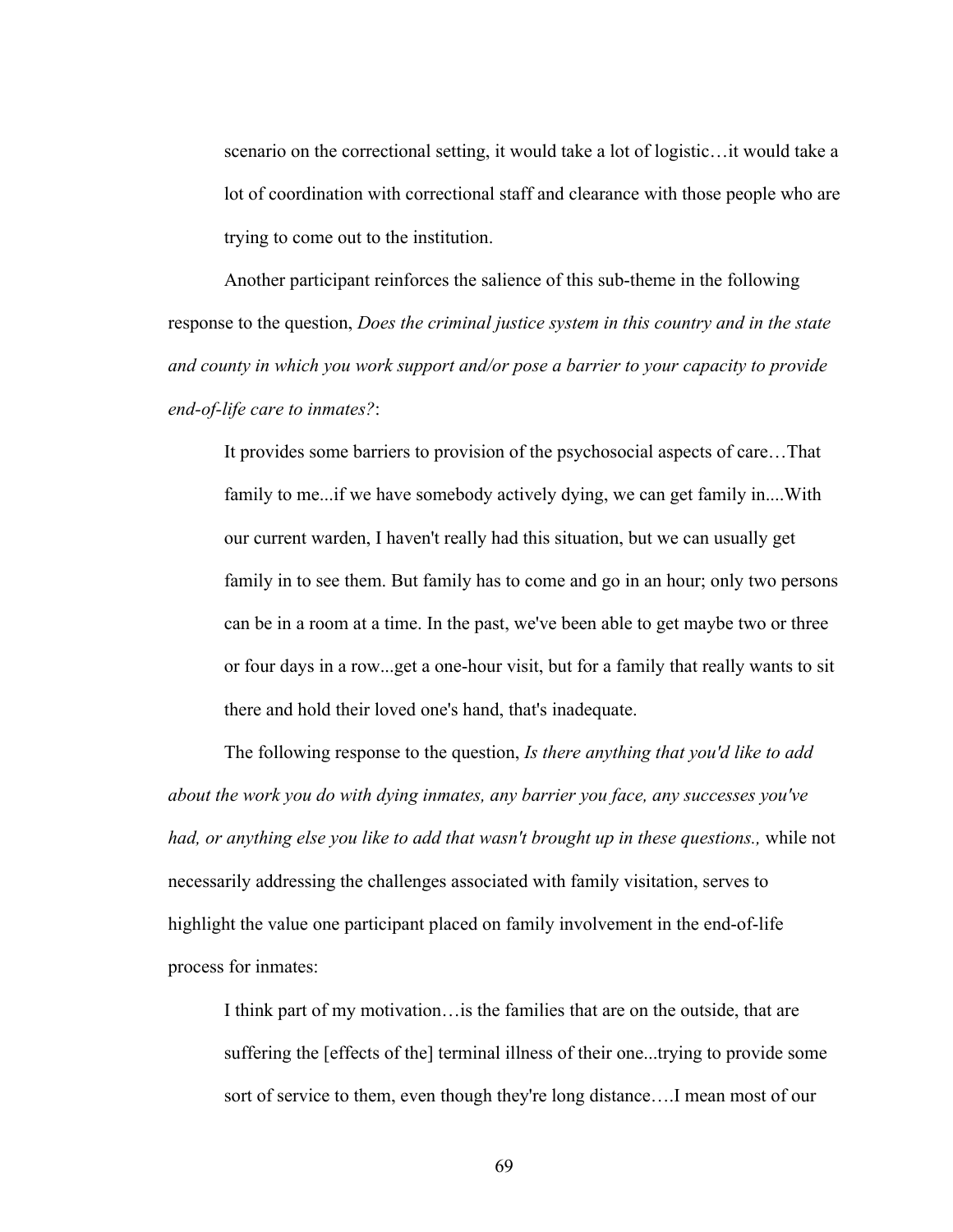guys are from nowhere near here, they come from all over the country. The sense of satisfaction...their [the family's] expression of thankfulness that…they feel that this person [the inmate, their family member] is getting good, quality end-of-life care, so even if they have to die in prison…that they're [they family] comfortable with them dying, here, with us.

## **Inmate and participant characteristics and life experiences as barriers.**

This finding relates to participants' perceptions of inmate and study participant characteristics and life experiences as barriers to the provision of quality end-of-life care to inmates. The perception of each (i.e., inmate characteristics, and participant characteristics and life experiences) as barriers will be presented separately and further explicated, below.

## *Inmate characteristics as barriers.*

Seven participants discussed three characteristics of inmates that presented barriers to their capacity to provide them with end-of-life care. These inmate characteristics included: suspicion (as noted by two participants), personalities (as noted by four participants, and denial (as noted by four participants).

Inmate "suspicion" was noted by two participants when describing what they considered significant barriers to participation of eligible inmates in end-life care services: in some cases, participants described inmates as being eligible to receive endof-life services, but as feeling suspicious of such services or untrusting of medical professionals. One participant provided the following response to the question, *Can you describe any characteristics of the population, with which you work, that challenge your capacity to provide them with quality end-of-life care as you described it?*: "They're [the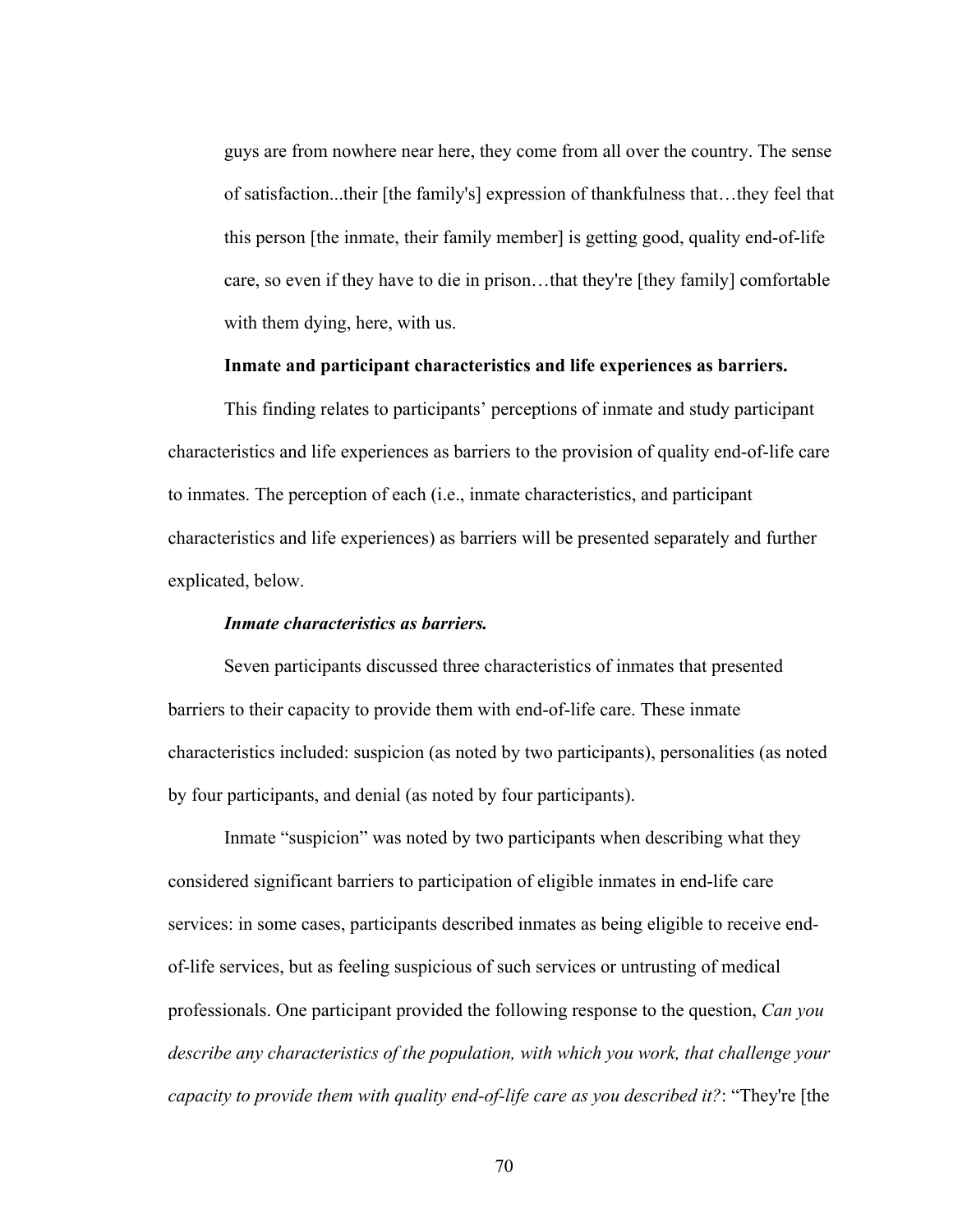inmate patients] very suspicious of everyone, so that makes it hard. The doctor may be providing the best care they can, but they're very suspicious of anyone in charge, most of them have problems with authority."

In response to a question regarding how correctional institutions might adapt to better deliver end-of-life services to inmates, another participant noted the following:

…because there's a lot of distrust around the medical care, around the medical staff, and around other people. So, what happens if you start building these programs, then there's a lot less distrust, which makes it a lot less problematic to manage people, who are in that condition in the institution. Because I know that a lot of times...not in ours, but in prisons, they have dedicated areas, and sometimes, people are afraid to go to those dedicated areas, because they're afraid that someone's going to kill them once they're there. Or make them die faster. So that means that means that they end up staying in general population, which can be a lot more problematic for the management of the facility…

Overall, participants provided no specific explanation as to why inmates might feel suspicious of end-of-life services. One participant, however, provided the following response to the question, *Can you describe any characteristics of the population, with which you work, that challenge your capacity to provide them with quality end-of-life care as you described it?*:

You have other inmates telling them, 'You need to do this...' for example, if it's end-of-life, and they still have the mental capacity, we like for them to make a do not resuscitate order, a DNR. But other inmates will talk to them and tell them, 'they'll just sit and let you die.' It just this mentality that they're not going to be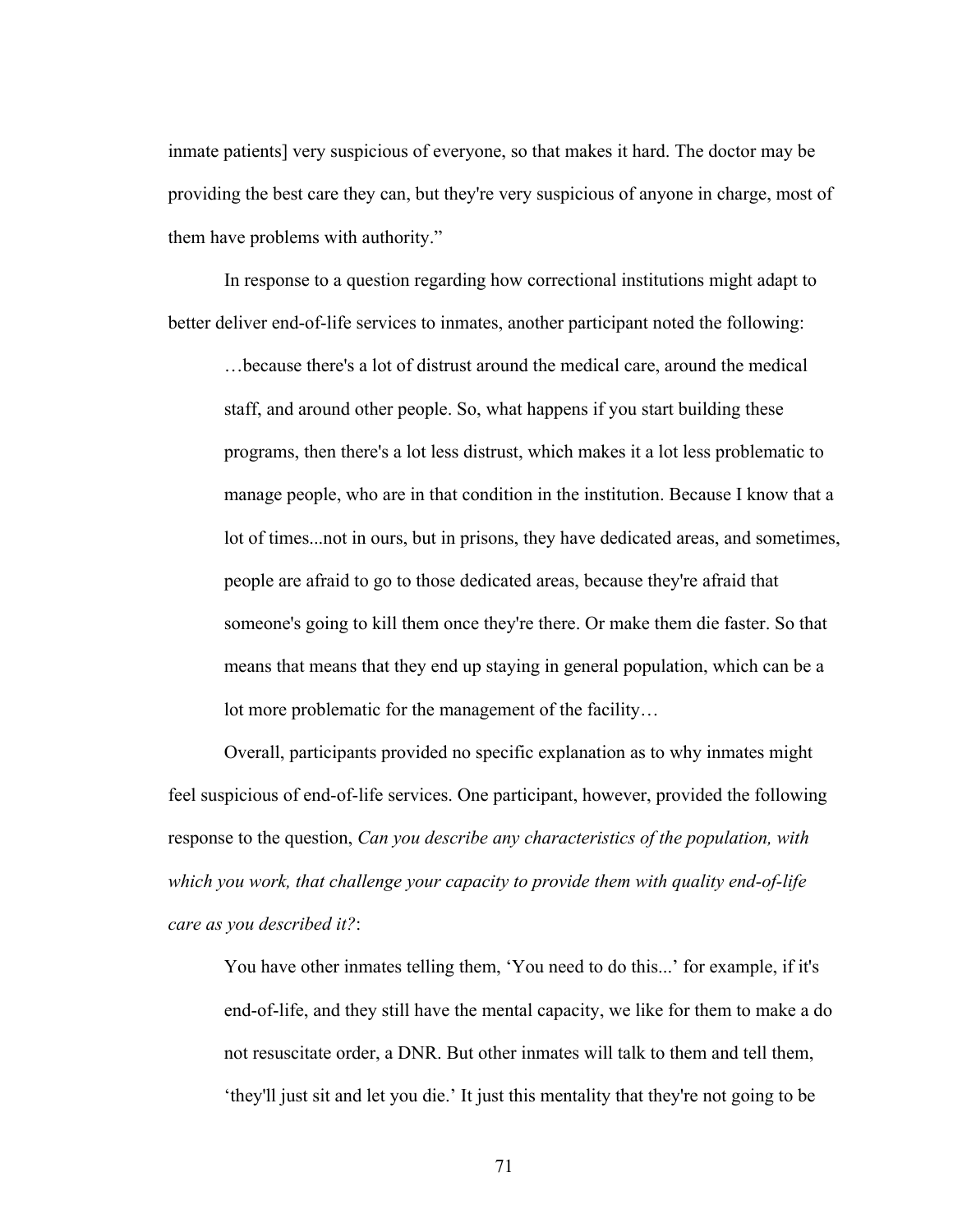taken care of, and that's a challenge, because we are taking care of them as best we can. And I guess that's mainly it.

Four of the 12 participants described the personality types of some of their dying inmate patients as constituting a barrier to their capacity to provide end-of-life care. Participants raised this as barrier most specifically when responding to the question, *Please describe any characteristics of the population, with which you work, that challenge your capacity to provide them with quality end-of-life care as you've described it.* Two of these four participants used the phrase "antisocial personality" to describe the personalities of their inmate patients, as illustrated in the following two responses to the above question:

…some of them are extremely tough to talk or get through to, like someone with an antisocial personality disorder, things like that that are extremely...they can be volatile, they can…push you away, or the push/pull. They can be argumentative or different things…And sometimes that's very difficult for people to do: that despite a very difficult...to be yelled for something and maintain your cool about it, and to come back and address it, when everybody's able to address it is a good...is something not everybody can do, and that's certainly a barrier for people ….So I'd say that's one of the bigger things: just some of the personalities are very difficult.

They're inmates, they're antisocial-personality-disordered inmates, who likely will stay antisocially-personality-disordered inmates until they reach that age, where they burn out; but for many of them, at that point, what are their options, they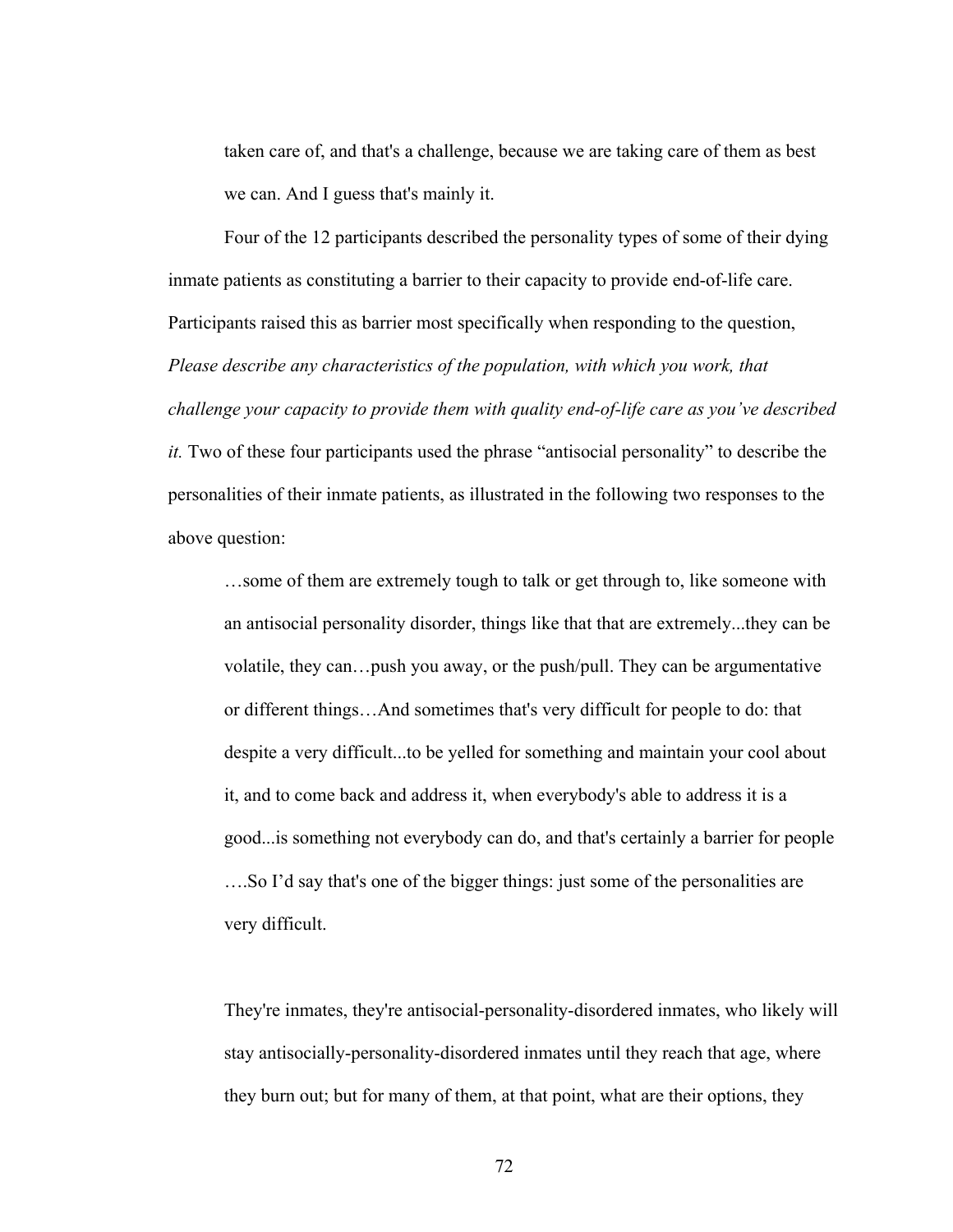don't have any others options besides going to back to what they know. I mean that's the majority...you're talking about Axis II guys, who if they're in the federal system, have probably been at what they've been doing for a long time or they were pretty big time out there, or else they would have ended up in a state system. So you're talking about working with some significantly pathological, Axis II guys.

Denial was another inmate characteristic that participants reported as presenting participants and, by report, their inmate volunteer-supervisees, with barriers to providing end-of-life care to inmates. Four participants described how inmates' denial might negatively impact [participants'] capacity to provide care throughout the end-of-life care process. Participants were not asked why they believed inmates experienced such denial, nor did they acknowledge denial as a typical reaction for someone facing the end-of-life. Two participants offered the following responses to the question, *Please describe any characteristics of the population, with which you work, that challenge your capacity to provide them with quality end-of-life care as you've described it.*:

…there's a real stigma in their opinion about dying in prison, so we have some difficulty with…I guess you can call it, higher levels of denial: the inmates have a harder time accepting that they are going to die. And they're going to be in prison. And that's something that's very difficult for the volunteers; they always mention that as one of their chief areas of concern…so that when they [inmate volunteer] are working with patients with the denial…[it is] difficult for them…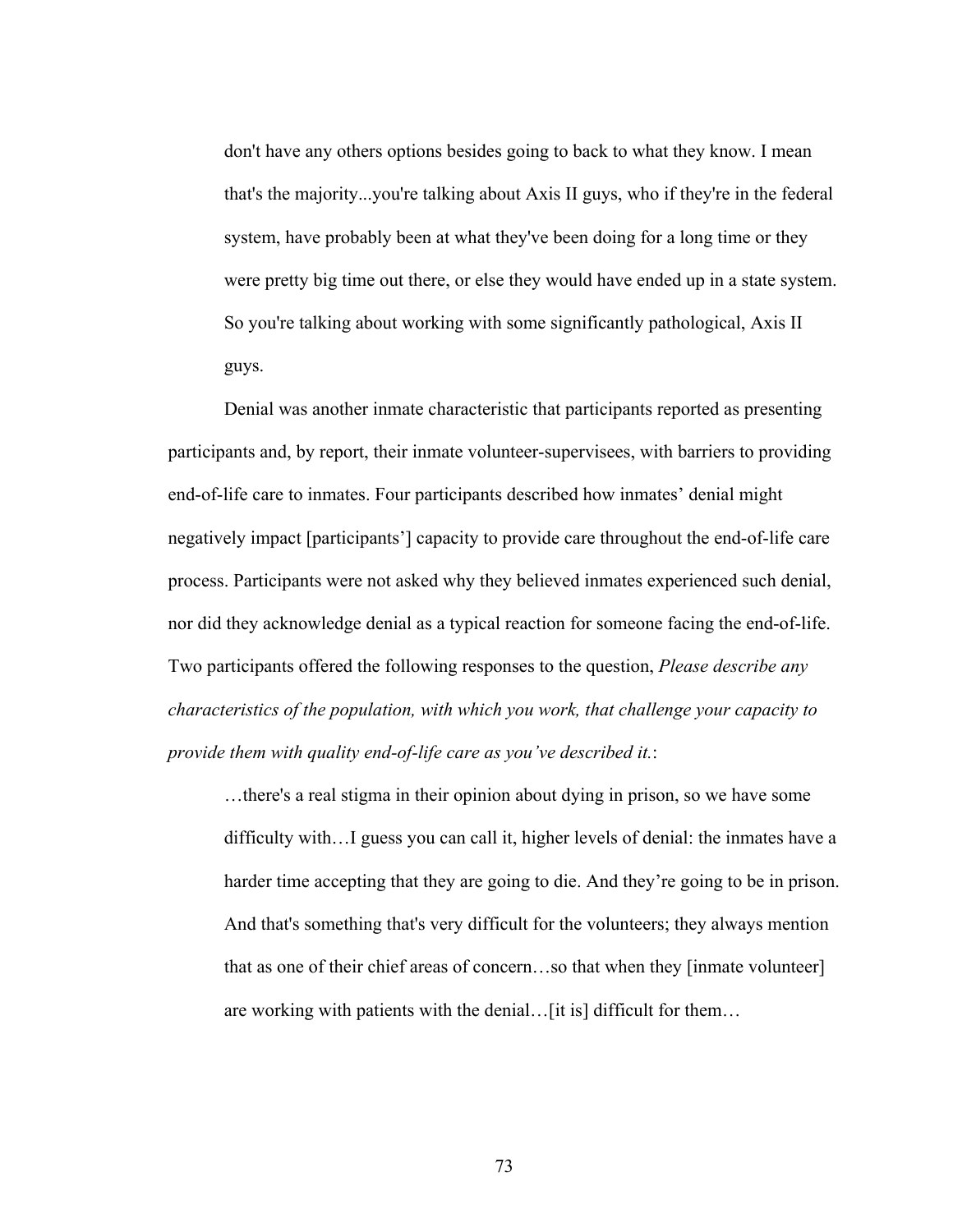Sometimes, they're reluctant...especially if they're not what you would call terminally ill. We've had some cancer patients, that we've assigned hospice for, and a couple of the younger guys get all wigged out, 'what do you mean hospice? I'm not dying. No, no way. I'm not having them come talk to me, because I know what happens, when those hospice guys come up, because the last guy, he died. So no, I'm not talking to anybody'…they just know the word hospice means dying. So some guys just won't accept it, (and then say) 'I'm not that sick. I'm not that sick, yet.'

#### *Participant characteristics and lack of life experiences as barriers.*

In addition to the characteristics of inmates, some participants described the manner in which their own characteristics and the lack of life experiences presented barriers or challenges to the provision of end-of-life care. In response to the question, *Please describe any characteristics of the population, with which you work, that challenge your capacity to provide them with quality end-of-life care as you've described it,* the characteristics participants noted specifically were "fear", and whether they felt valued in the work they did. In regard to the lack of life experiences, participants did not describe their own lack of such experiences, but rather discussed how a social worker entering this field without certain life experiences might face barriers to their capacity to provide end-of-life care to inmates.

# *Personal identity.*

In response to the question, *Do you believe your identity, or any of its components, has had an impact on, or is a barrier to, your ability to provide end-of-life services to inmates? Why or why not?*, nine participants, believed that their personal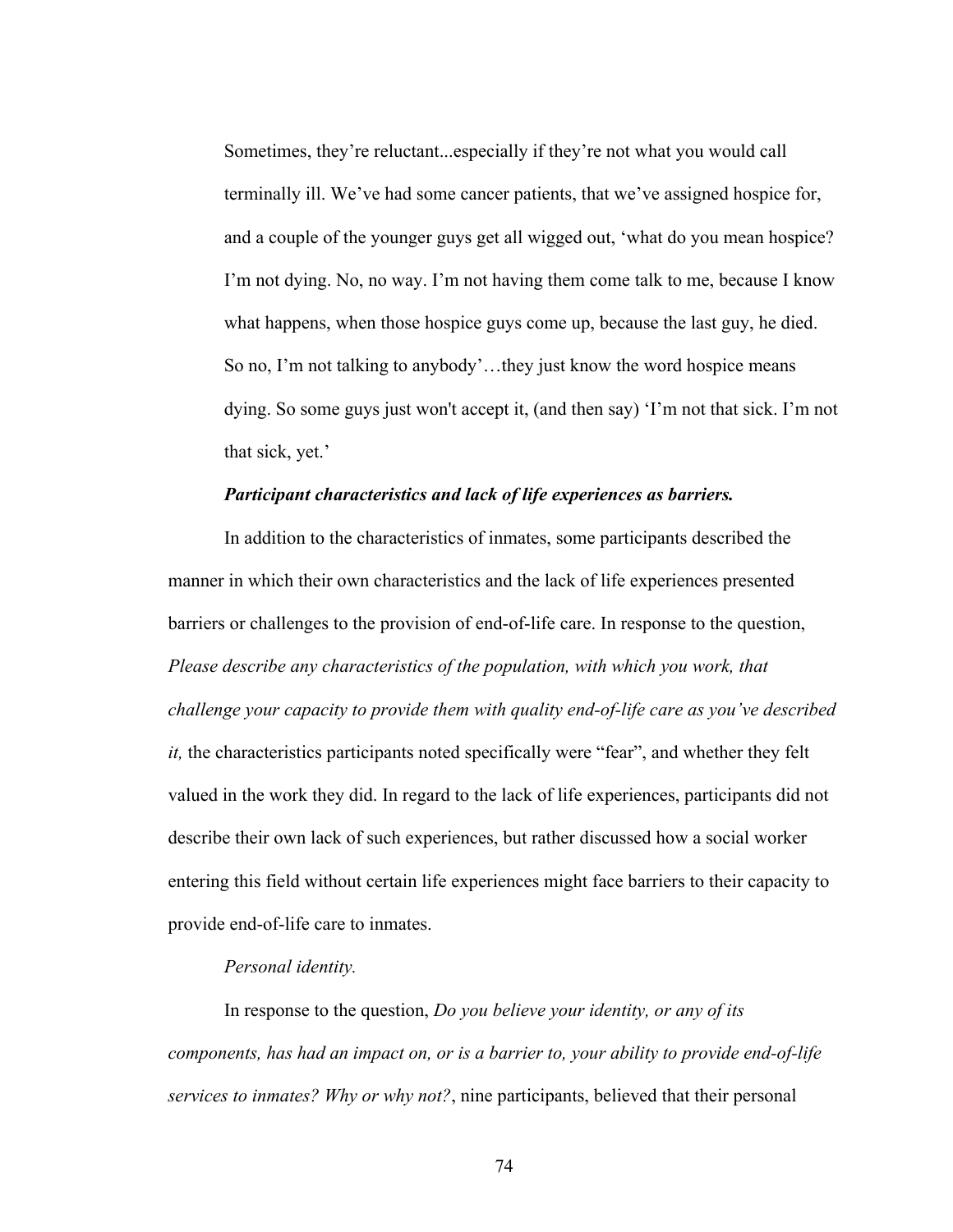identity (race/ethnicity, gender, age, socioeconomic status, and/or spirituality) had some impact on their capacity to provide end-of-life care to inmates. Five of these believed that their personal identity had a negative impact (although they were reluctant to speak on behalf of their inmate patients, and therefore were not entirely sure of such an impact was truly negative) and the remaining four participants believed that their personal identity had a positive effect on their capacity to provide such care. Four the five participants who believed that their identity had a negative impact on their work, provided religious/spiritual beliefs most frequently (three times) as the reason for such an impact; race/ethnicity and gender was raised twice, and socioeconomic status and age was raised once. Four participants provided the following responses to the question, *Do you believe your identity, or any of its components, has had an impact on, or is a barrier to, your ability to provide end-of-life services to inmates? Why or why not?*, illustrating participants' perceptions regarding the potential for religious/spiritual beliefs, race/ethnicity, gender and/or socioeconomic status to negatively impact their capacity to provide end-of-life care to inmates:

I think sometimes there are different religious beliefs, so it's making sure that I attend to those or whatever the belief is about end-of-life care, because everybody has their own belief about end-of-life, so it's making sure that I'm not putting mine onto someone else.

…It can be a barrier...just being female, just being white, I'm not the same. It just puts us apart, [their] feeling like I might not understand what they're going through. I come from a different back, come from a different place. They know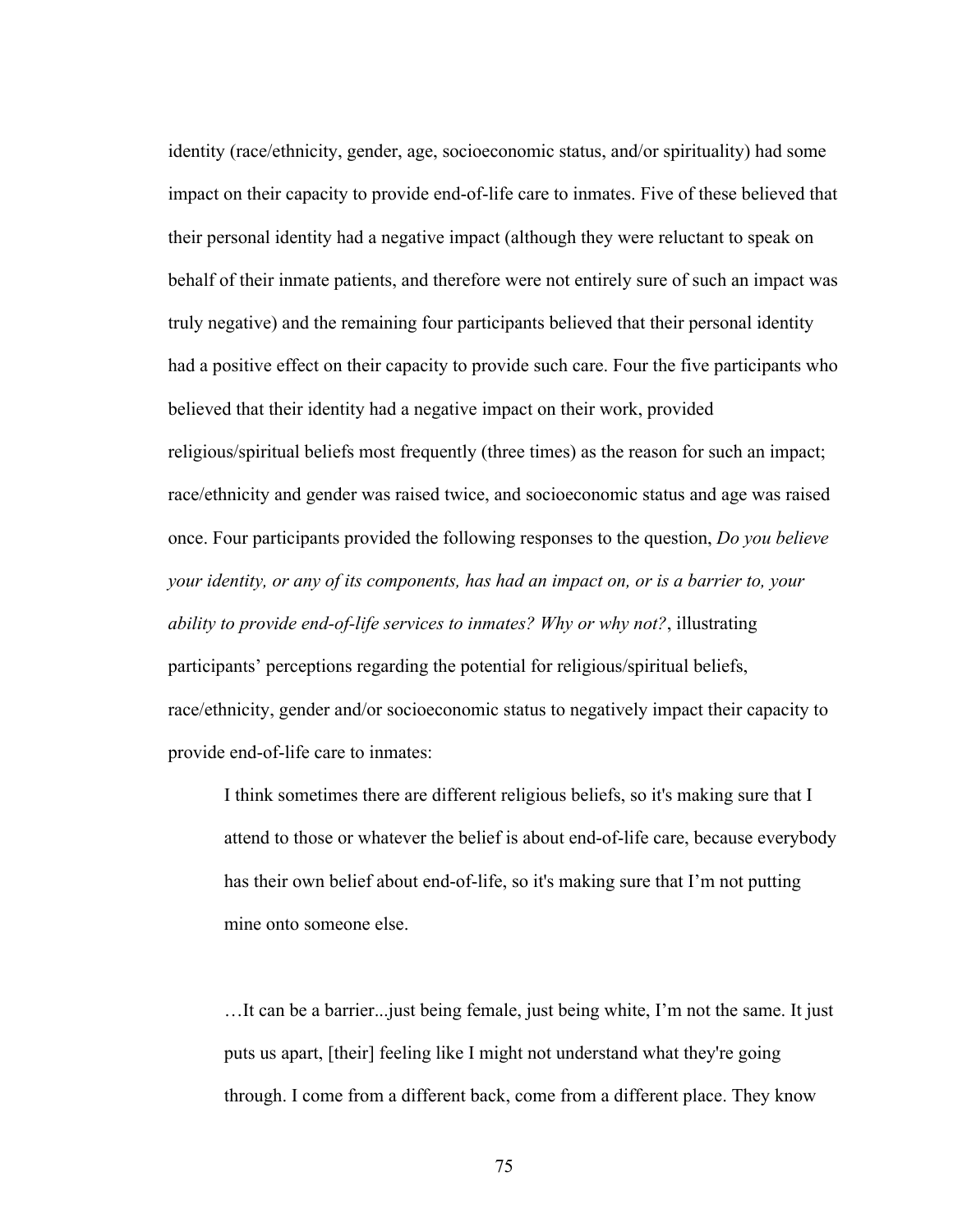I've had a different life than they do. And those things they see, and can be barriers…

I think my age and gender has had some negative impact, when I first started, because I work in an all male prison, so that's taken some time. They always try the new people, so it's taken some time to establish who I was there. So my race, not really a big deal. But my age and gender were the biggest deal. It does, and I try to be aware of than at any given time so it won't interfere with my perceptions and expectations of the work, whenever I have to deal with the release. It's pretty difficult for anybody, especially social workers, to understand the perceptions of the client's world if you have not ever been poor.

# *Attitudes and perceptions.*

Attitudes and perceptions toward their work was the second set of participant characteristics that participants believed created or might create challenges or barriers to their capacity to provide end-of-life care to inmates. These challenges or barriers arose most frequently in their responses to the questions, *Did you experience any barriers in making the decision and/or gaining employment in this field?, Did you feel prepared to provide end-of-life care to inmates, when you began this work? What limited you from feeling more prepared to begin this work?,* and *Do you feel valued in the work you do? Does how you feel about how you are valued pose a barrier to your practice with dying inmates? Please explain.* Expressions of fear regarding exposure to inmates dying and not feeling valued in their work were the two most frequently raised attitudes or perceptions that participants believed negatively impacted their capacity to provide end-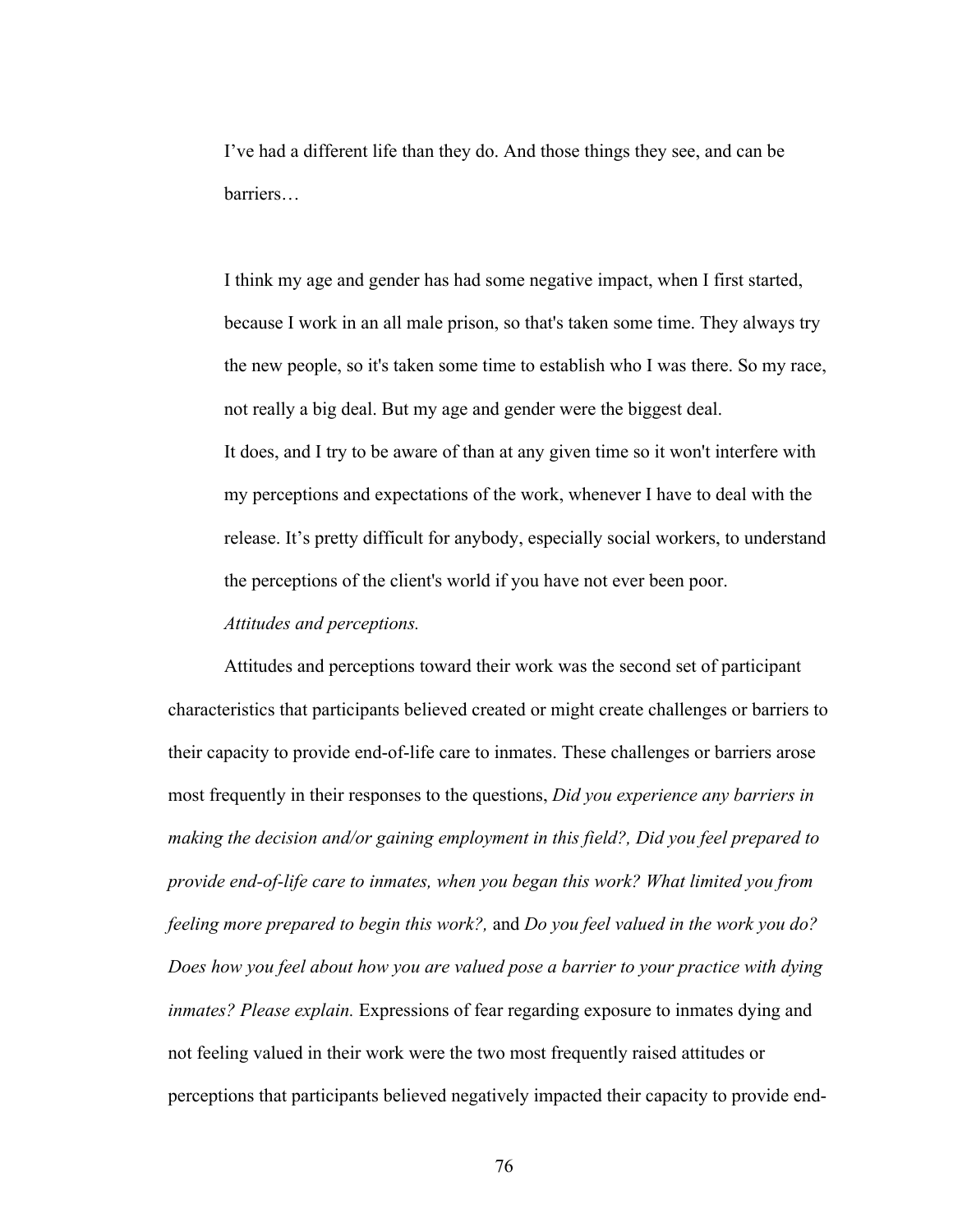of-life care to inmates. Two participants raised expressions of fear regarding exposure to inmates in response to the question, *Did you experience any barriers in making the decision and/or gaining employment in this field?,* including:

I was worried about how I'd feel when one of my inmates died, how would I take that personally...you know, what kind of contact would I have with the family, that kind of thing. So that was the biggest thing, how would I feel emotionally about that. Would I appropriately be able to have appropriate boundaries, to feel like, 'ok, I'm very sad that you died, but I can still go on?'

Yes. And I think I on-goingly wrestled with how to do it well, and how to it at all. I'd never seen anyone pass away; I'd never been with dying people. I didn't know what the process looked like. So I had to seek out people, who knew and who could explain to me, help me understand this process both medically, and spiritually, and physically, and all those things. So there were some barriers. Initially, when I got here…wanted to stay out of those rooms and, 'I don't want to go there.'

One participant expressed such fear in response to the question, *Did you feel prepared to provide end-of-life care to inmates, when you began this work? What limited you from feeling more prepared to begin this work?*: "….knowledge, I think knowledge, and fear, too…that I wasn't doing the right thing or saying the right thing.

In response to the question, *Do you feel valued in the work you do? Does how you feel about how you are valued pose a barrier to your practice with dying inmates? Please explain.,* seven participants described not always feeling valued in their work, and two of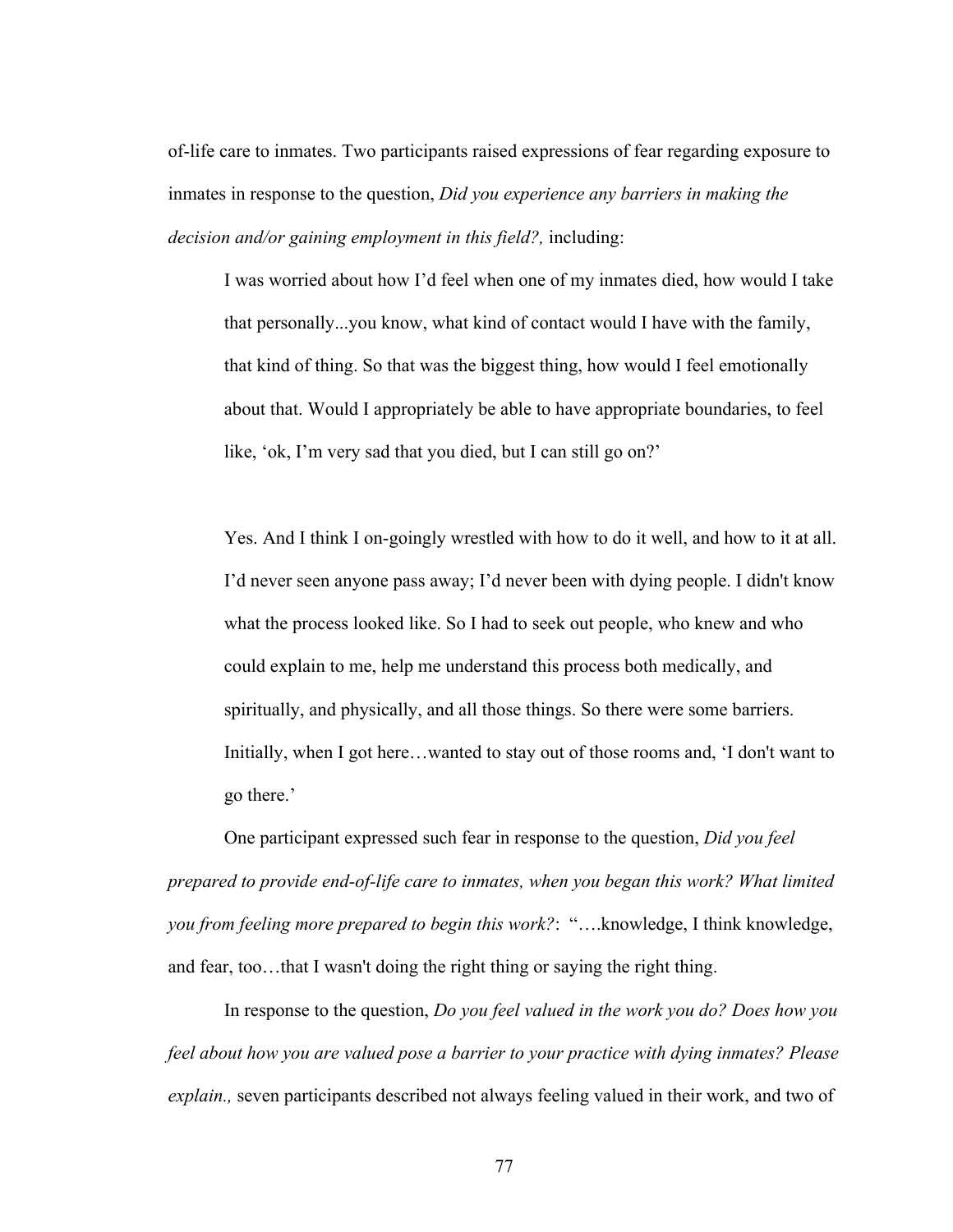these described such feelings as presenting barriers to their capacity to provide end-of-life care, as illustrated in their responses to the above question:

"Yeah, sure they [the feelings of not being valued] absolutely do. Yeah, if you feel like you're not appreciated, you feel like, 'what's the point? What am I working hard for, if there's no appreciation or rewarding for that?' and "...absolutely. It [the feeling of not being valued] makes it hard to go in some days…"

Participants were not asked why they did not feel valued, and most did not provide explanations in this regard; however, some participants did allude to feeling part of a bureaucracy that did not value the individual efforts of any of its staff. To this effect, one participant provided the following response to the question, *Do you feel valued in the work you do? Does how you feel about how you are valued pose a barrier to your practice with dying inmates? Please explain.*:

Sometimes…[but]… it doesn't hinder me from doing my job, it's just a frustration sometimes, so I get...and, again, I'm the only social worker here right now, and I have been since June, when the other guy retired. And I'm doing double the work; so sometimes I feel…'ahhhhhh [overwhelmed, panicked sound].' So if somebody would just say thank you, and I don't mean an inmate, but like if my supervisor could recognize...'you've really working hard!' it would just be nice. But that's a pipedream. Any job you work at, you're not going to get thanks.

# *Lack of life experience.*

The third and final participant characteristic related to the report of some participants regarding the value they placed on life experience in preparing them to provide end-of-life care to inmates, and the consequent negative impact that a lack of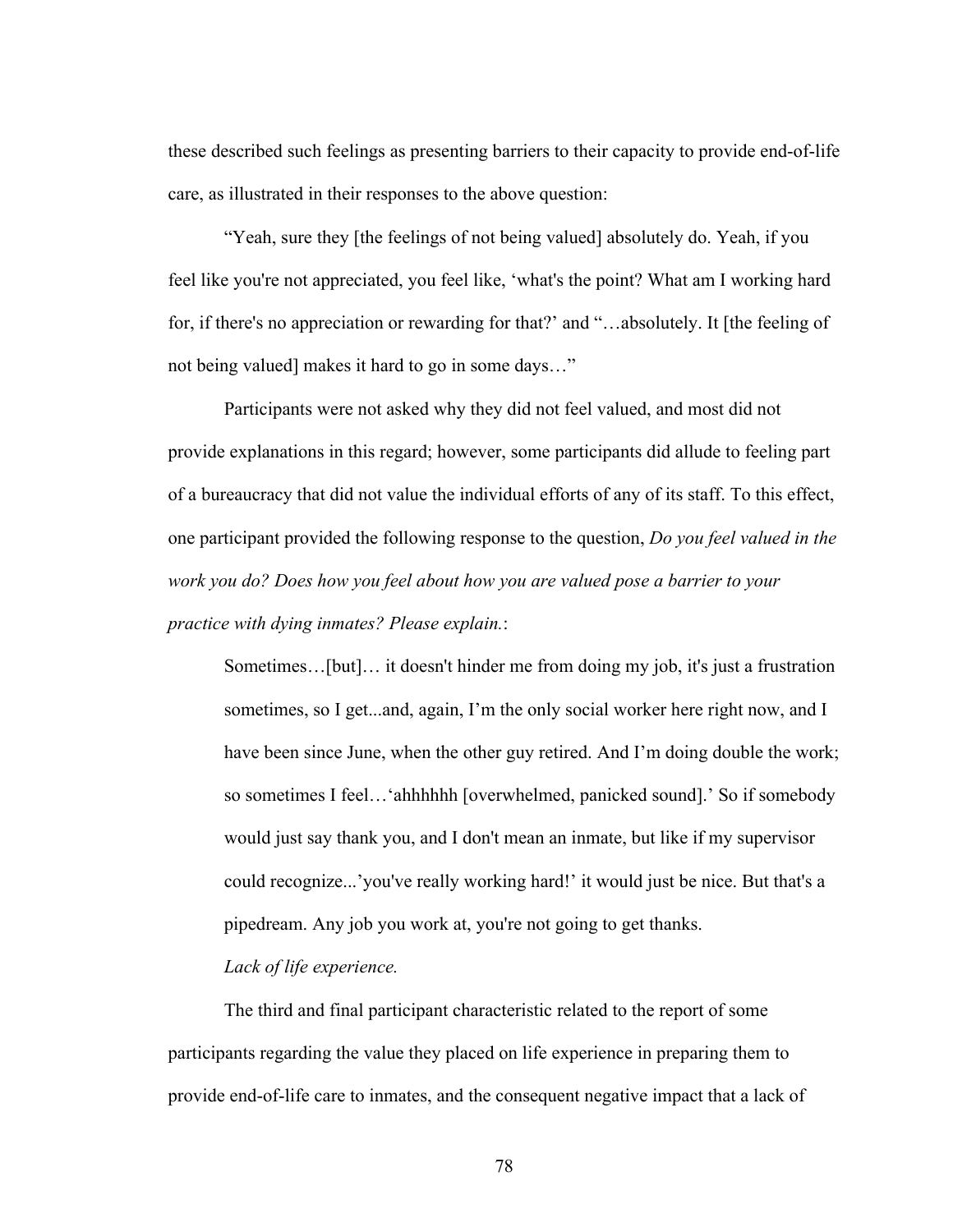such experience might have on the preparation of social workers entering this field. Specifically, when discussing life experience that helped prepare them, these participants were referring to the quantity and quality of their (or other social workers, providing endof-life care to inmates) exposure to personal loss and/or moments of being vulnerable and powerless, and how such exposure allowed them to better empathize with their dying inmate patients. When they discussed the impact on preparation of a lack of life experience, they were referring to how lacking such exposure might pose a barrier to being able to empathize with such patients.

The following four quotes highlight why participants thought their life experience was helpful in their work. Each quote is in response to the question, *Is there anything else around personal identity and how who you are impacts the work you do?*:

…well, you know I have had a lot of different life experiences, I have been a single parent; and I am resident alien, so...my outlook on different things, it could be different from other people…[I have an] understanding that bad things do happen to good people. And circumstances don't always dictate that the character of that person is bad just because they're incarcerated. And also that their nationality or their ethnicity doesn't have much to do with it, either. I just look at everybody as individuals and just base [my approach to my work] that on...the circumstances that they're in. And because of being an immigrant, I have a different perspective of discrimination in this society, the American society. So I think it does exist, if you want to know that, I do think it has an impact on different access to services.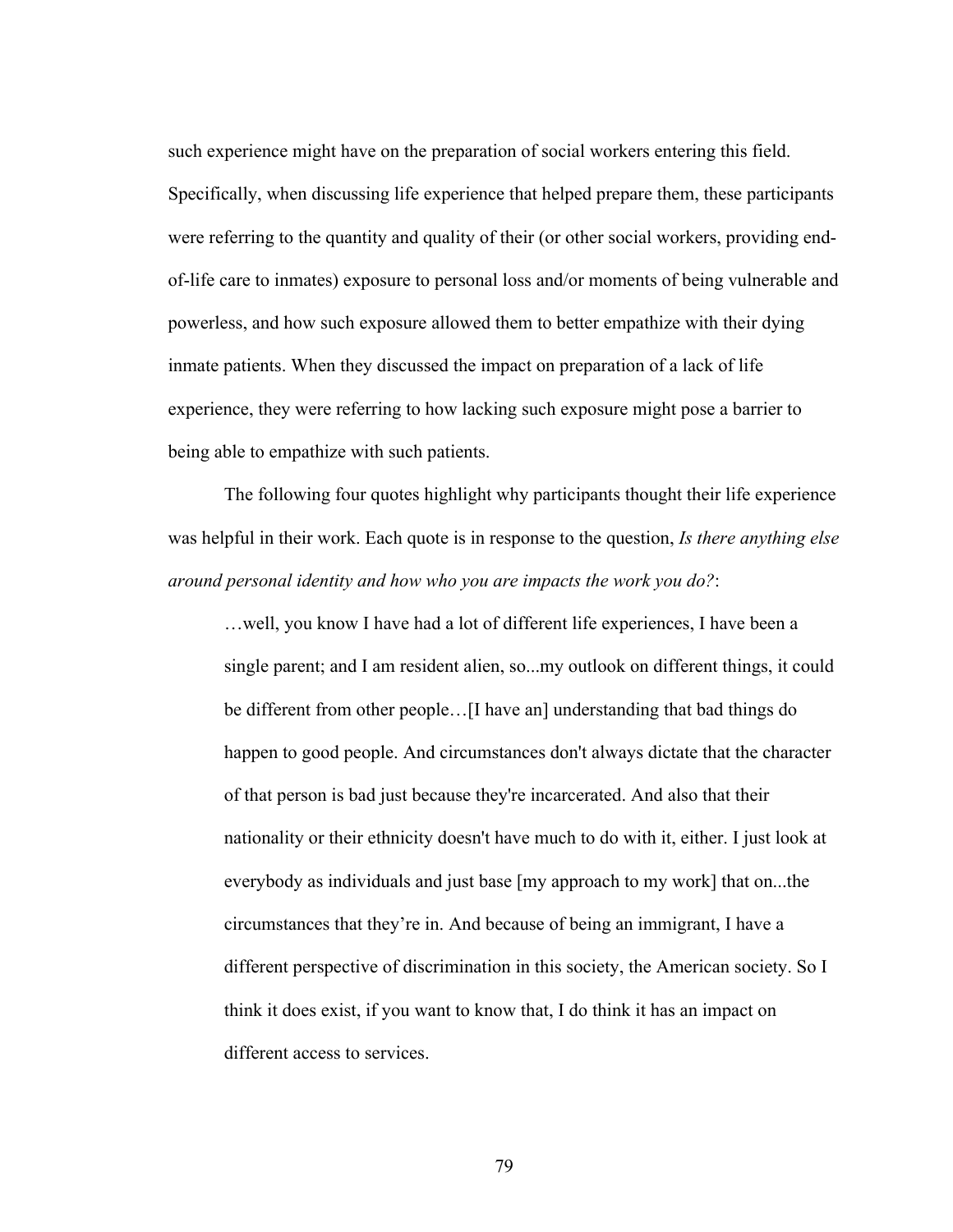I think life experiences greatly influenced my ability to work with the prison population. I mean, I've never had anybody in prison, I've never been in prison, but I went through a series of major losses, about seven years ago, when I realized just how fragile life is, and I'm just reluctant to hold standards on people that I really don't understand or know who they are. So I think that's helped me and my work… my husband died, he was a dentist, he died; we lost his practice; we lost our house; and the IRS was after us; and then my dog died.

I think with every instance, that I'm able to work with an inmate who is dying, I'm able to utilize experiences or things that I've learned in the past, either from previous hospice experience, before I came here, or hospice experience here, with other inmate, or personal, life situations that I experienced before I ever got [into] hospice…I was present when my mother died, and that was when I was in graduate school. And I was present...actually I was not present at my brother-inlaw's death, but I was present up to within hours of him dying, and saw the different struggles that members of the family had and the denial. But the time that they could have...the members could have, hugely...and he himself...but he was never to the point that he accepted it, and he died, I truly think, believing that he was not going to die. So that was to me, very, very sad. But the family really struggled, and I think they could have benefited from having that support.

…well, sometimes, I think it's better that I'm not coming from the background that these guys are coming from, because I don't have any baggage about it. And I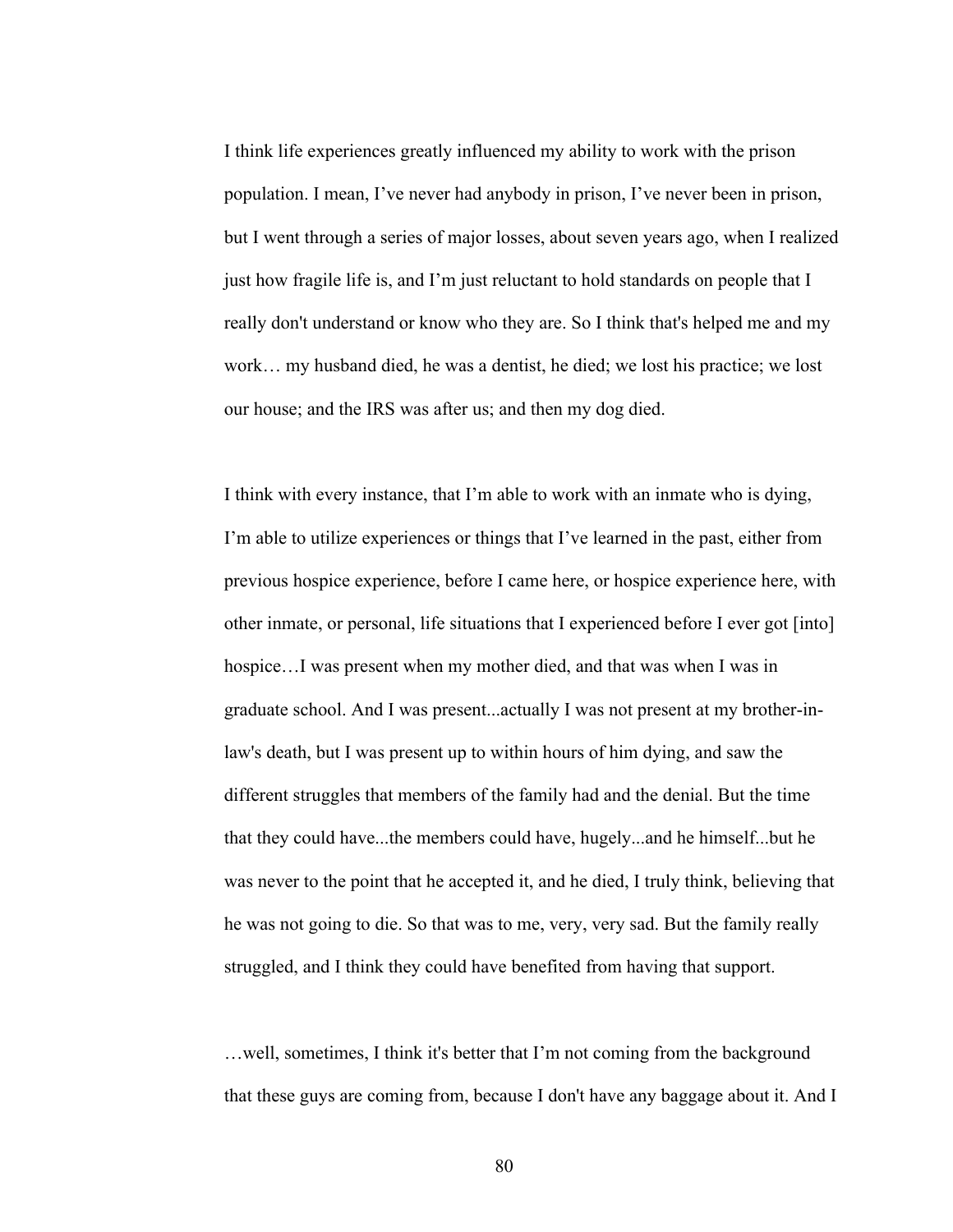see that in social work in general, a lot, and if someone's gone into the field that they have interest in, because of some history or baggage that they had, then that interferes with their work. For me, I don't have that. I don't come from where they come, I haven't been dying myself, so I don't have that barrier...so I think my identity of who I am, sometimes helps, because I don't get into...it doesn't interfere with my ability to take a look, from the outside as an outsider, someone more objectively saying, 'what might this person at the end of life need that I might be able to assist with?'

The next two quotes examine whether the participants thought a lack of life experience was a barrier to providing end-of-life care to inmates. The first quote follows the participant's description of the skill necessary to provide quality end-of-life care to inmates and is in response to the question, *How are these skills acquired?*:

 I think through living life. I know I couldn't have come here straight out of school and had the same beliefs and philosophy and strength that I had [to do this work]. I had to go through what I went through on the streets in my previous practice; I had to see what else was there. I notice that people, who come to work here [at the correctional facility, where this participants worked], if they're very young, with less life experience, they are more unhappy, more cynical, more critical, more unwilling to take a look at the broader picture. So I think one is experiencing a broader variety of things in life to get to the point to understand more of the grey area's of life and not the black and white...that everybody starts out believing in…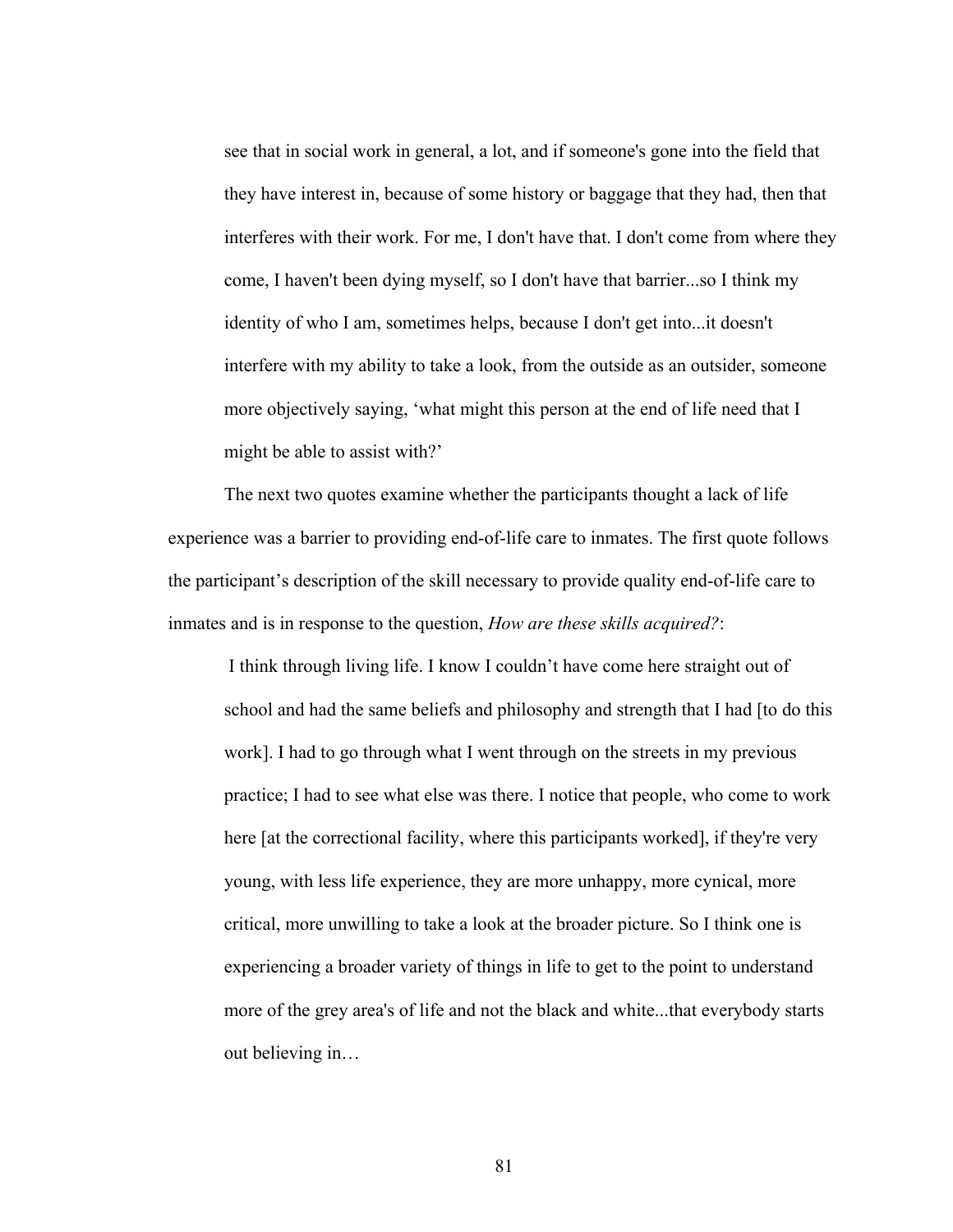The second quote, from a different participant, is in response to the same question as above:

I need to say this, but with hospice, a lot of it is experience. I think that person...when I worked in [name and location removed]…I was obviously one of the older social workers, and there would be social workers that were 24, 25, and people...the person that's 80 years old or 70 years old…trying to talk to a 24 year old about dying?...even though the 24 year old may be the most compassionate and understanding person there is, I have to say end-of-life care is, where, sometimes age is actually on your side, as you have had those life experiences and practice in listening…

## **Community stigma and attitudes as barriers.**

This finding is based on the responses of two participants and relates to challenges or barriers they experienced when attempting to connect their dying inmate patients to services in the community. In one instance, a participant experienced barriers while trying to refer her patients to health services outside of the institution. Specifically, this participant experienced these barriers as part of her work on an interdisciplinary team in the setting of a correctional institution. The participant provided this response:

The barriers I face in the community are huge.… A lot of it is the prejudice against someone who is an inmate. I have guys who are leaving in the middle of their chemotherapy cycle; they're terminal, but they can't stay with us. So trying to find those resources, and how they're going to pay for it. We apply for social security for them to get SSI, Medicaid. But when I try call to make appointments with an oncology doc, or any type of resource, I always have to leave out that I'm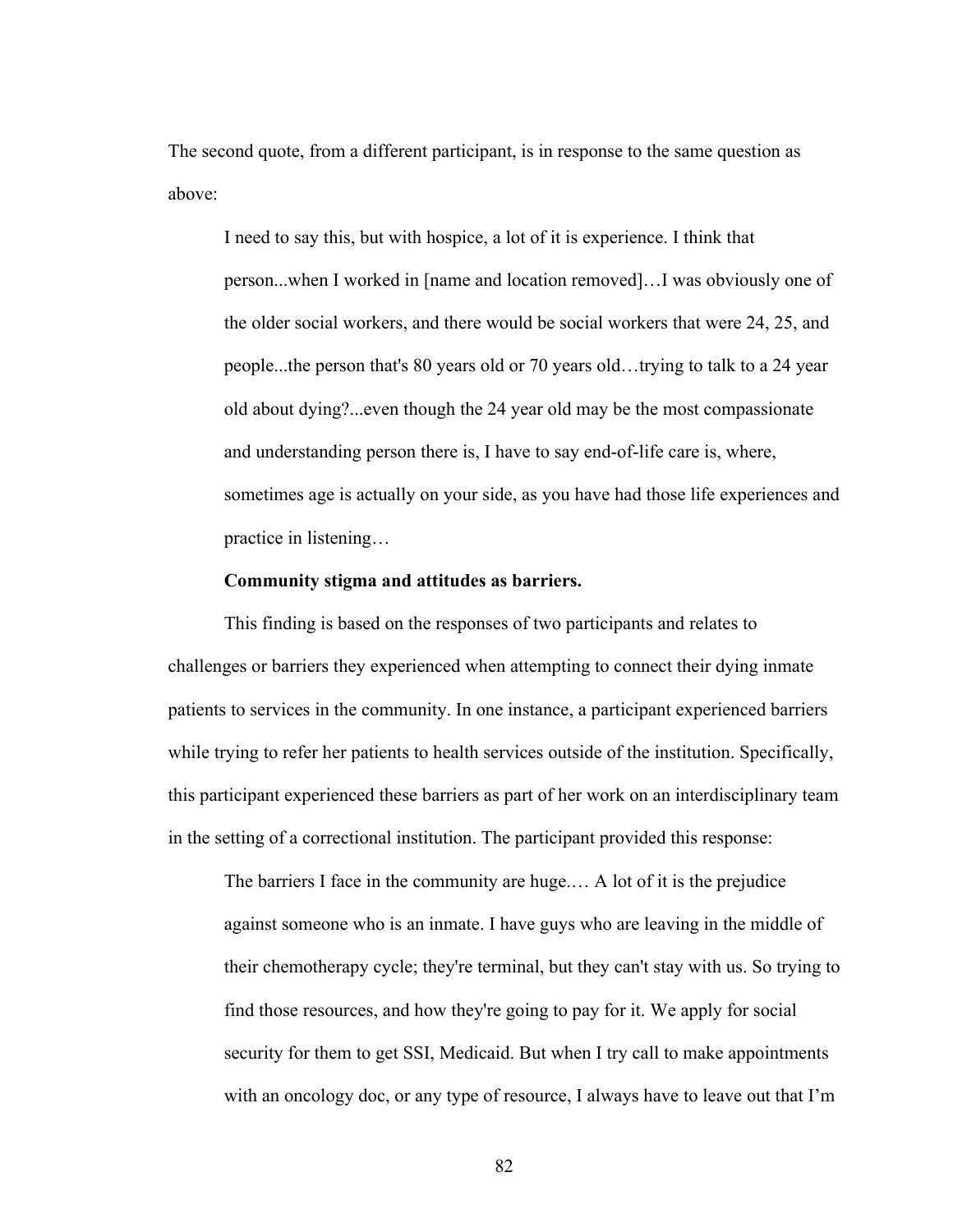calling from a prison until the absolute end, otherwise they tell me they can't help me and disconnect.

In the second instance, in response to the question: *What influenced your philosophy on providing end-of-life care to inmates?,* the participant alluded to community stigma and attitudes in the context of participant efforts to place dying, former inmates in community nursing homes or hospice programs, although it was not explicitly described as a barrier:

…when I'm releasing these patients, the ones that are being compassionately released, or the ones, or coming to their release date, and I'm dealing with nursing homes and hospice on the outside, and they, 'but, they're an inmate.' And I say, 'yes, until the day they're released from here, they're a citizen, like you and I. And the thing is you know there history, coming from me, and you may have other guys in there [community nursing homes and hospices], who served time, but you don't know it, because they're not incarcerated any longer'…

In *Chapter V*, these findings will be discussed through the lens of relational theory. Additionally, the strengths and limitations of the study and the implications of these findings for the field of social work and future social work research will also be discussed.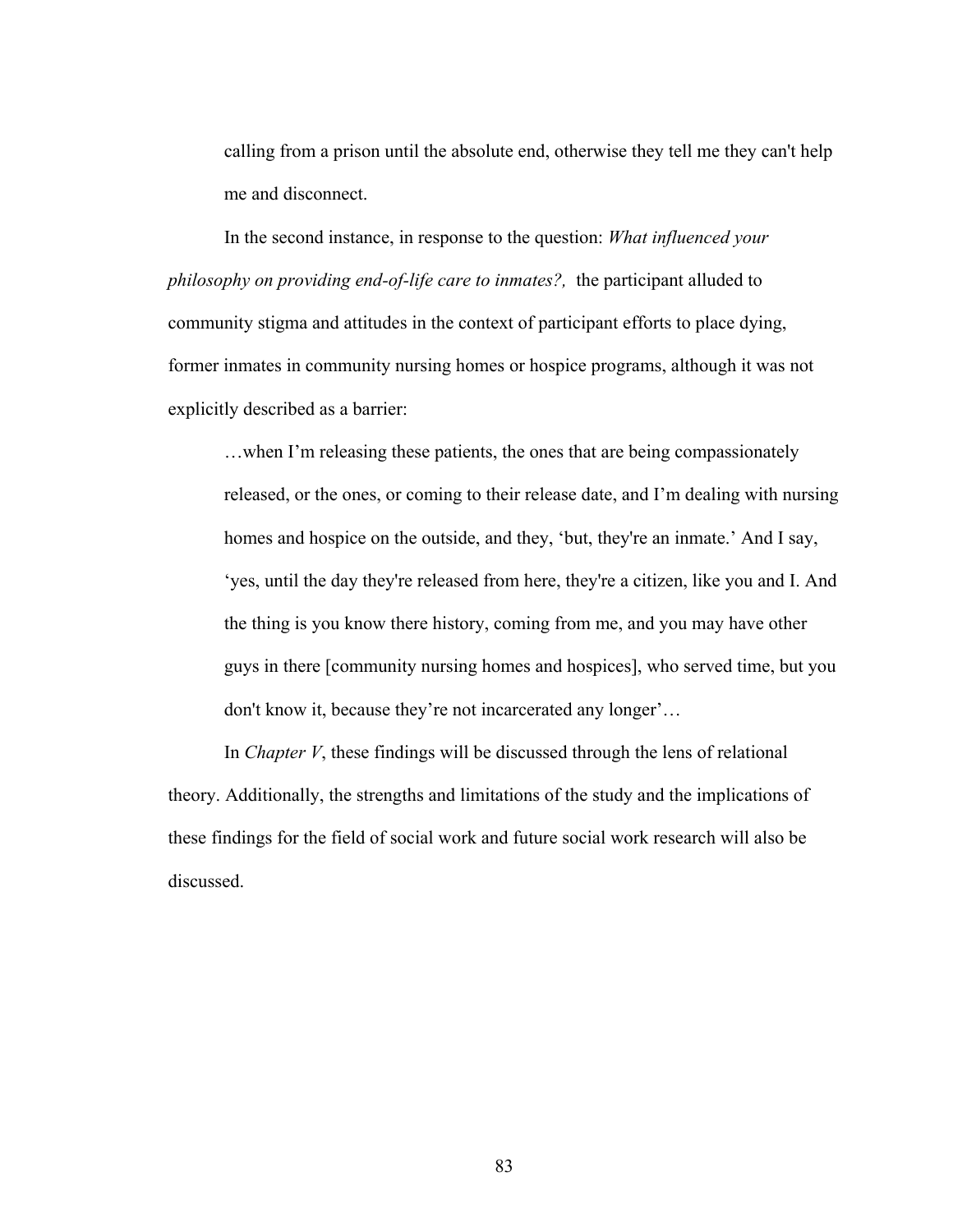## **Chapter V**

## **Discussion**

The purpose of this qualitative study was to gain a deep, rich understanding of what social workers consider to be the barriers associated with providing quality end-oflife care for inmates. This author believes his study succeeded in gaining such an understanding of these barriers, which emerged within the following finding areas: the correctional institution and medical social workers' professional identity in such institutions, inmate and participant characteristics, and community stigma and attitudes. An additional salient finding, while not a barrier, relates to the manner with which many participants employed the services of inmate volunteers, in a relational manner, to provide end-of-life care to inmates; this finding will be viewed and discussed in greater depth through lens of relational theory, described below.

The following section will discuss the relationship between study findings and the extant literature. Following this discussion, the lens of relational theory will be applied to examine the implications of study findings for relationships between social workers and the inmates to whom they are providing end-of-life care. The study's strengths and limitations will be then explicated, followed by a discussion of implications of study findings for social work research, practice, education and social welfare policy.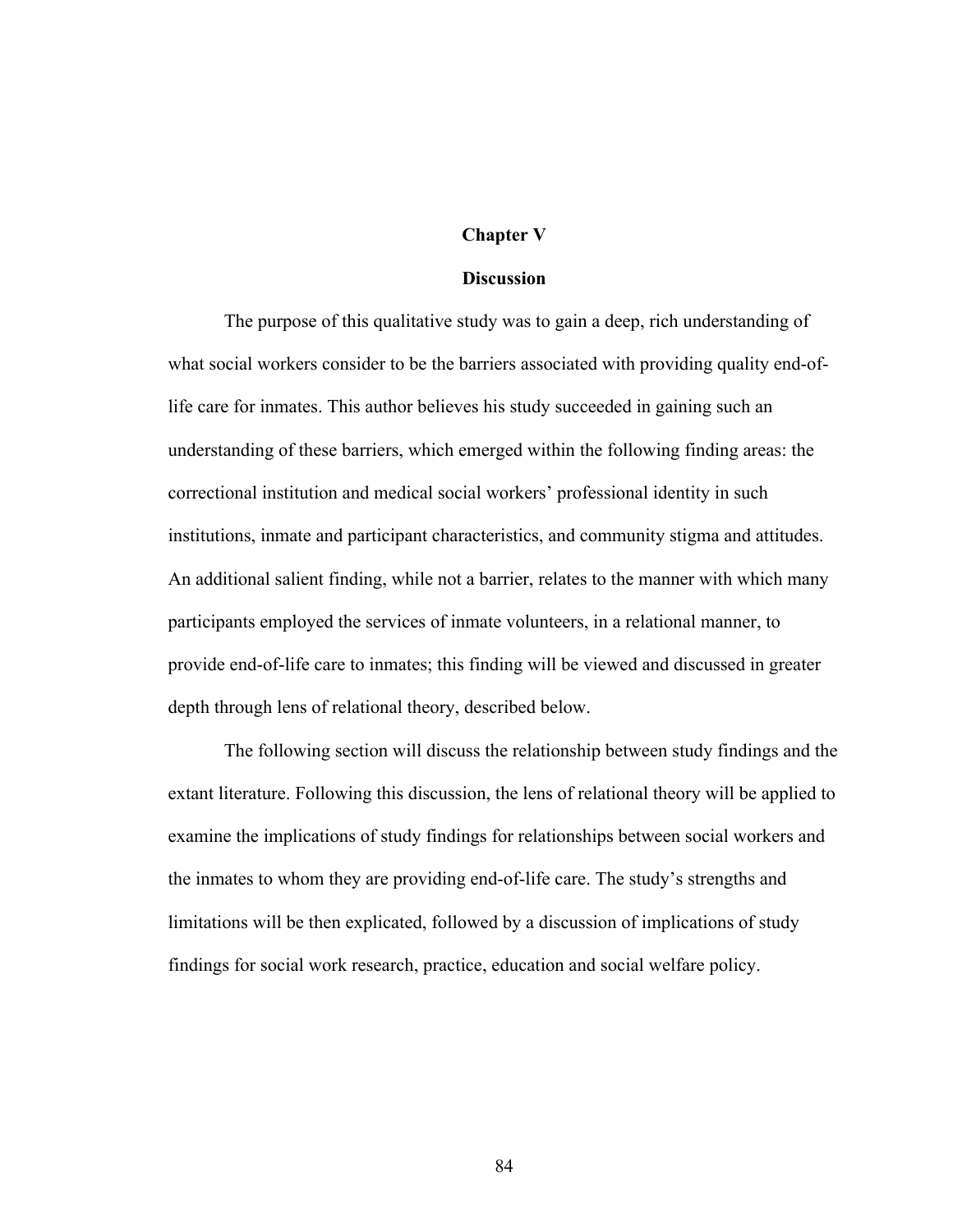# **The Correctional Institution and Medical Social Workers' Professional Identity in such Institutions as Barriers**

 Study participants identified the correctional institution milieu in which they practiced as the most prevalent and significant barrier to the provision of end-of-life care to inmates. Such a barrier developed as participants struggled to overcome the steep learning curve associated with practicing in a correctional environment, integrate their philosophy toward end-of-life care with that of the correctional institution, and negotiate these institution's policies and practices in a manner that allowed them to provide the least compromised end-of-life care to inmates.

One third (N=4), participants directly attributed their lack of education about and experience in correctional settings to the barriers they experienced, throughout their tenure as end-of-life care providers for inmates. Several participants noted instances, where a lack of understanding of the correctional system "ins and outs" created difficulty for them in their work. The overall sentiment from these participants was that formal and continuing education might have alleviated some of their confusion, regarding the specific mechanics and policies of their work environment, but nothing would have eliminated their "trial by fire" experience of being professionally initiated into the "demoralizing," "territorial," and "frustrating" correctional setting. Such an initiation process considerably hindered how and when they felt prepared to provide end-of-life care to their patients, and most of these participants noted that it was their "personality" that allowed them to successfully push through this process.

The difficulty many participants experienced as they familiarized themselves with the correctional institution was compounded by their struggle to integrate their social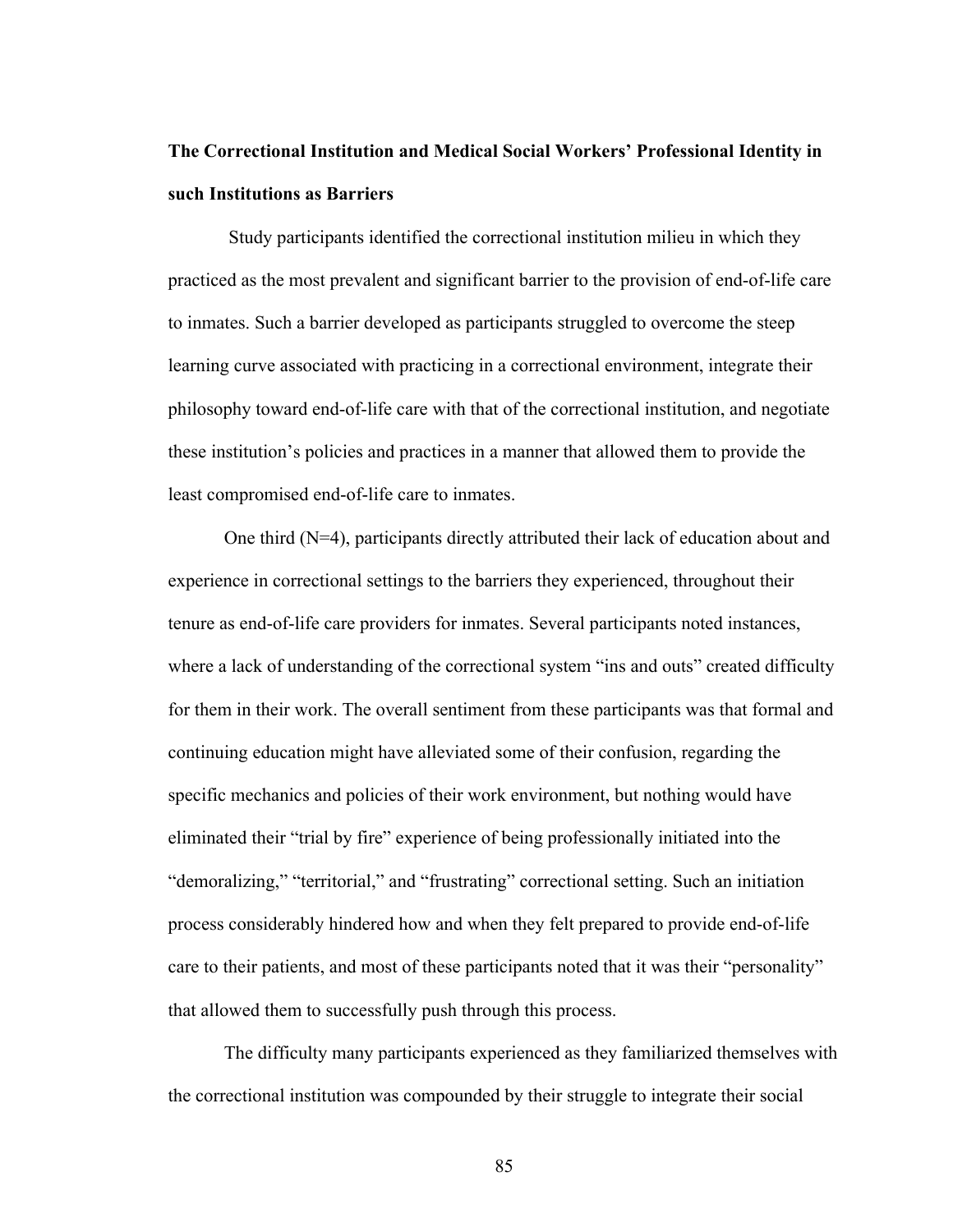work values, ethics and philosophies with those of such institutions. Nearly all of participants discussed that who they were, and what they were able to do for their patients as social workers in a correctional institution, was far-removed from typical conceptualizations of social workers and social work practice with patients at the end of life. Some participants noted that while their values, ethics, philosophies might be somewhat compromised in this setting, they were at least glad that they were there to provide some level of social work service and advocacy for inmates. While four participants expressed a feeling of obligation to conform to the demands of the institution, by being "correctional officers first and social workers second", other participants noted that they did not make many "friends" in their work, because they pushed back against the values, ethics, and philosophies of the correctional system. It was these participants for whom the above-mentioned integration created barriers to their capacity to provide care, as they (or the inmate volunteers they supervised) faced retaliation to such push back from other staff, most notably through a lack of cooperation from these staff.

Whether or not participants challenged the philosophies of their correctional institution, many of them faced barriers resulting from the pervasive, sometimes intractable negative attitudes possessed by some correctional staff also described in Maull (1991b), Wright and Bronstein (2007), and Leland (2009). Through his study, this author learned of the seemingly heroic extent to which some participants struggled daily to educate and/or otherwise mitigate the negative impact of correctional staff views of inmates as not worthy of holding vigil over their dying peers or being cared for as they died.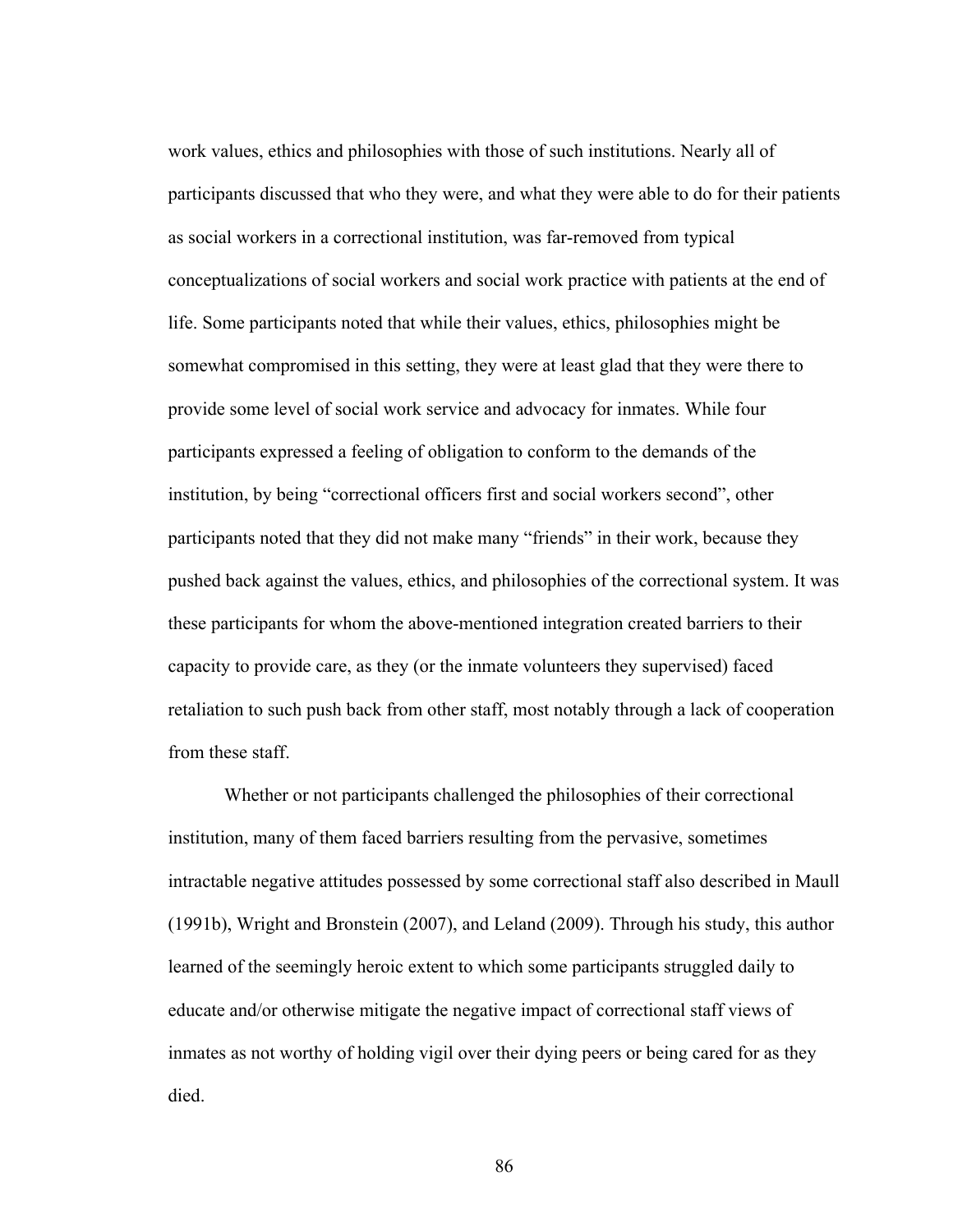Most participants, who attempted such mitigation, did so through diligent education, perennially informing correctional staff of inmates' need for and right to endof-life care. For example, one participant recounted the process of having to constantly educate nursing staff, who seemingly did not want or need such education and preferred to restrict the movements and activities and generally disrespect the inmate volunteers, who were attempting to care for their dying peers. This participant described education as a kind of red herring that obfuscated some other source of these nurses' negative attitudes. Other participants believed their efforts to educate correctional staff (often officers) were more effective. One participant believed that the correctional staff, whose negative attitudes posed barriers to her work, were envious of her higher education, and mitigating the impact of such attitudes was done less through education, than through assertion of her authority.

Participants also experienced barriers posed by correctional institution policies. Eleven participants believed correctional institutions' restrictive policies created a significant disparity between the quality of end-of-life care they would liked to have provided, and the quality their patients received. For example, several participants decried the limited access dying inmates had to their families, stating this was a primary component of what they believed constituted quality end-of-life care. Some participants even alluded to creating surrogate family experiences for their patients, so that these patients and their families would know that not all inmates die alone, without support.

Ivanoff et al. (1993), Severson (1999), Lowe & Bohon (2008), and Church et al. (2009) call for more comprehensive education focused on the mechanics of correctional institutions, and the needs of inmates, to increase social work interest, activity, and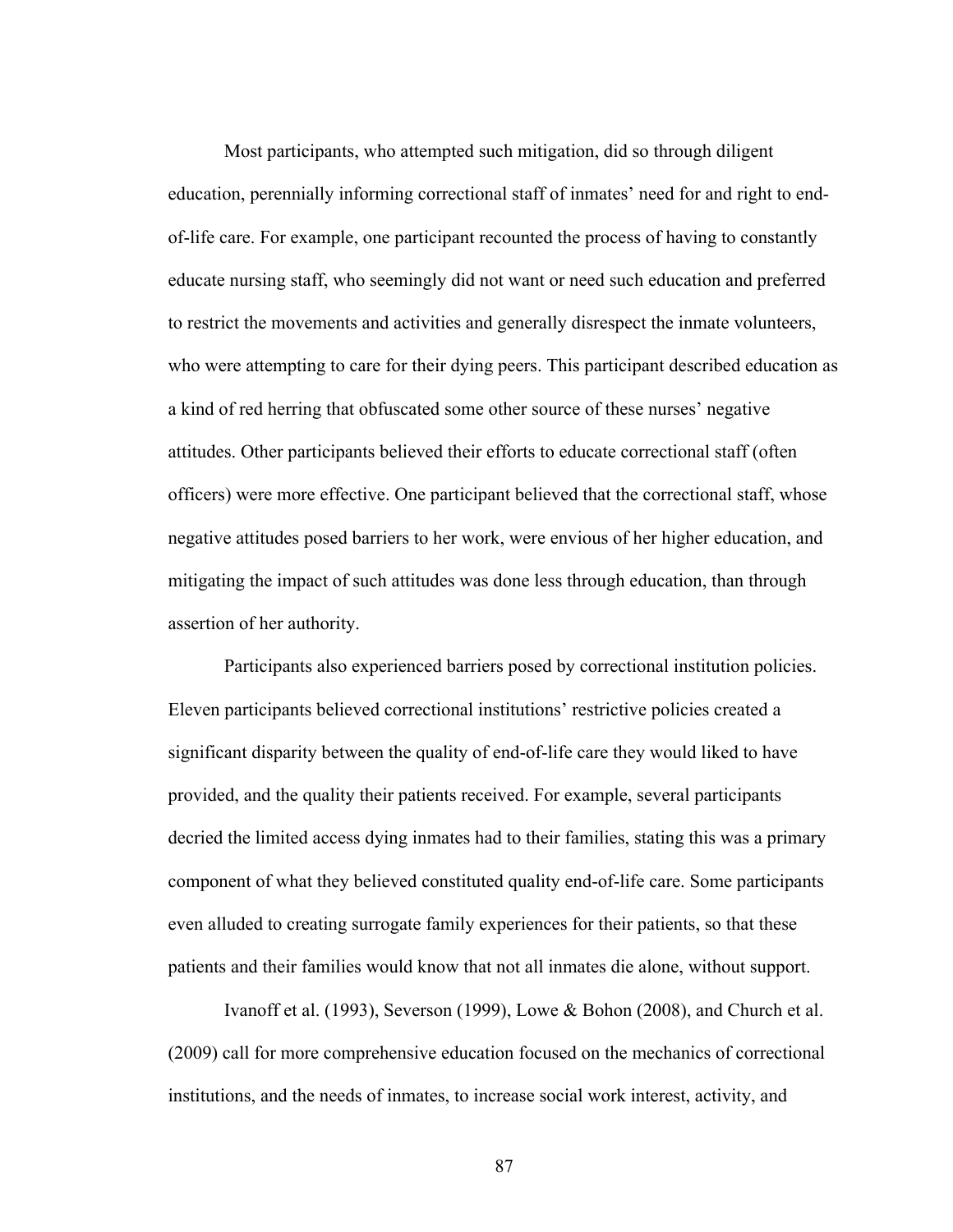efficacy in these institutions. However, this study's findings regarding participants' perceptions of the challenges to social work practice posed by institutional policies provided this author with greater sympathy for and understanding of the historic decrease in social work engagement in correctional settings described in Dawes (1978), Gum (2004) and Mazza (2008).

In keeping with Oliver and Peck (2006), some participants noted that the provision of quality end-of-life care was hindered by the size of their caseloads and the number of duties they were asked to perform. In contrast to other studies describing role ambiguity among social workers on end-of-life care interdisciplinary teams (Kulys  $\&$ Davis, 1986; MacDonald, 1991; Payne, 2006; Reese & Sontag, 2001; Munn & Adorno, 2008; Black, 2006; Reese & Brown, 1997) all participants in this study offered very clear descriptions and understandings of their roles. When ambiguity and confusion did occur, they did so because team members misperceived participants' roles, or were unsure of how to use/work with them on the team. Participants noted that barriers to care arose when they were forced to spend time educating team members about their roles, rather than providing end-of-life care.

Additionally, Kulys and Davis (1986), MacDonald (1991), Payne (2006), Reese and Sontag (2001), Munn & Adorno, 2008, and Black (2006) note that social workers often are not active enough in defining their roles, taking ancillary positions on the team; and that other professions on an interdisciplinary teams expropriate components what have traditionally been considered social workers' domain, reducing the perceived and actual need for social workers on such teams. This study's findings contradict these authors, in that several participants noted they had to be very active in defining and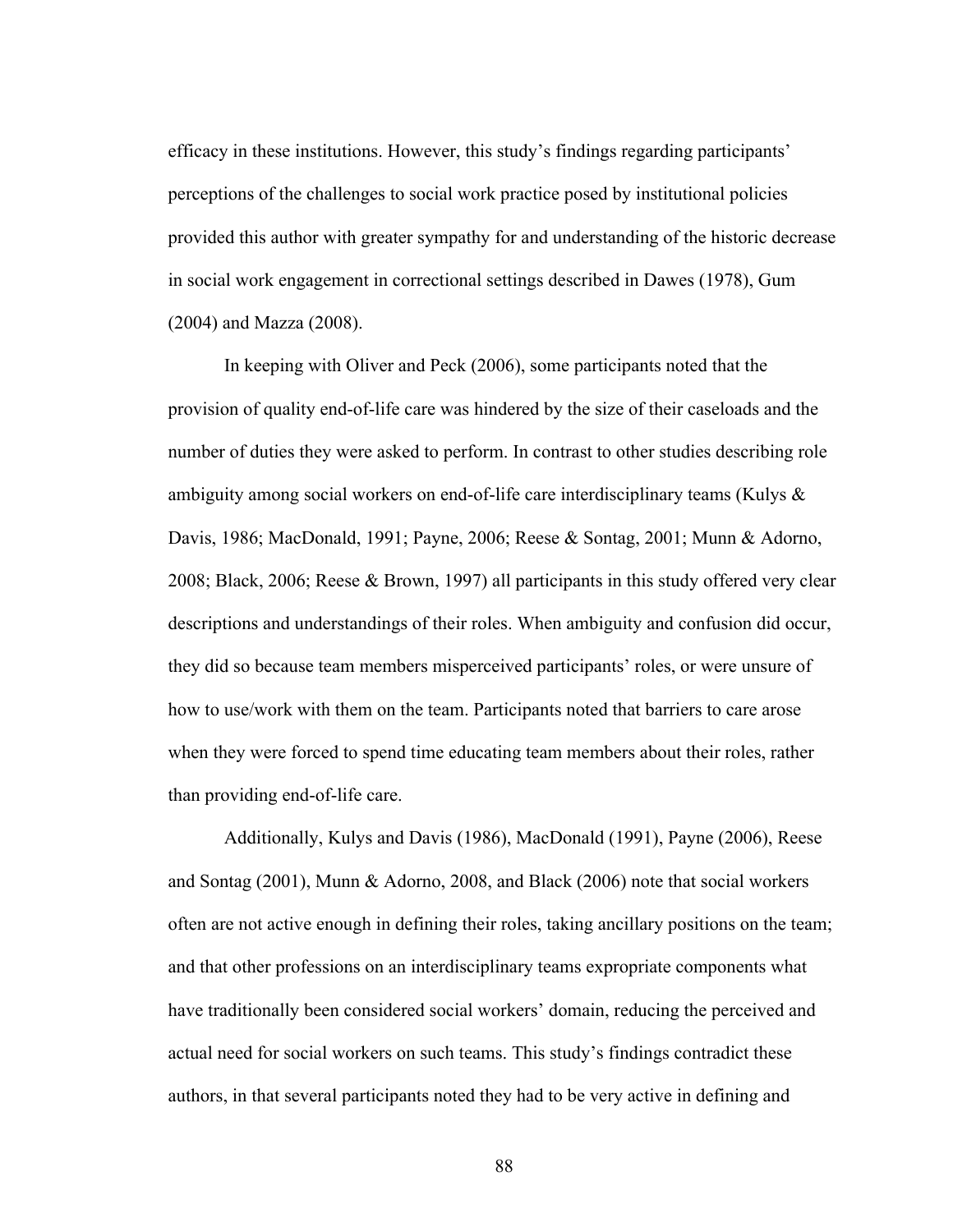executing their roles, which sometimes meant being prohibitively "rigid" in their practice, as described by one participant. Some participants reported that rather than being constricted, their roles were expanded to include the work of others on the team, thus taxing their capacity to treat their patients. Overall, participants suggested that both the demands as well as the "domineering" nature of their practice environment forced them to be very definitive in how they carved out and executed their roles.

### **Inmate and Participant Characteristics as Barriers**

The impact personal characteristics had (or did not have) on participants' capacity to provide end-of-life care to inmates rather intrigued this author. Some participants reported that the manner with which inmates presented themselves as they died negatively impacted their capacity to work with them. These participants referred specifically to the challenges that some inmates' suspicion, fear, and personality traits created for the participants. A small handful of participants understood this presentation as reflective of the confluence of the correctional environment and the life histories of such inmates, which fostered a lack of trust within these inmates and a seeming aversion to care. Severson (1999) notes, "…the knowledge and skills needed to effectively address inmates' problems are the same as are already taught within social work educational curricula (p. 66);" however, this finding suggests that inmates, approaching the end of their lives, might experience increasingly more complicated biopsychosocial, spiritual stressors for which social workers' training and education programs have not adequately prepared them.

It noteworthy that despite the demographic differences found between the participants and their inmate patients, none of the participants reported the race, age, or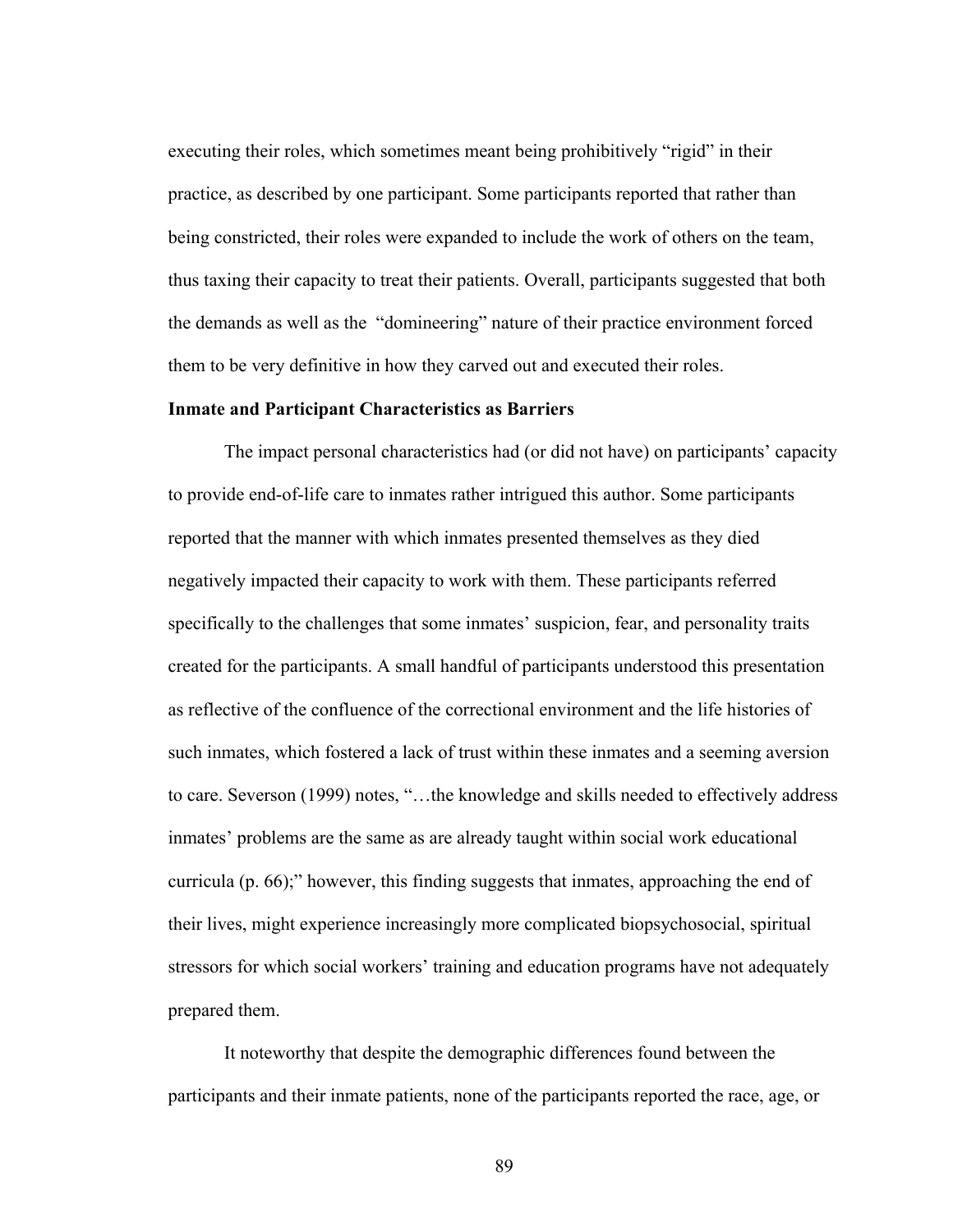socioeconomic status of their patients as constituting a barrier to their provision of quality care. However, one female participant noted difficulty in working with an all-female caseload, because of the inherent sadness of watching women die in prison. Another participant noted that the seeming disparity between some of her patients' spirituality and the crimes they committed made it hard for her to express tolerance toward them. Both of these participants noted that they had to continually monitor these reactions to ensure they did not overly impede their work. Highlighted in this finding is a disparity between the inmate characteristics that trigger an inhibitory countertransferential response from participants worthy of on-going monitoring and those that do not trigger such a response.

The finding that only five of the 12 participants reported that their race, ethnicity, age, gender and socioeconomic status could negatively impact their capacity to work with their patients is of particular interest in terms of its implications for the cultural competency training needs of such workers who are likely to be providing care to patient/inmates with demographic characteristics different from their own. One potential explanation for this disparity involves racism and classism that pervades the criminal justice system and normalizes the presence of poor, under-educated individuals as inmates. In this instance, working through cross-cultural difference is not seen as valued, because race and class are mapped onto inmates as elemental, defining qualities. Although this was an exploratory study, this author hoped a majority of participants might discuss the potential for their identity to be a barrier to their capacity to provide end-of-life care; such a finding might have suggested greater ability to provide culturally competent care to a very diverse, vulnerable population. However this finding was not bourn out in the data. Furthermore, this author was quite surprised that four participants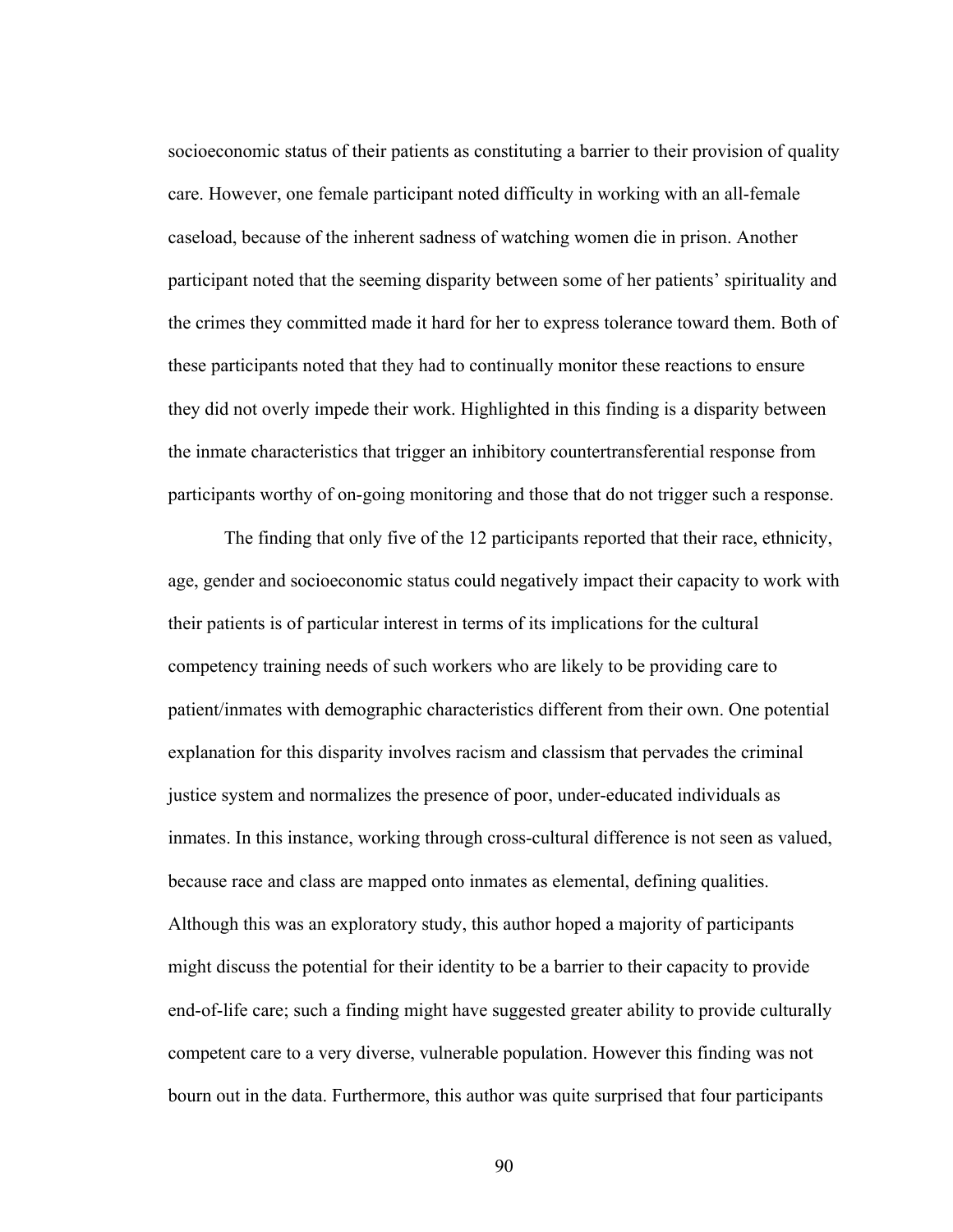reported their identity had a positive impact on their ability to provide end-of-life care to inmates. Berzoff and Silverman (2004) and Lopez (2006) suggest that social workers' personal identity cannot be divorced from their work with their patients; and relational theory, as explicated by Hadley (2008) reinforces this suggestion. Therefore this author remains curious to further investigate, what, if any, impact personal identity difference has on the relationship between social workers and dying inmates. Additionally, this finding, and that of the previous one, related to the potential disparity in countertransferential responses, suggests a potential need for increased cultural competency training/supervision for social workers, providing end-of-life care to inmates, as noted in Lopez (2006).

Lastly, related to personal characteristics, three of this study's participants described their fear of exposure to an inmate's death as a barrier to their desire and capacity to provide these inmates with end-of-life care; it kept them from feeling prepared enough, ready enough, to provide the type of care they wanted to. They did not directly attribute the etiology of this fear to personal experiences with death; however, elsewhere in the study, they noted that such experiences informed their practice. This finding is in keeping with those of previous studies exploring the impact of personal death experiences and attitudes on social workers' ability to communicate with nonincarcerated patients about advance directives (Sanders & Swails, 2009; Hayman, 2004; Black, 2005). Several other participants expressed that personal death experiences, and life experiences in general, made them feel more prepared to provide end-of-life care to their patients; these participants were emphatic that a lack of life experiences, including exposure to death and dying and instances of personal vulnerability and loss could be a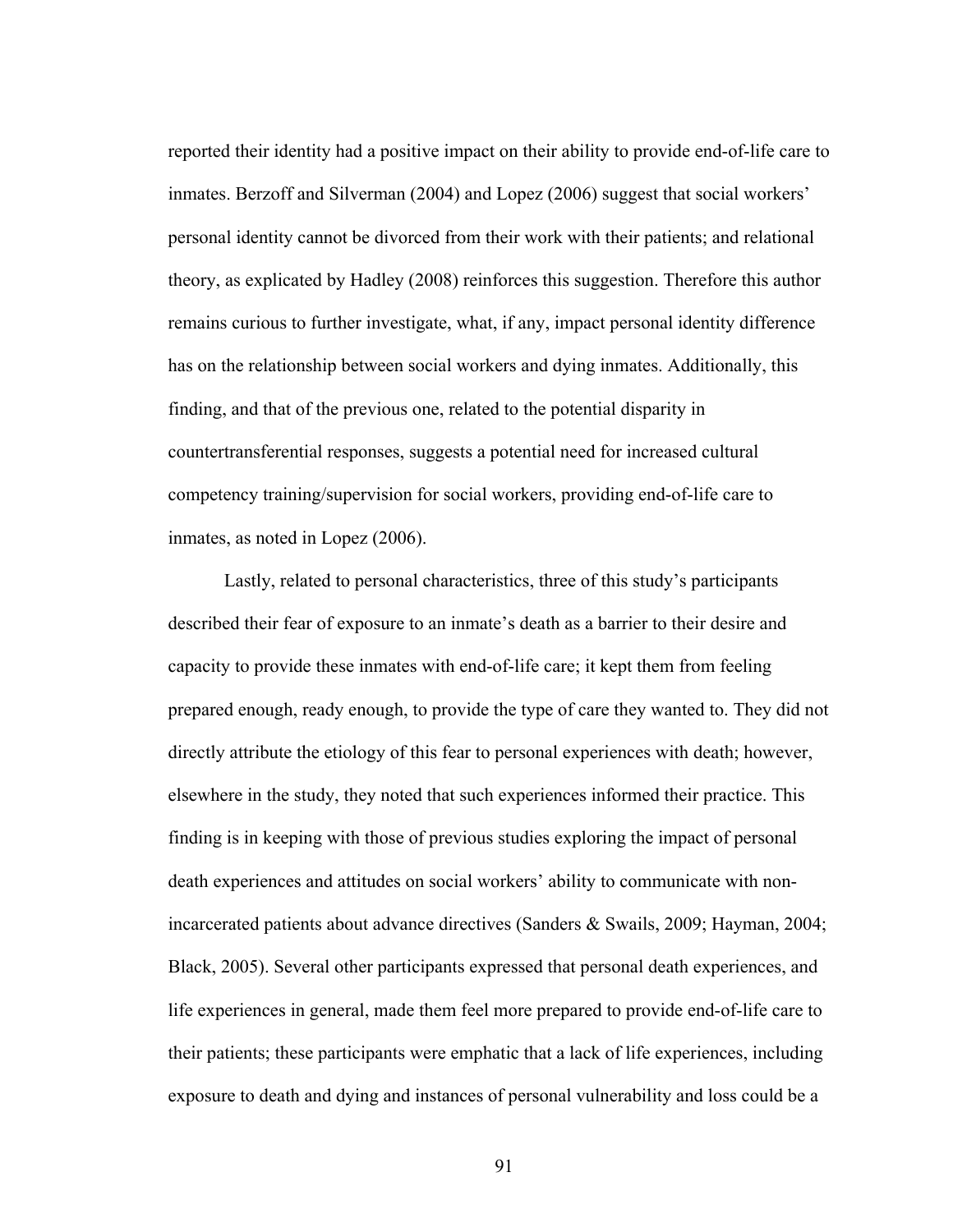barrier to social workers' capacity to provide empathic end-of-life care to inmates—a population whose majority has experienced considerable loss, vulnerability, death, and dying. Additional research is required to test the hypothesis inherent in this finding: social workers with such life experiences have an affinity for end-of-life care provision.

#### **Community Stigma and Attitudes as Barriers**

The final salient finding concerns the community stigma and attitudes that four participants noted as posing significant barriers to their capacity to provide end-of-life care to inmates, particularly those who were either being compassionately released or had served their sentences and were returning home. These participants noted they met with extreme prejudice, trying to find community-based hospice, nursing home, or other endof-life care services for their patients. Participants reported great frustration with this prejudice and described various attempts to secure community-based services for their patients, some of which were more successful than others.

Importantly, this finding is not reflected in the extant literature. Such a finding suggests that although many of this study's participants, along with authors Dubler (1998), Cohn (1999) and Mahon (1999), have called for a more liberal use compassionate release, social workers and their exiting patients might experience significant community-based barriers to care.

## **Relational Theory and Barriers to Social Work Practice with Dying Inmates**

Given the physical and intrapsychic injury, isolation, loneliness as well as the dehumanizing interpersonal interactions exacted upon inmates as a condition of incarceration, this author chose to theoretically examine this study's findings through the lens of relational theory. A psychotherapeutic approach informed by relational theory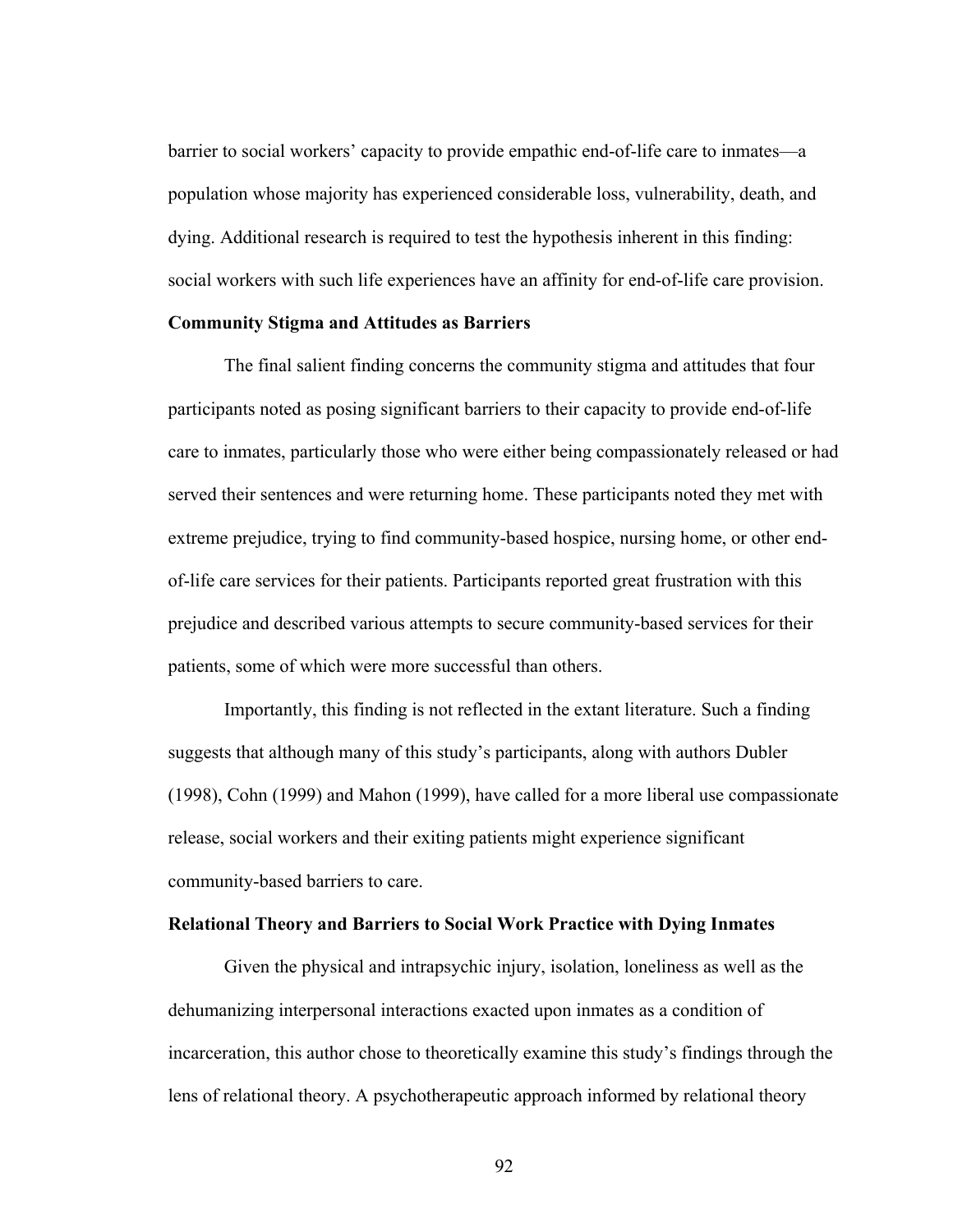posits that a therapist and patient might co-create an external reality, where the patient's biopsychosocial and spiritual needs and vulnerabilities are acknowledged, held, reauthored, and honored in partnership with a trusted and caring person (Granse, 2003; Hadley, 2008). Viewed through the lens of relational theory, this study's finding's suggests that correctional institutions either do, or have the capacity to, significantly hinder participants' capacity to co-create holding, nurturing, corrective relationships with their dying patients.

As stated by the majority of participants, their caseloads, duties, and roles did not allow them the time or resources to provide psychotherapy informed by a relational approach. Nearly, all participants were still invested in assuring that their patients did not die alone. They were often not able to be consistently present as their patients died. Therefore, the value these participants placed on the end-of-life care that inmate volunteers are able to provide patients heartened this author. More than half of the participants discussed the unique role that volunteers play in co-creating, with the patient, an intersubjective relationship, in which the patients are held physically as well as psychosocially and spiritually, during the last hours of their life to ensure that inmate "no dies alone." While perhaps not identifying it as such, these participants were employing a relational approach through their on-going development and use of volunteer inmates as end-of-life care providers. The use of inmate volunteers to provide end-of-life care, to do the emotional heavy lifting and form significant, holding relationships with dying inmates, offered this author a new perspective on the possibly applications of relational theory in correctional settings, where social workers are few and over-burdened.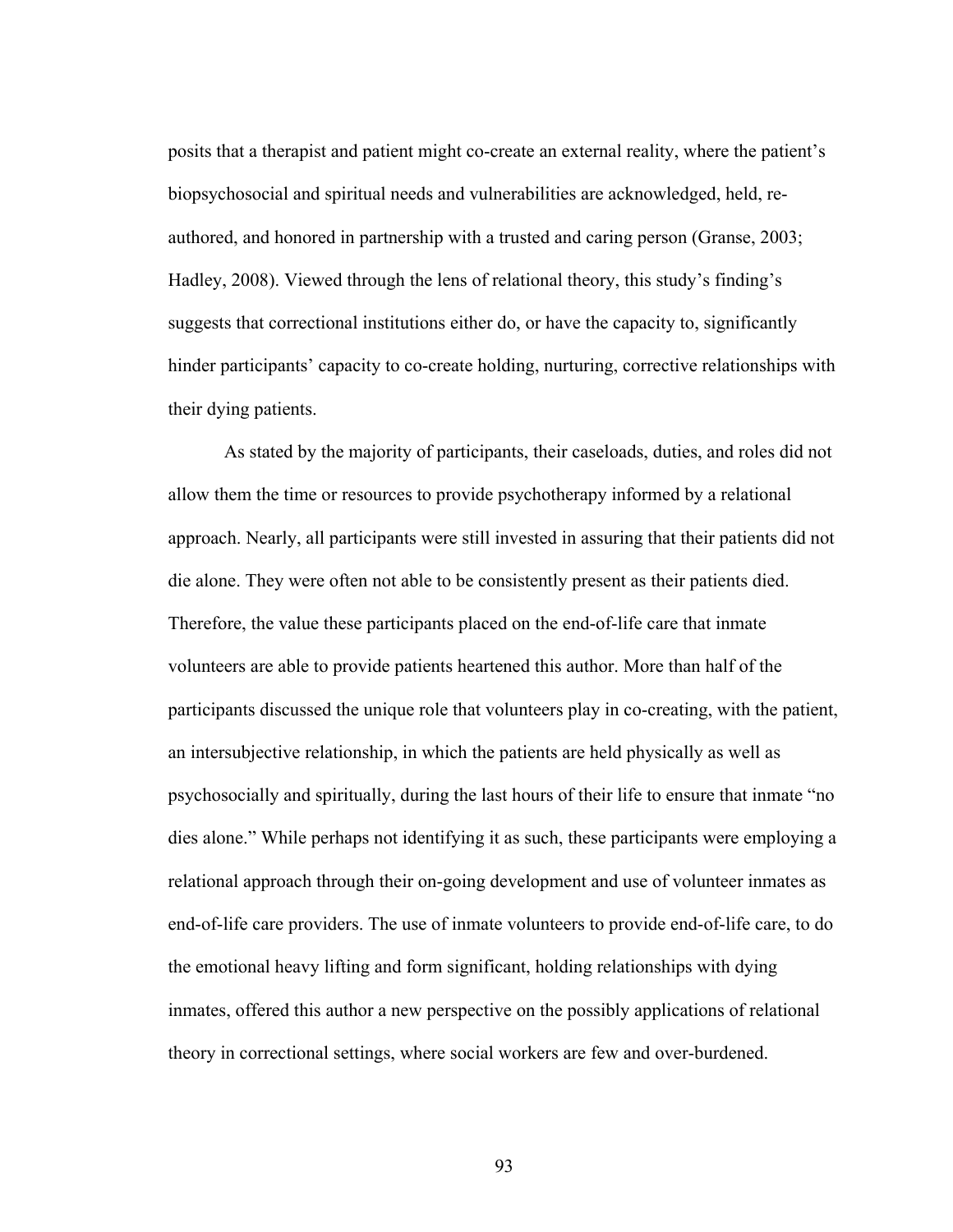In addition to the manner with which their caseloads, duties, and roles inhibited their capacity to provide relationally-derived psychotherapy, this author is curious if the negative qualities of the correctional institution impact the relationship between participants and their inmate patients. Hadley (2008) notes that in a relational approach the subjective experiences of the therapist and patient become complexly intertwined and "embedded" in what becomes a co-created, rich dynamic" (p. 211). It seems plausible to this author that this study's participants—who expressed that the correctional environment in which they worked and its staff often left them frustrated and sad—might bring such feelings into their relationships with their inmate patients, through a parallel process. In fact, two participants endorsed they did just that, with one of them specifically noting that inmates were easier to take out frustrations on than patients in the community. This participant noted that taking out her frustrations on inmates was facilitated, because inmates were both seen as intrinsically less worthy of patience and the prison environment endorsed this behavior. A relational approach might help social workers, facing similar environmental and occupational stressors to mitigate the impact of those stressors on the relationships they have with inmate patients. For example, a relational approach might allow the two participants mentioned above to gain a more sophisticated empathic understanding of the impact their frustration, sadness, and anger has on their vulnerable patients.

Hadley (2008) also notes that relational theory is uniquely suited for working with oppressed populations, because it encourages the intersubjective examination of cultural difference between the therapist and patient as a corrective experience. Through his study, this author did not gain any definitive understanding of how cultural or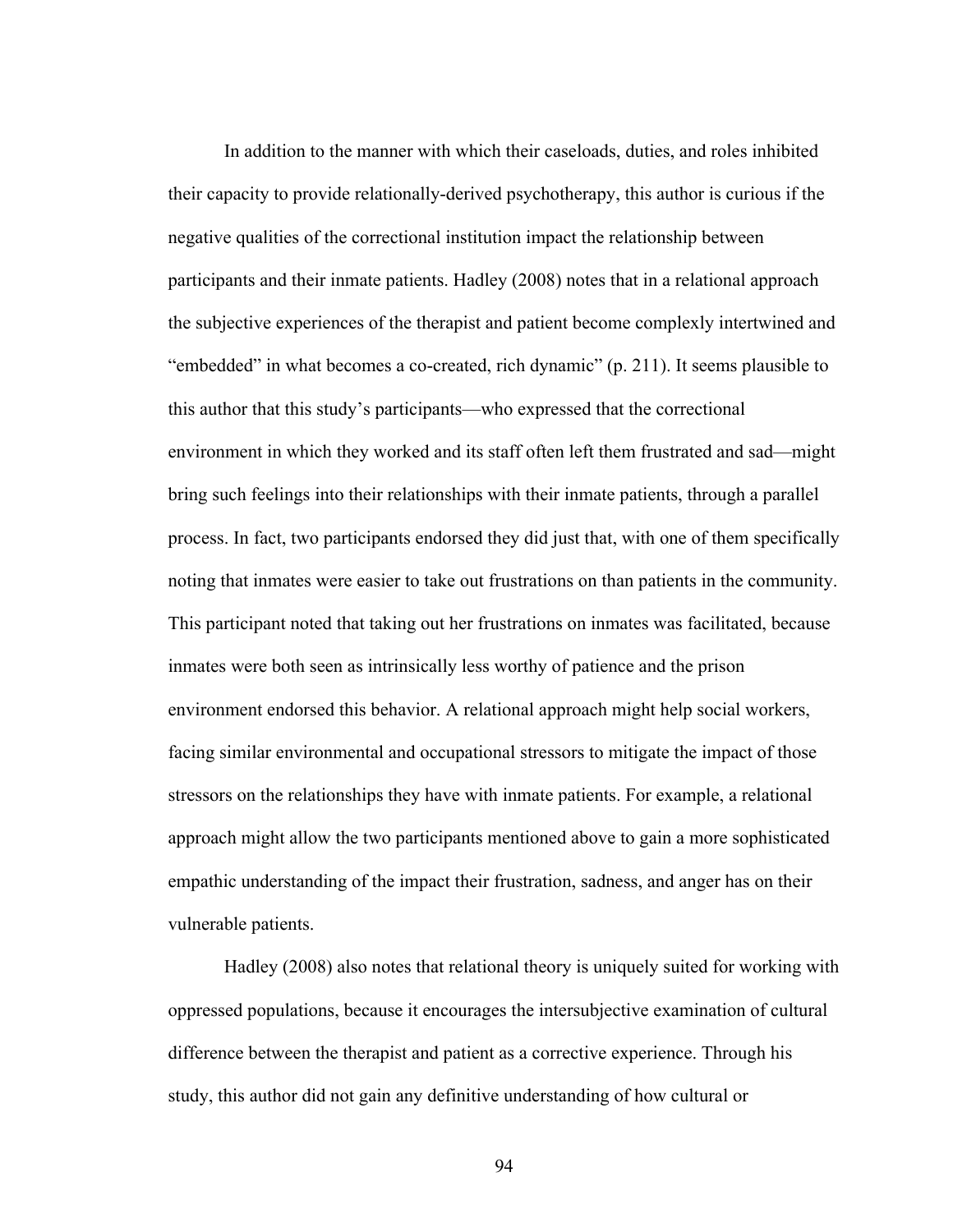demographic difference factors into the relationship between participants and their patients. However, as discussed earlier, the majority of participants did not offer this difference as a component of the set of barriers they perceived impacting their provision of quality care, which leaves this author with a lingering curiosity about how patients viewed the impact of such difference on these relationships. The use of a relational approach in this instance might allow social workers from dominant groups to understand the capacity of their identity to negatively impact their patients, many of who have experienced considerable oppression, because of their cultural, demographic identities.

Through his research, this author gained significant, yet still nascent, insight into the complex relationships between participants and their patients. He still believes approaches derived from relational theory might positively impact those relationships, yet he understands that executing such approaches might be very challenging in correctional environments designed to limit peoples' capacity to form meaningful, nurturing, and corrective relationships. Implications for how social workers' relationships with dying inmates might be improved, through the use of relational theory, will be discussed later in this chapter.

## **Study Strengths**

As far as this author knows, this study is the first qualitative exploration of the perceptions of social workers regarding the barriers they experience in their efforts to provide end-of-life care to inmates. Therefore, this study's primary strengths reside in two domains. The first is information, in that this is the first study to gather data on the perceptions of social workers regarding the micro-level practice barriers practitioners might experience when they provide end-of-life care to inmates. Participants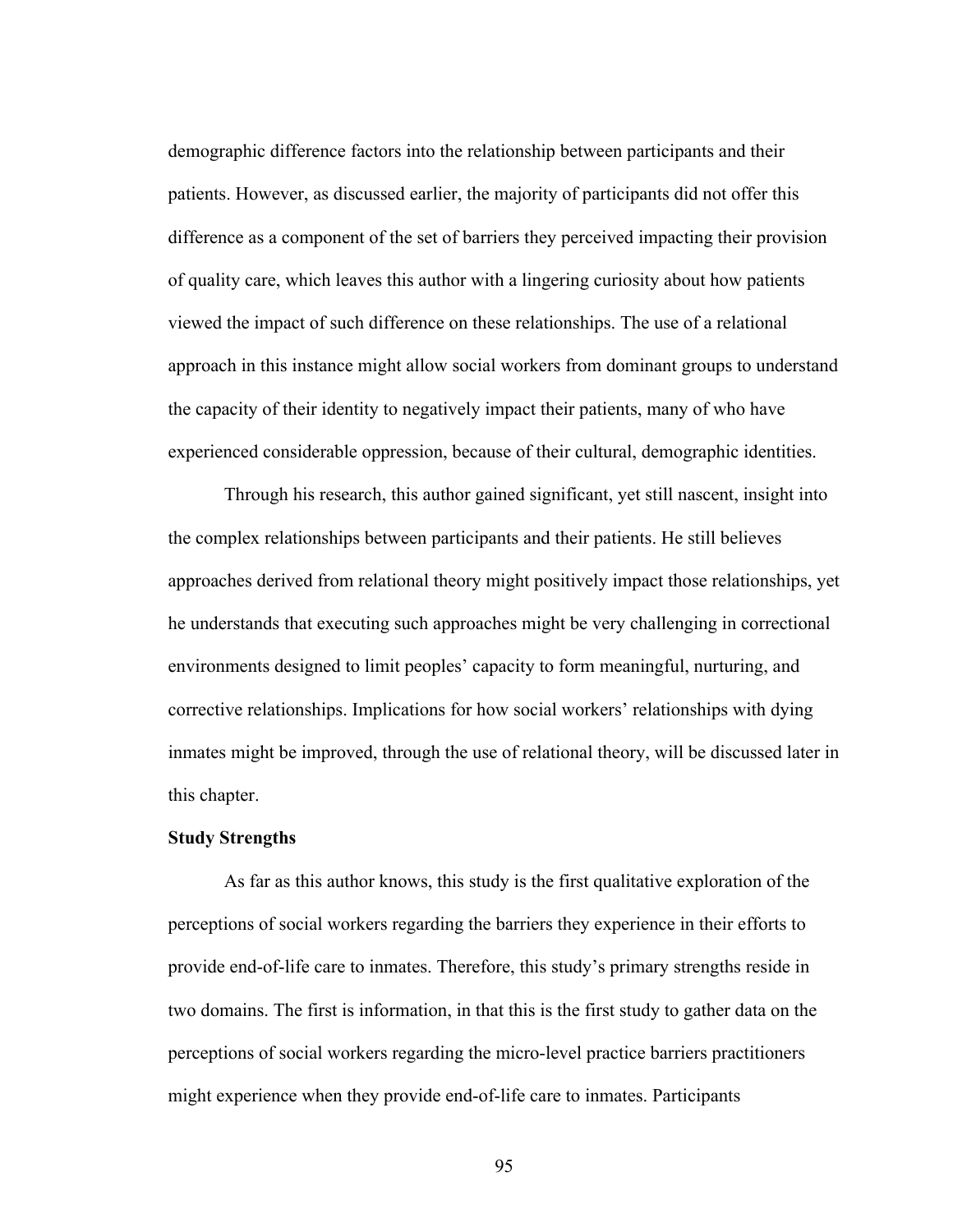overwhelmingly portray correctional institutions as the largest of source of such barriers. The second domain is communication, as this is the only study known to this author that offers social workers a collective voice with which to directly address the field, and provide it with the above description, in an effort to improve the quality of end-of-life practice with inmates. Additionally, the comprehensive nature of the data collected and analyzed in this study offers several opportunities for future social work research on this topic, as will be described in more depth, below. Finally, this qualitative study's sample size of 12 participants provides a solid basis for a trustworthy and confirmable data analysis.

# **Study Limitations**

This study's small sample size of 12 participants precludes findings from being generalized across a larger population. Further, the sample was not gathered using a randomized approach, also diminishing the capacity for generalization of findings across a large population.

Data collection methods also constitute a study limitation. Not all participants were asked the same set of questions; additional questions, regarding the personal identity (demographic characteristics) of participants' patient/inmate population, were added after the study was already underway. Certain questions were omitted if the researcher believed that responses to those questions were already embedded in previous responses to different questions, if he forgot to do so, and/or because of time constraints.

Given time constraints in carrying out the research, the researcher was unable to pilot the instrument prior to its utilization with study participants. Some questions were confusing to participants, possibly affecting their response. Several participants indicated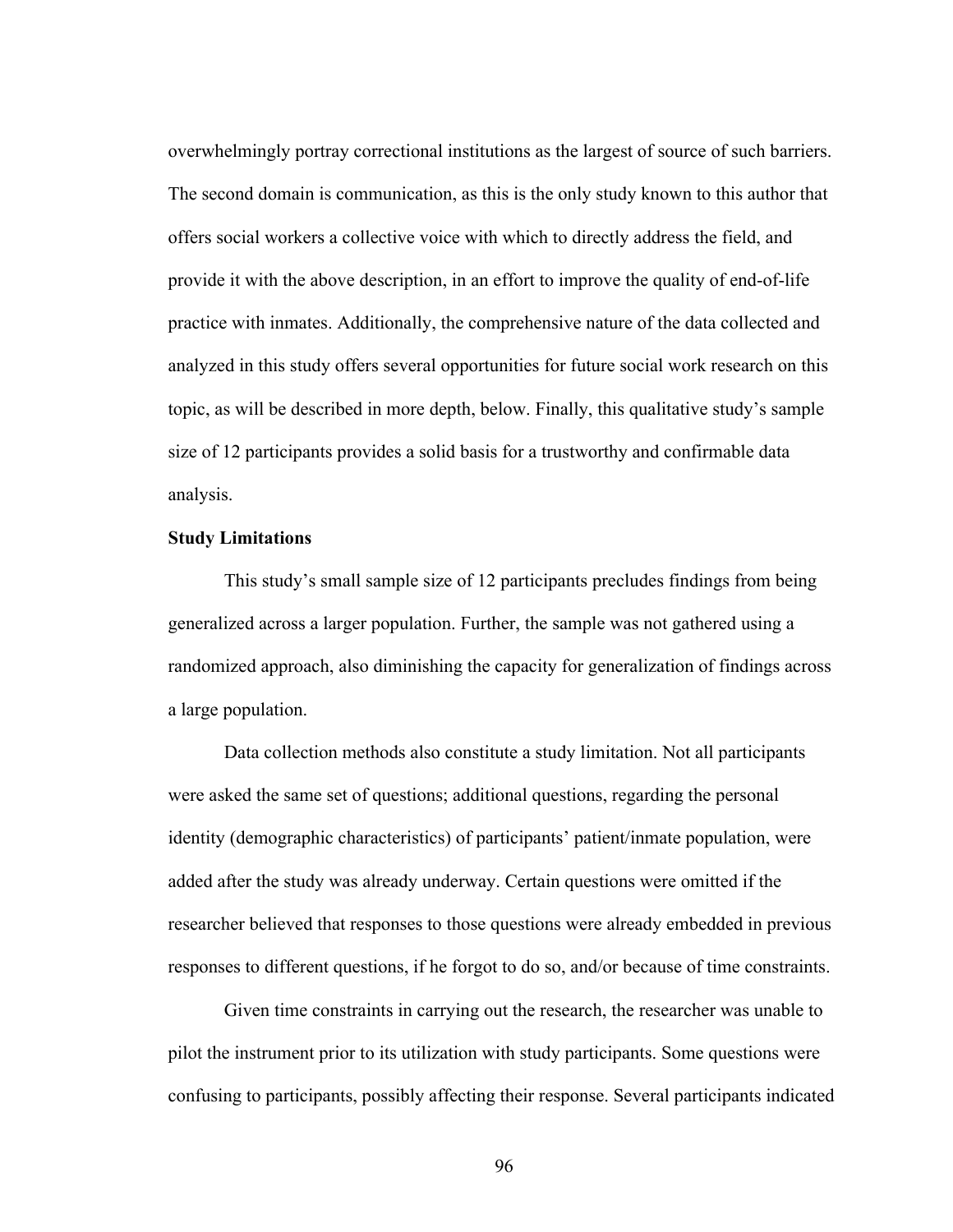that they found the Interview Instrument's terminology confusing. The word "barrier" confused several participants, and this author was asked to clarify what was meant by that term. It was this author's opinion, that they felt the term to be an inaccurate way to describe any difficulties they experienced providing end-of-life care to inmates; and they often used the word "challenge" to describe such difficulties. Some participants had difficulty understanding what was being asked of them in the questions, *What feelings do you associate with the environment in which you practice? Do these feelings pose a barrier your practice? Please explain.* and *What feelings do you associate with the population you serve? Do these feelings pose a barrier your practice? Please explain.* Additionally, the following questions confused participants: *Are you part of a team that provides end-of-life care to inmates? If so, how is the role of the social worker defined by you? By others on the team? Please explain/describe any practice challenges or benefits you may experience as a member of a team.* and *How does being a social worker influence your practice with dying inmates? If this influence poses a barrier to your practice, please explain how.* Some participants expressed difficulty understanding the question regarding their perceptions of their professional role on the team, or their profession, as a "barrier" to practice.

This author does not want to underestimate the potential for researcher bias in these interpretations: as a man of color, this researcher entered the field of social work to help mitigate the affects of oppression his clients might experience in response to their racial, gender, socioeconomic and spiritual identities. And as a Black man, he also approached this study from a philosophical, ethical position of being fiercely anti-prison, anti-incarceration. In small handful of instances, this author lead participants in their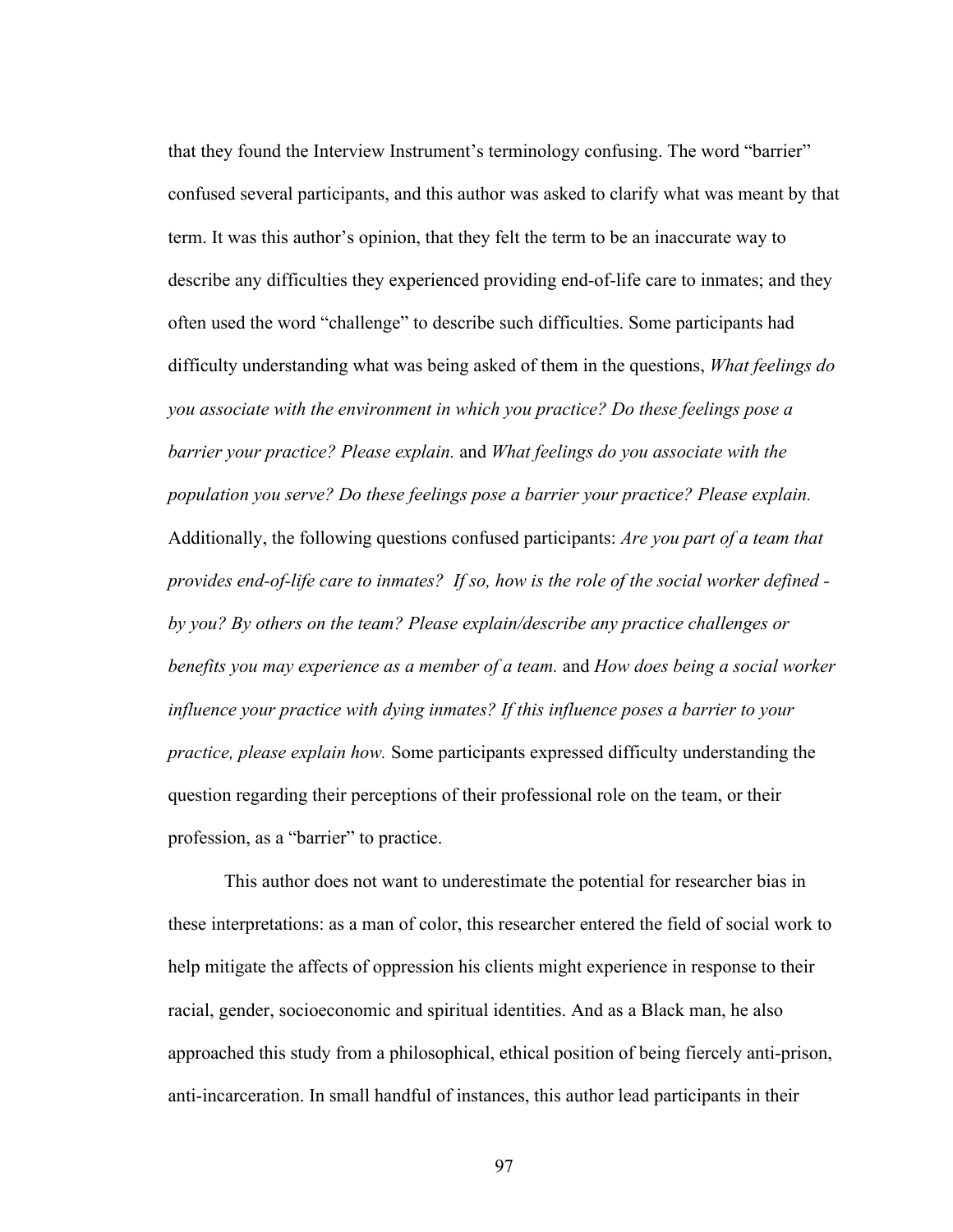answers to questions and interpreted their responses, rather than probing for additional clarification. He remains unsure if this leading and interpreting was due to his bias, but they ultimately, negatively impacted this study's reliability and validity.

While successful in obtaining a unique sample of practitioners in this field of practice the lack of diversity in this study's sample (only one of the twelve participants identified as being of color and only two participants identified as being male) poses an additional and significant limitation to the generalizablity of study findings.

#### **Study Implications**

The following section will explicate the implications of study findings for social work research, practice, education, and policy.

## **Implications for social work research.**

Study findings have provided the basis for the development of several questions deserving of further research. This study only scratched the surface of describing the dayto-day practice routines for social workers providing end-of-life care in correctional institutional settings. Research exploring the nature of such work in greater depth – including, but not limited to: the nature and number of the duties and caseloads of such social workers; the types of services provided; patterns of referral to other disciplines; and factors associated with the inability to provide certain services - would add considerably to our knowledge in this important area of practice. Finally, future research should involve a larger national sample including bachelors-level social workers who represent a portion of those who provide this care. Such study may yield findings leading to a more sophisticated understanding of how the duties and caseloads of medical social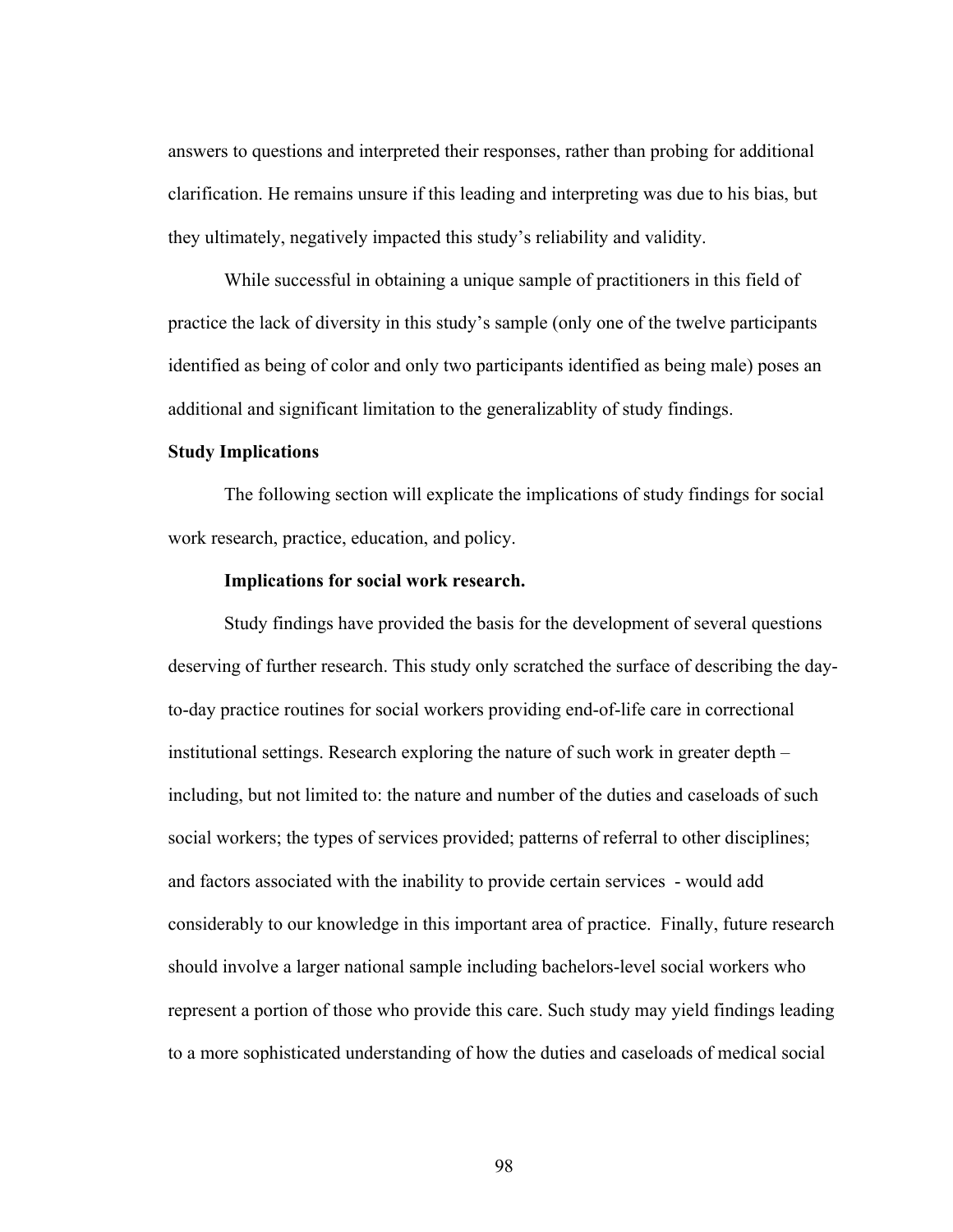workers in correctional settings impact their capacity to provide end-of-life care to inmates.

Findings indicating participant difficulty with exposure to death and inmate response to death and dying provide the basis for further study of the experience of the helping relationship among social workers as well as dying inmates. Specifically, there is a need to investigate the following questions: *How do such inmates experience the relationship with the social worker, who provides them with end-of-life care? How do they experience the demographic disparity between themselves and social worker, who provides them with end-of-life care? How do they experience the relationship with the inmate volunteers, who provide them with end-of-life care? Does the inmate experience differences between their relationships with these two different providers? If so, what differences? And do these differences impact their psychosocial, spiritual well-being at the end-of-life their lives? If so, how?* This author was disheartened to learn that seven of this study's participants (all of whom were well-educated, middle-class, Caucasian women did not believe that their personal identity had the capacity to negatively impact their work with under-educated, poor, men of color, who were dying in prison. In this author's opinion, research, including the above questions, is key to improving the manner with which social workers conceptualize the relationship between their identity and their practice with oppressed and marginalized dying inmates.

Many participants described significant disparities between the how the institutions' executive staff and their employees (specifically, correctional officers, nursing staff, and case managers) perceived the need and value of end-of-life care for inmates. These participants noted that the vast majority of executive staff endorsed and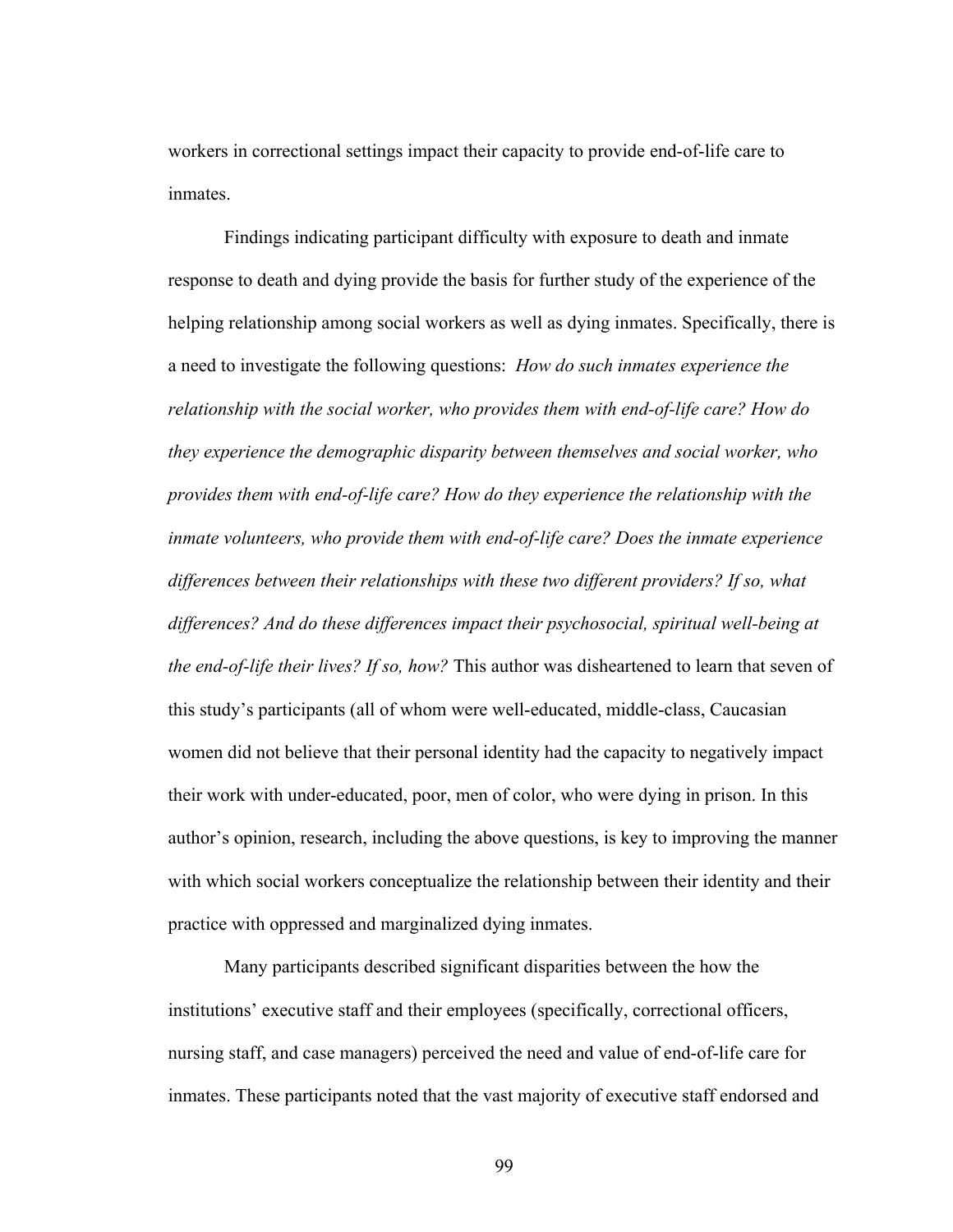supported the needed for such care; however, as noted in the above discussion, other correctional staff did not. This author is curious to further explore the origin and maintenance of this disparity as the findings of such research hold the promise of fostering more consistent, reliable assistance and encouragement to social workers providing end-of-life care to inmates.

Lastly, the findings indicating participants' perception of the negative impact of community stigma and attitudes on social workers' capacity to provide end-of-life care to inmates, particularly, raises questions about the specific nature of such stigma and its impact on care, deserving of further research. As one participant noted, "…as our populations grows, and you're having older and older inmates, you're going to find more need…for quality end-of-life care."

## **Implications for social work practice.**

This study has multiple implications for macro, mezzo, and micro-level social work practice. Beginning at implications for macro-level practice, this study's participants practiced in a variety of different correctional settings, from "hospital-like" medical facilities in federal prisons, to small county jails, where end-of-life care was outsourced to community agencies. While each of these settings/facilities presented participants with unique, often frustrating barriers, this study also highlighted the variety of practice options and opportunities for social workers interested in providing end-of-life care to inmates. For example, all federal medical centers have ready-made hospice environments for social workers to enter and practice such care. This author hopes social workers providing end-of-life in community-based settings will take note of the potential to build relationships with local county correctional facilities if they are interested in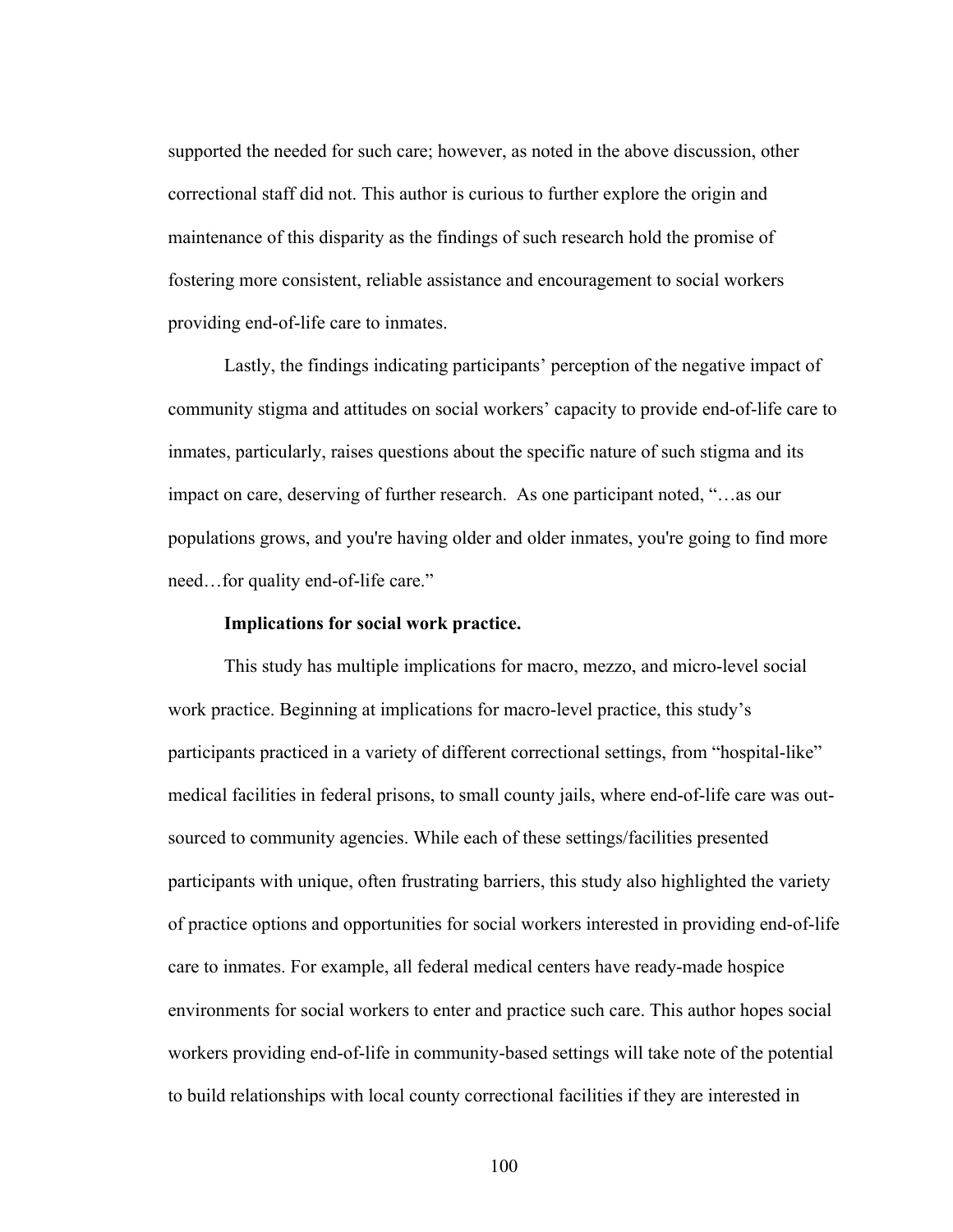increasing dying inmates' much-needed access to appropriate services. This study also introduced the need and opportunity for social workers and community-based agencies, providing end-of-life care, to develop stigma-reducing initiatives that will improve the quality of and access to appropriate services for dying inmates, exiting the criminal justice system and returning to community settings.

This study's primary implication for mezzo-level social work practice with dying inmates relates to work on interdisciplinary teams. Having reinforced the extant literature's conclusion that work on such teams can create barriers, this author hopes his study will provide social workers with an opportunity to have an increased dialogue around such barriers, share lessons learned, and build advocacy momentum to reduce such barriers across a variety of end-of-life care practice theaters.

Three major implications for micro-level practice emerged from this study. Related to the first implication, it seems quite clear to this author that culturally competent practice is not reinforced for or seen as urgent by social workers, providing end-of-life care to inmates. It is this author's hope that his study's findings will provide an opportunity for such social workers and the correctional institutions that employ them to further assess the need for and better deliver culturally competent care to dying inmates as well as all inmates within their care.

The second implication relates to the sheer complexity and size of several participants' caseloads and duties. Some participants in this study expressed they simply had too much on their plates to provide their patients with the quantity and quality of endof-life care they would have liked. Such findings imply the need for conversations and activities in the field of social work and corrections aimed at the goal of reducing the size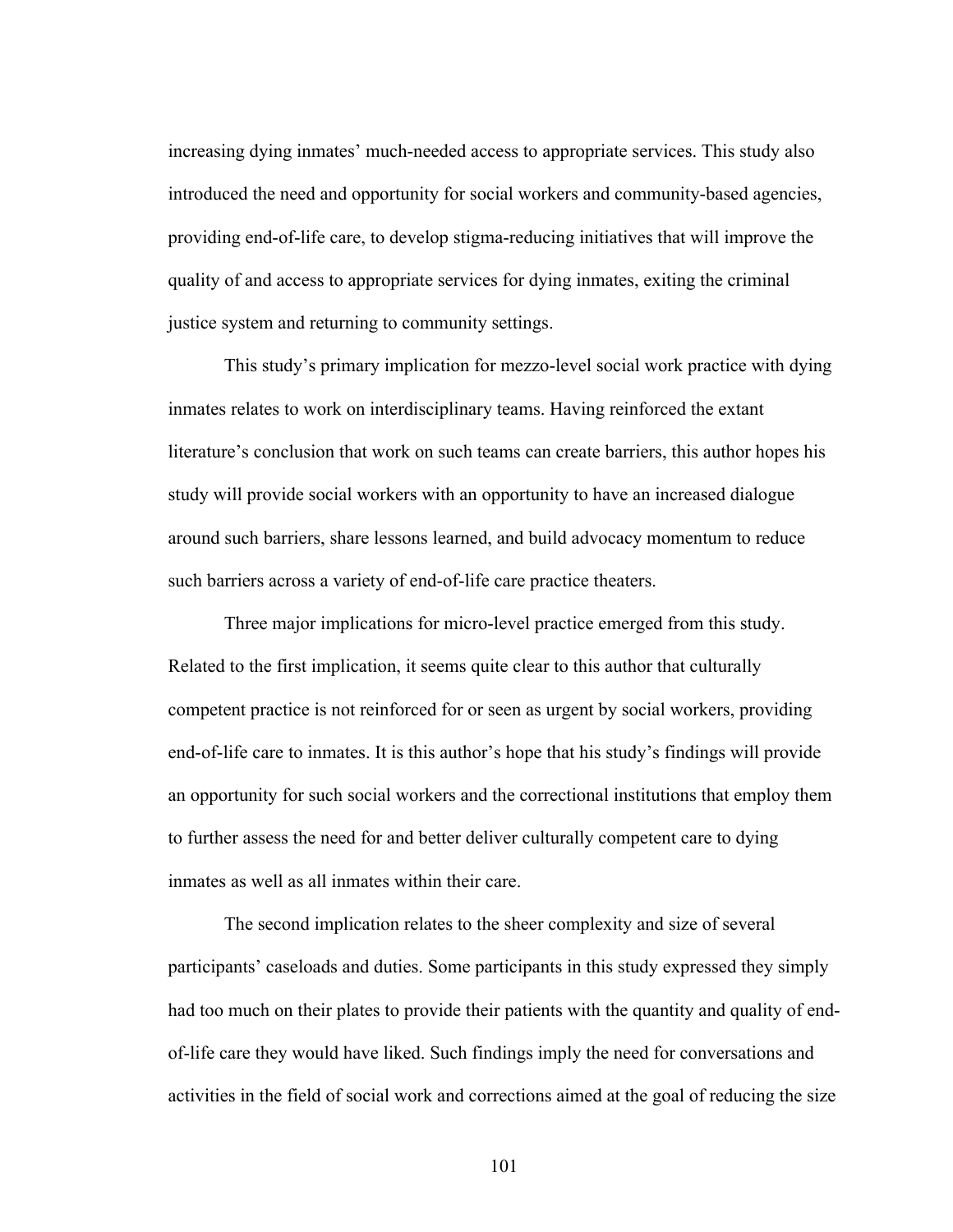and complexity of such caseloads and duties. There is a need for the field of social work to re-examine its limited participation in correctional work and focus on developing visibility and recruitment initiatives to increase practitioner engagement in this specialty. Likewise, social workers already practicing in this field should work with their host institutions to re-evaluate and bolster their commitment and capacity to provide care that is equal to that provided in the community.

Lastly, findings indicate the need for an emphasis on relationally-based practices to be employed by social workers in their provision of end-of-life care to inmates. Correctional institutions often staunch the capacity of social workers and their inmate patients to develop the kind of relationships that facilitate the complex, intersubjective work traditionally espoused by relational theory. Yet, this author believes relationally derived techniques might be developed and used that increase social workers' understanding of the unique vulnerabilities their dying inmate patients' experience as a result of the psychosocial, spiritual, cultural oppression they face - before and during incarceration - in combination with their compromised physical health and their experience with death and dying. An increased understanding of such vulnerabilities might allow these social workers to employ a more-sophisticated use of empathy and compassion in their already-valiant efforts to provide their patients with a "good death." This author also believes that relational theory would offer social workers more comprehensive and intentional opportunities to integrate their life experience, experience many of this study's participants saw as essential for providing this "good death." As noted earlier, the infusion of resources allowing in-depth work and increased staffing is a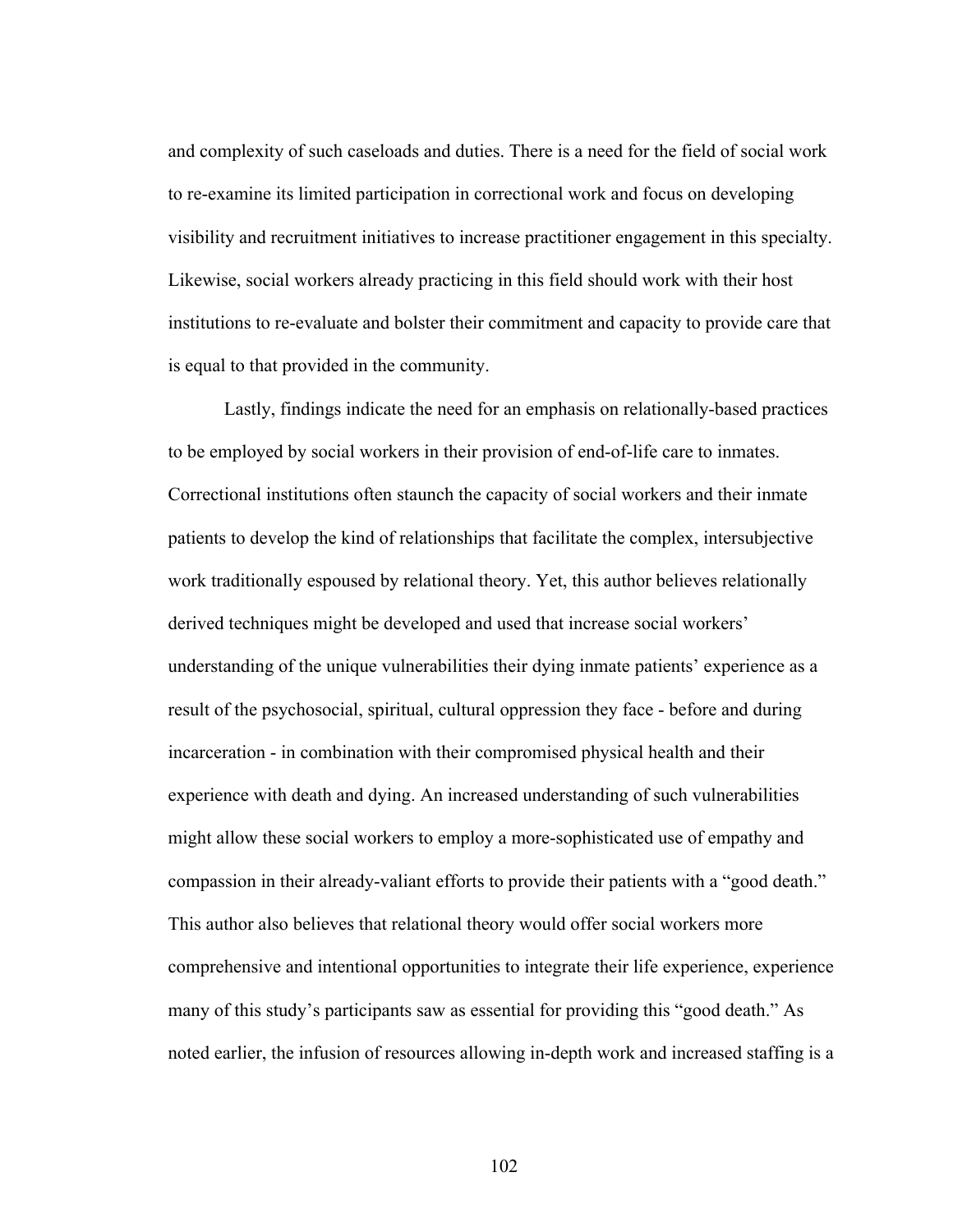necessary first step in the successful integration of this theoretical perspective in daily practice.

#### **Implications for social work education.**

The findings of this study echo the extant literature's call for education and training programs to increase social workers' capacity to provide end-of-life care to diverse populations as well as provide social workers with more skills, information and experience to practice in correctional institutions. These findings also suggest specific practice and theory areas such programs might bolster to improve social workers' capacity to improve work with dying inmates.

The finding that some participants experienced inmates' suspicion, personalities and denial as barriers to care suggests that social work training and education programs might increase the availability of courses explicating and normalizing the process of death and dying, particularly for populations with an historic lack of trust in the health care system, and those who are dying in restrictive environments. These findings also echo the call of Wesley et al. (2004) and Lopez (2006) for social work training and education programs to increase the capacity of their graduates to provide end-of-life care to culturally diverse populations.

This study also suggests that continuing education programs need to be made more available and accessible to social workers providing end-of-life care to inmates.

Lastly, these findings suggest that social work education and training programs might be deficient in recruiting demographically diverse students. The population of aging and dying inmates continues to increase, and the majority of such inmates will be disproportionately from diverse and oppressed populations. More research is needed to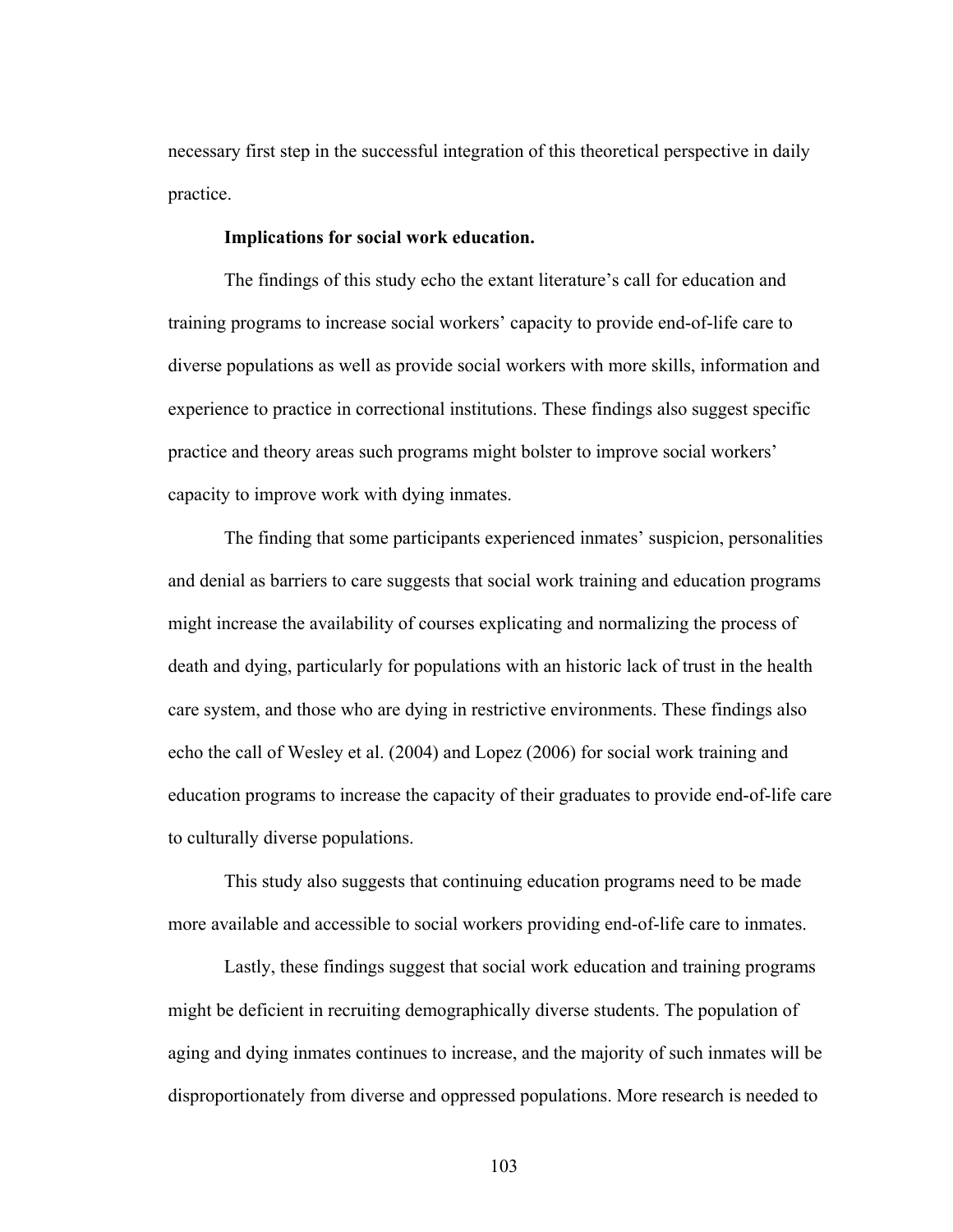examine any impact the demographic disparity between social workers and inmates might have on the provision of end-of-life care to diverse inmates. However one might hypothesize that the field of social work - specifically its education and training institutions - it should invest, considerably, in diversifying its workforce, if it is serious about improving the quality of life and death of such inmates. To this end, the field might refine its methods of recruitment aimed at attracting and supporting a diverse student body, which includes the development of traineeships and programs encouraging interest among students in this field of practice. Additionally, the field of social work might increase its advocacy for resources for scholarship, traineeship, and curricular development in this field of practice.

### **Implications for social welfare policy.**

Study findings regarding the impact of high caseloads on quality of end-of-life care imply a need for advocacy and policy development in a number of areas effecting social workers capacity to provide end-of-life care, including the creation of new social work positions in local, state, and federal correctional institutions. Findings also point to the need for legislation regarding compassionate release for inmates to allow for the more ready release of dying inmates into community or family care setting.

Findings regarding the impact of the host environment on practice have implications for the modification of administrative policies in correctional institutions, including increasing the quality and quantity of education for all correctional staff receive, regarding the value of quality end-of-life care for inmates. Further needs for modification implied by findings include: reducing the security restrictions to that prohibit visitation from dying inmates' families; decreasing the size of the caseloads and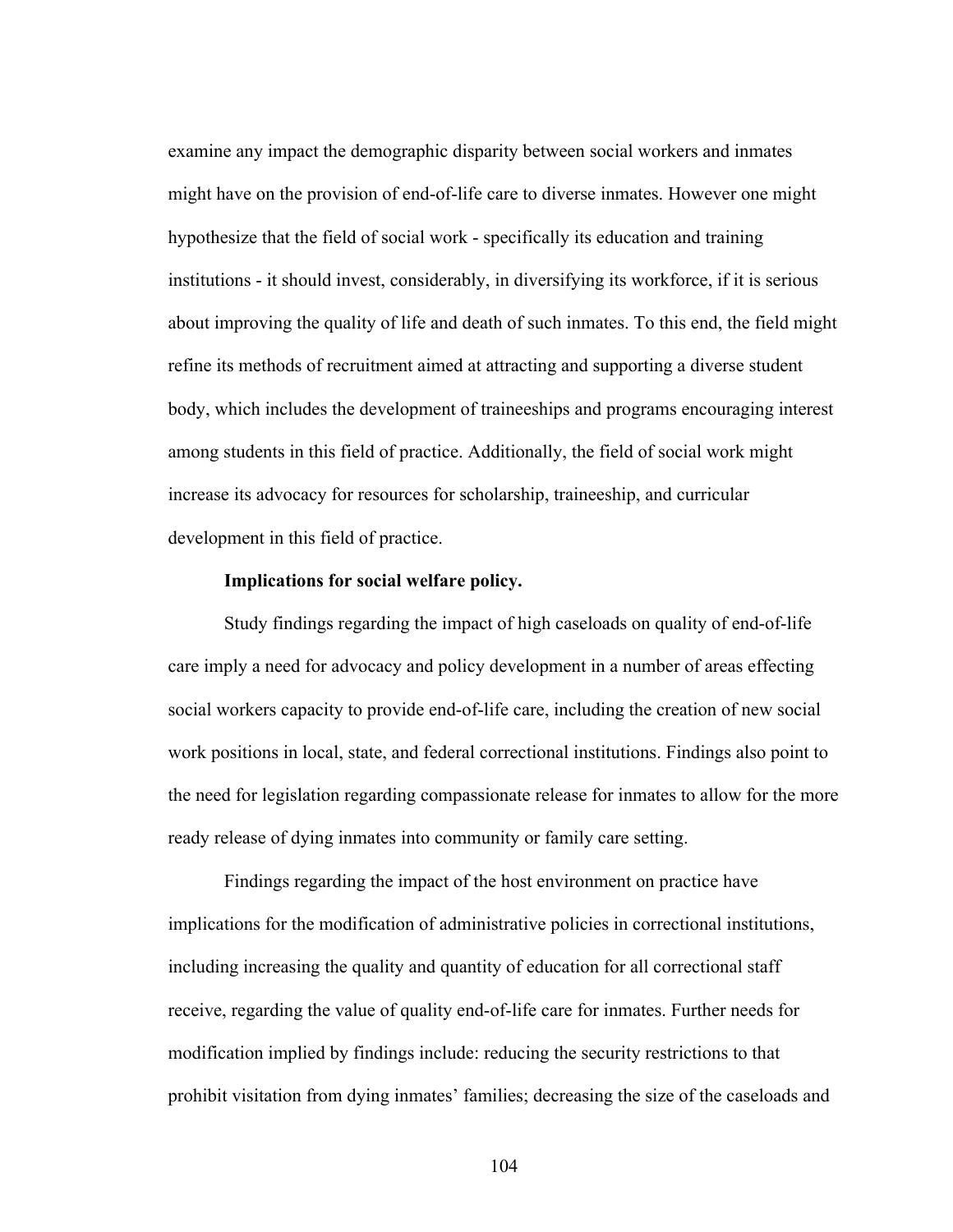streamlining the duties the create barriers for social workers in their provision of end-oflife care; and creating greater opportunities for inmate involvement in the development of their end-of-life care plans.

#### **Conclusion**

This study was conceived to explore the capacity of social workers to meet the end-of-life care needs of an inmate population that is diverse, vulnerable and rapidly growing. The study was then conceptualized, and its value was reinforced, through an examination of the literature related to social workers' capacity to provide end-of-life care to this population. The 12 participants in this study revealed an unusually deliberate dedication to provide end-of-life care to their patients to the best of their ability. Impeding their ability to provide such care were significant barriers imposed by the environment, policies and attitudes of correctional institutions and their staff. Far too many patients and duties as well as a lack of prior education about correctional institutions also presented participants with barriers. Other important barriers emerged through the analysis of this study's findings; however, the correctional institutional environment was most widely endorsed by participants as having the greatest impact on their ability to provide such care. Also emerging in the data was the strength, courage and ingenuity that social workers exhibit in the face of the daunting ethical, philosophical, environmental, and attitudinal barriers inherent in the integration of social work and correctional practice.

While a body of literature does exist describing the challenges social workers have historically experienced as service providers in correctional institutions, the findings yielded through successful recruitment of a unique sample, as well as the use of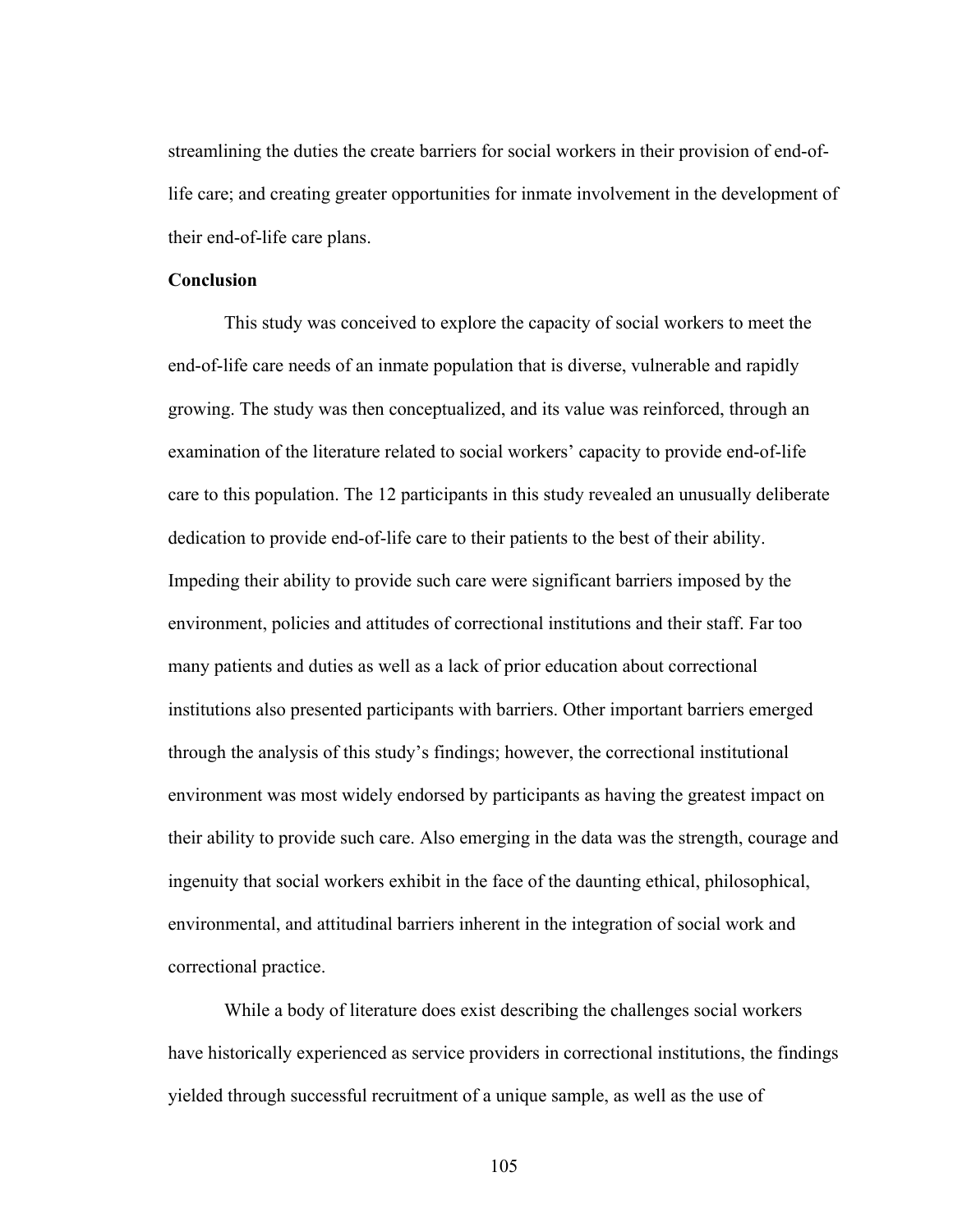qualitative data collection and analysis, provide important opportunities for future research. This author hopes his study offers a new point of departure for improving macro, mezzo, and micro-level social work practice with diverse, vulnerable, and dying inmates.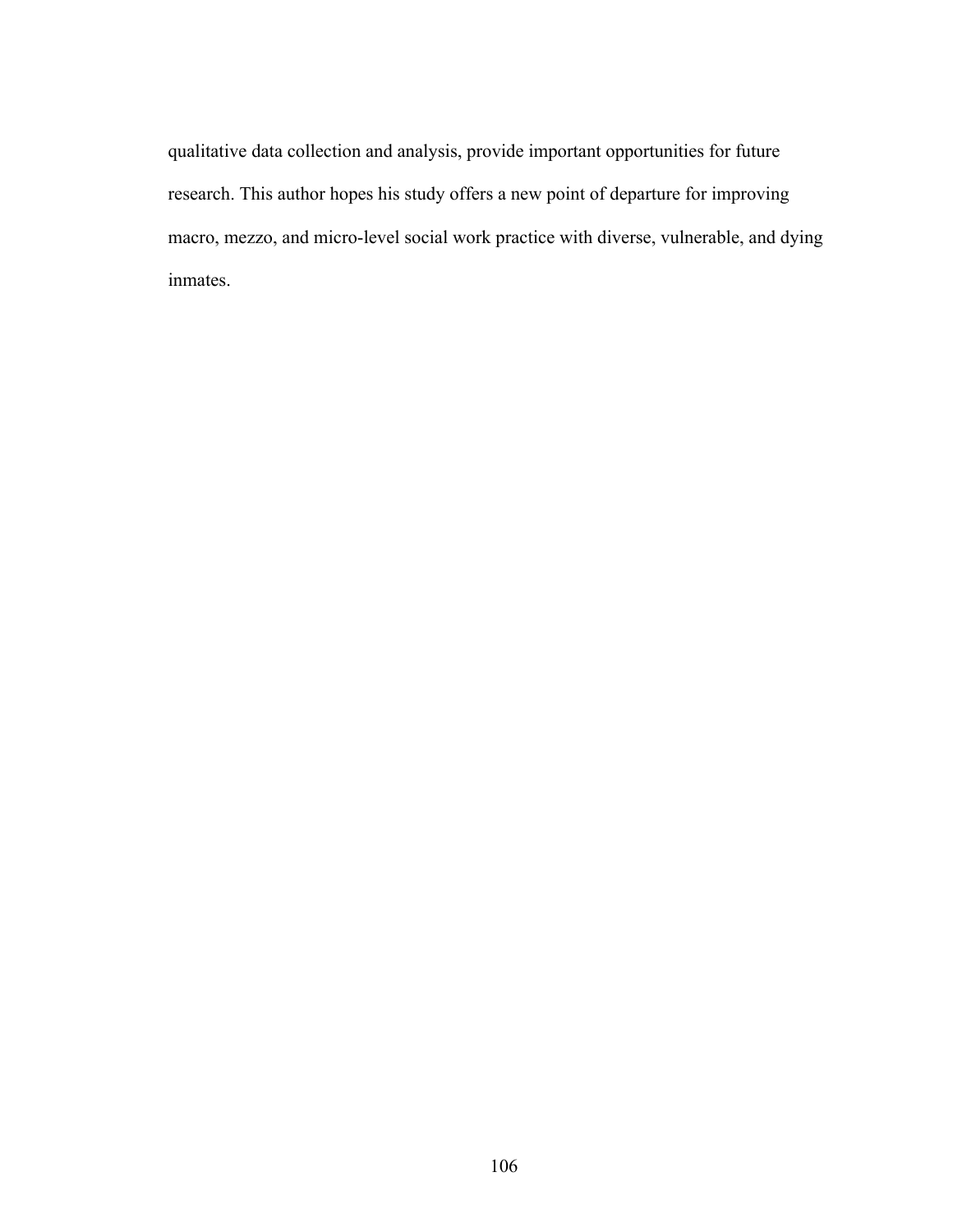### **References**

- Altilio, T., Gardia, G., & Otis-Green, S. (2007). Social work in end-of-life and palliative care: A report from the summit. *Journal of Social Work in End-of-Life and Palliative Care, 3*(4), 68-86.
- Abbott, A. (1995). Boundaries of social work or social work of boundaries. *Social Service Review*, *69*(4), 357-377. Retrieved from http://www.jstor.org/action/showPublication?journalCode=sociservrevi
- Abramovitz, M. (1998). Social work and social reform: An arena of struggle. *Social Work*, *43*(6), 512-526. Retrieved from http://jsw.sagepub.com/
- Bauersmith, J., & Gent, R. (2002). The broward county jails hospice program: Hospice in the jails. *Journal of Palliative Medicine, 5*(5), 667-670. doi: 10.1089/109662102320880471
- Berzoff, J., & Silverman, P. (2004). Living with dying: A handbook for end-of-life healthcare practitioners. New York: Columbia University Press.
- Black, K. (2005). Social workers' personal death attitudes, experiences, and advance directive communication behavior. *Journal of Social Work in Palliative and Endof-Life Care, 1*(3), 21-35. doi: 10.1300/J457v01n03-03
- Black, K. (2006). Advance directive communication: Nurses' and social workers' perceptions of roles. *American Journal of Hospice & Palliative Medicine, 23*(3), 175-184. doi: 10.1177/1049909106289080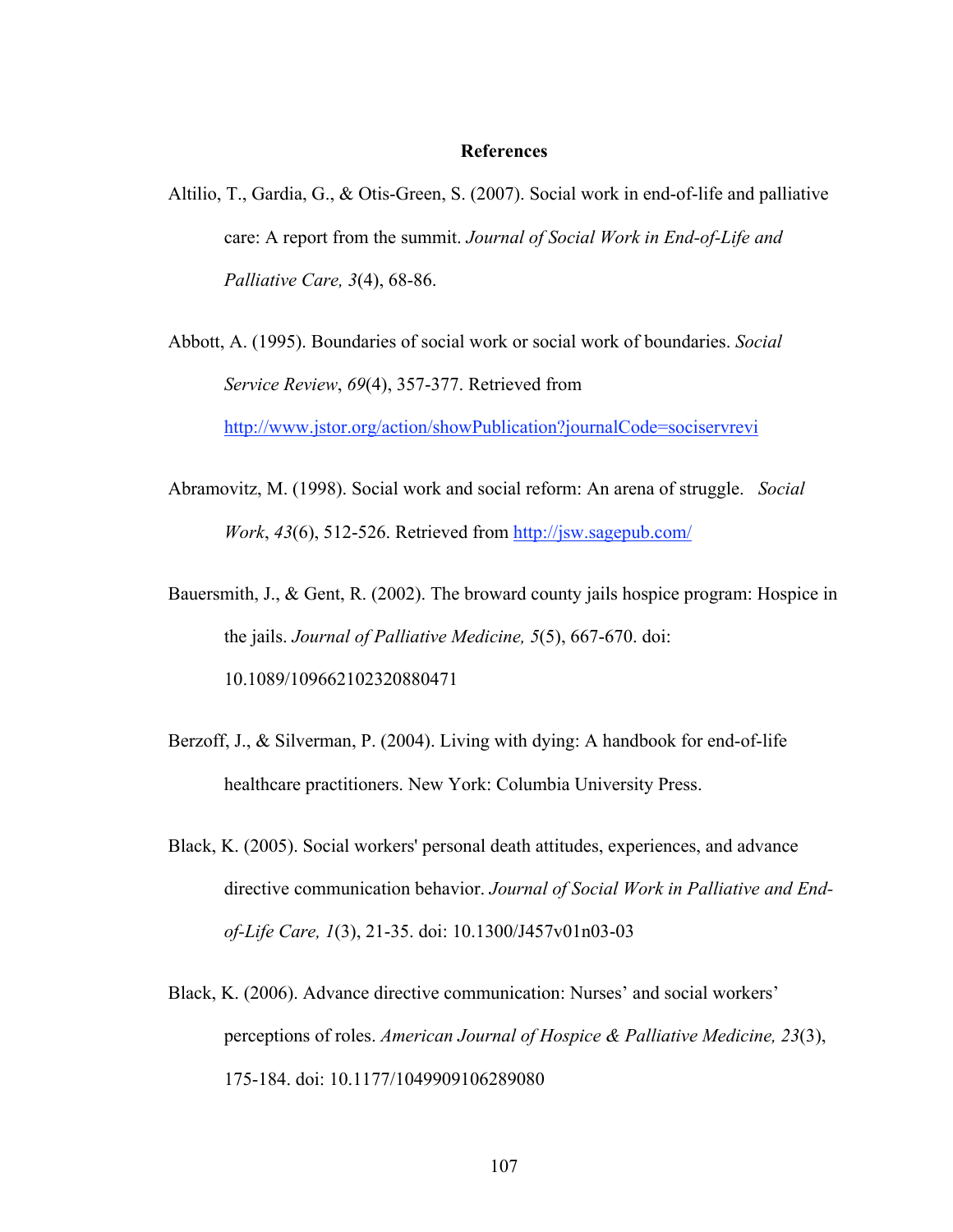- Boyle, B. A. (2002). The Maryland Division of Correction Hospice Program. *Journal of Palliative Medicine, 5*(5) 671-675. doi: 10.1089/109662102320880480
- Byock, I., Twohig, J. S., Merriman, M., & Collins, K. (2006). Promoting excellence in end-of-life care: A report on innovative models of palliative care. *Journal of Palliative Medicine, 9*(1), 137-151. doi: 10.1089/jpm.2006.9.137
- Clark, E. J. (2004). The future of social work in end-of-life care: A call to action. In Living with dying: A handbook for end-of-life healthcare practitioners. Edited by Berzoff, J., and Silverman, P. New York: Columbia University Press
- Christ, G. H., & Sormanti, M. (1999). Advancing social work practice in end-of-life care. *Social Work in Health Care, 30*(2), 81-99.
- Church, W., Baldwin, J., Brannen, D., & Clements, C. (2009). An exploratory study of social work students' attitudes toward mentally ill offenders. *Best Practices in Mental Health, 5*(2), 31-39. Retrieved from http://lyceumbooks.com/MentalHJournal.htm
- Cohn, F. (1999). The ethics of end-of-life care for inmates. *Journal of Law, Medicine, and Ethics, 27*, 252-259. Retrieved from http://www.jlme.org/
- Crunkilton, D. D., & Rubins, V. D. (2009). Psychological distress in end-of-life care: A review of issues in assessment and treatment. *Journal of Social Work in End-of-Life and Palliative Care, 5*(1/2), 75-93.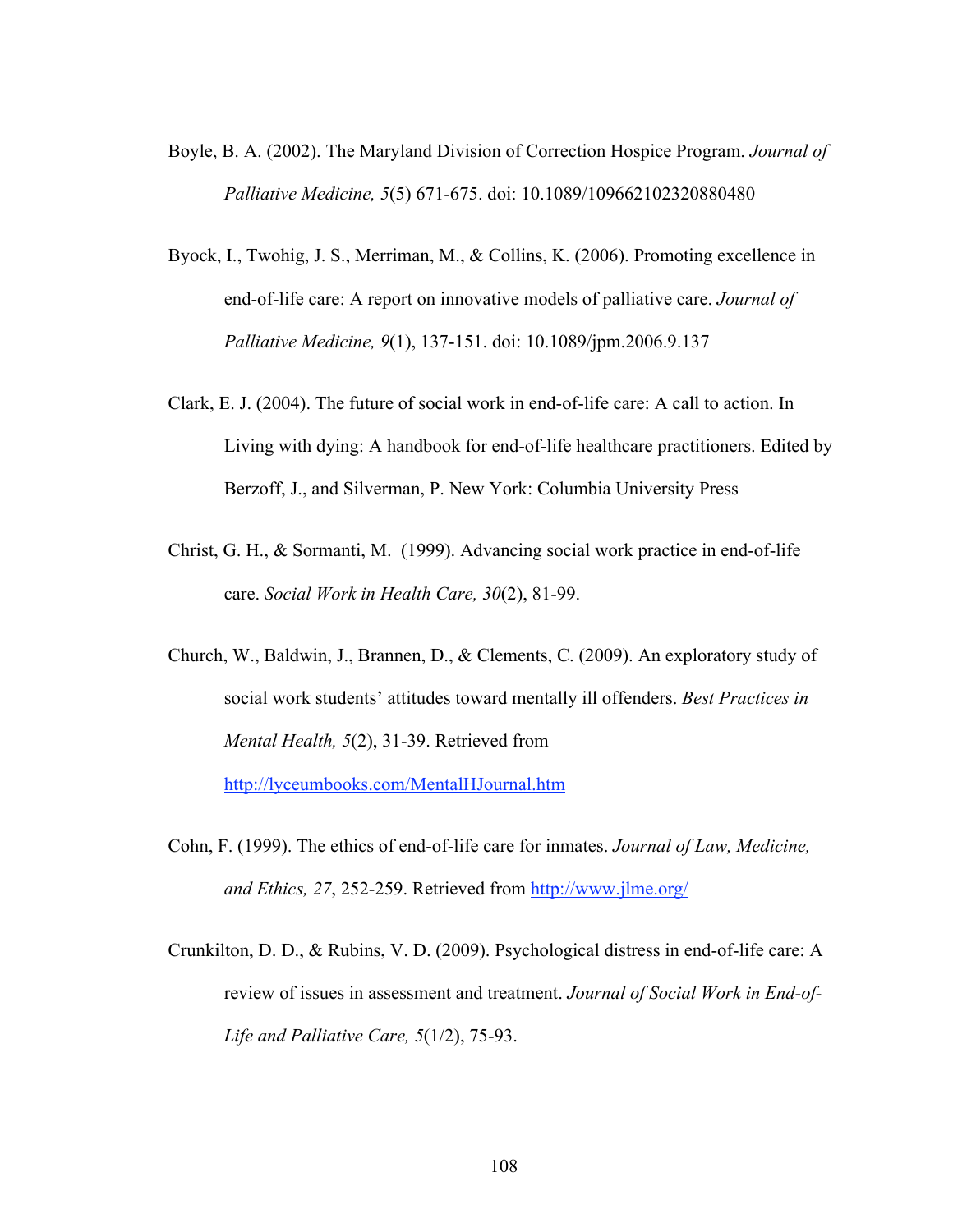- Csikai, E. (2004). Social workers' participation in the resolution of ethical dilemmas in hospice care. *Health and Social Work, 29*(1), 67-76. Retrieved from http://www.naswpress.org/publications/journals/hsw.html
- Csikai, E. L., & Bass, K. (2000). Health care social workers' view of ethical issues, practice, and policy in end-of-life care. *Social Work in Health Care, 32*(2), 1-22. Retrieved from http://www.routledge.com/
- Csikai, E., & Sales, E. (1998). The emerging social work role on hospital ethics committees: A comparison of social worker and chair perspectives. *Social Work, 43*(3), 233-242. Retrieved from http://jsw.sagepub.com/
- Davis, N. (1978). Inside prisons: a history of social work views. Dissertation. *University of Pennsylvania 1979 40*(5). [Abstract].
- Dawes, J., & Dawes, J. (2004). End-of-life care in prisons. In Living with dying: A handbook for end-of-life healthcare practitioners. Edited by Berzoff, J., and Silverman, P. New York: Columbia University Press
- Dubler, N. N., & Heymann, B. (1998). End-of-life care in prisons and jails. In M. Puisis (Ed.), *Clinical practice in correctional medicine* (pp. 355-364), St. Louis, MO: C. V. Mosby.
- Dubler, N. (1998). The collision of confinement and care. *Journal of Law, Medicine, and Ethics, 26,* 149-156. http://www.jlme.org/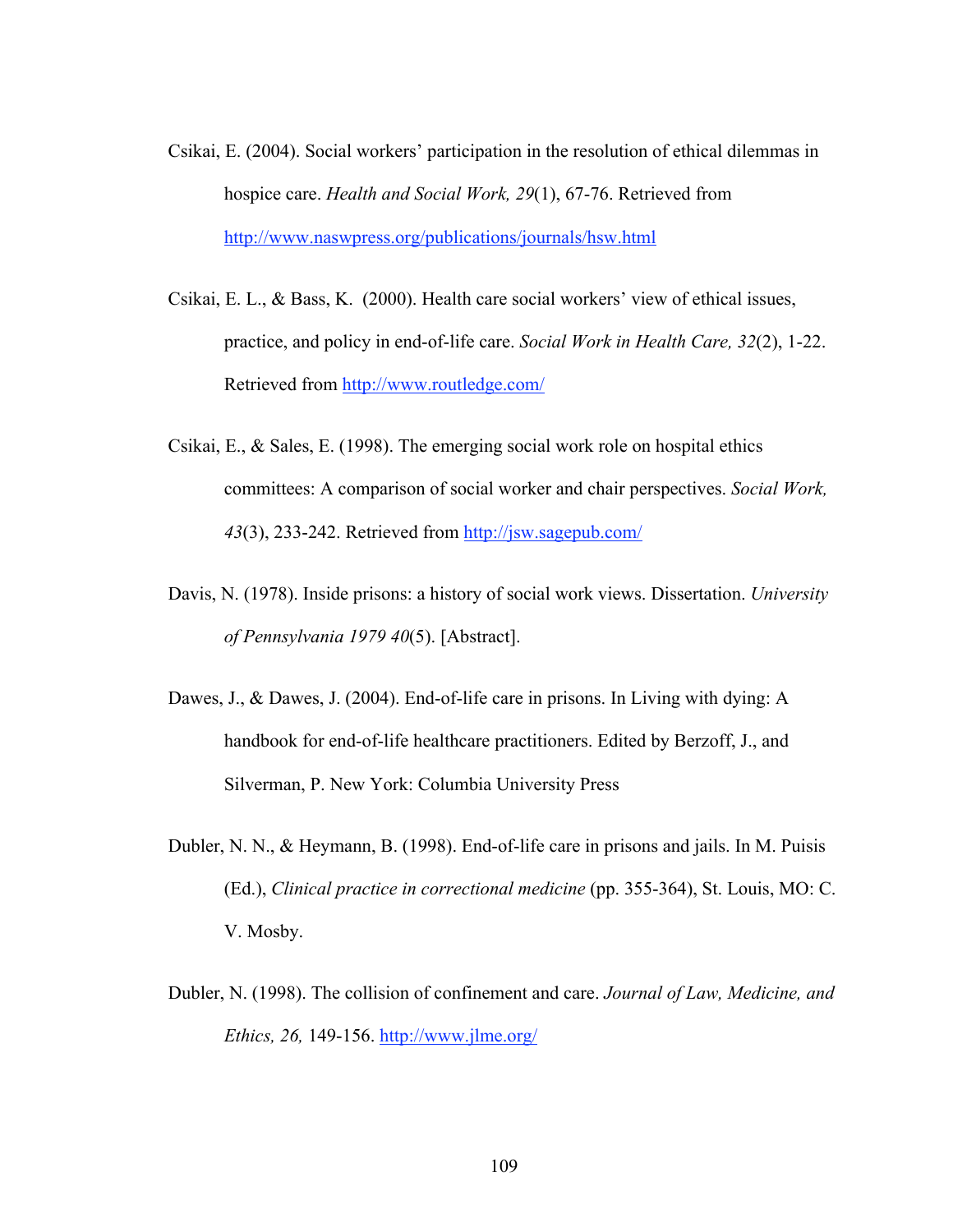Evans, C., Herzog, R., & Tillman, T. (2002). The Louisiana state penitentiary: Angola prison hospice. *Journal of Palliative Medicine, 5*(4), 553-558. doi: 10.1089/109662102760269797

Flexner, A. (1915). Is social work a profession? *Studies in Social Work*, *4*, 1-22. Retrieved from http://www.hhs.csus.edu/homepages/sw/yuen/link%20html%20aobe%20files/is% 20social%20work%20a%20profession,%20a%20flexner.pdf

- Greenberg, J., & Mitchell, S. (1983). Object relations in psychoanalytic theory. Cambridge, MA: Harvard University Press.
- Griffin, L. W., & Rohrer, G., E. (1994). Early release as an end of life option for inmates. *Arete, 19*(2), 1-14. Retrieved from http://www.cosw.sc.edu/arete/
- Gumz, E. (2004). American social work, corrections and restorative justice: An appraisal. *International Journal of Offender Therapy and Comparative Criminology, 48*(4), 449-460. doi: 10.1177/0306624X03262516
- Hadley, M. (2008). Inside out, outside in, and all around. In J. Berzoff, L. M. Flanagan, and P. L. Hertz (Eds.), Inside out, outside in: psychodynamic clinical theory and psychopathology in contemporary multicultural contexts (pp. 205-227). MA: Jason Aronson.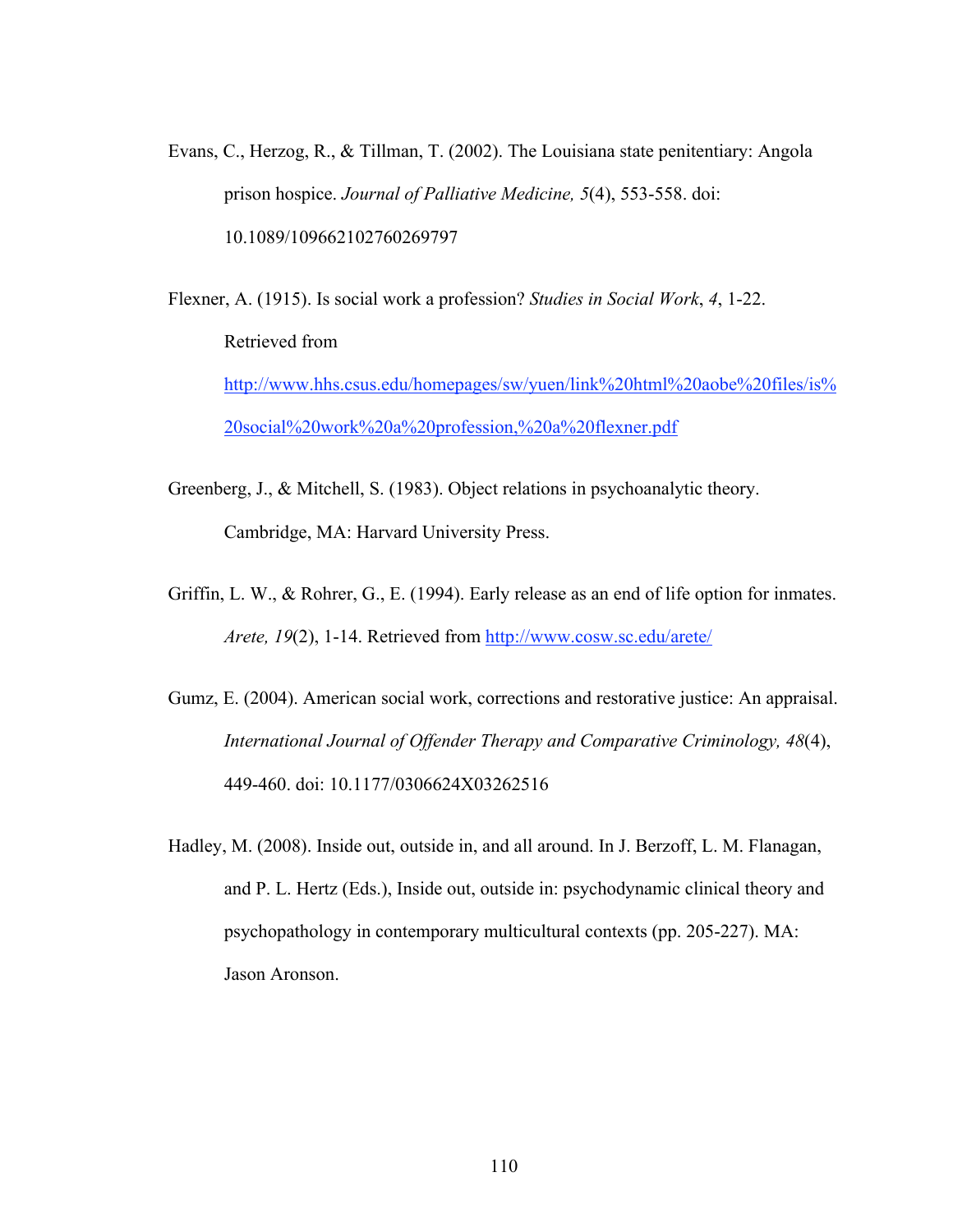- Higgins, D., & Severson, M. E. (2009). Community reentry and older adult offenders: Redefining social work roles. *Journal of Gerontological Social Work, 52*(8), 784- 802. doi: 10.1080/01634370902888618
- Heyman, J. C. (2008). Social workers' and nurses' attitudes toward the health care proxy. *Journal of Social Work in Palliative and End-of-Life Care, 4*(1), 57-74.
- Hopps, J. G. (2000). Social work: A contextual profession. In J.G. Hopps & R. Morris (Eds.), *Social work at the millennium: Critical reflections on the future of the profession* (pp. 3-17). New York: The Free Press.
- Ivanoff, A., Smyth, N. J., & Finnegan, D. J. (1993). Social work behind bars: preparation for fieldwork in correctional institutions. *Journal of Teaching in Social Work, 7*(1), 137-149. doi: 10.1300/J067v07n01\_11
- Johnson-Swagerty, M. (2008). Correctional officers become end-of-life caretakers: Winnebago County jail partners with local hospice to provide care to terminally ill inmate. *Corrections Today*, 2008, 24-26. Retrieved from http://www.thefreelibrary.com/Correctional+officers+become+end+of+life+caret akers:+Winnebago+County...-a0183302004
- Katz, R. S., & Johnson, T. A. (2006). When professionals weep: emotional and countertransference responses in end-of-life care. New York, New York: Routledge Taylor Francis Group.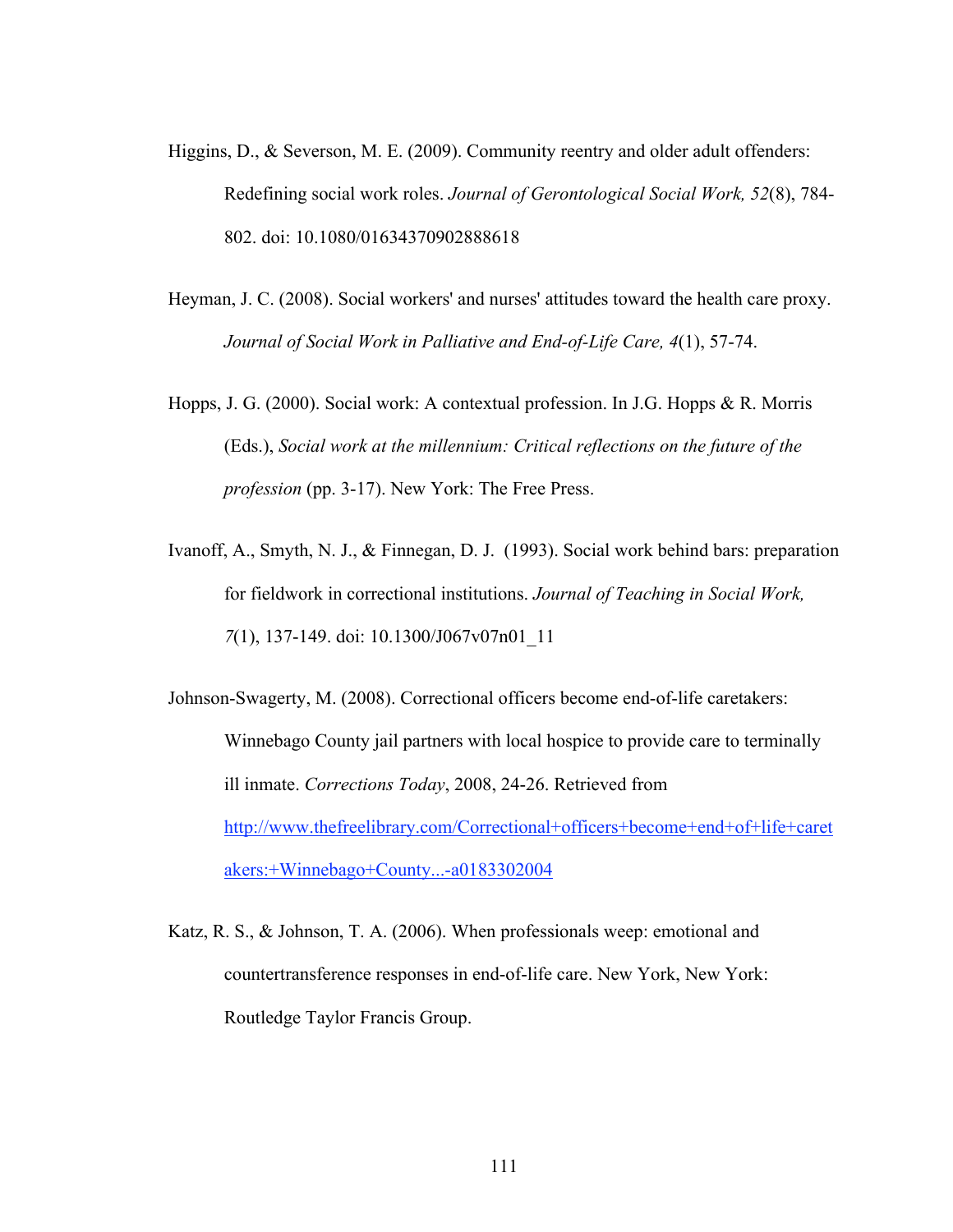- Kulys, R., & Davis, M. A. (1986). An analysis of social services in hospices. *Social Work*, November-December, 448-456. Retrieved from http://jsw.sagepub.com/
- Kupers, T. (2009). Prison and the decimation of pro-social skills. Westport, CT: Praeger Publishers/Greenwood Publishing Group.
- Leland, J. (2009, October 17). Fellow inmates ease pain of dying in jail. *The New York Times.* Retrieved from

http://www.nytimes.com/2009/10/18/health/18hospice.html? r=1&emc=eta1

- Levine, S. F. (2005). Improving end-of-life care of prisoners. *Journal of Correctional Health Care, 11*(317), 317-331. doi: 10.1177/107834580401100402
- Linder, J. F., Enders, S., Craig, E., Richardson, J., & Meyers, F. (2002). Hospice care for the incarcerated in the United States: An introduction. *Journal of Palliative Medicine, 5*(4), 549-552. doi: 10.1089/109662102760269788
- Linder, J. F., Knauf, K., Enders, M., & Meyers, F. J. (2002). Prison hospice and palliative care services in California. *Journal of Palliative Medicine, 5*(6) 900-908. doi: 10.1089/10966210260499096
- Linder, J. F., & Meyers, F. J. (2009). Palliative and end-of-life care in correctional settings. *Journal of Social Work in End-of-Life and Palliative Care, 5,* 7-33.
- Lopez, S. A. (2006). The influence of culture and ethnicity on end-of-life care. In When professionals weep: emotional and countertransference responses in end-of-life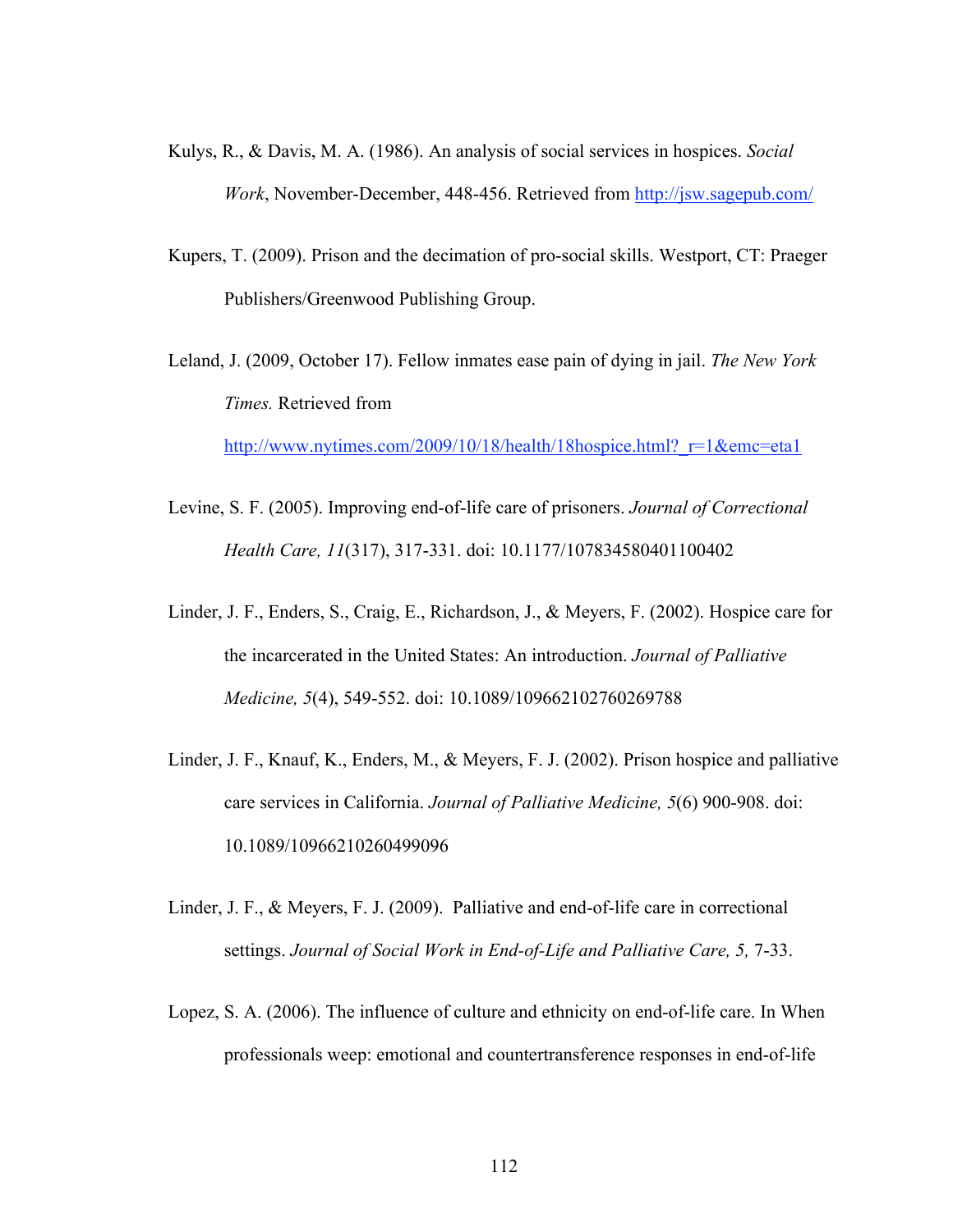care. Edited by Katz, R. S., Johnson, T. A. New York, New York: Routledge Taylor Francis Group.

- Lowe, L., & Bohon, S. (2008). Specialized social work education: The case for social work with offenders. Families in Society: Journal of Contemporary Social Services, www.familiesinsociety.org, 293-301.
- Macdonald, D. (1991). Hospice social work: A search for identity. *Health and Social Work, 16*(4) 274-280. Retrieved from

http://www.naswpress.org/publications/journals/hsw.html

- Mahon, N. (1999). Introduction: Death and dying behind bars: Cross-cutting themes and policy imperatives. *Journal of Law, Medicine and Ethics, 27,* 213-215. http://www.jlme.org/
- Maull, F. W. (1991a). Dying in prison: Sociocultural and psychosocial dynamics. *Hospice Journal, 7*, 127-142. doi: 10.1300/J011v07n01\_10
- Maull, F. W. (1991b). Hospice care for prisoners: Establishing an inmate-staffed hospice program in a prison medical facility. *Hospice Journal, 7,* 43-55. doi: 10.1300/J011v07n03\_04
- Maull, F. W. (1998a). Issues in prison hospice: Toward a model for the delivery of hospice care in a correctional setting. *Hospice Journal*, *13*(4), 57-83. doi: 10.1300/J011v13n04\_04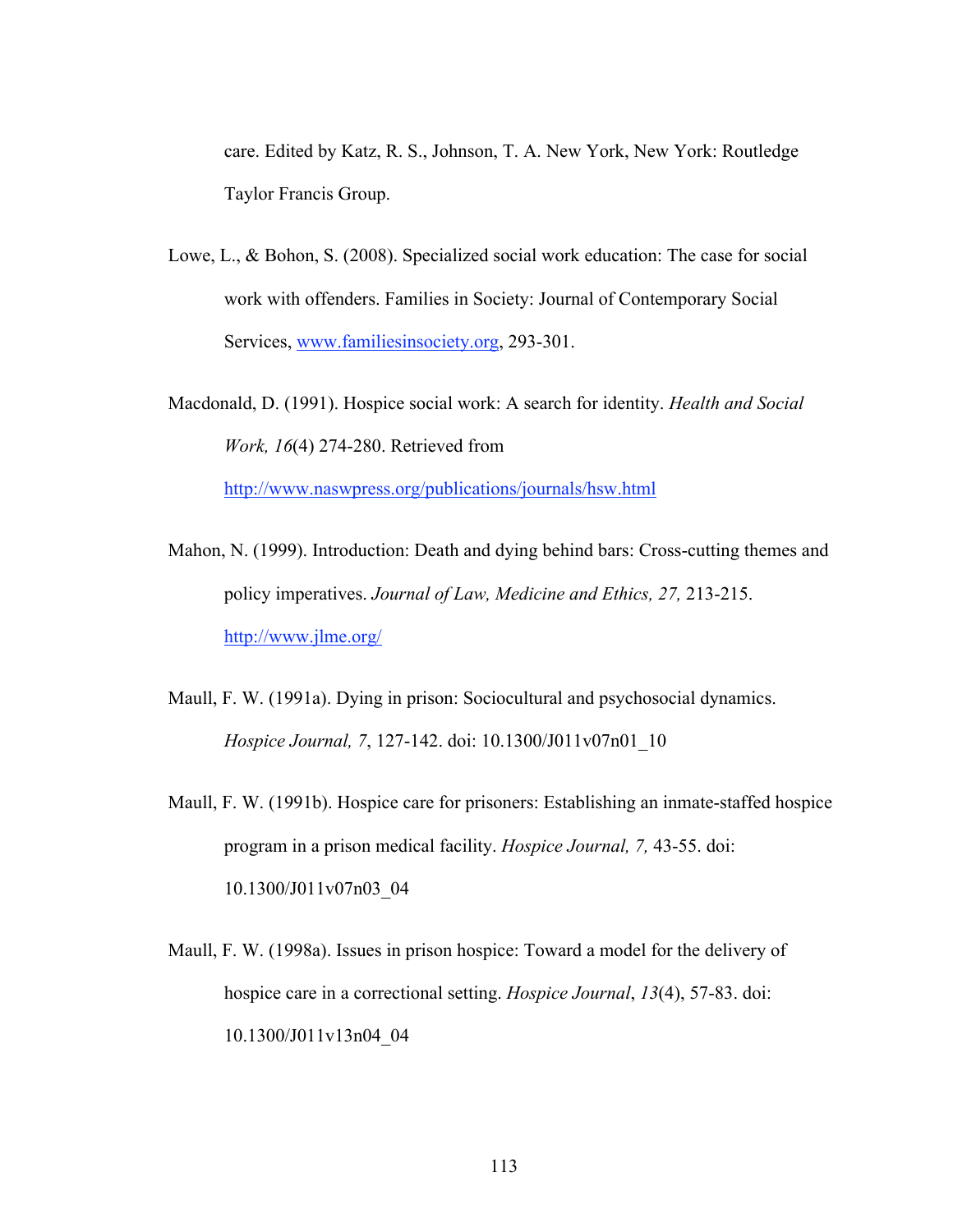- Maull, F. W. (1998b). Rumblings from the inside. *Tikkun*, *13*(2), 27-28. doi: 10.1177/0032885507306163
- Mazza, C. (2008). Within these walls: The effects of environment on social work practice in prisons. *Practice: Social Work in Action, 20*(4) 251-264. doi: 10.1080/09503150802532321
- Mitchell, S. (1988). Relational concepts in psychoanalysis: An integration. Cambridge, MA: Harvard University Press.
- Mitchell, S. (1997). The analyst's knowledge and authority. Hillsdale, NJ: Analytic Press.
- Mitchell, S. (1998). Influence and autonomy in psychoanalysis. Hillsdale, NJ: Analytic Press.
- Mumola, C. (2007) Bureau of Justice Statistics. [Data File]. Retrieved from: http://www.ojp.gov/bjs/pub/pdf/mcdsp04.pdf.
- Munn, J., & Adorno, G. (2008). By invitation only: Social work involvement at the end of life in long-term care. *Journal of Social Work End-of-Life and Palliative Care, 4*(4), 333-357.
- National Association of Social Workers, (1996). Client Self-Determination in End-of-Life Decisions. *Social Work Speaks*. Washington, DC: NASW Press.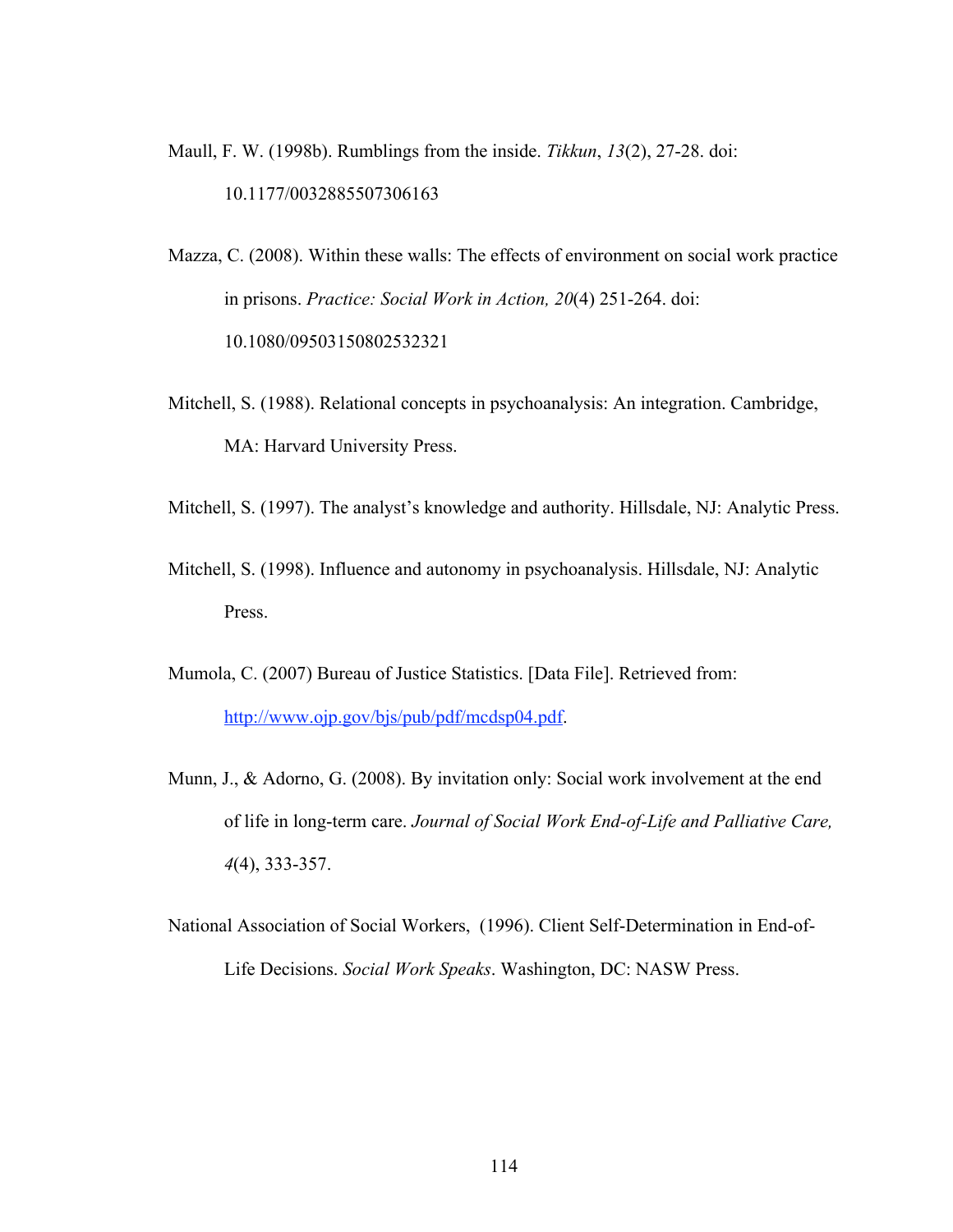National Association of Social Workers. (2004). Standards for social work practice in palliative and end-of-life care. Retrieved from:

http://www.naswdc.org/practice/bereavement/standards/standards0504New.pdf

- National Hospice and Palliative Care Organization. (2007). *Hospice philosophy statement.* Retrieved from http://www.nhpco.org/i4a/pages/Index.cfm?pageID=5308#2
- Oliver, D. P., & Peck, M. (2006). Inside the interdisciplinary team experiences of hospice social workers. *Journal of Social Work in End-of-Life & Palliative Care*, 2(3), 7- 21.
- Payne, M. (2006). Identity politics in multiprofessional teams: Palliative care social work. *Journal of Social Work*, 6(2), 137-150. http://jsw.sagepub.com/

Ratcliff, M. (2000). Dying inside the walls. Retrieved from

http://www2.edc.org/lastacts/archives/archivesMay00/editorial.asp

- Ratcliff, M., & Cohn, F. (2000). Hospice with GRACE. *Corrections Today, 62*(1) 64-67. Retrieved from http://www.aca.org/publications/ctmagazine.asp
- Ratcliff, M., & Craig, E. (2004). The GRACE Project: Guiding end-of-Life care in corrections 1998–2001. *Journal of Palliative Medicine, 7*(2) 373-379. doi: 10.1089/109662104773709549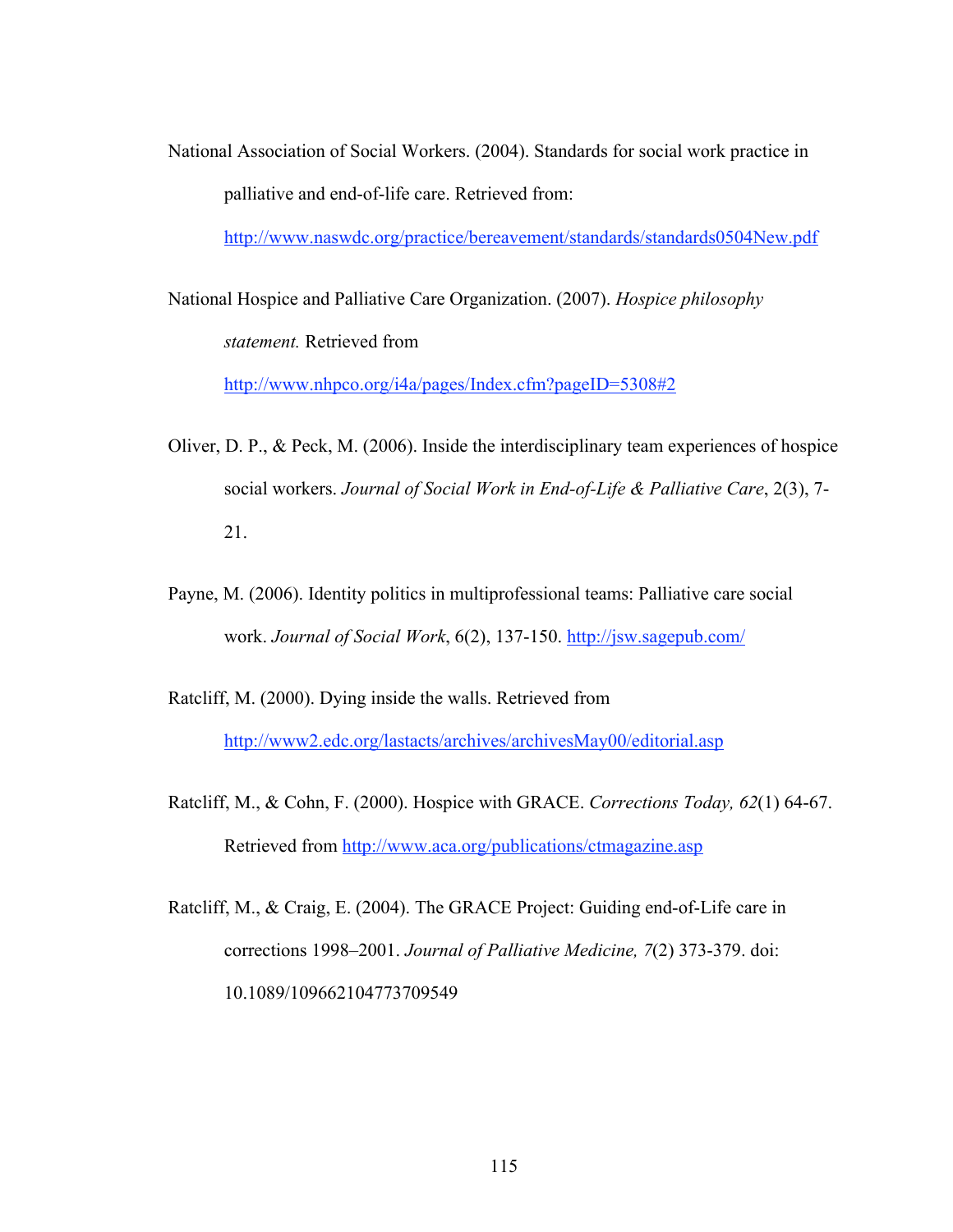- Reamer, F. G. (2004). Social work and criminal justice: The uneasy alliance. *Journal of Religion & Spirituality in Social Work 23*(1/2) 213-23. doi: 10.1300/J377v23n01\_12
- Reese, D. J., & Brown, D. R. (1997). Psychosocial and spiritual care in hospicedifferences between nursing, social work, and clergy. *The Hospice Journal, 12(*1), 1997. 29-41. doi: 10.1300/J011v12n01\_03
- Reese, D. J, & Raymer, M. (2004). The relationship between social work involvement and hospice outcomes: Results of the national hospice social work survey. *Social Work, 49*(3) 415-422. Retrieved from http://jsw.sagepub.com/
- Reese, D. J. & Sontag, M. (2001). Successful interprofessional collaboration on the hospice team. *Health and Social Work, 26*(3), 167-175. Retrieved from http://www.naswpress.org/publications/journals/hsw.html
- Roff, S. (2001). Analyzing end-of-life care legislation: A social work perspective. *Social Work in Health Care, 3*(1), 51-68. doi: 10.1300/J010v33n01\_05
- Rubenfield, S. (2005). Relational perspectives regarding countertransference in group and trauma. *International Journal of Group Psychotherapy, 55*(1), 115-135. doi: 10.1521/ijgp.55.1.115.56555
- Rusnack, B., Schaefer, S. M., & Moxley, D. (1988). "Safe passage": Social work roles and functions in hospice care. *Social Work in Health Care, 13*(3), 3-19. doi: 10.1300/J010v13n03\_02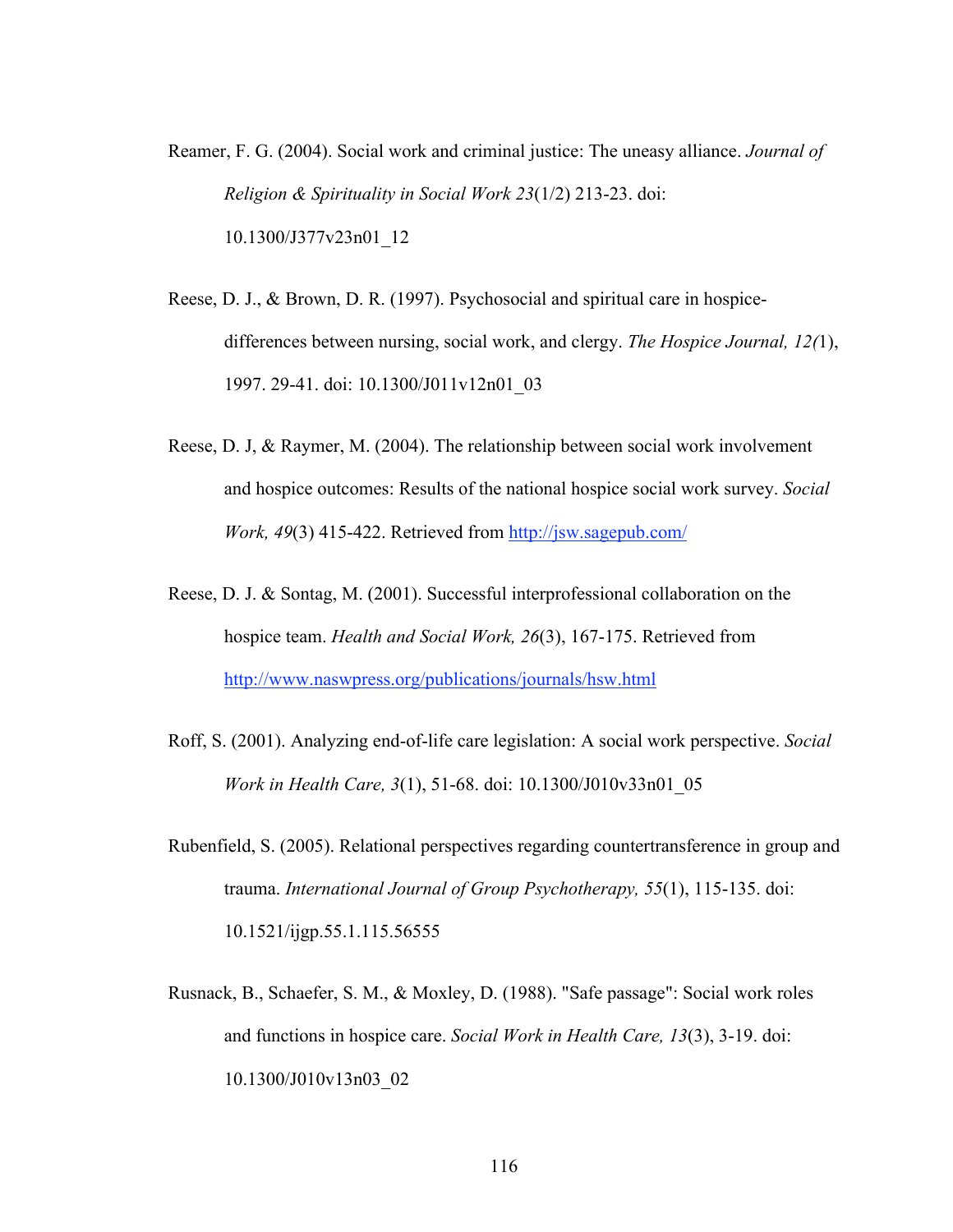- Severson, M. E. (1999). Social work education and practice in the jail setting. *Journal of Teaching in Social Work, 18*(1/2), 52-71. doi: 10.1300/J067v18n01\_07
- Sexton, J. (2007). Racial profiling and the societies of control. In James, J. (Ed.), Warfare in the homeland: Policing and prison in a penal democracy (197-218). Durham and London: Duke University Press.
- Shoemaker, L. (1998). Early conflicts in social work education. *Social Service Review*, *72*(2), 182-191. Retrieved from

http://www.jstor.org/action/showPublication?journalCode=sociservrevi

- Social Work Hospice and Palliative Care Network (2009). Retrieved from: http://www.swhpn.org
- Solomon, M. (2009, July 22). Number of life terms hits record. *The New York Times.* Retrieved from http://www.nytimes.com/2009/07/23/us/23sentence.html
- Stein, G. L., & Sherman, P. A. (2005). Promoting effective social work policy in end-oflife and palliative care. *Journal of Palliative Medicine, 8*(6), 1271-1281. doi: 10.1089/jpm.2005.8.1271
- Taylor, P. B. (2002). End of life behind bars. *Illness, Crisis, and Loss, 10*(3), 233-241. Retrieved from http://baywood.metapress.com/link.asp?id=v4x52f4k2q9d3mau
- Temporini, H. (2010). Conducting mental health assessments in correctional settings. In C. L. Scott (Ed.), Handbook of correctional mental health (119-147). Arlington, VA: American Psychiatric Publishing, Inc.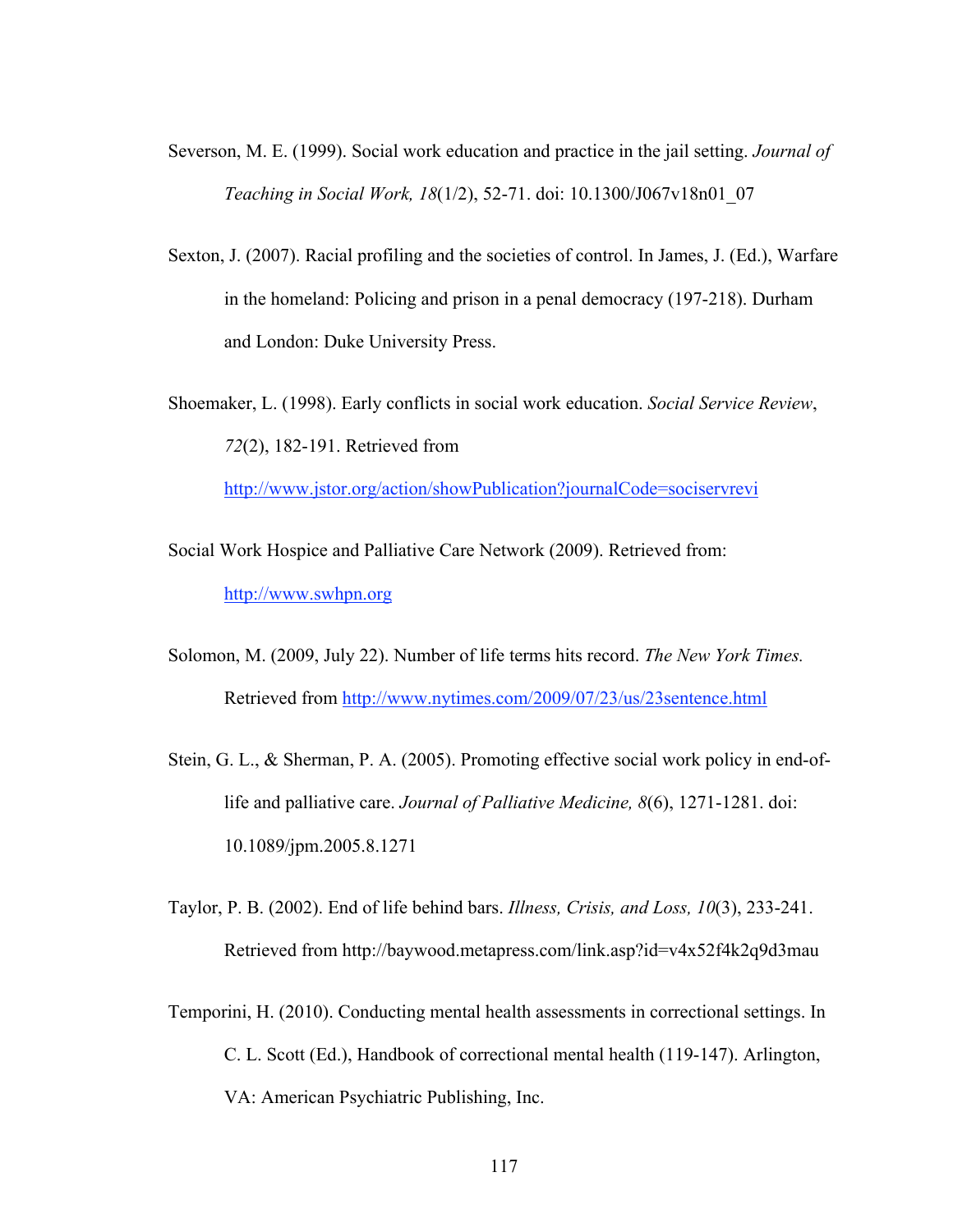- Walsh, K. B., & Csikai, E. L. (2005). Professional social work education in end-of-life care: contributions of the Project on Death in America's Social Work Leadership Development Program. *Journal of Social Work in End-of-Life and Palliative Care, 1*(2), 11-24.
- Wesley, C., Tunney, K., & Duncan, E. (2004). Educational needs of hospice social wo**r**ke**r**s: Spi**r**itual assessment and inte**r**ventions with dive**r**se populations. *American Journal of Hospice and Palliative Care, 21*, 40-46. doi: 10.1177/104990910402100110
- Wright, N. K., & Bronstein, L. (2006). The impact of prison hospice: Collaboration among social workers and other professionals in criminal justice setting that promotes care for the dying. *Journal of Social Work in End-of-Life and Palliative Care, 2*(4), 85-102.
- Wright, N. K., & Bronstein, L. (2007). An organizational analysis of prison hospice. *The Prison Journal*, *87*(391), 392-407. doi: 10.1177/0032885507306163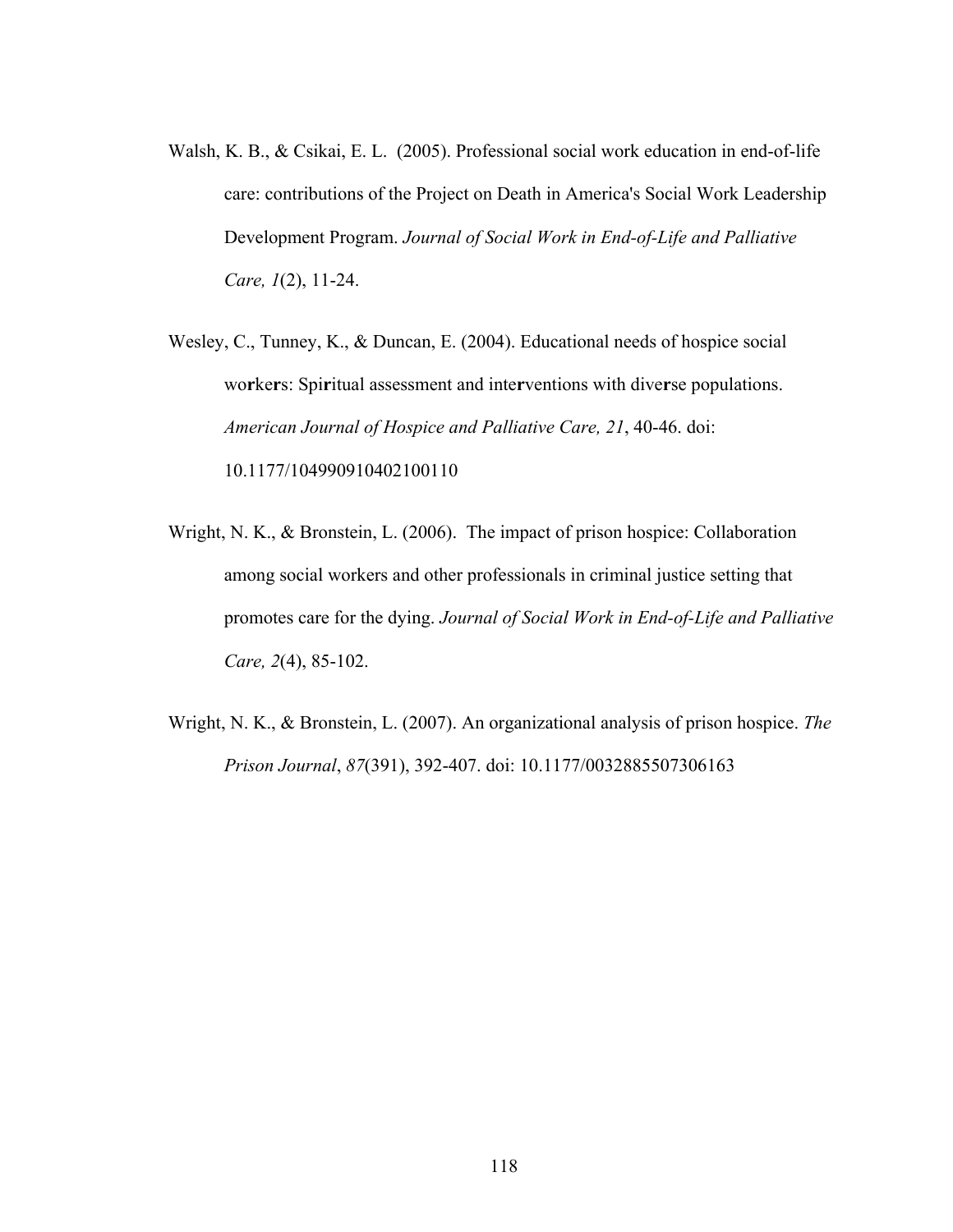#### **Appendix A**

#### **Human Subjects Review Committee Approval Letter**



Smith College<br>Northampton, Massachusetts 01063<br>T (413) 585-7950<br>F (413) 585-7994

January 21, 2010

Michael Smith

Dear Michael.

Your revised materials have been reviewed and all of the changes have been carefully made. You did an excellent job of focusing your interview guide so that you will explore your major questions. We are happy to give final approval to this very interesting study.

Please note the following requirements:

Consent Forms: All subjects should be given a copy of the consent form.

Maintaining Data: You must retain all data and other documents for at least three (3) years past completion of the research activity.

In addition, these requirements may also be applicable:

Amendments: If you wish to change any aspect of the study (such as design, procedures, consent forms or subject population), please submit these changes to the Committee.

Renewal: You are required to apply for renewal of approval every year for as long as the study is active.

Completion: You are required to notify the Chair of the Human Subjects Review Committee when your study is completed (data collection finished). This requirement is met by completion of the thesis project during the Third Summer.

Good luck with your project.

Sincerely,

Din-Harmon Dhu

Ann Hartman, D.S.W. Chair, Human Subjects Review Committee

CC: Beth Lewis, Research Advisor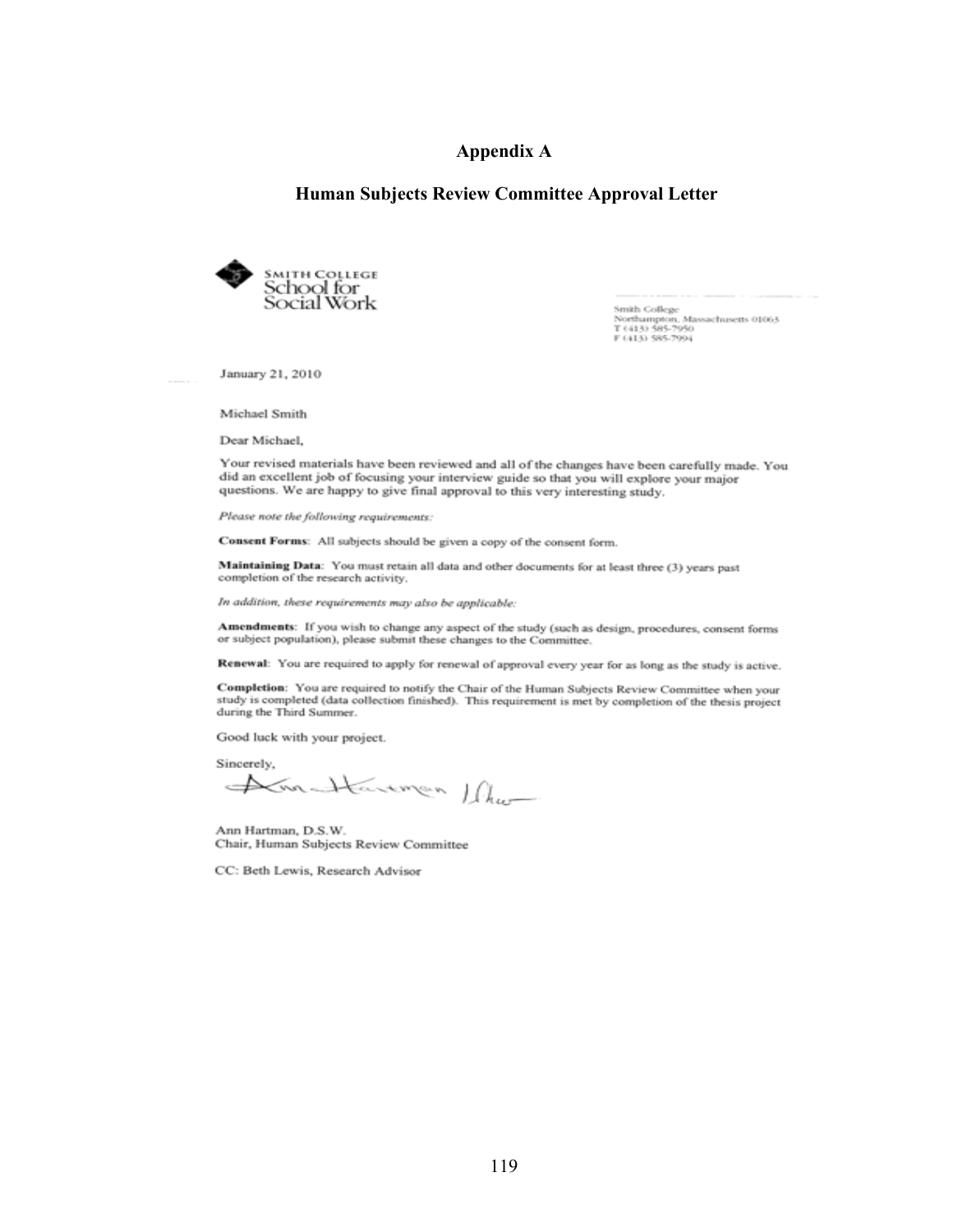#### **Appendix B**

#### **Letter of Informed Consent for Participation in Student Research**

Dear Participant,

My name is Michael Smith, and I am a student at the Smith College School for Social Work, Class of 2010. I am writing to ask your participation in the research study I am conducting for the purposes of my MSW Thesis, presentation, and publication. This focus of this study is explore and describe the nature of social work practice with dying inmates and will be guided by the research question, *What barriers impact social workers' capacity to provide end-of-life care to inmates?*

Participation in this study will include your being interviewed over the phone for no more than one hour and will be asked to answer questions related to your practice of providing end-of-life care to inmates. Participation in this study requires that you 1) are a prison hospice social worker, who provides end-of-life and palliative care to inmates; 2) are conversant in English and; 3) practice in the United State of America. The interview will be audio-recorded and transcribed by me. You are being asked to participate in this study on behalf of yourself, only, and not your employing agency/institution, your clients or the institution in which you practice.

Potential risks associated with your involvement include, 1) comprising your clients confidentiality, and 2) censure from your employing agency/institution, if they view your participation in this study, negatively. Benefits you might experience through your participation in this study include, 1) knowing that you are contributing to the knowledge-base of hospice social work and specifically such work with inmates, 2)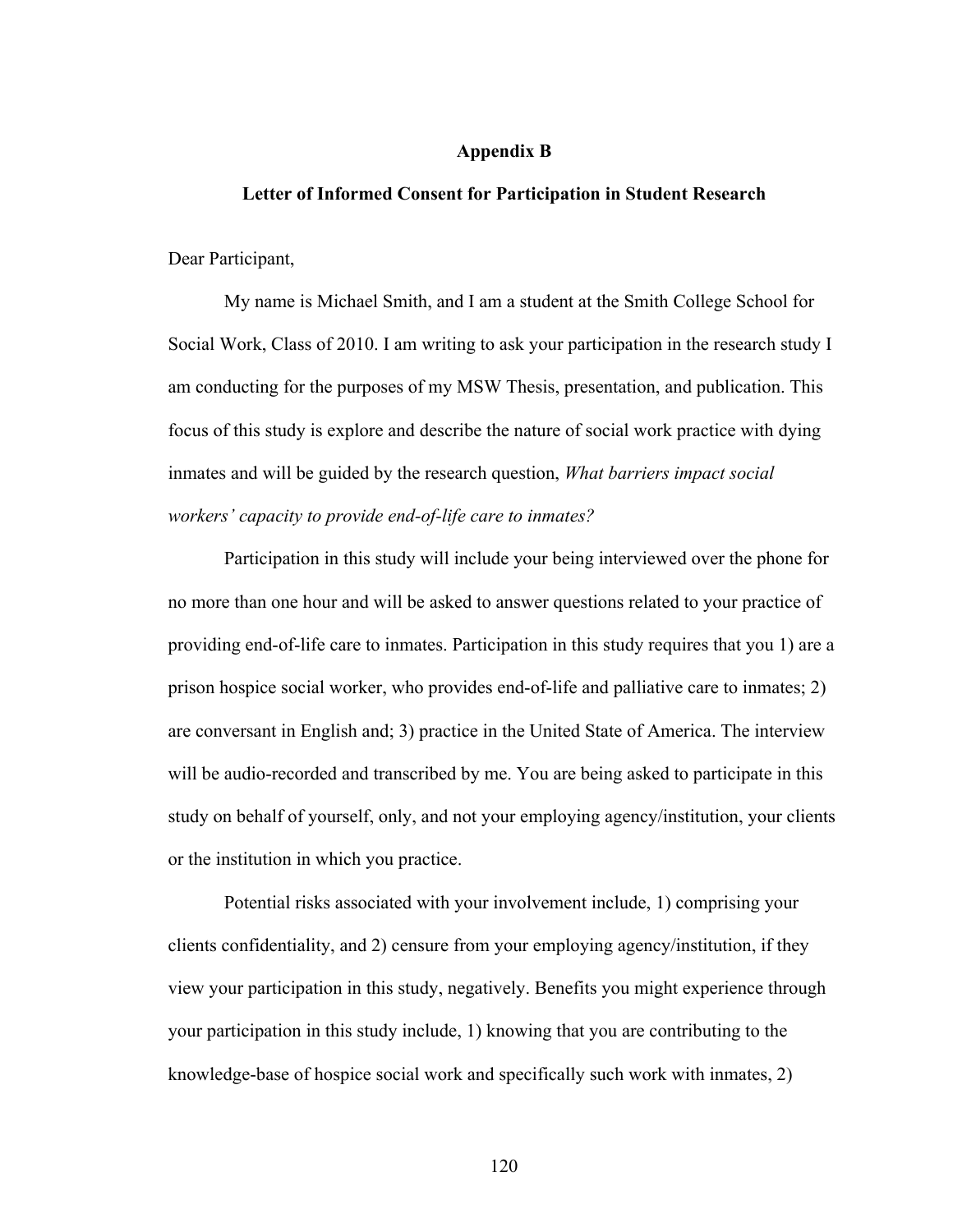assisting in the development of research that improves the quality of end-of-life care provided to inmates, and 3) providing an opportunity for professional and personal reflection on the specific topic of end-of-life care for inmates, who have spent a considerable amount of time in prison. No monetary compensation will be provided for your participation in this study.

Your participation in this study will be confidential. All persons viewing the information collected from your interview, besides the me, will be required to sign a confidentiality agreement, and my advisor will have access to the data after all identifying information has been removed. All information collected through this study will be presented as a whole, should it study be used in publications and/or presentations; brief illustrative quotes or vignettes will be carefully disguised in publications and/or presentations. All information obtained through your interview will be kept in a locked manner for three years, in accordance with federal guidelines, and will have all its identifying information removed. If your information is still needed after three years, it will continue to be kept in a locked manner and will be destroyed immediately, once it is no longer needed. If you choose to withdraw from the study after three weeks, I will use my discretion whether or not to include your contribution in the final data analysis.

Your participation in this study is voluntary, and you may refuse to answer any questions during the course of the interview. If you wish to withdraw from the study, you may do so at any point during the interview and up until three weeks following the date of the interview. If you withdraw within that time, all materials related to your participation will be immediately destroyed. If you wish to withdraw from the study, following the interview, you may contact me through the information provided below.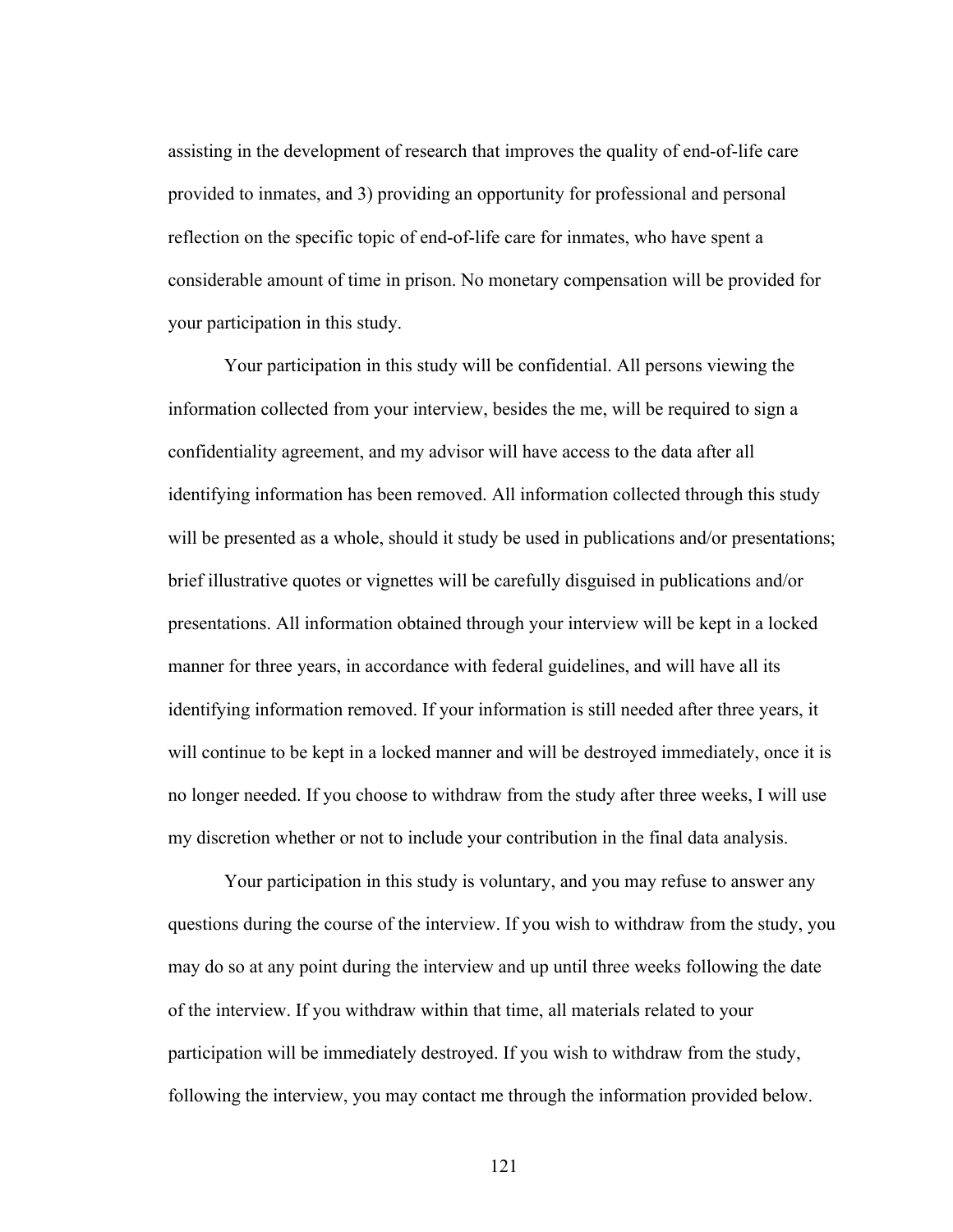Should you have any concerns about your rights or any aspects of the study, you are encouraged to contact me, or the Chair of the Smith College School for Social Work Human Subjects Review Committee at 413.585.7974.

**YOUR SIGNATURE INDICATES THAT YOU HAVE READ AND UNDERSTAND THE ABOVE INFORMATION AND THAT YOU HAVE HAD THE OPPORTUNITY TO ASK QUESTIONS ABOUT THE STUDY, YOUR PARTICIPATION AND YOUR RIGHTS AND THAT YOU AGREE TO PARTICIPATE IN THE STUDY.**

 $\mathcal{L}_\text{max}$  and the contract of the contract of the contract of the contract of the contract of the contract of the contract of the contract of the contract of the contract of the contract of the contract of the contrac

Participant Signature Date  $\mathcal{L}_\text{max}$  , and the contract of the contract of the contract of the contract of the contract of the contract of the contract of the contract of the contract of the contract of the contract of the contract of the contr Researcher Signature Date

Thank you very much for your time and participation.

Sincerely,

Michael Smith

PLEASE KEEP A COPY OF THIS FORM THAT HAS BEEN PROVIDED FOR

YOUR RECORDS.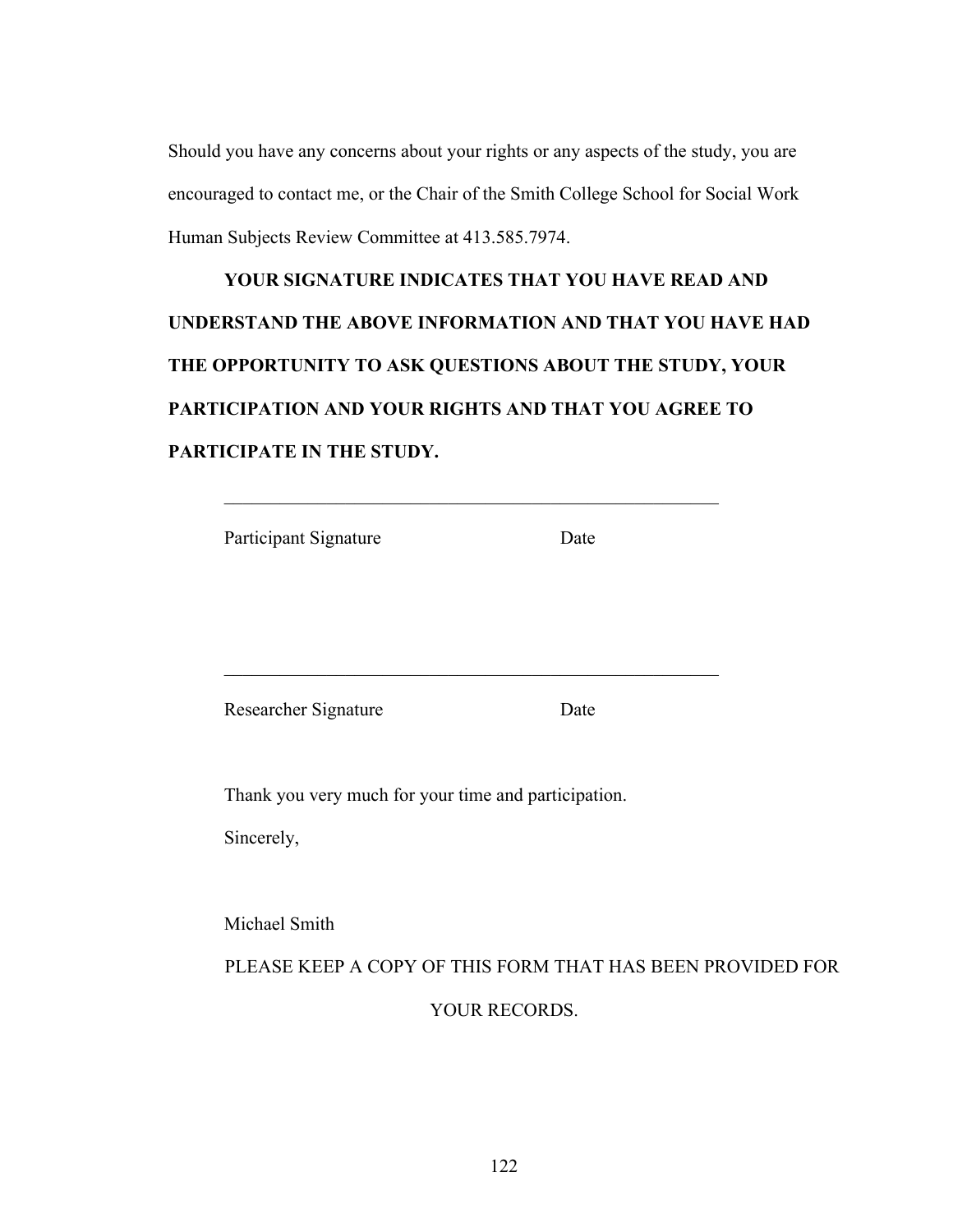# **Appendix C**

## **Interview Instrument**

## **Professional Identity**

- What is your title and what are your duties?
- Are you part of a team that provides end-of-life care to inmates? If so, how is the role of the social worker defined - by you? By others on the team? Please explain/describe any practice challenges or benefits you may experience as a member of a team.

# Personal Identity

- How do you identify yourself, ethnically?
- How do you identify yourself in terms of gender?
- How old are you?
- How do indentify yourself in terms of socioeconomic status?
- Do you indentify as being spiritual? If so, in what ways do you consider yourself to be spiritual?
- Please describe the broad range of the ethnicities/races, genders, ages, and socioeconomic statuses of the inmates with whom you work.
- Do you believe your identity, or any of its components, has had an impact on, or is a barrier to, your ability to provide end-of-life services to inmates? Why or why not?

# **Background and Training**

• How long have you worked with dying inmates?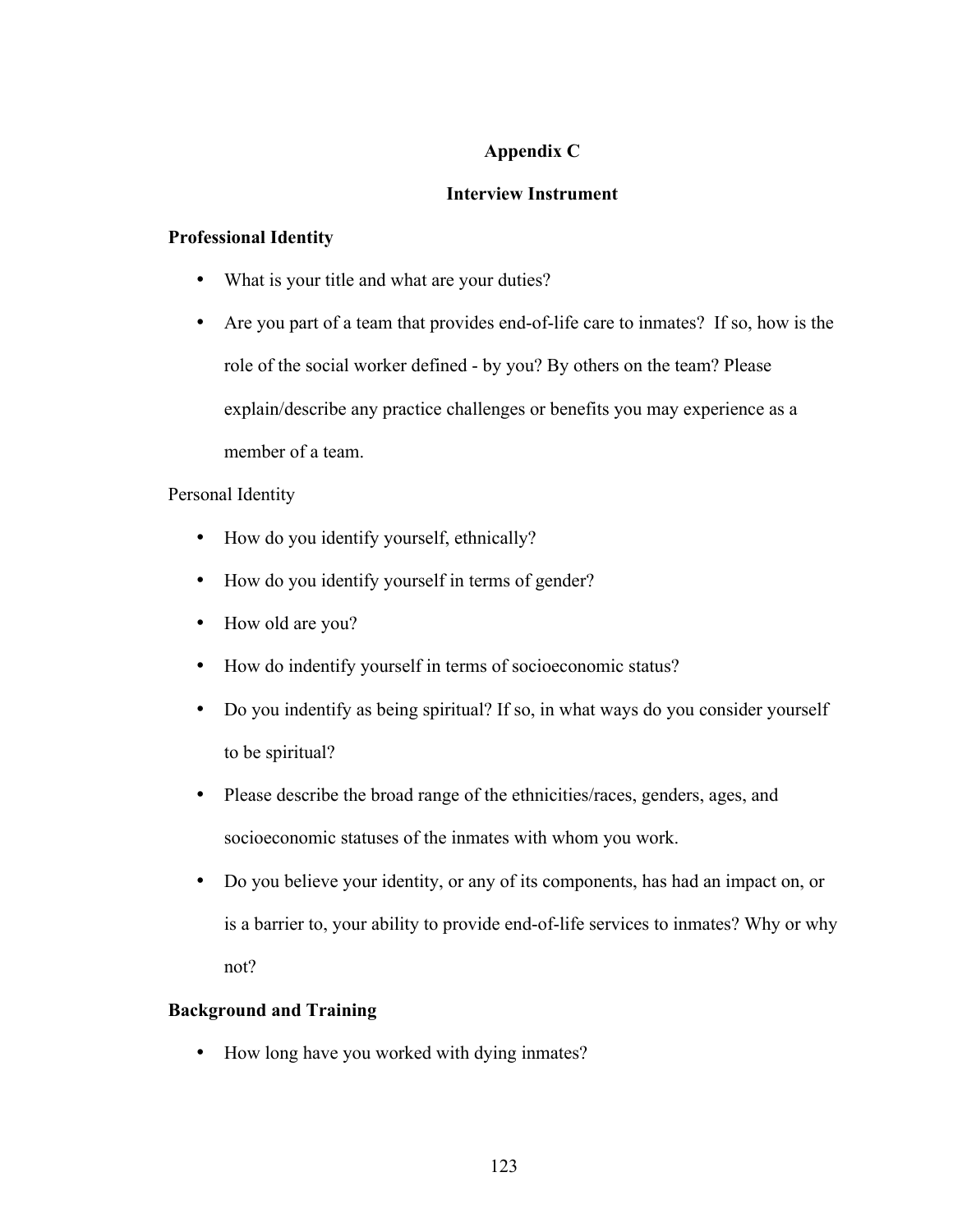- What experiences informed and/or provided motivation for your decision to provide end-of-life care to inmates?
- Did you experience any barriers in making this decision and/or gaining employment in this field?
- Did you feel prepared to provide end-of-life care to inmates, when you began this work? What limited you from feeling more prepared to begin this work?

# **Philosophy on Providing End-of-Life Care to Inmates**

- Please provide your personal philosophy on what it means to provide end-of-life care to inmates.
- What and/or who influenced this philosophy?
- What influences and/or experiences challenged your development of this philosophy?

# **Attitudes toward Work in Prisons and Inmates**

- Does the criminal justice system in this country and in the state and county in which you work support and/or pose a barrier to your capacity to provide end-oflife care to inmates? Please explain.
- What feelings do you associate with the environment in which you practice? Do these feelings pose a barrier your practice? Please explain.
- What feelings do you associate with the population you serve? Do these feelings pose a barrier your practice? Please explain.
- Do you feel valued in the work you do? Does how you feel about how you are valued pose a barrier to your practice with dying inmates? Please explain.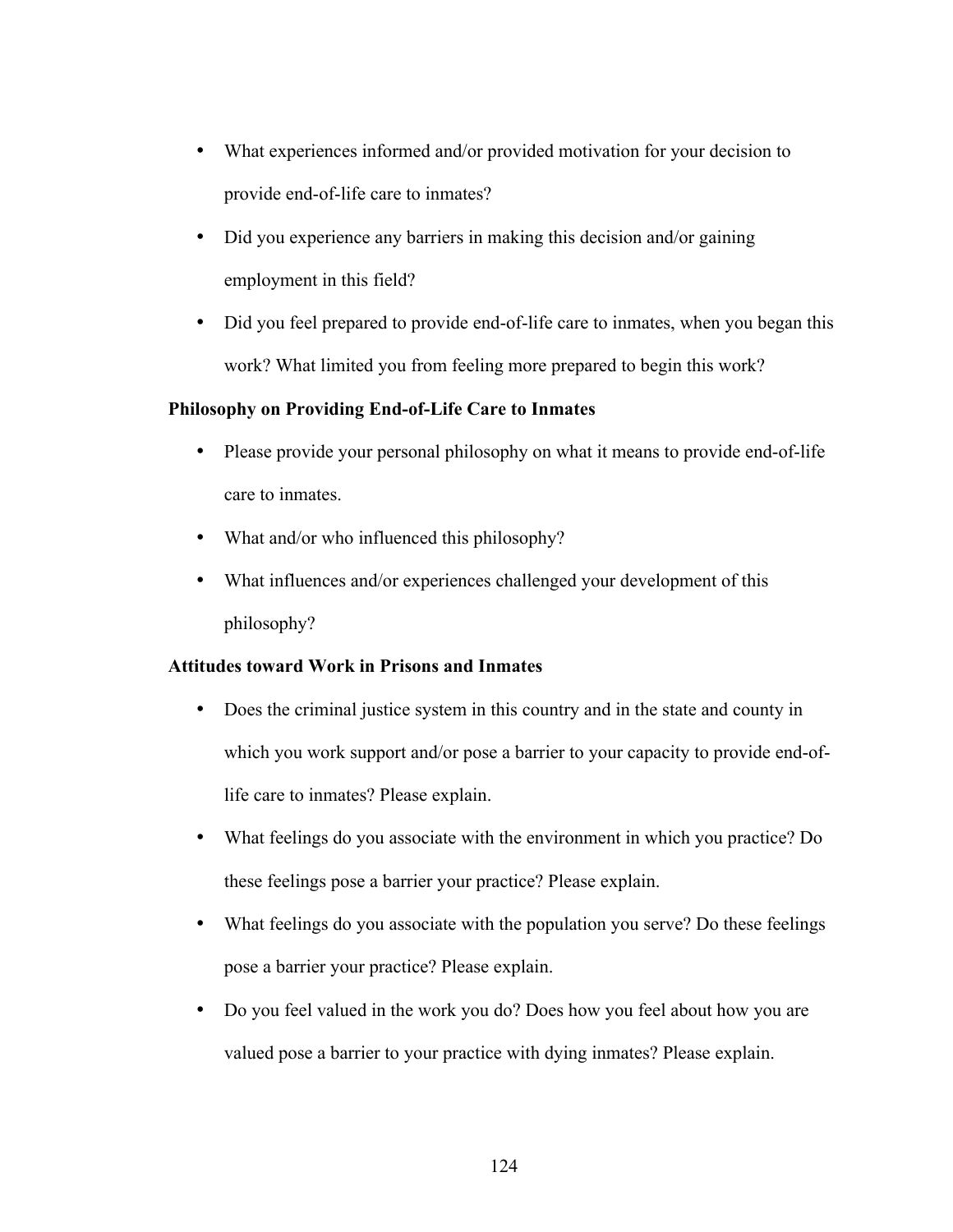## **Practice**

- What do you consider to be quality end-of-life care for inmates?
- What skills do you believe are required for providing quality end-of-life care to inmates?
- How are these skills acquired?
- What barriers have you experienced in acquiring these skills or have you observed others experience?
- Please describe any characteristics of the population, with which you work, that challenge your capacity to provide them with quality end-of-life care as you've described it.
- How does being a social worker influence your practice with dying inmates? If this influence poses a barrier to your practice, please explain how.
- How long do you think you will continue to work with dying inmates? Please explain.
- Would you recommend this type of practice to your social work peers? Please explain.
- What changes (environmental, political, personal, professional, etc.) would improve your work with dying inmates?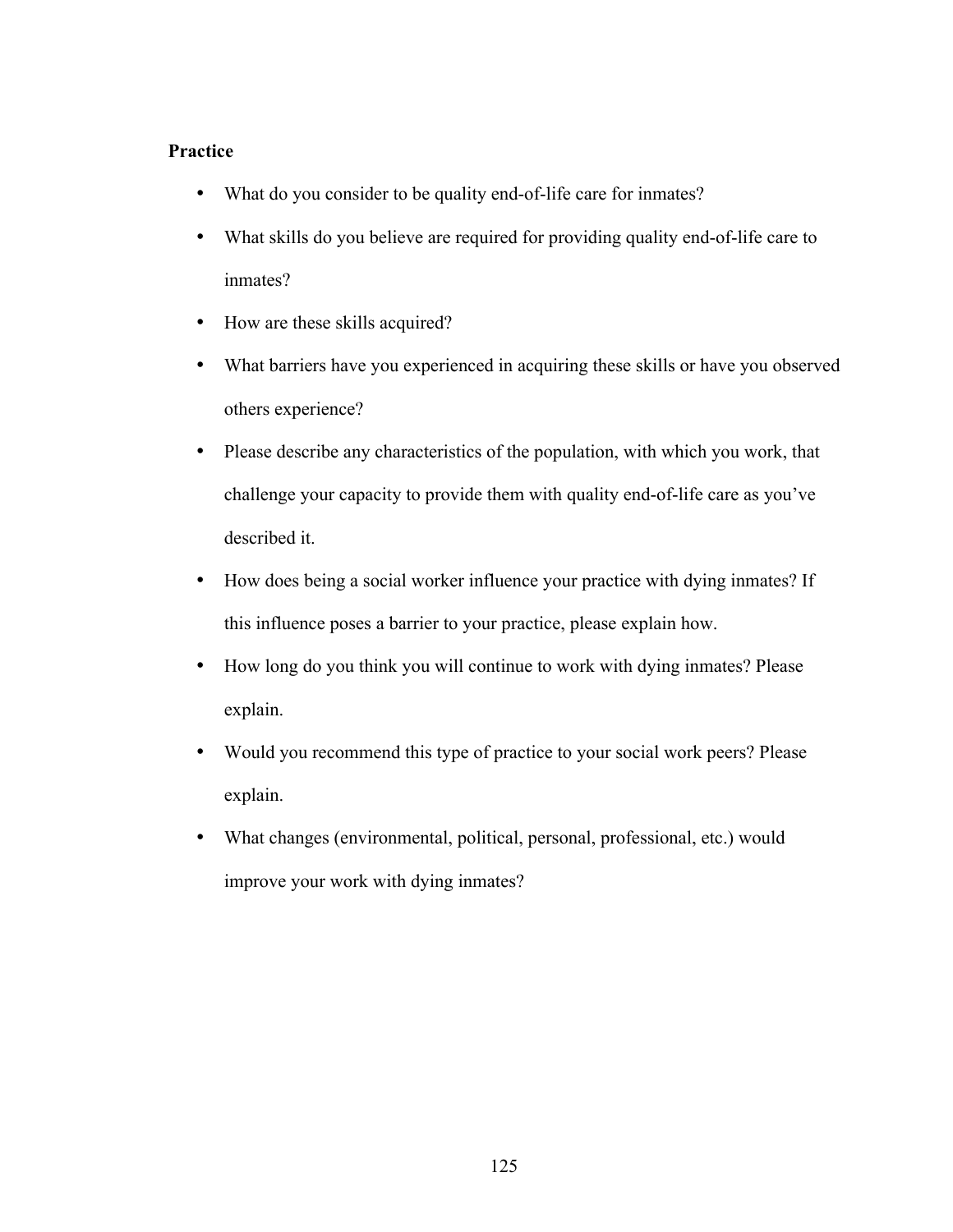### **Appendix D**

**Letter for Direct and Snowball Recruitment of Study Participants** Dear Participant,

For a Smith School for Social Work MSW thesis project, I am interested in exploring barriers that impact social workers' capacity to provide end-of-life care to inmates. This study requires that participants possess a master's and/or doctoral level degree in a social work and be providers of, or have provided, end-of-life care for inmates. Participation in this study would include a telephone interview lasting approximately one hour, consisting of open-ended questions.

I am writing to inquire if you would be available to participate in this study and/or if you would be able to provide me with contact information for additional social workers, who meet the above criteria. If this were a possibility, I would send a description of the study design and methods, along with the interview questions approved by the Smith College School for Social Work Human Subjects Review Committee, for your review. I would be seeking participants beginning no later than February and ending no later than early April 2010.

Please don't hesitate to contact me through either the phone number or email listed below with any questions.

Thank you in advance for your time and consideration. I greatly appreciate any assistance you can provide.

Sincerely,

Michael Smith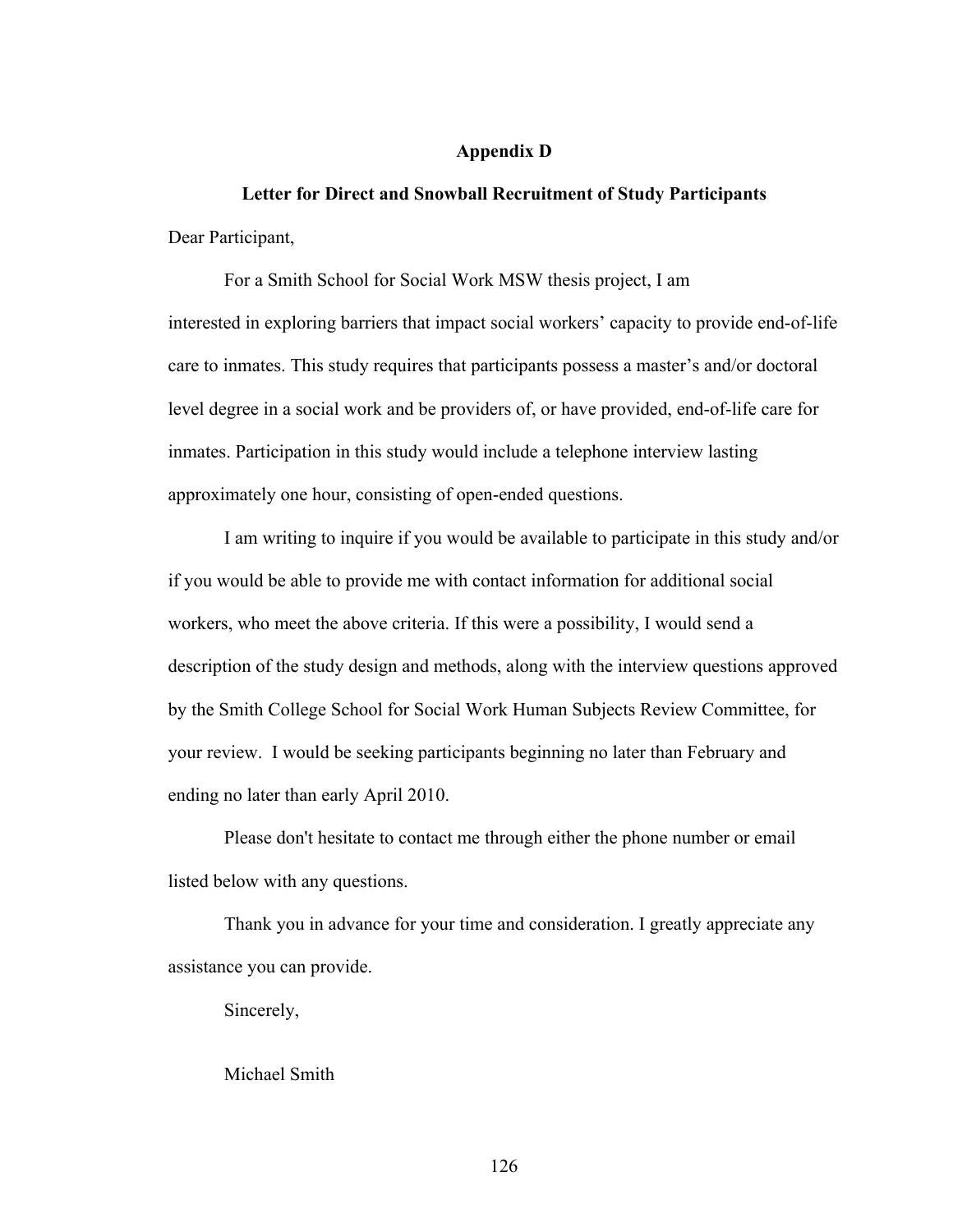### **Appendix E**

#### **Letter for Organization Assistance in Recruitment**

Dear (Organization Name),

For a Smith School for Social Worker MSW thesis project, I am interested in exploring barriers that impact social workers' capacity to provide end-of-life care to inmates. This would be a telephone interview lasting approximately one hour, consisting of open-ended questions.

I am writing to inquire if your organization would be able to provide me with any of the following: 1) contact information for social workers, who provide end-of-life care to inmates; 2) access to databases, that I could query to obtain contact information for this type of social worker; and 3) access to any listserv, websites, etc, where I could post electronic recruitment materials. I would be happy to provide in advance any materials related to the study design and purpose, as well as the study instrument approved by the Smith College School for Social Work.

Please let me know if you are able to assist me. If there is someone else within the organization in addition to yourself to whom this letter should be forwarded, please feel free to do so. And Please do not hesitate to contact me through either the phone number or email listed below with any questions.

Thank you in advance for your time and consideration. I greatly appreciate any assistance you can provide.

Sincerely,

Michael Smith